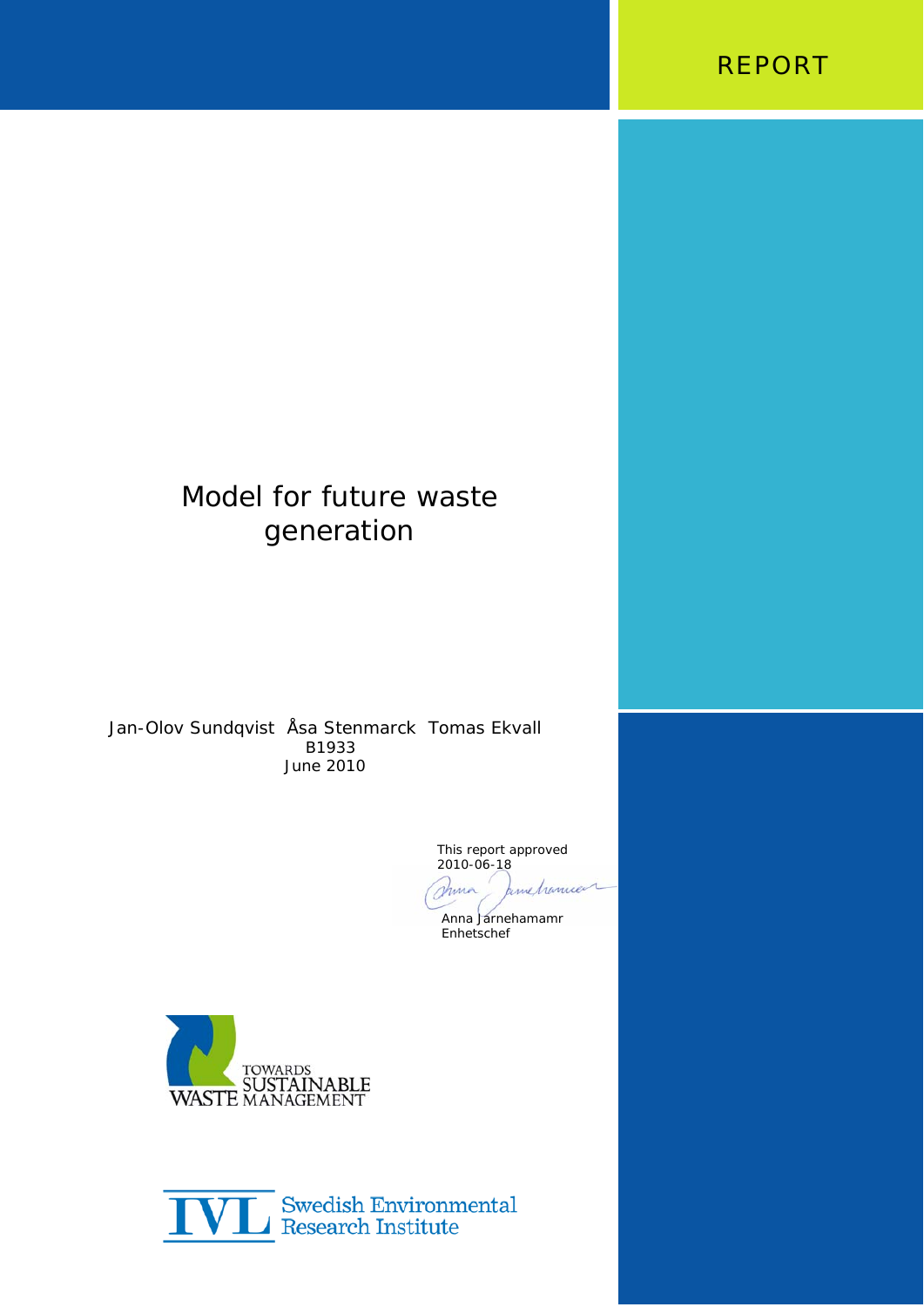IVL Swedish Environmental Research Institute Ltd.

P.O. Box 21060 SE-100 31 Stockholm **Project sponsor** 

#### **Organization Report Summary**

**Project title Towards Sustainable Waste Address Management – Future waste quantities** 

Swedish Environmental Protection Agency

#### **Telephone**

+46 (0)8-598 563 00

#### **Author**

Jan-Olov Sundqvist, Åsa Stenmarck, Tomas Ekvall

#### **Title and subtitle of the report**

Model for future waste generation.

#### **Abstract**

The research presented in this report is part of the effort to estimate future Swedish waste quantities in the research programme Towards Sustainable Waste Management. More specifically, we estimate future waste coefficients that are designed to be fed into EMEC, which describes the Swedish economy in terms of 26 industrial sectors, a public sector, and households. Production in the model of industry and public sector requires input of labour, capital, energy, and other commidities. With waste-intensity coefficients added to each production parameter in each sector, EMEC can calculate the future waste quantities generated in different economic scenarios.

To produce the waste-intensity coefficients, we make a survey of the current Swedish waste statistics. For each waste category from each sector we estimate whether the quantity depends primarily on the production in the sector, on the inputs of commodities, on the depreciation of capital goods, or on the size of the workforce in the sector. We calculate current waste-intensity coefficients by dividing the waste quantities by the parameter(s) to which they are assigned. We also present five different scenarios to describe how the waste intensity can develop until the year 2030.

As far as possible and when deemed to be relevant, we have set the industrial waste generation to depend on the use of a commodity or an energy carrier. The quantity of spent vehicles and most equipment is set to depend on the depreciation of capital goods. Some wastes have been allocated to the staff, for example household waste from business. The quantities of wastes from households have a similar approach where every waste category is assigned to a combination of 26 different commodities.

#### **Keyword**

Waste, waste amounts, waste generation, future

#### **Bibliographic data**

IVL Report B1933

#### **The report can be ordered via**

Homepage: www.ivl.se, e-mail: publicationservice@ivl.se, fax+46 (0)8-598 563 90, or via IVL, P.O. Box 21060, SE-100 31 Stockholm Sweden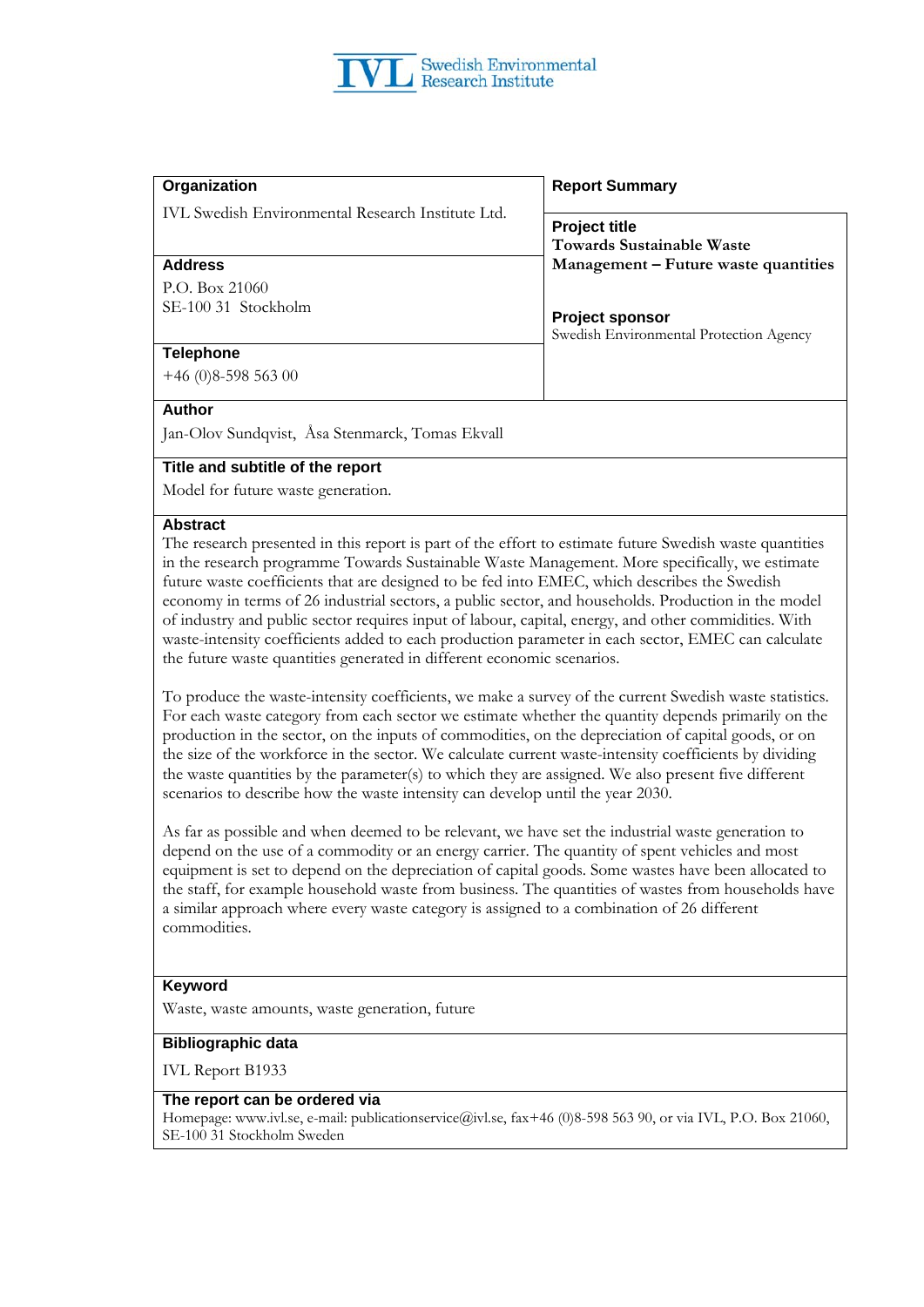## **Foreword**

The results presented in this report is a result of research done with support from the Swedish Environmental Protection Agency within the framework of the research programme "Towards Sustainable Waste Management". The results are a part of the project "Future waste quantities", which deals with projections of future waste quantities and with waste prevention. The work presented in this report has been carried out in close cooperation with the National Institute of Economic Research. The project as a whole involves also cooperation with the consultancy Profu.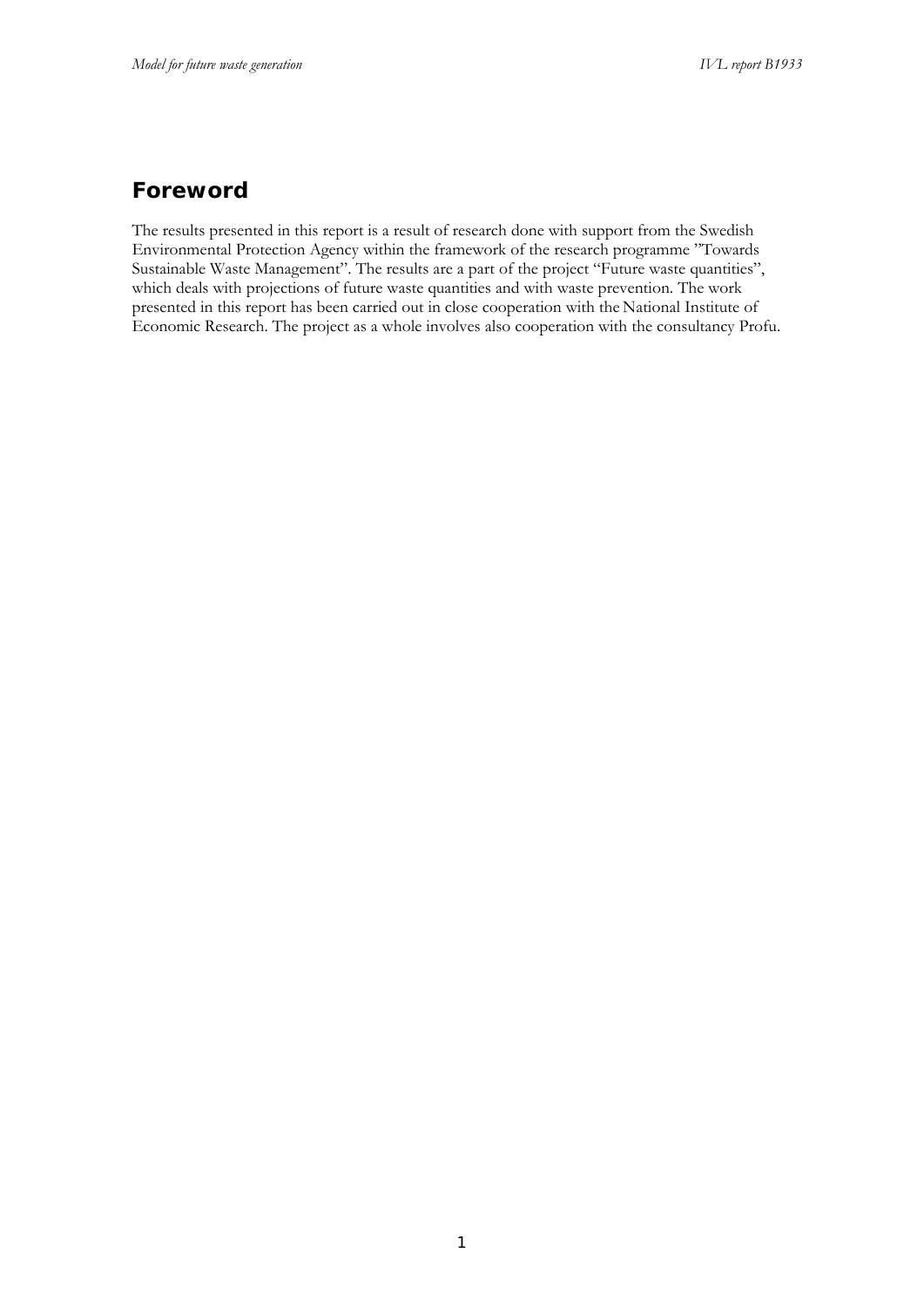# **Summary**

The research presented in this report is part of the effort to estimate future Swedish waste quantities in the research programme Towards Sustainable Waste Management. More specifically, we estimate future waste coefficients that are designed to be fed into EMEC, a computational economic general equilibrium model at the National Institute of Economic Research. EMEC describes the Swedish economy in terms of 26 industrial sectors, a public sector, and households. Production in the model of industry and public sector requires input of labour, capital, energy, and other commidities. The model measures staff in terms of person-hours. All other production parameters are measured in economic terms, using the prices of the year 2006. With waste-intensity coefficients added to each production parameter in each sector, EMEC can calculate the future waste quantities generated in different economic scenarios.

To produce the waste-intensity coefficients, we make a survey of the current Swedish waste. Data on waste quantities from all Swedish sectors in the year 2006 is available from the Swedish Environmental Protection Agency who is responsible for the reporting according to the European Regulation on Waste Statistics. For each waste category from each sector we estimate whether the quantity depends primarily on the production in the sector, on the inputs of commodities, on the depreciation of capital goods, or on the size of the workforce in the sector. We calculate current waste-intensity coefficients by dividing the waste quantities by the parameter(s) to which they are assigned. We also present five different scenarios to describe how the waste intensity can develop until the year 2030.

As far as possible and when deemed to be relevant, we have set the industrial waste generation to depend on the use of a commodity or an energy carrier. The quantity of spent vehicles and most equipment is set to depend on the depreciation of capital goods. Some wastes have been allocated to the staff, for example household waste from business. The quantities of wastes from households have a similar approach where every waste category is assigned to a combination of 26 different commodities.

The five scenarios where developed specifically for Towards Sustainable Waste Management, as part of the project on a future-oriented synthesis. They are distinguished by their degree of global cooperation and the degree of political control and influence in matters that concern the environment and natural resources. There are four widely diverse, cornerstone scenarios and a reference scenario, where current trends and policy are not significantly altered.

The intensity of input-related waste is likely to decrease over time, due to technological development, an expected increase in the cost of natural resources, and possible policy instruments that make materials production more expensive. The rate of reduction is 1-3% per year in different scenarios, depending on the rate of technological development, the speed of the depletion of natural resources, and the strength of the policy instruments in the scenarios. The waste intensity related to the depreciation of capital goods can also decrease somewhat due to technological development. The intensity of staff-related waste and household waste increase or decrease in the scenarios depending, for example, on the consumption patterns and environmental awareness in different scenarios. The intensity of output-related waste, however, is assumed to be constant in all scenarios.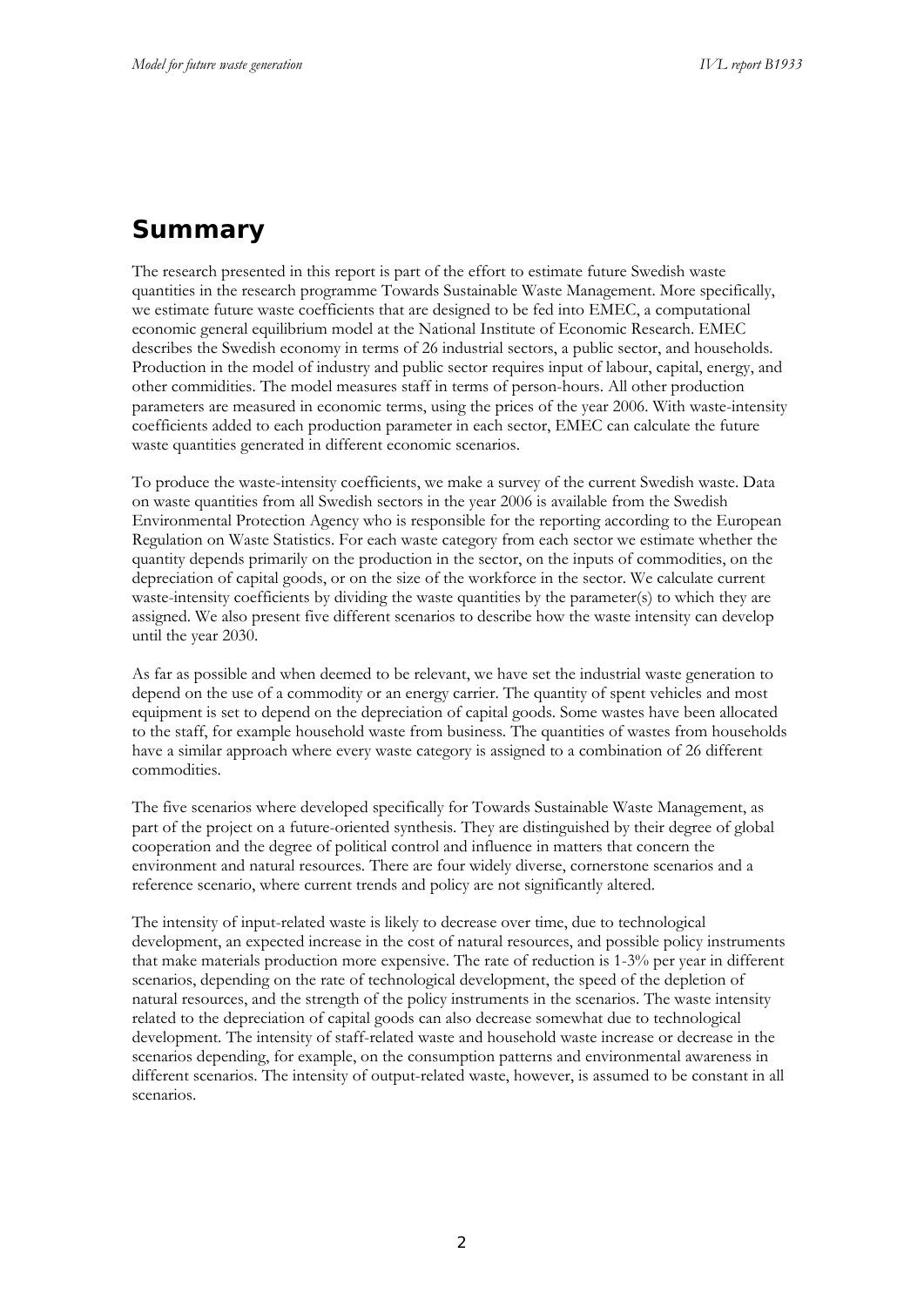A sustained trend in the development of waste intensities can have a profound effect on the resulting waste intensity in the year 2030. For example, an annual reduction by 3% from the year 2006 makes the waste intensity 52% lower in 2030.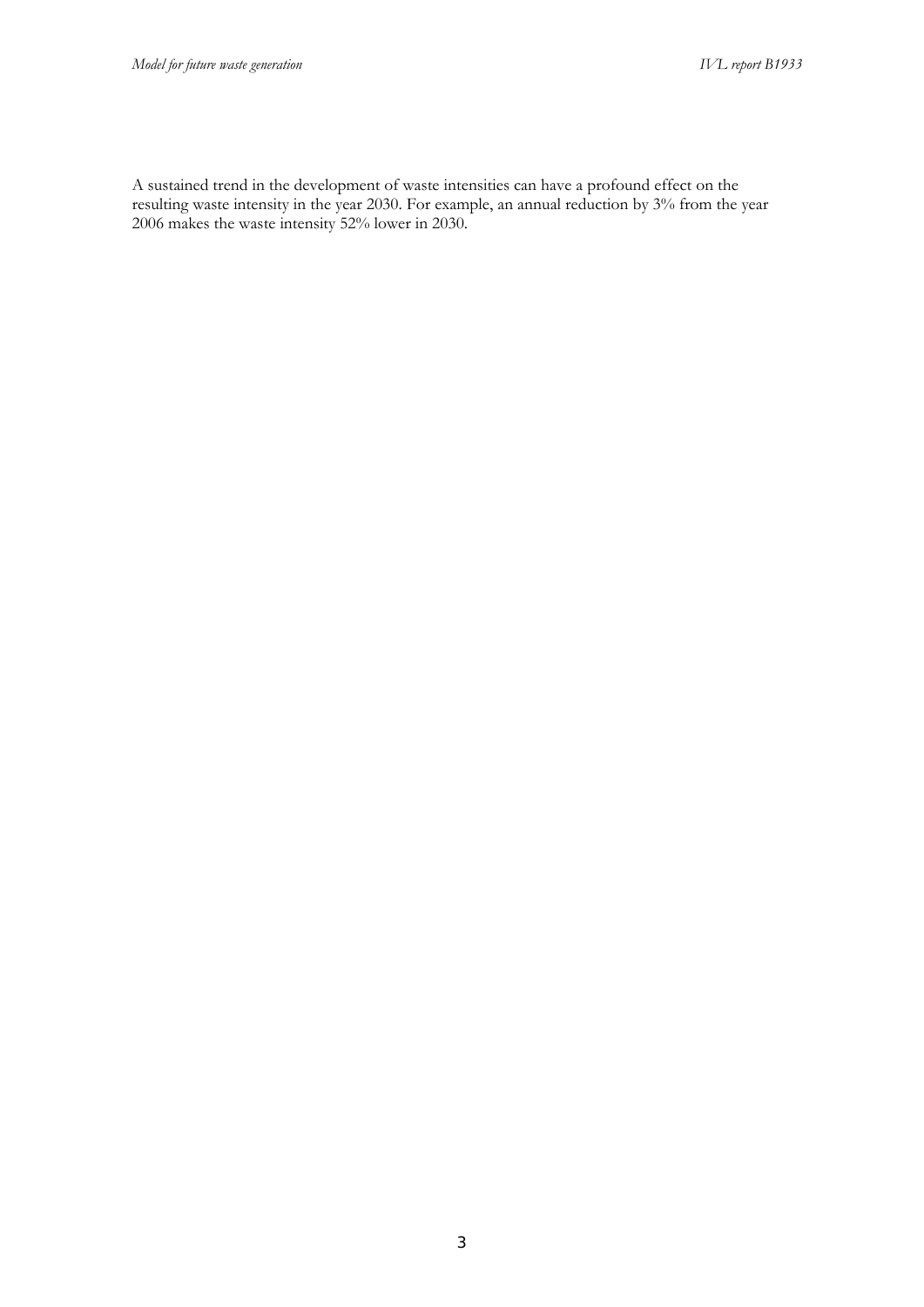# Contents

| $\mathbf{1}$   |     |                                                                                   |  |
|----------------|-----|-----------------------------------------------------------------------------------|--|
|                | 1.1 |                                                                                   |  |
|                | 1.2 |                                                                                   |  |
|                | 1.3 |                                                                                   |  |
| $\overline{2}$ |     |                                                                                   |  |
|                | 2.1 |                                                                                   |  |
|                | 2.2 |                                                                                   |  |
|                |     |                                                                                   |  |
|                |     |                                                                                   |  |
|                |     |                                                                                   |  |
|                |     |                                                                                   |  |
|                | 2.3 |                                                                                   |  |
|                |     |                                                                                   |  |
|                |     |                                                                                   |  |
|                |     |                                                                                   |  |
|                |     |                                                                                   |  |
| 3              |     |                                                                                   |  |
|                | 3.1 |                                                                                   |  |
|                |     |                                                                                   |  |
|                |     |                                                                                   |  |
|                |     |                                                                                   |  |
|                |     |                                                                                   |  |
|                |     |                                                                                   |  |
|                |     |                                                                                   |  |
|                | 3.3 |                                                                                   |  |
|                | 3.4 |                                                                                   |  |
| 4              |     |                                                                                   |  |
|                |     |                                                                                   |  |
|                | 1.  |                                                                                   |  |
|                | 2.  |                                                                                   |  |
|                | 3.  |                                                                                   |  |
|                | 4.  | Manufacture of food products, beverages and tobacco; Manufacture of textiles and  |  |
|                |     | textile products, and manufacture of leather and leather products; Manufacture of |  |
|                |     |                                                                                   |  |
|                | 5.  | Manufacture of pulp, paper and paper products; publishing and printing11          |  |
|                | 6.  | Manufacture of coke, refined petroleum products and nuclear fuel14                |  |
|                | 7.  | Manufacture of chemicals and chemical products and manufacture of rubber and      |  |
|                |     |                                                                                   |  |
|                | 8.  |                                                                                   |  |
|                | 9.  |                                                                                   |  |
|                | 10. | Manufacture of machinery and equipment, manufacture of electrical and optical     |  |
|                |     |                                                                                   |  |
|                | 12. |                                                                                   |  |
|                | 13. |                                                                                   |  |
|                | 14. |                                                                                   |  |
|                | 15. |                                                                                   |  |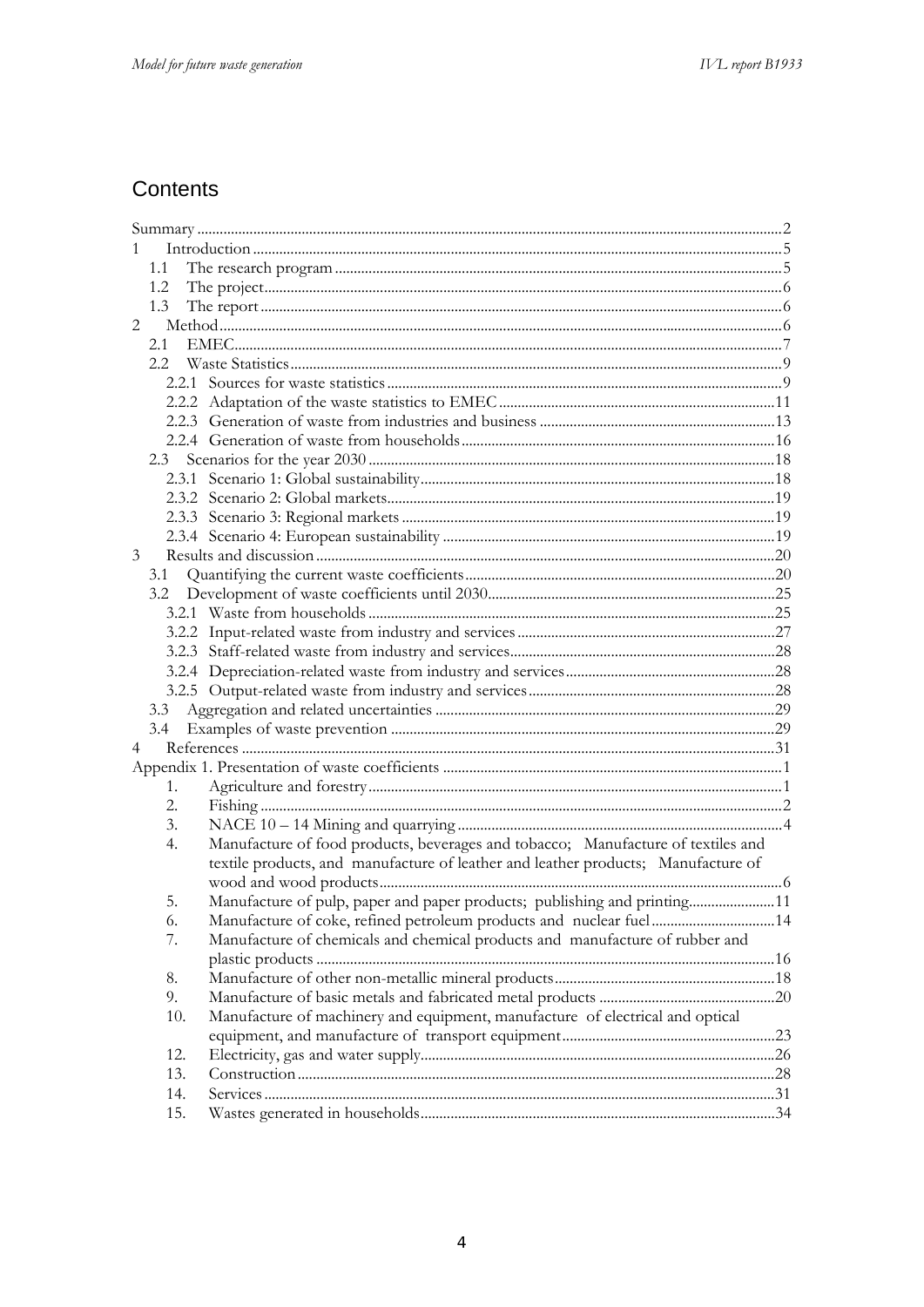# **1 Introduction**

## **1.1 The research program**

Towards Sustainable Waste Management is an interdisciplinary research programme dedicated to investigating policy instruments and strategic decisions that can contribute to developing waste management in a more sustainable direction<sup>1</sup>. The primary target groups for the findings of Towards Sustainable Waste Management is the Swedish Environmental Protection Agency and other policymakers in the field of waste management at European, national, regional and local levels, recycling companies, waste management companies and R&D organisations in waste management.

The ten research projects in Towards Sustainable Waste Management are based on close cooperation and exchange of knowledge and results, see Figure 1. Each project adds important information and knowledge to the programme. These will be integrated in the project "Futureoriented synthesis", aiming at identifying decisions that contribute to the development of a more sustainable waste management system. In this way, the results of Towards Sustainable Waste Management will provide useful input to actual decision-making and strategy development in waste management and other related fields.



The current report is a part of Project 7 Future Waste Quantities.

Figure 1. Projects in the program Towards Sustainable Waste Management and the connections between the projects.

<sup>&</sup>lt;u>.</u> <sup>1</sup> More information about the program is available at http://www.hallbaravfallshantering.se/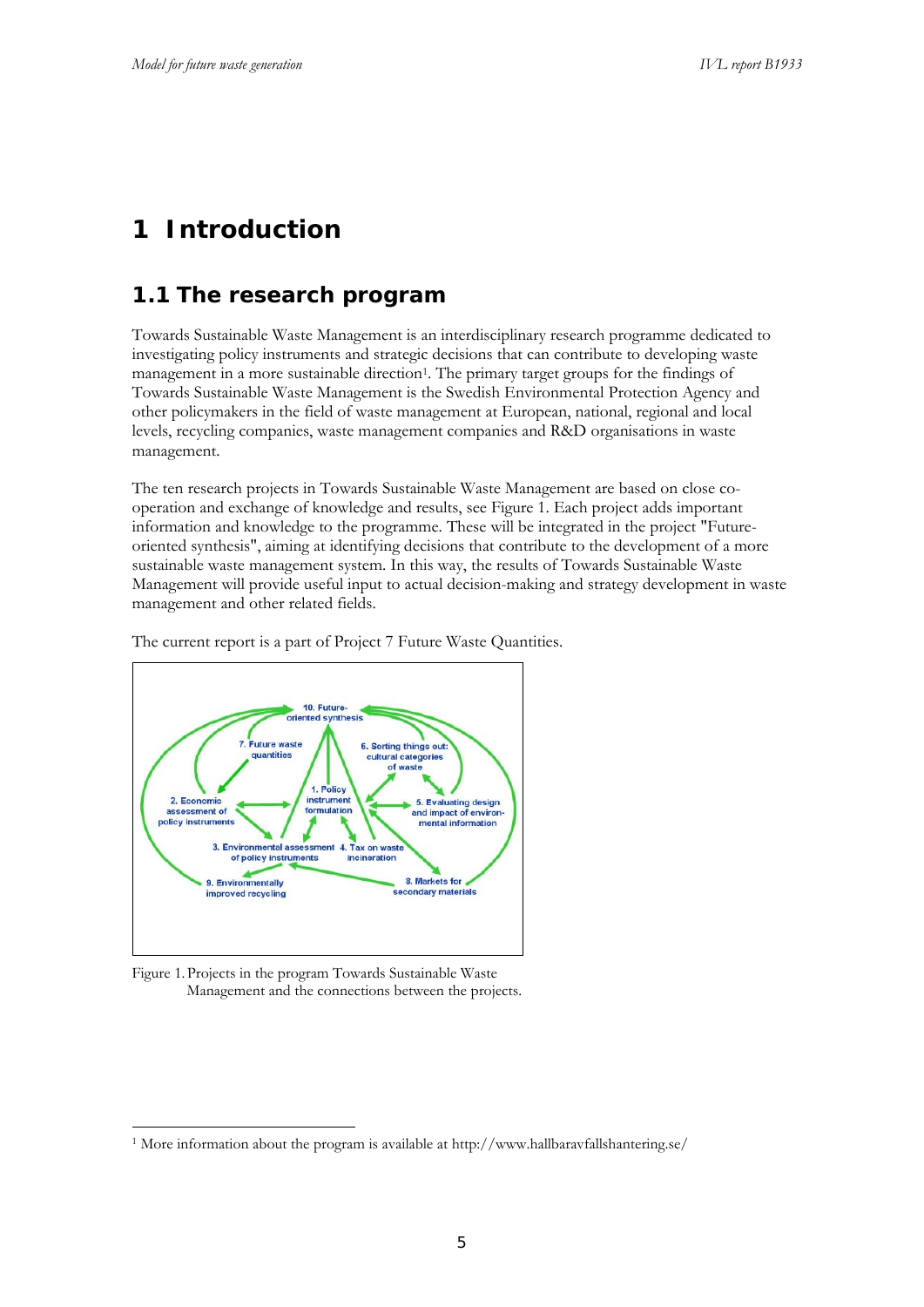# **1.2 The project**

In the project Future Waste Quantities, we investigate how the quantity of waste develops in different future scenarios. Estimates of the future waste quantities are important for analyses of the long-term consequences of policy instruments in the waste-management sector.

The project also investigates how the trend can be affected by policy measures aiming at waste prevention. Keeping the quantity of waste down is an important step towards sustainability since waste management affects the environment. Even more important, a reduction in waste flows often results in a reduction in material production, which reduces resource depletion as well as emissions to the environment. Analysing the options for waste prevention is therefore an important part of the programme.

The project includes four different activities:

- a top-down analysis of all Swedish waste flows, identifying the main causes of these flows and projecting how they can develop depending on the economic activities in different future scenarios,
- a separate model of the future scrap quantities from vehicles,
- a bottom-up analysis of the economic cost of waste prevention in specific cases, and
- the development of a structure of strategies for reducing the waste quantities through increases in the material efficiency of the society.

# **1.3 The report**

This report presents part of the top-down analysis. It contains a survey of waste fractions from all economic sectors with the aim to estimate whether they depend primarily on the economic activity in the sector, on the physical input or output, or on the size of the workforce in the sector. We calculate current waste coefficients by dividing the waste quantities by the parameter to which they are assigned. We also present five different scenarios to describe how these waste coefficients can develop until the year 2030.

# **2 Method**

Little research on future waste quantities has previously been done in Sweden. However, projections of future waste quantities have been published in, e.g, Norway (Bruvoll & Ibenholt 1997), Denmark (Andersen et al. 1999), and the European Union (Villeneuve et al. 2009). They calculate the future quantities of different waste fractions from different sectors in society as functions of the activity in these sectors, of technological progress, and of policy instruments. We have applied a similar approach, using an economic general equilibrium model at the National Institute of Economic Research (EMEC: Environmental Medium term EConomic model). We have added data on waste statistics to EMEC and developed a sub-model in EMEC that simulates the waste generation.

Recent data on wastes from all sectors in the society is available from the Swedish Environmental Protection Agency who is responsible for the reporting according to the European directive on waste statistics (EC 2002) (Swedish EPA 2008a). The Swedish Environmental Research Institute is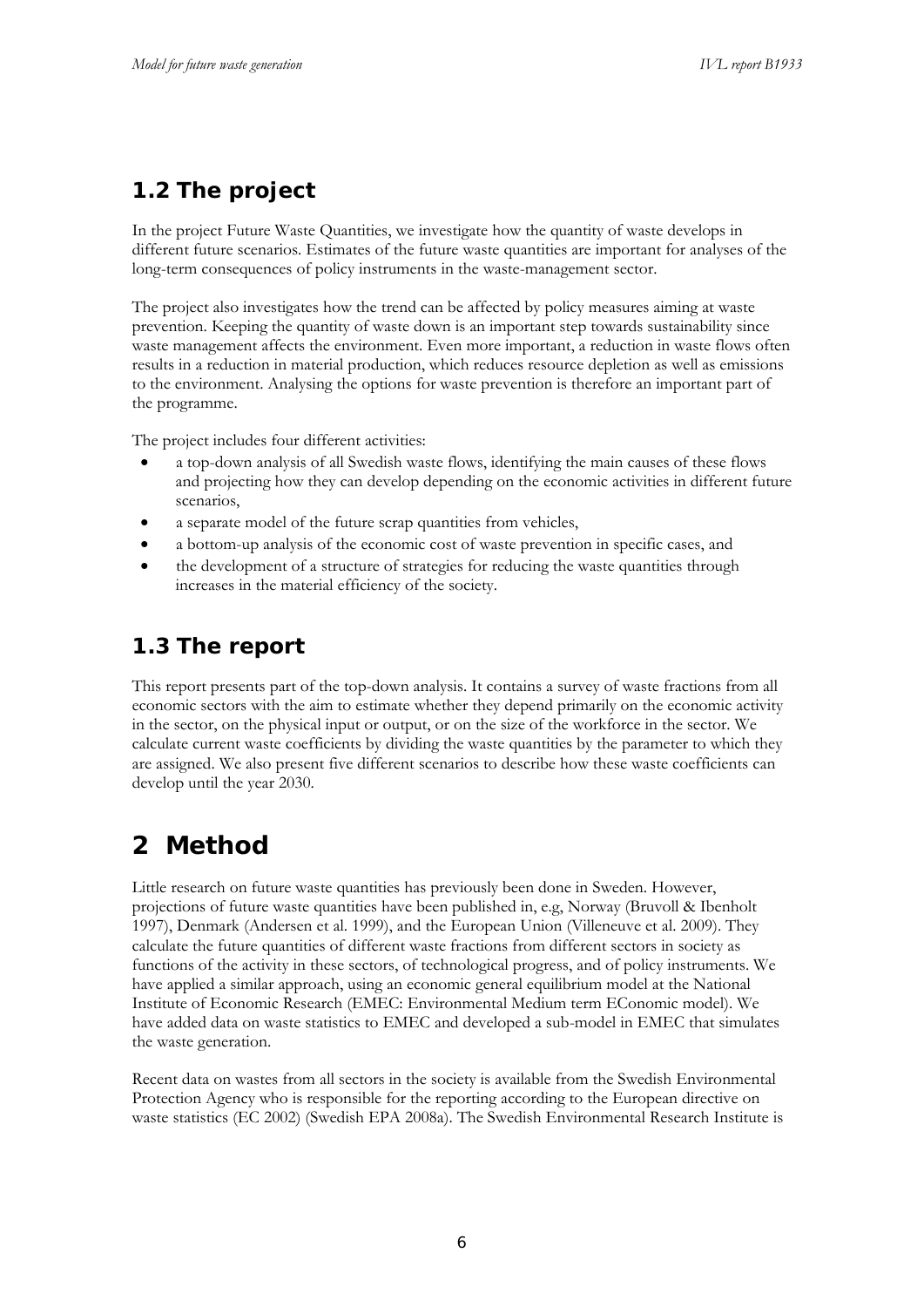part of the consortium SMED,2 which has been responsible for the production of the waste statistics.

# **2.1 EMEC**

<u>.</u>

A detailed description of EMEC is given in a working paper (Östblom & Berg, 2006). EMECis a computable general equilibrium (CGE) model of the Swedish economy developed and maintained by the National Institute of Economic Research for analysis of the interaction between the economy and the environment.

EMEC includes 26 industries producing 33 composite commodities, and a public sector producing a single commodity. Produced goods and services are exported and used together with imports to create composite commodities for domestic use. Composite commodities are used as inputs by industries and for capital formation. In addition, households consume composite commodities, and there are 26 consumer commodities.

Production requires primary factors (two kinds of labour and capital) as well as inputs of materials, transports and energy. The supply of each type of labour is exogenous for the economy as a whole, while capital is supplied to the economy at a given price. All factors can move freely between domestic sectors. Perfect competition and no economies of scale in production are assumed for all markets. The representative firm is assumed to choose an optimal mix of two types of labour and an optimal mix of energy in three stages. The firm, then, decides upon the mix of labour and physical capital in the creation of value added as well as the mix of energy and material in the creation of energy-material input. The various outputs and inputs must be transported, and the firm chooses an optimal transport solution (which allows for the use of several transport modes) in two steps. An optimal mix of value added and energy-material input is chosen at the highest level, to produce the firm's output.

The small country assumption is adopted for tradable goods and the problem of overspecialization is handled by the Armington assumption for imports and by a relative price dependent supply function for exported goods. This means that domestic goods are non-perfect substitutes for foreign goods in domestic as well as foreign use; i.e. in imports as well as in exports.

Households are distributed into six subgroups by disposal income and by place of residence. The model runs with exogenous interest rate and is closed with an exogenous ratio of the current account. The foreign price level is chosen as numeraire. The use of energy by firms or households is subject to an energy tax and pollution taxes. Also, the levels of various emissions can be bounded in the model to give the corresponding shadow prices of emission. Tax exemptions due to the use of CO2 permits or for other reasons are reflected in the estimated tax rates. Consumer goods are also subject to a value-added tax as well as other indirect taxes. The use of labour is subject to social security fees and households pay income tax on labour income. Firms and households react on prices, including taxes, and adjust their mix of inputs or their bundle of consumer goods by substituting away from the relatively dearer input or good.

<sup>2</sup> The consortium consists of the Swedish Environmental Research Institute (IVL), Statistics Sweden (SCB), the Swedish University of Agricultural Sciences (SLU) and the Swedish Meteorological and Hydrological Institute (SMHI).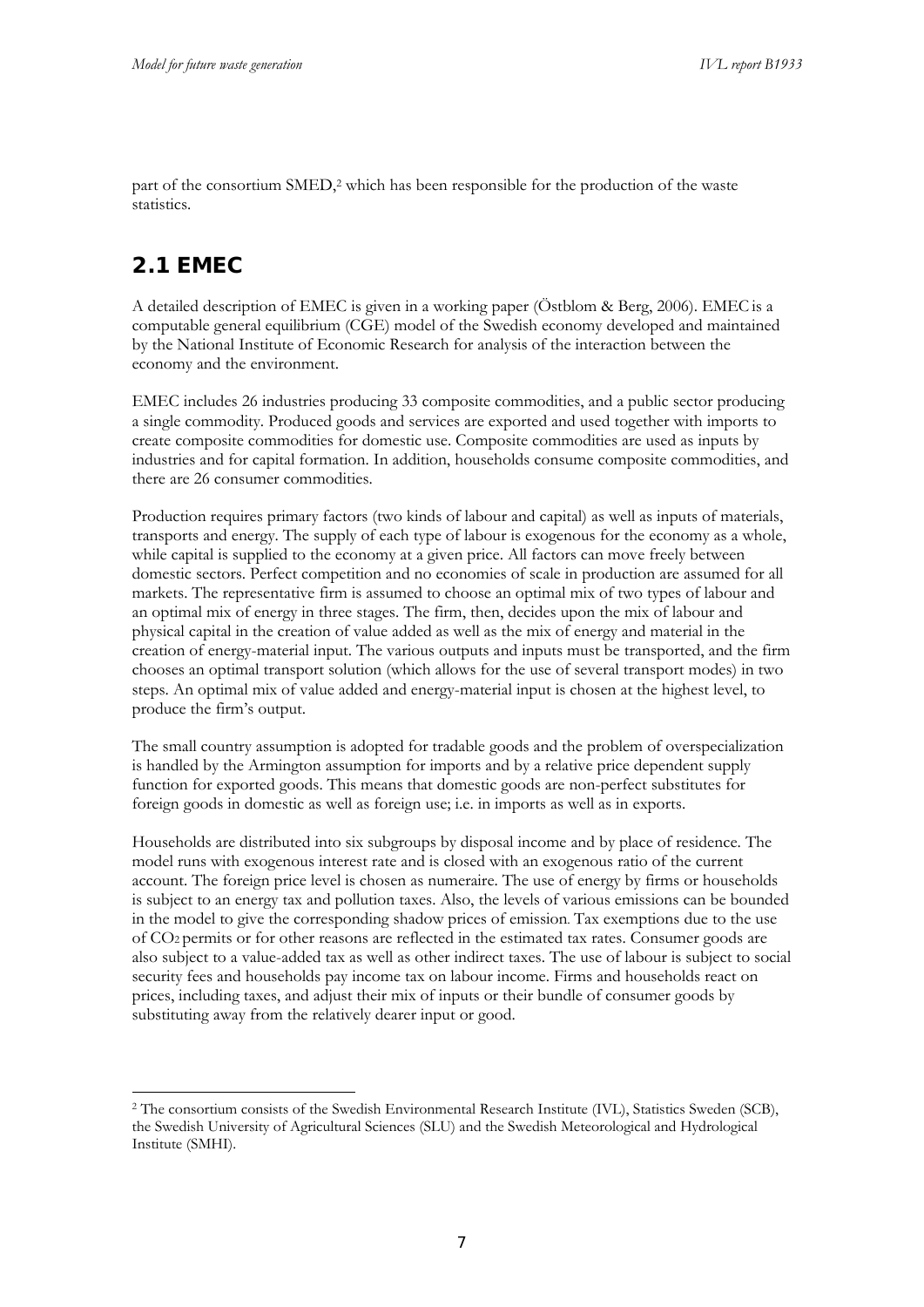

Figure 2. Flows of commodities, factors and emissions in EMEC.



Figure 3. Consumer utility function. Remarks: CES = constant elasticity of substitution; the variable PKL is a CES aggregate of leisure trips, housing services and other consumer goods and services.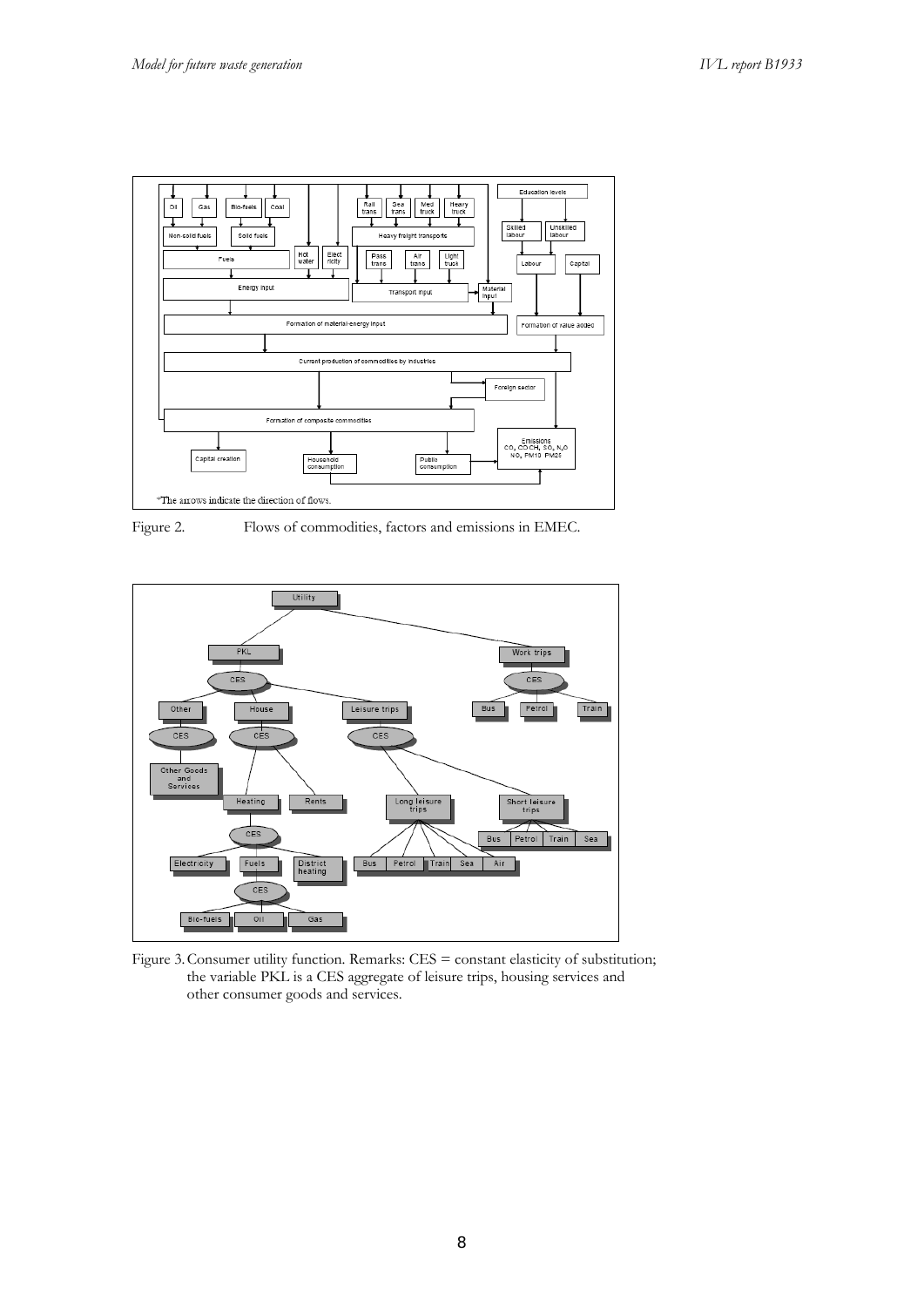

Figure 4. The input-activity specification in EMEC.

# **2.2 Waste Statistics**

## **2.2.1 Sources for waste statistics**

The Regulation of the European Parliament and the Council No 2150/2002 of 25 November 2002 on waste statistics (EC 2002; hereafter referred to as "the Waste Statistics Regulation" or "WStatR") contains rules for the reporting of waste statistics to the EU. Member states have to report in accordance with the regulation every second year. The first round of reporting by all member states was completed by 30 June 2006 and concerned waste generation and recovery and disposal of waste during 2004. The latest reporting was in the end of June 2008, and concerned the generation and treatment of waste in Sweden during 2006.

The available waste statistics from Sweden is published by Swedish EPA (2008a). The methods and quality attributes are published in the Quality Report (Swedish EPA 2008b). The format of this statistics is adapted to the Eurostat reporting format, which is governed by the Waste Statistic Regulation.

The generated quantities of waste are to be reported for a total of 20 different sectors including

- all economic activities (sections A-Q according to NACE Rev.1 or SNI 2002),
- waste arising from recovery and/or disposal operations, and
- waste generated by households.

The sector grouping used for the reporting is given in Table 1.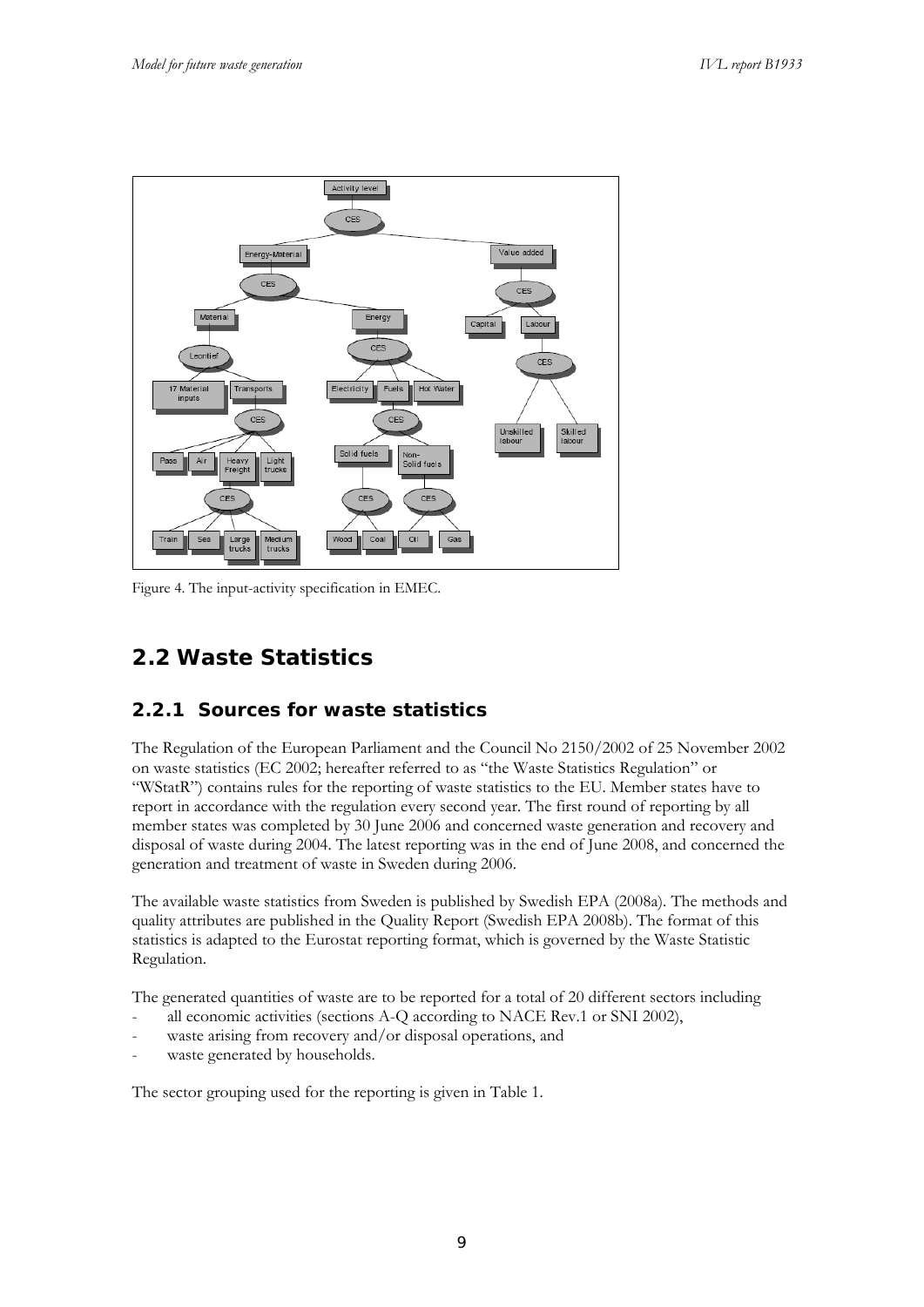| Item           | <b>NACE</b>  |           | <b>Sector</b>                                                       |
|----------------|--------------|-----------|---------------------------------------------------------------------|
| 1              | Α            | $01 - 02$ | Agriculture, hunting and forestry                                   |
| $\overline{2}$ | B            | 05        | Fishing                                                             |
| 3              | $\mathsf{C}$ | $11 - 14$ | Mining and quarrying                                                |
| 4              | DA           | $15 - 16$ | Manufacture of food products, beverages and tobacco                 |
| 5              | $DB + DC$    | $17 - 19$ | Manufacture of textiles and textile products + manufacture of       |
|                |              |           | leather and leather products                                        |
| 6              | DD           | 20        | Manufacture of wood and wood products                               |
| $\overline{7}$ | DE           | $21 - 22$ | Manufacture of pulp, paper and paper products publishing and        |
|                |              |           | printing                                                            |
| 8              | DF           | 23        | Manufacture of coke, refined petroleum products and nuclear<br>fuel |
| 9              | $DG + DH$    | $24 - 25$ | Manufacture of chemicals, chemical products + manufacture of        |
|                |              |           | rubber and plastic products                                         |
| $10$           | DΙ           | 26        | Manufacture of other non-metallic mineral products                  |
| 11             | DJ           | $27 - 28$ | Manufacture of basic metals and fabricated metal products           |
| 12             | $DK + DL$    | $29 - 35$ | Manufacture of machinery and equipment not elsewhere                |
|                | + DM         |           | classified + manufacture of electrical and optical equipment +      |
|                |              |           | manufacture of transport equipment                                  |
| 13             | DN excl.     | 36        | Manufacturing not elsewhere classified                              |
|                | 37           |           |                                                                     |
| 14             | E.           | $40 - 41$ | Electricity, gas and water supply                                   |
| 15             | F.           | 45        | Construction                                                        |
| 16             | G-Q excl.    | $50 - 93$ | Services:                                                           |
|                | 90 and       | excl. 90  | Wholesale and retail trade; Repair of motor vehicles, motor         |
|                | 51.57        | and       | cycles and personal and household goods + Hotels and                |
|                |              | 51.57     | Restaurants + Transports, storage and communications +              |
|                |              |           | Financial intermediation $+$ Real estate, renting and business      |
|                |              |           | activities + Public administration, defence and compulsory          |
|                |              |           | social security + Education + Health and Social work + Other        |
|                |              |           | community, social and personal activities + Activities of           |
|                |              |           | households + Extra-territorial organisations and bodies             |
| 17             | 37           |           | Recovery                                                            |
| 18             | 51.57        |           | Wholesale of waste and scrap                                        |
| 19             | 90           |           | Sewage and refuse disposal, sanitation and similar activities       |
| 20             |              |           | Waste generated by households                                       |

Table 1. Sectors for which waste statistics are compiled (according to NACE rev 1.)

The generation of waste for these 20 sectors are to be given according to the EWC-Stat waste classification (EC 2004). EWC-Stat is a special material-based waste classification that is founded on the usual List of Waste (EC 2000) (earlier also called EWC or European Waste Catalogue). There are a total of 48 different categories of waste in EWC-Stat. Four of the waste categories are given in both wet amount and dry amount, the rest is given in wet amount.

The waste categories that are used in the reporting is given in Table 2.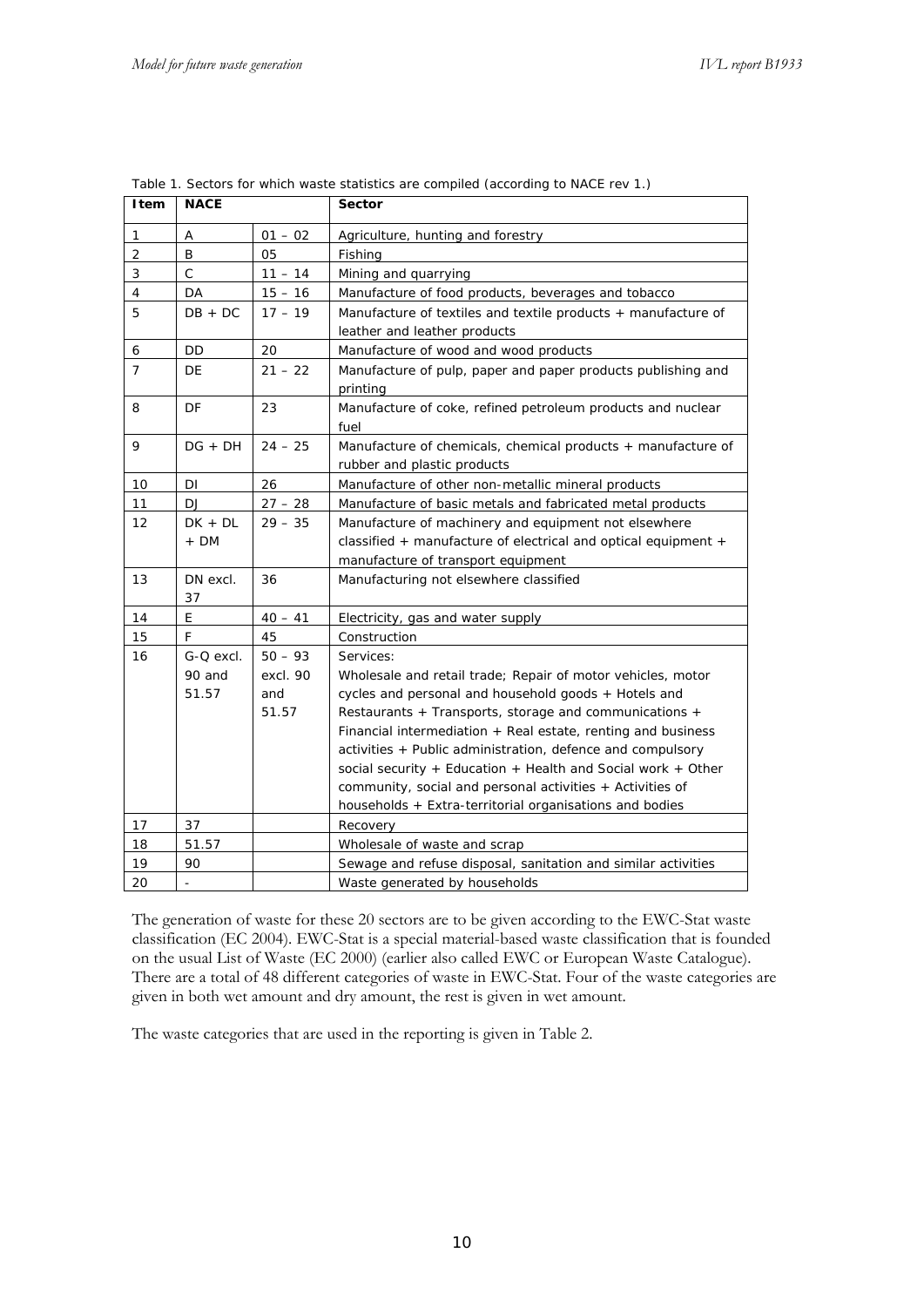| Waste category                                       |      |                                                      |
|------------------------------------------------------|------|------------------------------------------------------|
| <b>Hazardous waste</b>                               |      | Non-hazardous waste                                  |
| 01.1 H Spent solvents                                | 01.2 | Acid, alkaline or saline wastes                      |
| 01.2 H Acid, alkaline or saline wastes               | 01.4 | Spent chemical catalysts                             |
| 01.3 H Used oils                                     | 02   | Chemical preparation wastes                          |
| 01.4 H Spent chemical catalysts                      | 03.1 | Chemical deposits and residues                       |
| Chemical preparation wastes<br>02 H                  | 03.2 | Industrial effluent sludges                          |
| 03.1 H Chemical deposits and residues                |      | of which dry weight                                  |
| 03.2 H Industrial effluent sludges                   | 05   | Health care and biological wastes                    |
| of which dry weight                                  | 06   | Metallic wastes                                      |
| 05 H<br>Health care and biological wastes            | 07.1 | Glass wastes                                         |
| Metallic wastes<br>06 H                              | 07.2 | Paper and cardboard wastes                           |
| 07.1 H Glass wastes                                  | 07.3 | Rubber wastes                                        |
| 07.5 H Wood wastes                                   | 07.4 | <b>Plastic wastes</b>                                |
| 07.7 H Waste containing PCB                          | 07.5 | Wood wastes                                          |
| Discarded equipment<br>08 H                          | 07.6 | Textile wastes                                       |
| 08.1 H Discarded vehicles                            | 08   | Discarded equipment (excl. 08.1 and 08.41)           |
| 08.41 H<br>Batteries and accumulators                | 08.1 | Discarded vehicles                                   |
| 10.2 H Mixed and undifferentiated materials          |      | 08.41 Batteries and accumulators                     |
| 10.3 H Sorting residues                              | 09   | Animal and vegetal wastes excl. 9.3 and 9.11         |
| 12 H<br>Mineral waste 12.4 and 12.6                  |      | 09.11 Animal wastes of food preparation and products |
| 12.4 H Combustion wastes                             | 09.3 | Animal faeces, urine and manure                      |
| 12.6 H Contaminated soils and dredging spoils        | 10.1 | Household and similar wastes                         |
| Solidified, stabilised and vitrified wastes<br>13 H. | 10.2 | Mixed and undifferentiated materials                 |
|                                                      | 10.3 | Sorting residues                                     |
|                                                      | 11   | Common sludges excl. 11.3, wet weight                |
|                                                      |      | of which dry weight                                  |
|                                                      | 11.3 | Dredging spoils                                      |
|                                                      |      | of which dry weight                                  |
|                                                      | 12   | Mineral wastes excl. 12.4 and 12.6                   |
|                                                      | 12.4 | Combustion wastes                                    |
|                                                      | 12.6 | Contaminated soils and dredging spoils               |
|                                                      | 13.  | Solidified, stabilised and vitrified wastes          |

Table 2. Waste Categories according to EWC-Stat

A summary description of the categorisation is given in the earlier mentioned publication Avfall i Sverige 2006 (Swedish EPA 2008a) in both English and Swedish.

## **2.2.2 Adaptation of the waste statistics to EMEC**

When adapting the available waste statistics from the Swedish EPA to the EMEC model we have made some changes and exclusions:

- 1. Some waste categories that occur in small quantities, and do not fully depend on the economic activities, have been excluded from the study: 06H Metallic wastes (hazardous), 07.7H Waste containing PCB (hazardous), and 07.1H Glass wastes (hazardous).
- 2. Some waste categories that are not related to production or economic activities have been excluded from this study, for example 11.3 Dredging spoils, 12.6H Contaminated soils and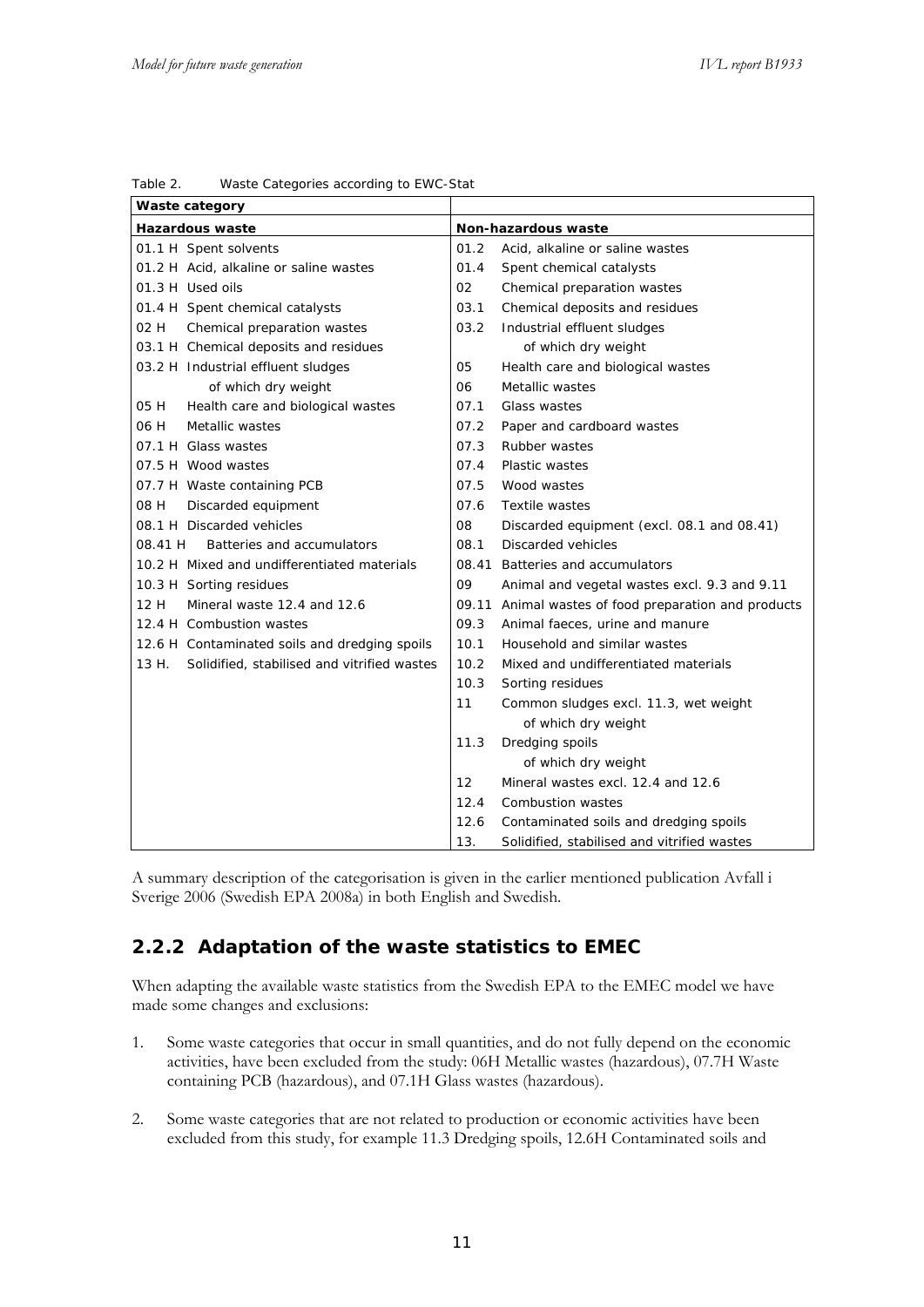**.** 

dredging spoils, and excavated materials from the construction sector (part of 12 Mineral wastes).

- 3. We have aggregated some EWC-Stat categories to own categories. For example:
	- a. The hazardous wastes 01.2H Acid, alkaline or saline wastes, 01.4H Spent chemical catalysts, 02H Chemical preparation wastes, and 03.1H Chemical deposits and residues has been aggregated into a group we call "Other chemical waste (hazardous)"
	- b. The non-hazardous wastes 01.2 Acid, alkaline or saline wastes, 01.4 Spent chemical catalysts, 02 Chemical preparation wastes, and 03.1 Chemical deposits and residues has been aggregated into a group we call "Other chemical waste (non-hazardous)"
	- c. The sludge categories 03.2 Industrial effluent sludges and 11 Common sludges have been aggregated into "sludges". Municipal sewage sludge has been excluded from the study
- 4. We have omitted wastes from mining. Wastes from mining make up about half of all generated waste in Sweden. It is possible to model wastes from mining with EMEC but we have made the decision to put the focus of the study on the other wastes. Waste resulting from prospecting, extraction, treatment and storage of mineral resources is excluded from the scope of the Waste directive (EC 2008) since they are governed by another directive.3 Wastes from mining are generated at less than 20 different sites in Sweden and have been subject to special research programs. We have regarded wastes from mining to be oustide the scope the research program.
- 5. We have excluded ordinary excavated soils and sands from construction that contains only natural materials and is recovered as construction material. This waste is excluded from the scope of the waste directive. Excavated material that is landfilled is included in the study.
- 6. Secondary wastes from waste management in NACE 37, NACE 51.57 and NACE 90 (which all are different kind of waste management) have been excluded. We have only included direct wastes from production and consumption. The generation of secondary wastes is governed by how the waste is managed and not by the industrial and household activities (the waste management on the generation of secondary wastes is modelled in project 2: Economic modelling).

The waste statistics reported by Swedish EPA include some material streams that may be classified as by-products according to the new waste directive (EC 2008). We have omitted streams that we have judged are complying with the by-product definition in the waste directive. These streams are to a large extent already handled as a commodity in EMEC. It is for example felling residues from forestry and wood spills from saw mills used as fuel in the energy sector, wood and bark wastes used as fuel in the pulp- and paper industry, metal spills from the primary metal industry, and plastic spill from plastic industry.

<sup>3</sup> Directive 2006/21/EC of the European Parliament and of the Council of 15 March 2006 on the management of waste from extractive industries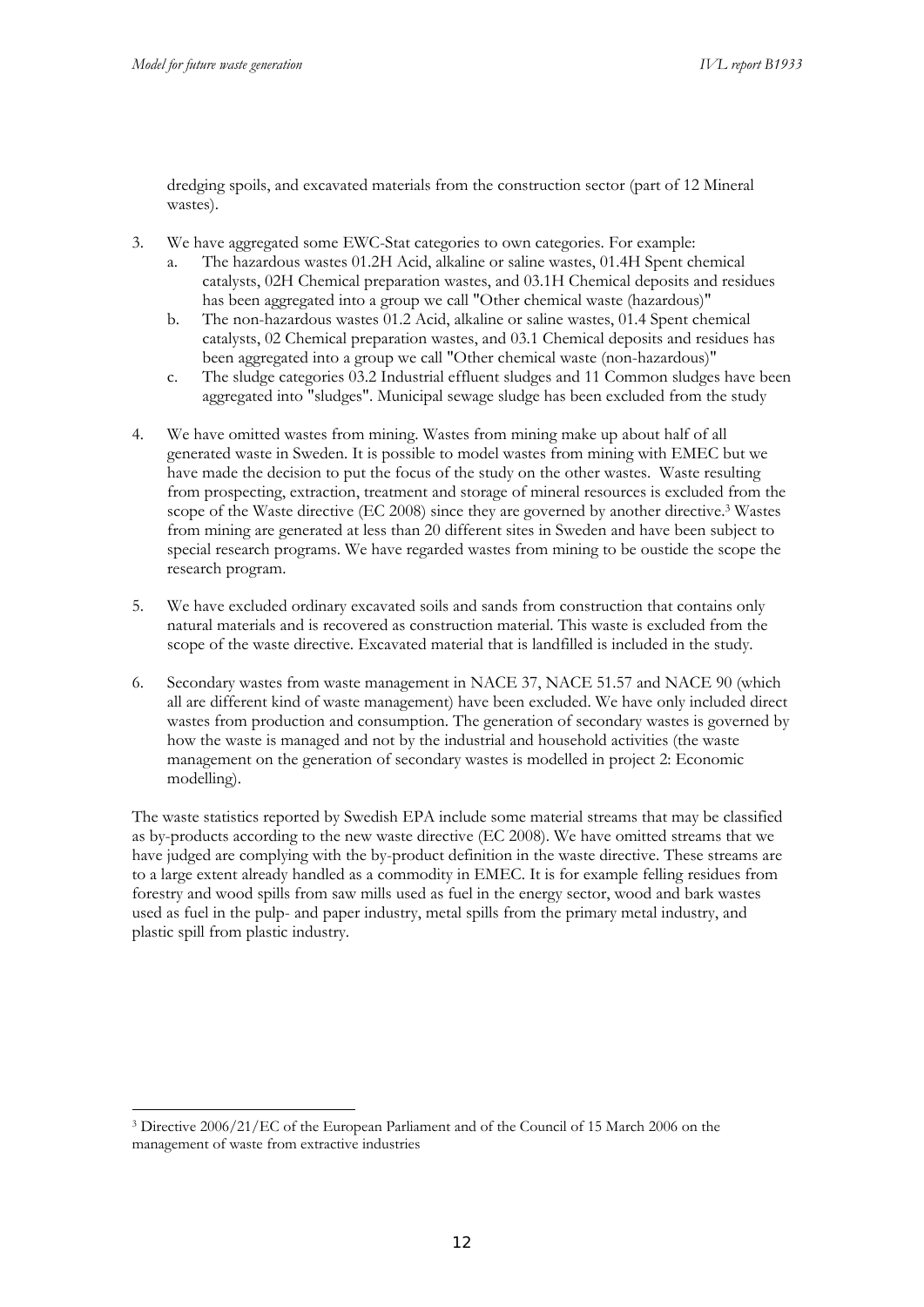#### **2.2.3 Generation of waste from industries and business**

The model for future waste management is based on the assumption that the waste generation depends on different economic parameters according to the following.

First we assume that each waste stream (a waste category in a specific sector) is built up by five components:

$$
Q_{\text{tot}} = Q_{\text{prod}} + Q_{\text{energy}} + Q_{\text{depr}} + Q_{\text{staff}} + Q_{\text{com}}
$$
 (Formula 1)

Where:

- $Q_{tot}$  the generated amount of a certain waste type within a sector,  $Q_{\text{broad}}$  waste that is connected to production in general,
- *Qenergy* waste that is connected to the use of energy carriers, for example ash from combustion of wood fuel. *Qenergy* can be broken down into six different energy carriers (see Table 4),
- $Q_{\text{depr}}$  waste that is connected to the use of long-lived products (the depreciation of products),
- *Qstaff* waste that is generated as a consequence of the staff, for example household wastes in business; *Qstaff* can be broken down in two components, one for low-income earners and one for high income earners (however, in the study we did not find any reason to make the distinction), and
- *Qcom* waste that is generated as a consequence of use of a certain commodity. *Qcom* can be broken down in 33 different commodities (see Table 3).

*Qprod, Qenergy, Qdepr, Qstaff* , and *Qcom* are then calculated by

$$
Q_{Prod} = x_{prod} * A
$$
  
\n
$$
Q_{i,energy} = x_{i,energy} * B_i
$$
  
\n
$$
Q_{energy} = \sum Q_{i,energy}
$$
  
\n
$$
Q_{depr} = x_{depr} * C
$$
  
\n
$$
Q_{j,Staff} = x_{j,staff} * D_j
$$
  
\n
$$
Q_{staff} = \sum_j Q_{j,staff}
$$
  
\n
$$
Q_{k,com} = x_{k,com} * E_k
$$
  
\n
$$
Q_{com} = \sum_k Q_{k,com}
$$

Where

- *A* is the production (in SEK) in the sector according to EMEC,
- *B<sub>i</sub>* is the consumption of energy carrier *i* (in SEK) (see Table 4),
- *C* is the depreciation in the sector in SEK,
- $D_i$  is the quantity of staff employed in the sector in person-hours, divided into low-income and high income earners,
- *Ek* is the costs of commodities (33 different) and energy carriers in SEK (see Table 3), and

**(Formula 2)**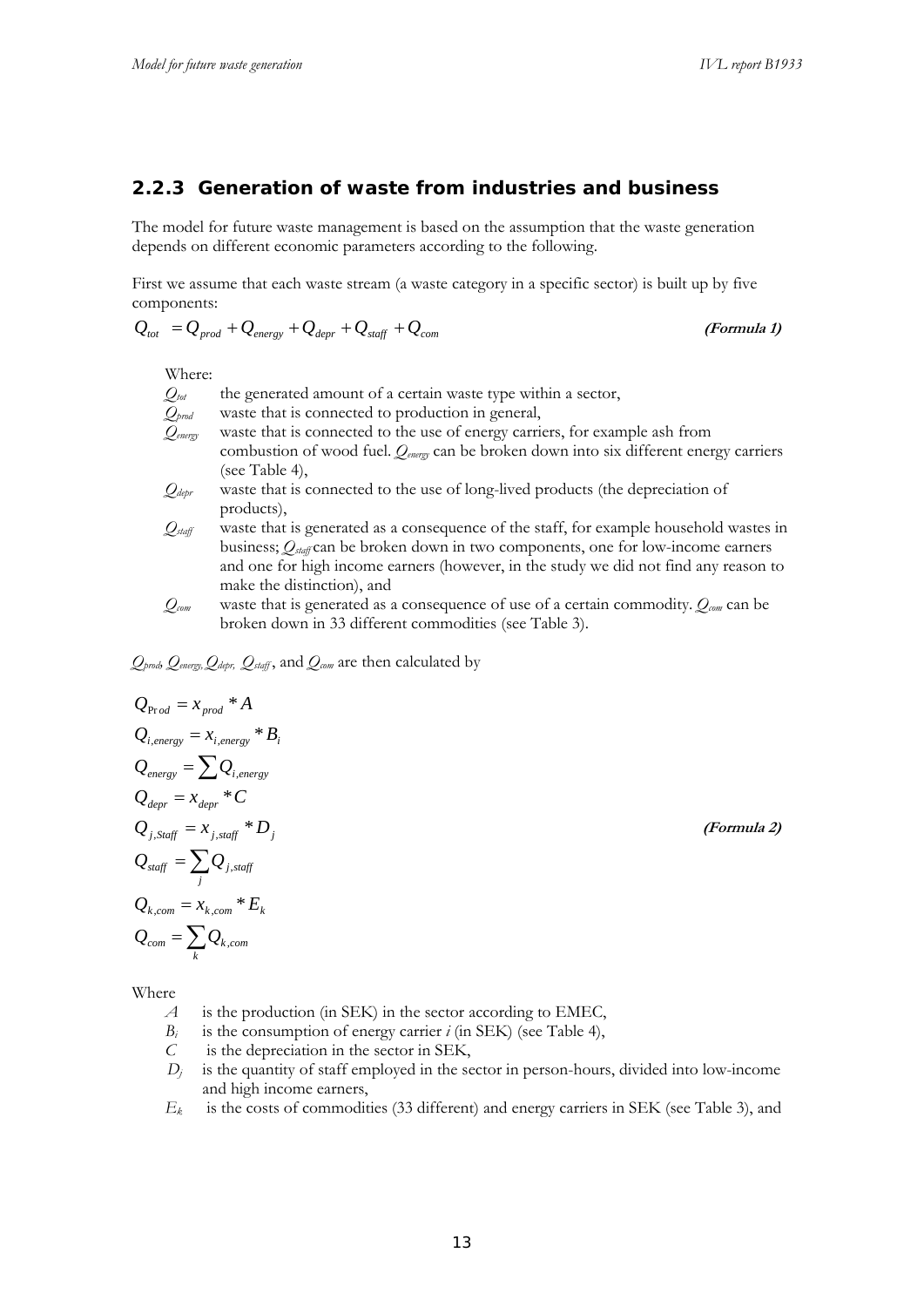$Q_{\text{tot}}$ 

*xprod, xenergy, xdepr, xstaff* and *xcom* are waste coefficients that have been estimated in this study. The waste factors can be varying with the time.

The full formula, combining the above formulas, is

$$
Q_{tot} = x_{prod} * A + \sum_{i} x_{i, energy} * B_i + x_{depr} * C + \sum_{j} x_{j, staff} * D_j + \sum_{k} x_{k, com} * E_k
$$
 (Formula 3)

When deriving the x-factors we have introduced auxiliary factors a, b, c, d and e according to:

$$
a = \frac{x_{prod} * A}{Q_{tot}}
$$
 (Formula 4)  

$$
b_i = \frac{x_{i,energy} * B_i}{Q_{tot}}
$$
 (Formula 5)  

$$
c = \frac{x_{depr} * C}{Q_{tot}}
$$
 (Formula 6)

$$
d_j = \frac{x_{j, \text{staff}} \cdot D_j}{Q_{\text{tot}}} \tag{Formula 7}
$$

$$
e_k = \frac{x_{k,com} * E_k}{Q_{tot}}
$$
 (Formula 8)

Where 
$$
a + \sum_{i} b_i + c + \sum_{j} d_j + \sum_{k} e_k = 1
$$
 (*Formula 9*)

If a waste is generated exclusively by the staff, then  $\Sigma d = 1$ . This is true for example for household waste.

In EMEC, the waste coefficients are measured in terms of kg waste per SEK produced or spent on different goods, or in terms of kg waste per person-hour used in different economic sectors. The price of goods is measured in real terms, but the waste coefficients can still change over time due to technological development, waste prevention measures, etc. (see Section 2.4). If these changes are a percent or two per year, they will have a great impact on the quantity of waste generated in the long run.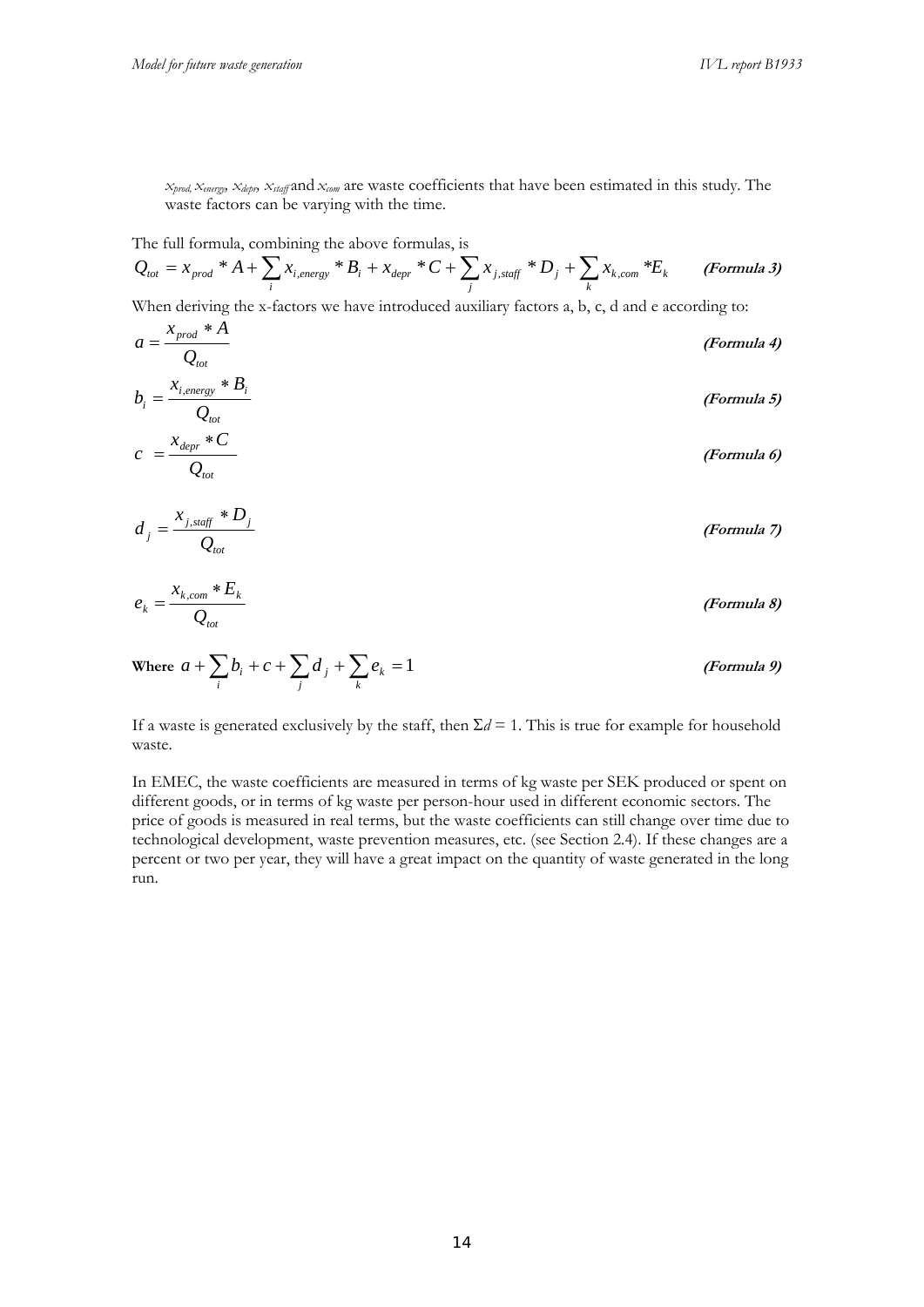| <b>Commodity in EMEC</b>     | CPA code*            | <b>Commodity label in the Swedish National</b>                    |  |
|------------------------------|----------------------|-------------------------------------------------------------------|--|
|                              |                      | <b>Accounts</b>                                                   |  |
| 1. Agricultural products     | 01                   | Products of agriculture and hunting                               |  |
| 2. Fish                      | 05                   | Fish and fishing products                                         |  |
| 3. Timber                    | 02                   | Products of forestry and logging                                  |  |
| 4. Bio fuels                 | $02$ pt              | Wastes from logging                                               |  |
| 5. Metal ores                | 13                   | Metal ores                                                        |  |
|                              | 14                   | Other mining and quarrying products                               |  |
| 6. Coal                      | 10                   | Coal                                                              |  |
| 7. Products n.e.c.           | 15,16                | Food products, beverages and tobacco products                     |  |
|                              | $17 - 19$            | Textiles and textile products                                     |  |
|                              | 20                   | Wood and wood products                                            |  |
| 8. Mineral products          | 26                   | Non-metallic mineral products                                     |  |
| 9. Pulp and paper            | 21                   | Pulp, paper and paper products<br>Printed matter                  |  |
|                              | 22                   | Pharmaceuticals and medical chemicals                             |  |
| 10. Pharmacy products        | 244<br>245           |                                                                   |  |
| 11 Other chemical products   | $\overline{24}$ excl | Soap, detergents and cosmetics<br>Chemicals and chemical products |  |
|                              | 244,245              |                                                                   |  |
|                              | 25                   | Rubber and plastic products                                       |  |
| 12. Iron and steel           | 271-273              | Basic iron and steel, tubes and wires                             |  |
| 13. Other metals             | 274,275              | Basic non-ferrous metals                                          |  |
| 14. Engineering products     | 28                   | Metal products                                                    |  |
|                              | 29                   | Mechanical machines                                               |  |
|                              | 30,31                | Electric machines and computers                                   |  |
|                              | 32                   | Communication equipment                                           |  |
|                              | 33                   | Measuring equipment                                               |  |
|                              | 34,35                | Transport equipment                                               |  |
|                              | 36,37                | Other manufactured products                                       |  |
| 15. Fuels                    | 23200 pt             | Heating oils                                                      |  |
| 16. Motor fuels              | 23200 pt             | Motor gasoline, diesel and jet fuels                              |  |
| 17. Other petroleum products | 23200 pt             | Other refined petroleum products                                  |  |
| 18. Crude petroleum          | 11                   | Crude petroleum                                                   |  |
| 19. Electricity              | 401                  | Electricity                                                       |  |
| 20. Steam and hot water      | 403                  | Steam and hot water                                               |  |
| 21. Gas                      | 402                  | Manufactured and distributed gas                                  |  |
| 22. Fresh water              | 41                   | Collected, purified and distributed water                         |  |
| 23. Buildings                | 45                   | Construction works                                                |  |
| 24. Rail transports          | 601                  | Rail transports                                                   |  |
| 25. Passenger transports     | 6021 pt, 6023        | Passenger transports by bus                                       |  |
|                              | 6022                 | Passenger transports by taxi                                      |  |
| 26. Large truck transports   | 6024 pt              | Goods transports by trucks > 32 tons                              |  |
| 27. Medium truck transports  | 6024 pt              | Goods transports by trucks 3.5 - 32 tons                          |  |
| 28. Small truck transports   | 6024 pt              | Goods transports by trucks $<$ 3.5 tons                           |  |
| 29. Sea transports           | 61                   | Sea transports                                                    |  |
| 30. Air transports           | 620                  | Air transports                                                    |  |
| 31. Other transports         | 63                   | Other transport products                                          |  |
|                              | 64                   | Communication products                                            |  |
| 32. Services                 | 50-52                | Wholesale and retail trade products                               |  |
|                              | 55                   | Restaurant and hotel services                                     |  |
|                              | 65                   | <b>Financial services</b>                                         |  |
|                              | 66                   | Insurance services                                                |  |
|                              | $71 - 74$            | <b>Business services</b>                                          |  |
|                              | 75,80-85,90-         | Other private services                                            |  |
|                              | 95                   |                                                                   |  |
| 33. Dwellings                | 70                   | Real estate services                                              |  |

Table 3. Definition of commodities in private sector in EMEC

\* EU Classification of products by Activity (CPA).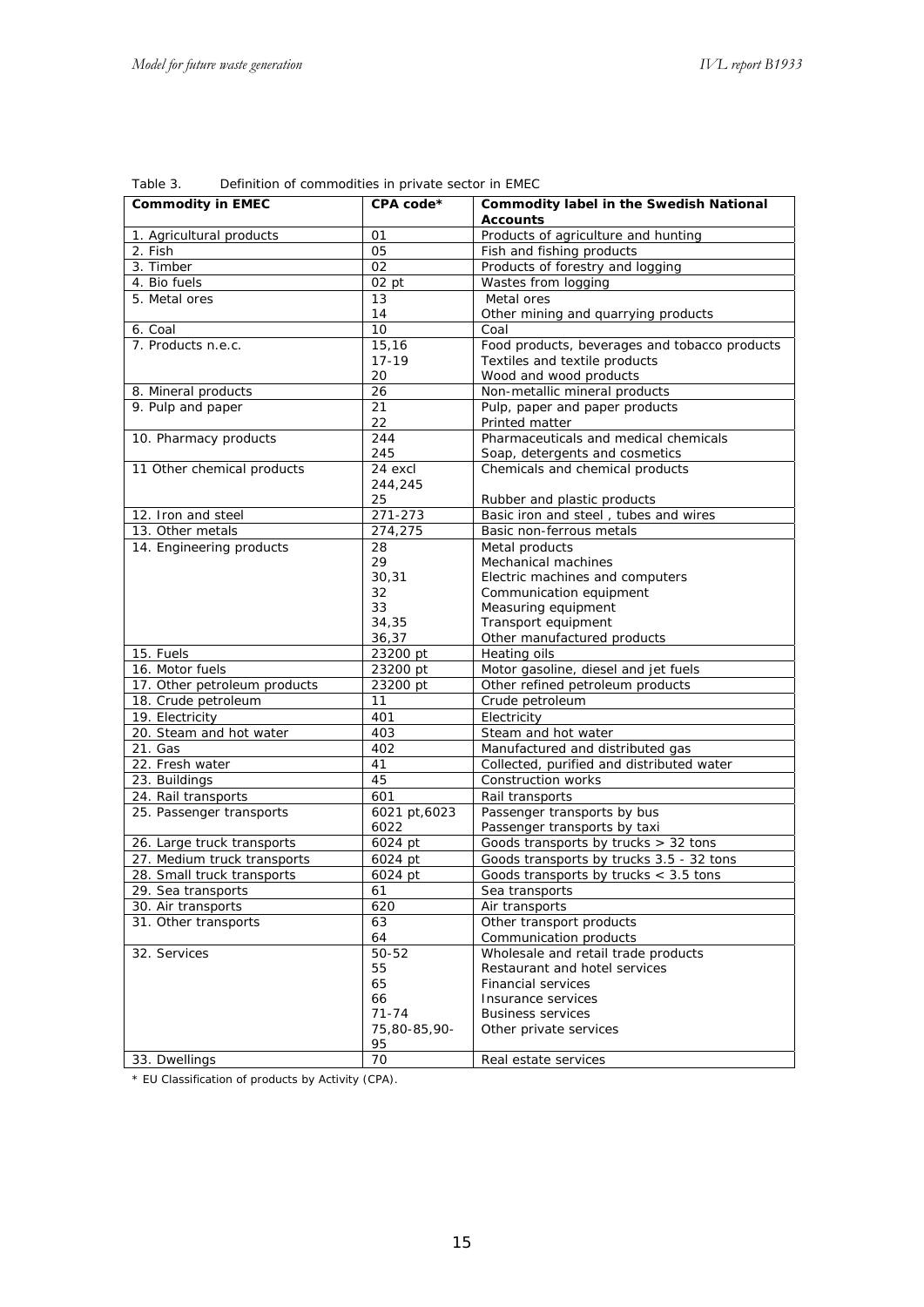| <b>Energy carrier</b> | Label in the Swedish Environmental<br><b>Accounts</b>                             |
|-----------------------|-----------------------------------------------------------------------------------|
| Fuel oils             | Domestic heating oil (EO1)<br>Heavy fuel oils (EO2-5)                             |
| Gases                 | I PG<br>Gas works gas<br>Natural gas<br>Coke oven gas                             |
|                       | Blast furnace gas<br>LD-gas                                                       |
| Motor fuels           | Motor gasoline<br>Aviation gasoline<br>Diesel oil<br>Jet gasoline<br>Jet kerosene |
| Coal                  | Coal<br>Coke                                                                      |
| <b>Bio fuels</b>      | Wood-fuels<br><b>Black liquor</b><br>Tall oil<br><b>Biogas</b><br>Other biomass   |
| Other fuels           | Peat<br>Wastes<br>Other                                                           |

| Table 4. | Definition of energy carriers in EMEC |  |  |
|----------|---------------------------------------|--|--|

#### **2.2.4 Generation of waste from households**

We have assumed that wastes from households are depending on the consumption of commodities in the private sector.

$$
Q_{\text{tot}} = y_m * F_m
$$

*tot <sup>m</sup> Fm Q y* \* **(Formula 10)**

Where

 $Q_{\text{tot}}$  amount of a certain waste type from the household sector.

*y<sub>m</sub>* waste factor.<br>  $F_m$  consumption consumption of commodity  $f$  (see Table 5)

There are 26 different commodities modelled for private consumption in EMEC, see Table 5. It should also be noticed that the waste factor can change over time.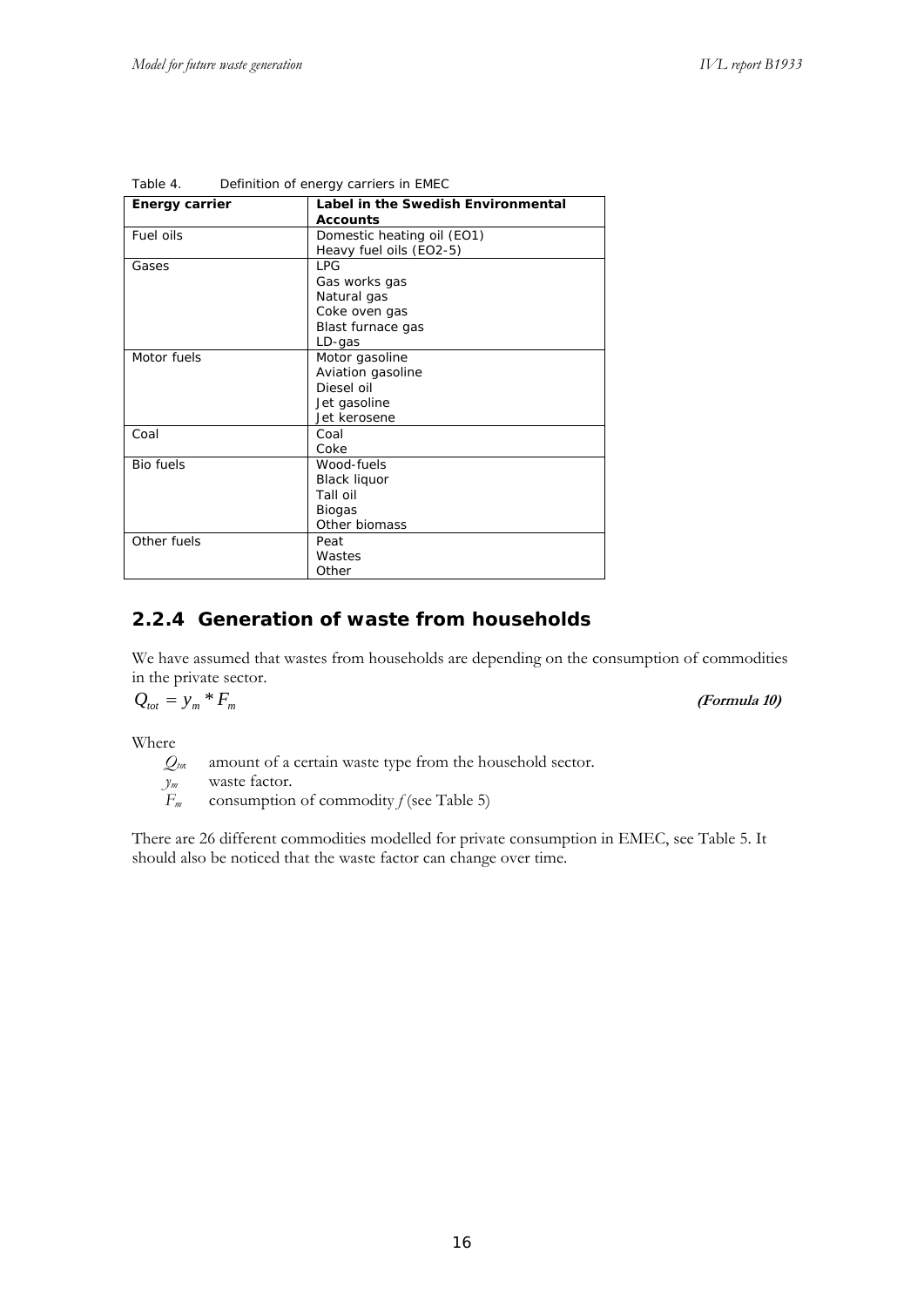| <b>Commodity in EMEC</b>         | COICOP code*          | Consumption label in the Swedish National<br><b>Accounts</b> |
|----------------------------------|-----------------------|--------------------------------------------------------------|
| 1. Foods and beverages           | 1, 2                  | Food, beverages and tobacco                                  |
| 2. Clothing and footwear         | 3                     | Clothing and footwear                                        |
| 3. Furniture etc                 | 51                    | Furniture, carpets and repairs                               |
|                                  | 52                    | Household textiles and other furnishings                     |
| 4. Household goods               | 531, 532              | Major household appliances                                   |
|                                  | 54, 55                | Glassware, tableware and household utensils                  |
|                                  | 533                   | Household services                                           |
| 5. Gross rents                   | 41, 42                | Gross rents and water charges                                |
| 6. Recreation                    | 9424                  | Photographic equipment                                       |
|                                  | 9421-3, 9425-7        | Entertainment and photo services                             |
|                                  | 941, 943              | Gambling, lotteries etc.                                     |
|                                  | $951 - 3$             | Books, newspapers and magazines                              |
|                                  | 914, 931, 932         | Other recreational goods and services                        |
|                                  | ,9341                 |                                                              |
| 7. Private transport             | 71, 9211-3            | Personal transport equipment                                 |
|                                  | 721,7222              | Repair charges, parts and accessories                        |
|                                  | 7241                  | Compulsory tests of cars                                     |
| 8. Road work trips               | 7321 pt, 735-6 pt     | Bus and local traffic, Cabs, Removal                         |
| 9. Road short leisure trips      | 7321 pt, 735-6 pt     | Bus and local traffic, Cabs, Removal                         |
| 10. Road long leisure trips      | 7321 pt, 735-6 pt     | Bus and local traffic, Cabs, Removal                         |
| 11. Rail work trips              | 7310 pt               | Railway transports                                           |
| 12. Rail short leisure trips     | 7310 pt               | Railway transports                                           |
| 13. Rail long leisure trips      | 7310 pt               | Railway transports                                           |
| 14. Sea short leisure trips      | 734 pt                | Sea transports                                               |
| 15. Sea long leisure trips       | 734 pt                | Sea transports                                               |
| 16. Air long leisure trips       | 733 pt                | Air transports                                               |
|                                  | 960                   | Services of travel agencies and air charter                  |
| 17. Services                     | 432                   | Household services excl. domestic services                   |
|                                  | 562                   | Domestic services                                            |
|                                  | 723, 7241, 7243-      | Other expenditures on cars                                   |
|                                  | 5                     |                                                              |
|                                  | 81                    | Communication                                                |
|                                  | 911                   | Radio and television                                         |
|                                  | 915, 923              | Repairs to recreational goods etc.                           |
|                                  | 935                   | Veterinary services                                          |
|                                  | 11, 121               | Services of barber and beauty shops etc                      |
|                                  | 125, 126              | Financial services                                           |
|                                  | 941, 124, 101         | Services n.e.c.                                              |
|                                  | 15                    | Purchases abroad and foreign purchases                       |
|                                  | 62,63                 | Medical care and health expenses                             |
| 18. Goods n.e.c.                 | 912-3, 921-2          | Other recreational goods<br>Goods for personal care          |
|                                  | 61, 9342, 1232        | Goods not else classified                                    |
|                                  | 431, 561, 551,<br>933 |                                                              |
|                                  | 1212-3, 954,          | Goods not else classified                                    |
|                                  | 12311                 |                                                              |
| 19. Electricity                  | 451                   | Electricity                                                  |
| 20. Gas                          | 452                   | Gas                                                          |
| 21 Fuels                         | 453                   | Heating oils                                                 |
|                                  | 454 pt                | Other fuels                                                  |
| 22. Gasoline work trips          | 7221 pt               | Gasoline                                                     |
| 23. Gasoline short leisure trips | 7221 pt               | Gasoline                                                     |
| 24. Gasoline long leisure trips  | 7221 pt               | Gasoline                                                     |
| 25. Bio fuels                    | 454 pt                | Other fuels                                                  |
| 26. Purchased heat               | 455                   | Purchased heat                                               |

Table 5. Definitions of commodities in private consumption in EMEC

\* COICOP (Classification of Individual Consumption by Purpose), is an international classification of private consumption according to A System of National Accounts (SNA), United Nations, 1993.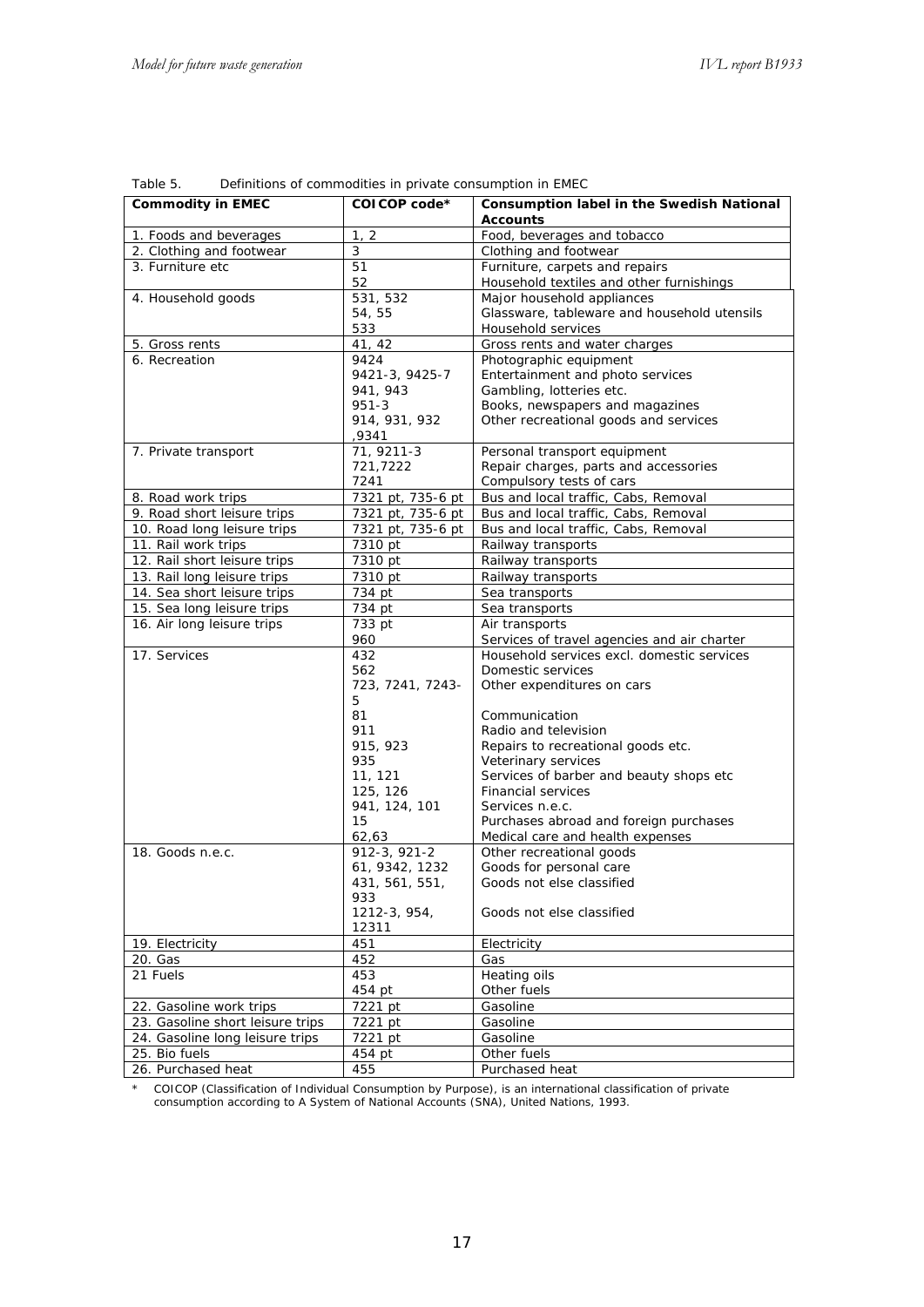## **2.3 Scenarios for the year 2030**

As stated above, the waste coefficients can change over time due to, for example technological development. In the research programme Towards Sustainable Waste Management, EMEC calculates the quantities of waste in different scenarios for the year 2030. The future development is inherently uncertain. This is true for the development of waste coefficients, as well as for other aspects of the waste-management system and society at large.

When looking as far as the year 2030, these uncertainties are quite large. It is not meaningful to try to predict what the waste coefficients will be in 2030. Instead, we focus on describing the range of possible developments until this year. For this purpose, we use a set of explorative scenarios. These are defined by the fact that they respond to the question "What can happen?".

Börjesson et al. (2006) distinguish between two types of explorative scenarios: external scenarios and strategic scenarios. External scenarios focus only on factors beyond the control of the relevant actors. Waste management policies are not part of the scenarios but the external scenarios can then help the user to develop robust strategies, i.e. strategies that will survive several kinds of external development.

Strategic scenarios respond to the question: What can happen if we act in a certain way? They include policy measures at the hand of the intended scenario user to cope with the issue at stake. The aim of strategic scenarios is to describe a range of possible consequences of strategic decisions.

The waste coefficients developed for EMEC are intended to describe the situation before any additional policy instruments for sustainable waste management are implemented. Hence, what we need is a set of external scenarios, which describes how the waste intensities can develop as a result of technological development, global trends in consumption, and other factors beyond the control of Swedish authorities.

As basis for these scenarios, we use the common set of external scenarios developed for the research programme Towards Sustainable Waste Management, as part of the project Future-Oriented Synthesis (Dreborg & Tyskeng 2008). These four scenarios are distinguished by their degree of global cooperation and the degree of political control and influence in matters that concern the environment and natural resources (see below). In addition, Dreborg & Tyskeng (2008) present a reference scenario, where current trends and policy are not significantly altered. The scenarios are briefly presented here. They are described in more detail by Dreborg & Tyskeng (2008).

## **2.3.1 Scenario 1: Global sustainability**

The trend towards globalisation continues. The trade of goods and services becomes increasingly free. The labour market also becomes increasingly international and flexible. Technological development is rapid. A global, political cooperation is established on common issues such as climate change and the management of natural resources. As a result, political control is strengthened regarding emissions and resource utilisation. Policy-makers can, for example, agree on a global cap for emissions and a system for tradeable emission rights under this cap. In rich countries the consumption becomes more directed towards services, second-hand trade increases, and the material intensity decreases. There is also an increase in cooperation to strengthen development and the management of conflict in poor regions. The authority and efficiency of the UN are enhanced.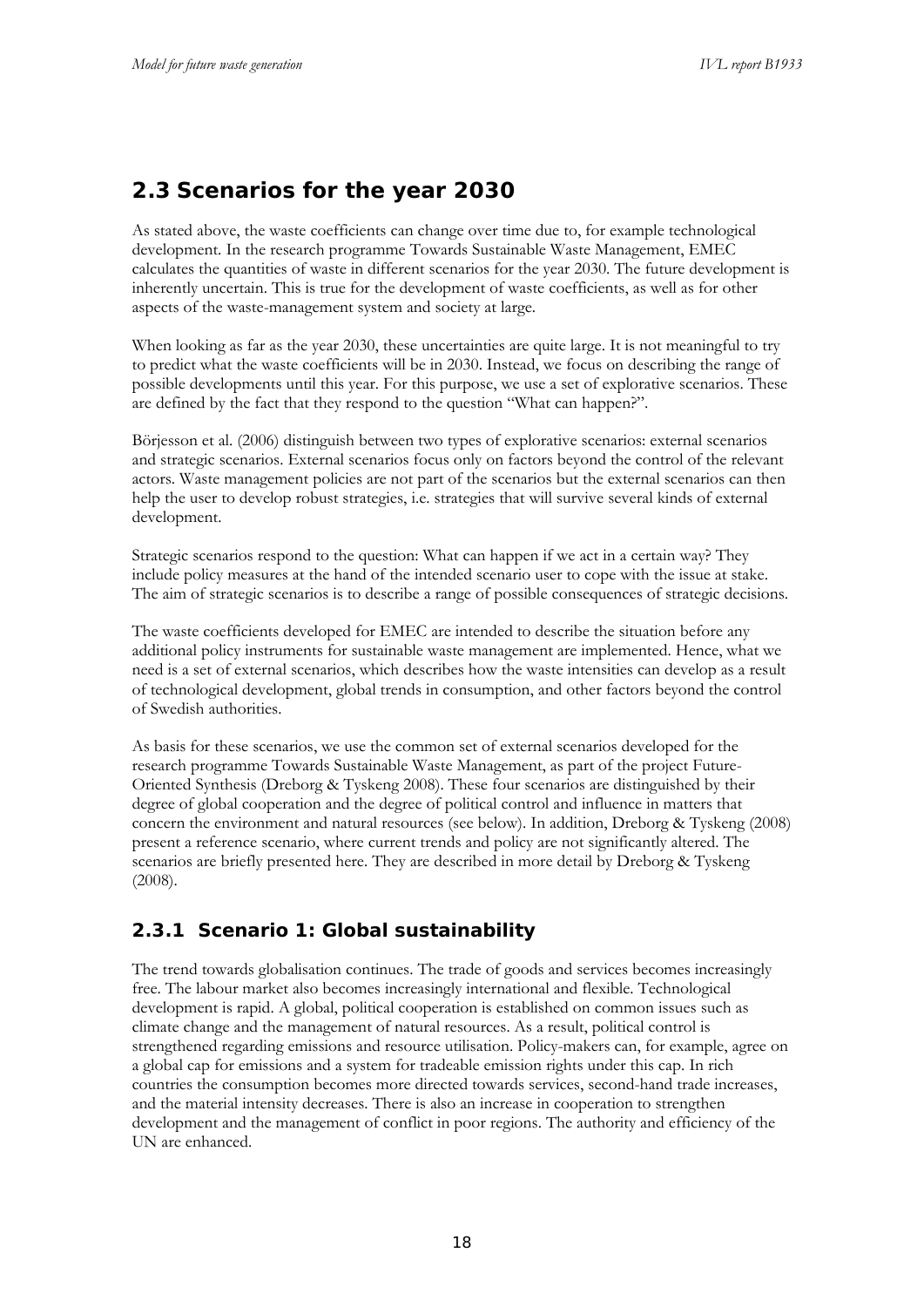### **2.3.2 Scenario 2: Global markets**

Just like in Scenario 1, the trend towards globalisation continues. Economic growth is the dominating target, and free trade, international and flexible labour markets, etc. are the tools. As a result, raw materials prices grow to 2.5 times the real price in the reference scenario and Scenario 1. The gap between poor and rich countries becomes smaller, but the economic and social gaps within the countries remain or grow. Technological development is rapid. The political influence and public awareness is also weakened concerning environmental issues and resource management. The consumption focuses on physical products and on the experience industry. Global transports increase, as well as competition and conflicts over natural resources. These conflicts become difficult to solve, because the authority and efficiency of the UN and similar organisations are weakened.

## **2.3.3 Scenario 3: Regional markets**

Here, the trend towards globalisation is broken. Instead, the regions of the world become more important. The EU is strong, for example, but relatively closed towards other parts of the world, for example through new regional trade barriers. As a consequence, the economic gap between North and South increases. Poor people remain poor also within many countries, since less effort is spent on economic and social equality. Technological development is slow. The political influence is weakened over environmental issues and resource management. The reduced international cooperation makes it difficult to deal with global issues such as climate change and natural resources. Instead, the political influence that remains focuses on acute regional and local issues. As a result, raw materials prices grow to 2 times the real price in the reference scenario and Scenario 1. The Swedish consumption focuses on physical products and on the experience industry.

### **2.3.4 Scenario 4: European sustainability**

The current trend towards globalisation is eventually broken, and a more regional pattern of trade and cooperation is established. Technological development is slow. The UN and the global influence of USA are both weakened. The EU is strong but relatively closed towards other parts of the world. The economic gap between North and South remains, but the gap between rich and poorer countries in Europe is significantly reduced. Within EU there is a strong commitment to free trade, social and economic equality, and environmentally sustainable development. On a global level, the political influence is weak regarding environmental issues and the depletion of natural resources, but EU aims to set a good example and has ambitious targets and policies in these areas. Here, the consumption becomes more directed towards second-hand products, and the material intensity decreases somewhat.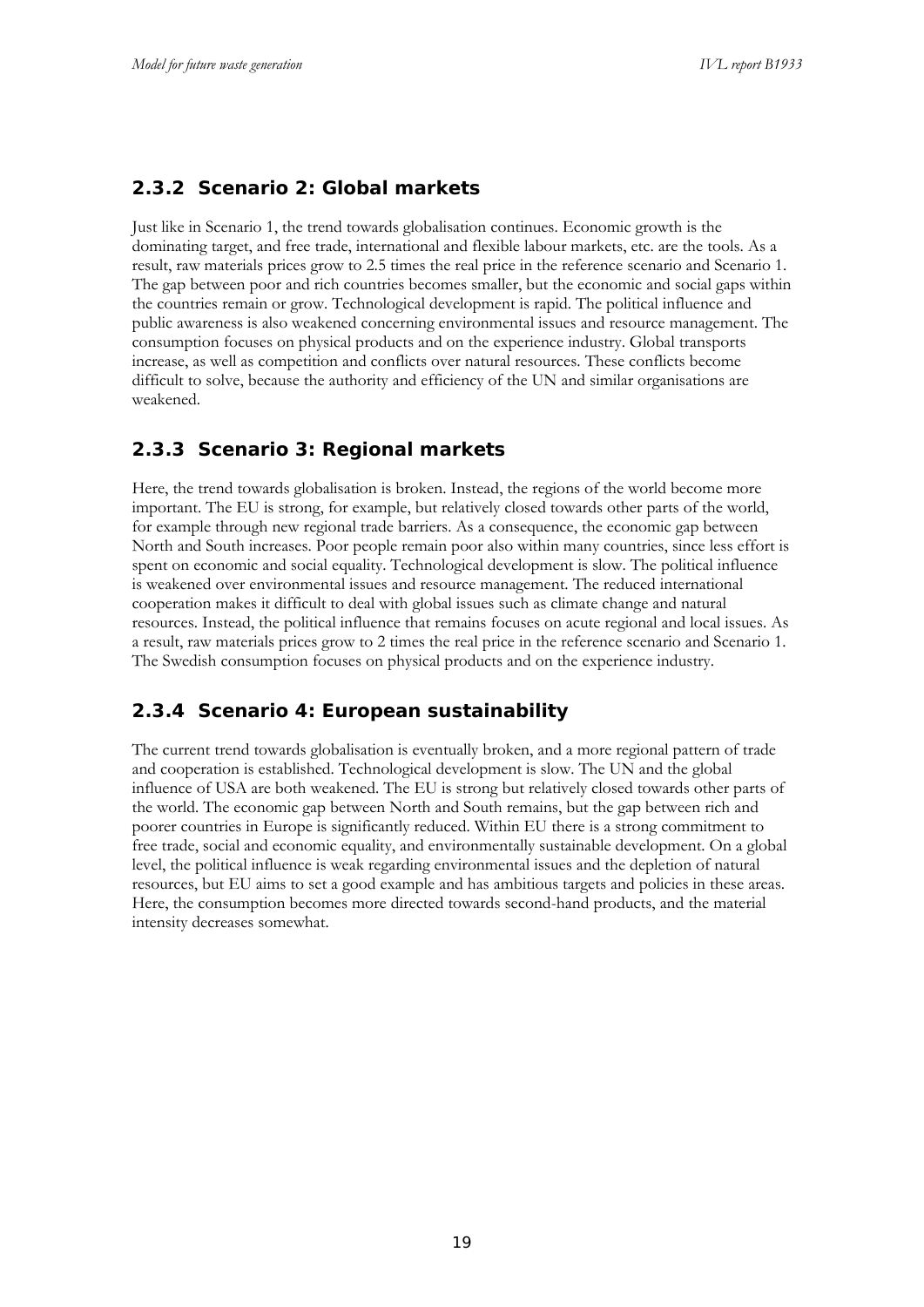# **3 Results and discussion**

# **3.1 Quantifying the current waste coefficients**

The result of this study is the waste coefficients for EMEC, or rather the "auxiliary waste coefficients" *a, b, c, d* and *e* as defined in Formulas 4 - 9 above. For each waste type in each sector we have assigned values for *a, b, c, d* and *e*. For each case we have made an assessment of what parameters are influencing the waste generation. We are limited to use the parameters that are defined and used in EMEC.

In Table 6 the general principles for the assignment of waste coefficients for industry and business are presented. The detailed, numeric results are presented in Appendix 1 with some comments.

| EWC-<br>Stat-kod           | Waste type                    | General principles for establishing waste factors                                                                                                                                                                                                                                                                                             |
|----------------------------|-------------------------------|-----------------------------------------------------------------------------------------------------------------------------------------------------------------------------------------------------------------------------------------------------------------------------------------------------------------------------------------------|
|                            | Non-hazardous waste           |                                                                                                                                                                                                                                                                                                                                               |
| 01.2,<br>01.4, 02,<br>03.1 | Other chemical wastes         | The major part is green liquor dredge from the pulp industry, and some<br>chemical residues from the chemical industry.<br>Chemical wastes are generally considered to depend on the commodity: 11.<br>Other chemical products.                                                                                                               |
| 03.2, 11,<br>11.3          | Sludge (wet weight)           | Sludges are usually allocated to the production. In some cases there are<br>obvious connections to a commodity or to the staff. The sludges are allocated to<br>the production, there is no relevant commodity that reflects the sludge<br>generation.<br>Sewage sludges are excluded.                                                        |
| 6                          | Metallic wastes               | Metallic wastes are considered to depend on the commodity 14. Engineering<br>products. Usually a part of the metallic waste is allocated to the staff.<br>About 50 % of the metallic waste reported as waste in Swedish EPA (2008a)<br>has been regarded as by-product and has been excluded from the study.                                  |
| 07.1                       | Glass wastes                  | Glass wastes are connected to both the staff and the consumption of<br>commodities (which commodity depends on the sector in question). In several<br>cases the waste is packages, but it can also be other kind of glass.<br>The largest amounts are from the mineral industry (glass manufacture).                                          |
| 07.2                       | Paper and cardboard<br>wastes | Paper and cardboard wastes are mainly connected to the consumption of the<br>commodity 11 Other chemical products. A minor part (e.g., beverage<br>packages) is assumed to depend on the staff<br>Paper waste from pulp and paper industry includes different kind of process<br>wastes such as fiber reject, fiber sludge,                   |
| 07.4                       | Plastic wastes                | Plastic waste is to a large extent used packages. Plastic wastes are mainly<br>connected to the consumption of the commodity 11 Other chemical products. A<br>minor part is assumed to depend on the staff.<br>A part of the reported waste from the plastic industry has been regarded as by-<br>product and is not included in the figures. |
| 07.5                       | Wood wastes                   | Wood wastes are mainly connected to the commodity 3 Timber. Smaller<br>amounts can have connections with other commodities.<br>Wood residues from wood manufacture (e.g., sawmills) have been regarded as<br>by-product and has been excluded from this study.                                                                                |

Table 6. General principles for assigning auxiliary waste factors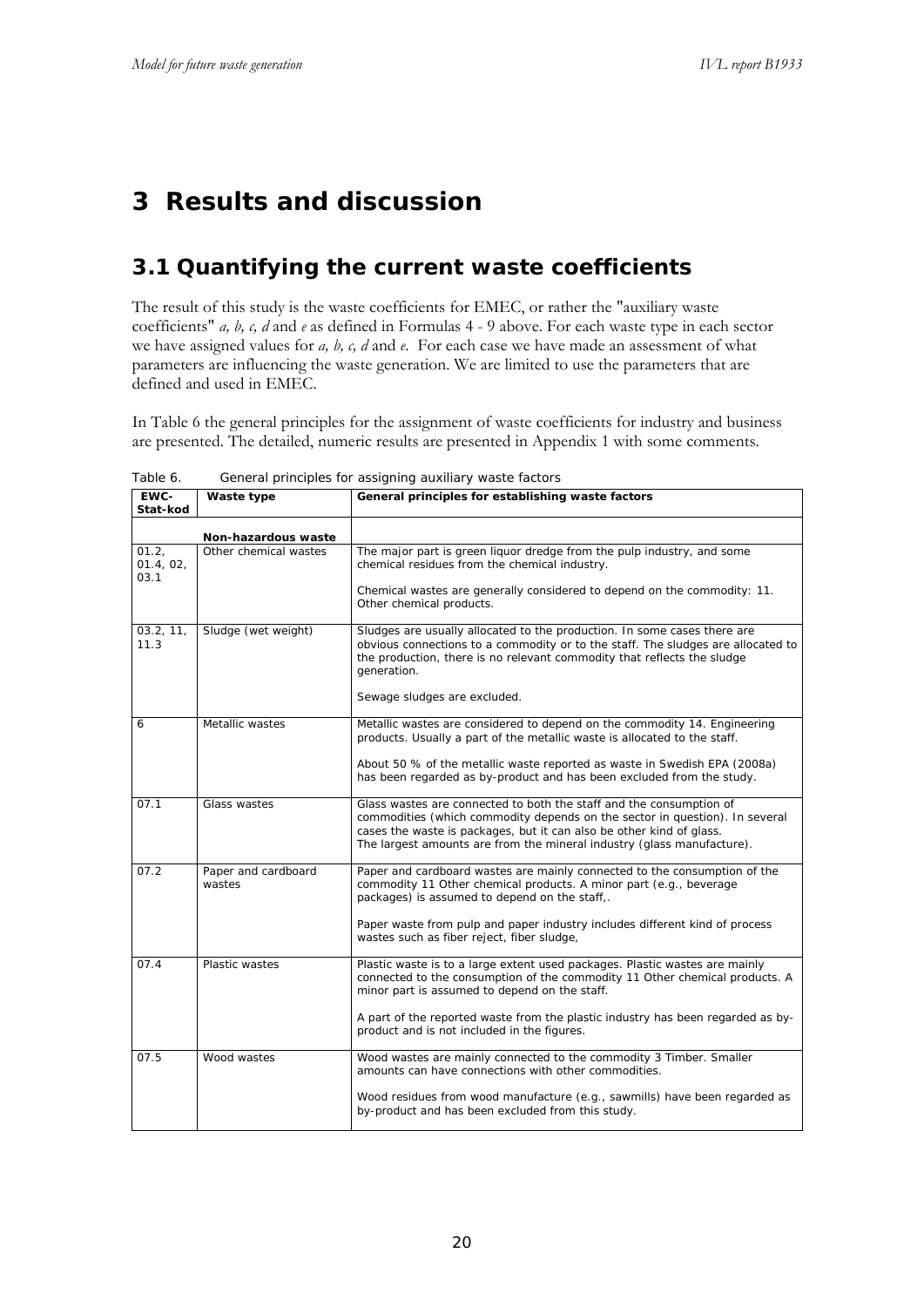| EWC-<br>Stat-kod | Waste type                              | General principles for establishing waste factors                                                                                                                                                                                                                                                                                                                                                                                                                                                                  |
|------------------|-----------------------------------------|--------------------------------------------------------------------------------------------------------------------------------------------------------------------------------------------------------------------------------------------------------------------------------------------------------------------------------------------------------------------------------------------------------------------------------------------------------------------------------------------------------------------|
| 8                | Discarded equipment                     | In most sectors we have brought up discarded equipment into two parts:<br>one part (70 %) which is discarded long-lived products (longer than $3 - 5$<br>years) and is connected to the depreciation<br>one part, consisting of more short-lived products, that is connected to the<br>consumption of commodity 14 Engineering products                                                                                                                                                                            |
| 08.1             | Discarded vehicles                      | Discarded vehicles, when reported in the waste statistics, are handled as<br>discarded long-lived products (longer than $3 - 5$ years) and are connected to<br>the depreciation. There are only minor amounts of discarded vehicles reported<br>in the industrial sectors, which can be an underestimate. However the total<br>amounts of reported discarded vehicles is based on official statistics from<br>Swedish Road Administration and has been allocated mainly to the sectors<br>Households and Services. |
| 08.41            | Batteries and<br>accumulators           | Batteries and accumulators have in most cases been connected to the<br>commodity 14 Engineering products (e.g., non-hazardous back-up batteries for<br>industrial machineries), and a minor part connected to the staff (e.g., batteries<br>for PC equipment).                                                                                                                                                                                                                                                     |
| 9                | Animal and vegetal<br>wastes            | Animal and vegetal wastes occur only in few sectors.                                                                                                                                                                                                                                                                                                                                                                                                                                                               |
|                  |                                         | In food industry it has been connected to the commodities 1 Agricultural<br>services and 2 Fish.                                                                                                                                                                                                                                                                                                                                                                                                                   |
|                  |                                         | In the Service sector it has been connected to the commodity 32 Services,<br>because this waste is mainly food waste from restaurants.                                                                                                                                                                                                                                                                                                                                                                             |
|                  |                                         | Swedish EPA (2008a) reports larger amounts in the Agriculture and forestry<br>sector (NACE 01-02). 3 Mton of this is felling residues from forestry, and has<br>here been regarded as by-product and been excluded from the waste<br>calculation.                                                                                                                                                                                                                                                                  |
|                  |                                         | It should be observed that the item 10.1 Household waste contains a lot of<br>unsorted biodegradable waste. The real amount depends on both the primary<br>generation (the sum of sorted and unsorted biowaste) and how this is sorted in<br>the restaurants, grocerystores etc.,                                                                                                                                                                                                                                  |
| 10.1             | Household and similar<br>wastes         | Household and similar wastes are connected to the staff (depends on the<br>number of employees). In the waste survey by Swedish EPA (2008a) the<br>amount of household waste from business is often around 100 kg/employee.                                                                                                                                                                                                                                                                                        |
|                  |                                         | In the Service sector a part of the waste has been allocated to the commodity<br>32 Services to cover household waste generated in hotels and restaurants.                                                                                                                                                                                                                                                                                                                                                         |
| 10.2             | Mixed and<br>undifferentiated materials | Mixed and undifferentiated materials are usually a general waste consisting of<br>several materials. Often it is pre-sorted at source into "combustible waste"<br>(paper, plastic and wood) and "rest waste" (inert materials).                                                                                                                                                                                                                                                                                    |
|                  |                                         | In most cases we have divided it into two parts:<br>- one part (30 %) that depends on the staff<br>- one part (70 %) that depends on the total consumption of commodities                                                                                                                                                                                                                                                                                                                                          |
|                  |                                         | In the service sector we have assumed the shares to be 40 % respectively 60<br>%.                                                                                                                                                                                                                                                                                                                                                                                                                                  |
| 10.3             | Sorting residues                        | Sorting residues is generated mainly in waste management sectors (NACE 37,<br>NACE 51.57 and NACE 90.02). It is excluded from this study, but the amounts<br>are calculated in other projects in the research program.                                                                                                                                                                                                                                                                                             |
|                  |                                         | Sorting residues in Pulp and paper industry is reject from pulping of waste<br>paper and is included in the study.                                                                                                                                                                                                                                                                                                                                                                                                 |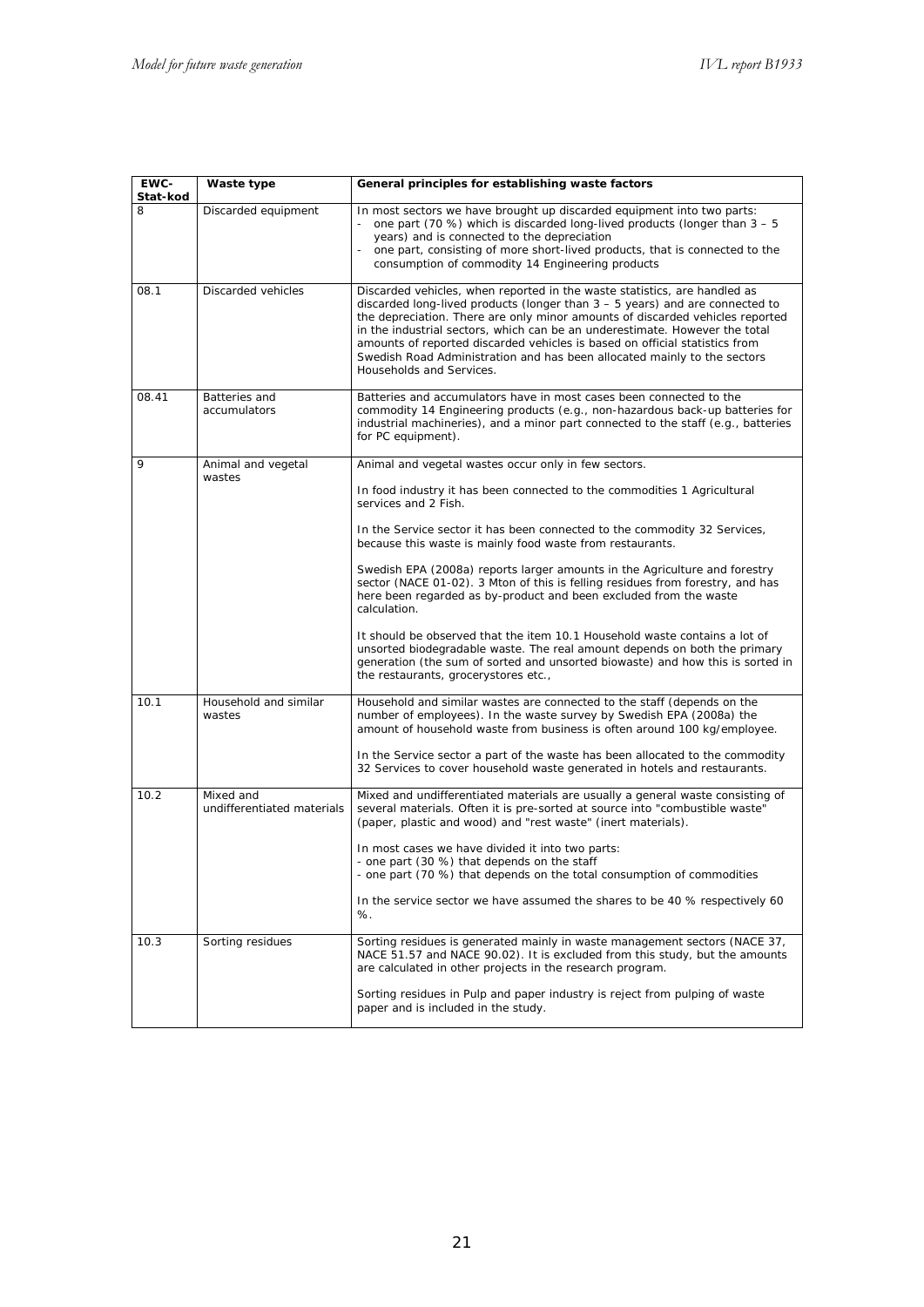| EWC-<br>Stat-kod                            | Waste type                                                                                                           | General principles for establishing waste factors                                                                                                                                                                                                                                                                                                                                                                                                                                                                                                                                                                                                                                                                                                               |
|---------------------------------------------|----------------------------------------------------------------------------------------------------------------------|-----------------------------------------------------------------------------------------------------------------------------------------------------------------------------------------------------------------------------------------------------------------------------------------------------------------------------------------------------------------------------------------------------------------------------------------------------------------------------------------------------------------------------------------------------------------------------------------------------------------------------------------------------------------------------------------------------------------------------------------------------------------|
| 12                                          | Mineral wastes, excluding<br>12.4 (waste from thermal<br>treatment) (and<br>excluding mineral wastes<br>from mining) | Excavated soils and mining waste is excluded in this study. The amount is<br>generally considered to depend on the total use of commodities. The larger<br>amounts are from<br>the food industry (soil from washing potatoes, carrots and other root-crops)<br>the mineral industry (NACE 26) there are different kind of process wastes:<br>concrete residues, glass slag, and similar<br>the metal industry (NACE 27-28) there are different kind of bricks from kilns<br>and furnaces.<br>the mechanical industry there are especially foundry sand<br>- construction (the amounts that are landfilled have been regarded as waste)<br>street cleansing: collected sand from streets (after sanding on icy and snowy<br>$\blacksquare$<br>streets and roads) |
| 12.4                                        | Combustion wastes                                                                                                    | Combustions wastes are generated by different combustion and other thermal<br>processes, both for energy production (e.g., in wood industry and pulp and<br>paper industry) and for processes (e.g., in metal industry). The waste is<br>generally depending on the use of energy carrier.<br>Ashes from incineration of waste is not included (it is modelled separately in<br>another project in the research program).                                                                                                                                                                                                                                                                                                                                       |
|                                             | <b>Hazardous wastes</b>                                                                                              |                                                                                                                                                                                                                                                                                                                                                                                                                                                                                                                                                                                                                                                                                                                                                                 |
| 01.1 H                                      | Spent solvents                                                                                                       | Spent solvents are mainly generated in chemical industry, plus minor amounts<br>in metal industry and mechanical industry. It has been allocated to the<br>commodity 11. Other chemical products.                                                                                                                                                                                                                                                                                                                                                                                                                                                                                                                                                               |
| 01.3 H                                      | Used oils                                                                                                            | Used oils are reported in minor quantities from all industrial sectors with<br>machinery and vehicles. The largest amounts are generated in metal industry,<br>mechanical industry and the service sector. It is mainly lubricating oil, hydraulic<br>oil and similar from changes of oil, and process oil residues (in metal and<br>mechanical industries), and some fuel oil residues (service sector).<br>It has been allocated to the commodity 17. Petroleum products.                                                                                                                                                                                                                                                                                     |
| $01.2 H$ ,<br>$01.4 H$ ,<br>02 H,<br>03.1 H | Other chemical wastes                                                                                                | Other chemical wastes are containing several different kinds of chemical<br>wastes. Also contaminated packages, classified as hazardous waste, is included.<br>In most sectors this waste has been allocated to the commodity 11. Other<br>chemical products.                                                                                                                                                                                                                                                                                                                                                                                                                                                                                                   |
| 03.2H                                       | Sludges (wet weight)                                                                                                 | Hazardous sludges are generated in mainly chemical industry, metal industry<br>and mechanical industry. Also the service sector has some amounts.<br>The sludges are allocated to the production, there is no relevant commodity<br>that reflects the sludge generation.                                                                                                                                                                                                                                                                                                                                                                                                                                                                                        |
| 07.5 H                                      | Wood wastes                                                                                                          | Hazardous wood waste is mainly impregnated wood that has been discarded. A<br>great part is from construction and demolition projects in all sectors. There is<br>also some impregnated wood used for wood packages or part of wood packages<br>or wood pallets.                                                                                                                                                                                                                                                                                                                                                                                                                                                                                                |
| 8 H                                         | Discarded equipment                                                                                                  | Hazardous discarded equipment is mainly electric and electronic scrap (WEEE),<br>from long-lived products. It has been connected to depreciation.                                                                                                                                                                                                                                                                                                                                                                                                                                                                                                                                                                                                               |
| 08.41 H                                     | Batteries and<br>accumulators                                                                                        | Hazardous batteries and accumulators are generated in small amounts in most<br>sectors. This waste have to a part (90 %) been connected to the commodity 14<br>Engineering products (e.g., back-up batteries for industrial machineries and<br>accumulators for trucks), and a minor part (10 %) connected to the staff (e.g.,<br>batteries for PC equipment).                                                                                                                                                                                                                                                                                                                                                                                                  |
| 10.2 H                                      | Mixed and<br>undifferentiated materials                                                                              | Hazardous mixed and undifferentiated materials are several different wastes.<br>Included are for example discarded laboratory chemicals, sorbents, rags etc.<br>We have allocated it to the total consumption of commodities.                                                                                                                                                                                                                                                                                                                                                                                                                                                                                                                                   |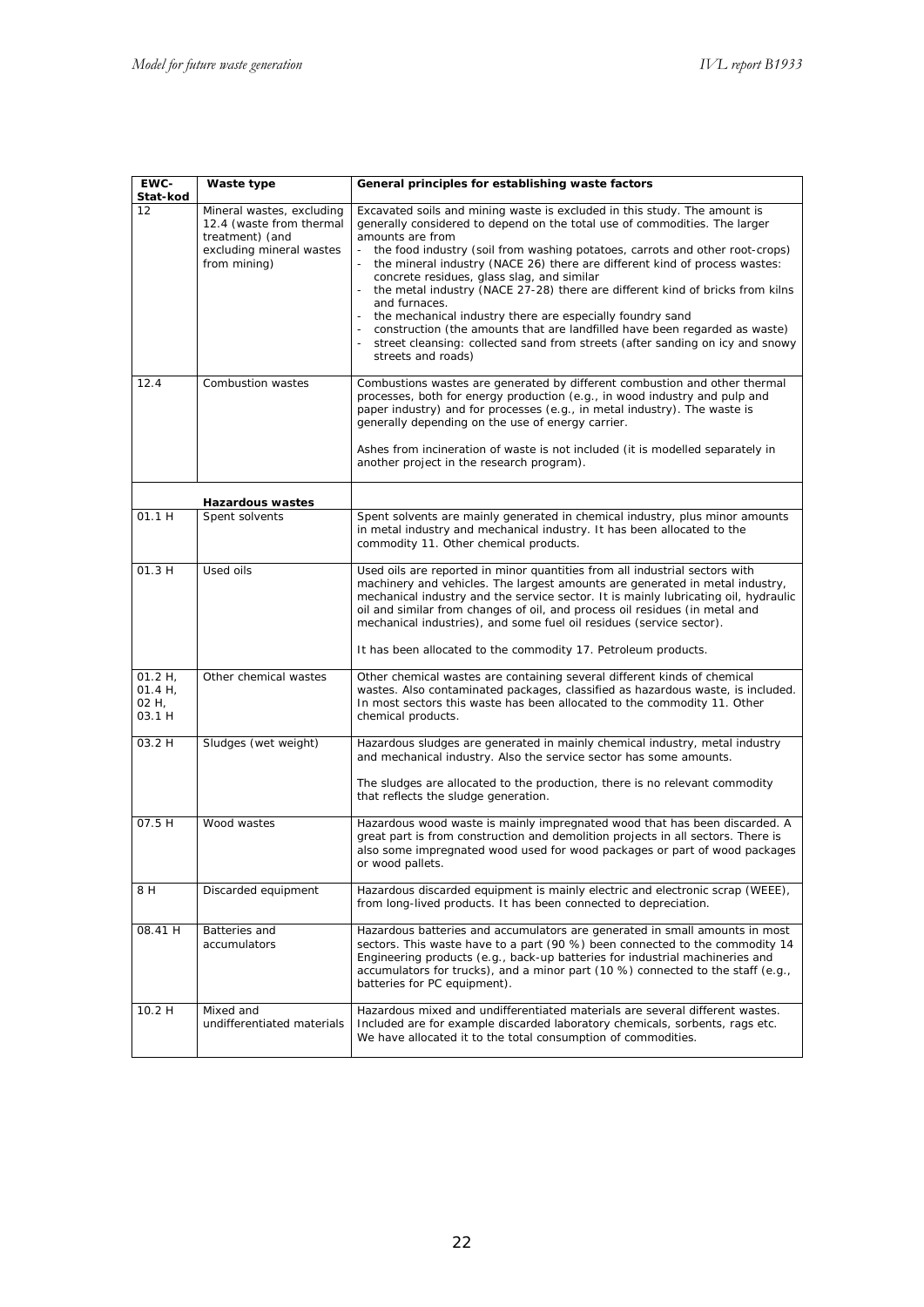٦

| EWC-<br>Stat-kod | Waste type                               | General principles for establishing waste factors                                                                                                                                                                                                                                                                                                                      |
|------------------|------------------------------------------|------------------------------------------------------------------------------------------------------------------------------------------------------------------------------------------------------------------------------------------------------------------------------------------------------------------------------------------------------------------------|
| 12H              | Mineral wastes, excl. 12.4<br>and 12.6   | Hazardous mineral wastes is mainly reported from the construction sector, and<br>is, for example, PAH asphalt and other construction and demolition waste<br>containing hazardous substances. The figure in Swedish EPA (2008a) is<br>probably an overestimate.                                                                                                        |
|                  |                                          | In all sectors it has been allocated to the total production. The amount from the<br>construction sector is probable more or less temporary. It occurs for the<br>moment when a lot of roads with PAH asphalt is demolished or reconstructed.                                                                                                                          |
| 12.4H            | Combustion wastes                        | Hazardous combustion wastes are generated in the metal industry with minor<br>amounts from chemical industry, mechanical industry and service sector (from<br>cleaning of flue gases at crematoriums). It has been allocated to the use of<br>energy carriers.                                                                                                         |
| 12.6H            | Contaminated soil and<br>dredging spoils | Contaminated soil and dredging spoils has been excluded from this study,<br>because it is difficult to model since it probably has real relationship to the<br>economic parameters this waste study is based on. To a part it can be assumed<br>to depend on, for example, the construction activities, but to a large part it also<br>depends on political decisions. |

| Table 7. | General principles for assigning auxiliary waste factors for households. |  |
|----------|--------------------------------------------------------------------------|--|
|----------|--------------------------------------------------------------------------|--|

| Waste type          |                               | Amount<br>ktons | General principle for establishing waste factors                                                                                                                                                                                                                                                                |
|---------------------|-------------------------------|-----------------|-----------------------------------------------------------------------------------------------------------------------------------------------------------------------------------------------------------------------------------------------------------------------------------------------------------------|
| Non-hazardous waste |                               |                 |                                                                                                                                                                                                                                                                                                                 |
| 3.2.11              | Sludges                       | 879             | Sludges from households are sludges from septic tanks and<br>similar onsite wastewater treatment equipment. The amount is<br>mostly depending on how many estates that are not connected to<br>the municipal sewage system, and does not depend on neither the<br>population nor the economic development.      |
| 6                   | Metal wastes                  | 165             | Metal wastes are metal packages and different kind of household<br>scrap (to a great part bulky scrap). The generation has been<br>assumed to depend on the commodities Food and beverages,<br>Household goods, and Goods                                                                                       |
| 7.1                 | Glass wastes                  | 266             | Glass waste is mainly beverage packages. It is assumed to<br>depend on the commodities. The generation has been assumed to<br>depend on the commodities Food and beverages, and Household<br>goods                                                                                                              |
| 7.2                 | Paper and cardboard<br>wastes | 537             | Paper and cardboard are both newsprint, catalogues and different<br>of paper packages, also tetra packages are included. The<br>generation has been assumed to depend on the commodities Food<br>and beverages, and Household goods                                                                             |
| 7.3                 | Rubber wastes                 | 31              | Rubber waste is discarded rubber tires. It has been collected to<br>the commodity Private transports.                                                                                                                                                                                                           |
| 7.4                 | Plastic wastes                | 48              | Plastic waste is mainly plastic packages that have been collected<br>separately (construction plastics is usually included in the bulky<br>household waste, included in the item "Household waste"). The<br>generation has been assumed to depend on the commodities Food<br>and beverages, and Household goods |
| 8.41                | Batteries and<br>accumulators | 1               | This waste is non-hazardous batteries. It has been allocated to<br>the commodity Household goods.                                                                                                                                                                                                               |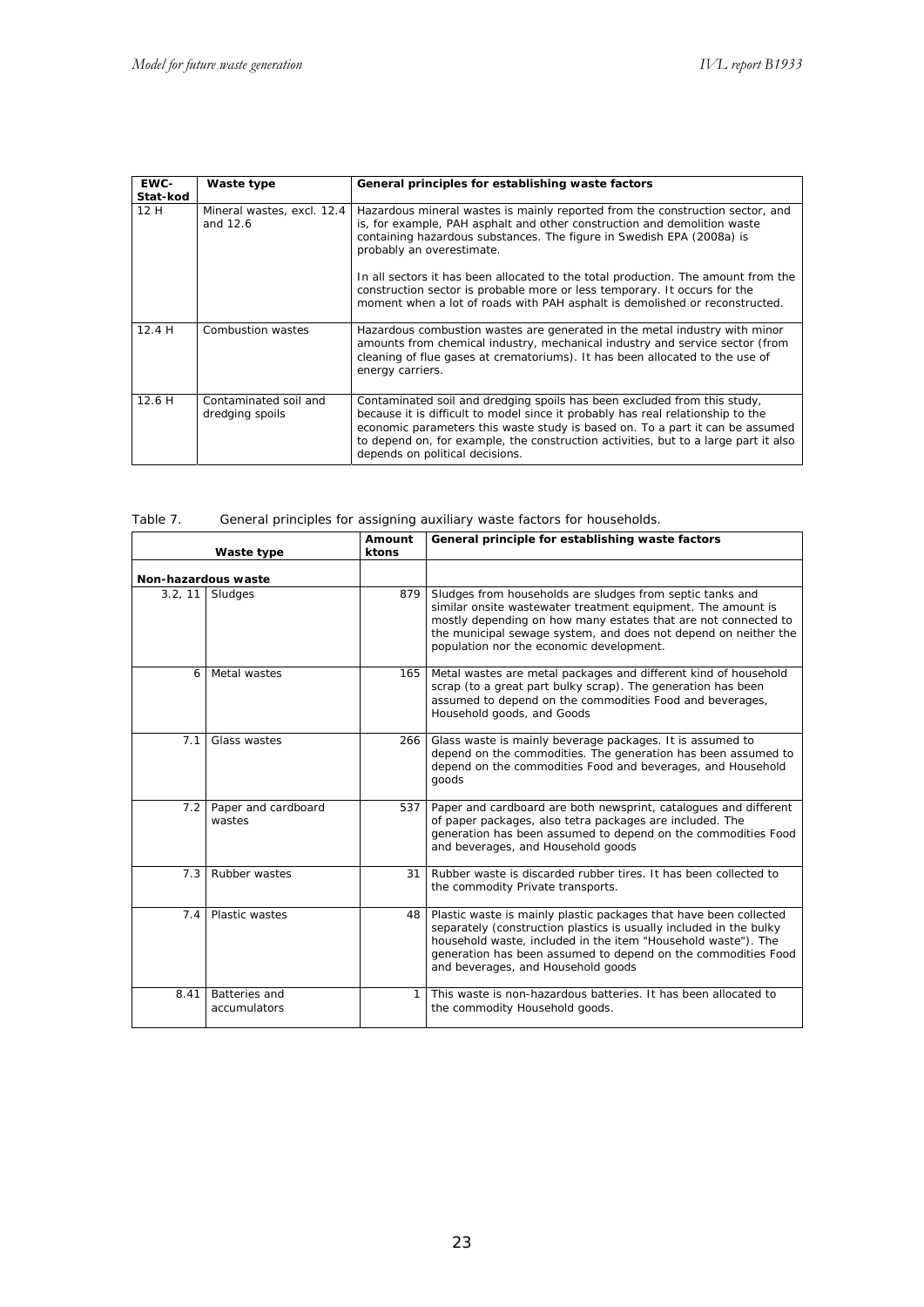| Waste type                    |                                         | Amount<br>ktons | General principle for establishing waste factors                                                                                                                                                                                                                                                                                                                                                                                                                                                                                                                |  |  |  |
|-------------------------------|-----------------------------------------|-----------------|-----------------------------------------------------------------------------------------------------------------------------------------------------------------------------------------------------------------------------------------------------------------------------------------------------------------------------------------------------------------------------------------------------------------------------------------------------------------------------------------------------------------------------------------------------------------|--|--|--|
| 9                             | Animal and vegetal waste                | 386             | This waste is biodegradable waste that has been collected<br>separately from other household waste for composting or<br>anaerobic digestion.<br>It has been allocated to the commodity Food and beverages. It                                                                                                                                                                                                                                                                                                                                                   |  |  |  |
|                               |                                         |                 | should be observed that the item 10.1 Household waste contains<br>a lot of unsorted biodegradable waste. The real amount depends<br>on both the primary generation (the sum of sorted and unsorted<br>biowaste) and how this is sorted in the households,                                                                                                                                                                                                                                                                                                       |  |  |  |
| 10.1                          | Household waste                         | 2 3 2 8         | Household waste is both the waste the household brings in the<br>dustbin, sack or similar and the mixed bulky waste that the<br>households bring to the recycling centres.                                                                                                                                                                                                                                                                                                                                                                                      |  |  |  |
|                               |                                         |                 | We have assumed that this waste depends on several household<br>commodities: Food and beverages, Furniture, Household goods,<br>recreation, private transports, Services, Goods not eelse<br>classified, and Biofuels.                                                                                                                                                                                                                                                                                                                                          |  |  |  |
|                               | Total non-hazardous wastes              | 4643            |                                                                                                                                                                                                                                                                                                                                                                                                                                                                                                                                                                 |  |  |  |
| Hazardous waste               |                                         |                 |                                                                                                                                                                                                                                                                                                                                                                                                                                                                                                                                                                 |  |  |  |
| 1.1H                          | Spent solvent                           | 1               | Solvents are used as detergents or cleaning agents in several<br>activities: cleaning clothes, cleaning the house, cleaning and<br>maintenance of cars and other equipment.                                                                                                                                                                                                                                                                                                                                                                                     |  |  |  |
| 1.3H                          | Used oil                                | 1               | Oil wastes are generated mainly from maintenance of cars, lawn<br>mowers, and similar (changing oil). It has been allocated to<br>private transports                                                                                                                                                                                                                                                                                                                                                                                                            |  |  |  |
| 1.2 H, 1.4<br>H, 2H, 3.1<br>н | Other chemical wastes                   | 15              | Other chemical wastes are mainly consisting of paint wastes, but<br>some other chemicals may occur. This waste is assumed to be<br>used in the same way as solvents: cleaning clothes, cleaning the<br>house, cleaning and maintenance of cars and other equipment.                                                                                                                                                                                                                                                                                             |  |  |  |
| 7.5H                          | Wood wastes                             | 15              | Hazardous wood waste is especially impregnated wood, used in<br>home construction projects. The commodity Goods not else<br>classified is assumed to influence the generation of hazardous<br>wood waste.                                                                                                                                                                                                                                                                                                                                                       |  |  |  |
| 8 H                           | Discarded equipment                     | 139             | Discarded equipment is mainly electric and electronic scrap that<br>has been collected separately. The generation is assumed to<br>depend on the consumption of household goods.                                                                                                                                                                                                                                                                                                                                                                                |  |  |  |
| 8.1 H                         | Discarded vehicles                      | 305             | Discarded vehicles are all cars that private persons discard and<br>hand over to car disassemblers. It has been allocated to the<br>commodity Private transports.                                                                                                                                                                                                                                                                                                                                                                                               |  |  |  |
|                               | 8.41 H   Batteries and<br>accumulators  | 7               | Batteries and accumulators are used in household goods and cars,<br>and are allocated to commodities household goods and private<br>transports.                                                                                                                                                                                                                                                                                                                                                                                                                 |  |  |  |
| 10.2H                         | Mixed and<br>undifferentiated materials | 3               | Hazardous mixed wastes are different kind of "small chemicals",<br>for example from photo home laboratories. Also medicines and<br>similar is included. This waste has been allocated to several of the<br>household commodities (see Appendix 1)                                                                                                                                                                                                                                                                                                               |  |  |  |
| 12 H                          | Mineral wastes                          | 2               | Hazardous mineral waste is asbestos waste that has been<br>collected from household construction projects. It is difficult to<br>find a relevant allocation parameter, but the commodity Goods<br>not else classified is probably the best estimate. Asbestos waste<br>occurs probably more or less temporary and are generated when<br>old building are renovated (by private persons). Since asbestos<br>has been phased out and is not occurring in newer buildings, it<br>will probably decrease in the future, independent of the economic<br>development. |  |  |  |
|                               | <b>Total hazardous waste</b>            | 489             |                                                                                                                                                                                                                                                                                                                                                                                                                                                                                                                                                                 |  |  |  |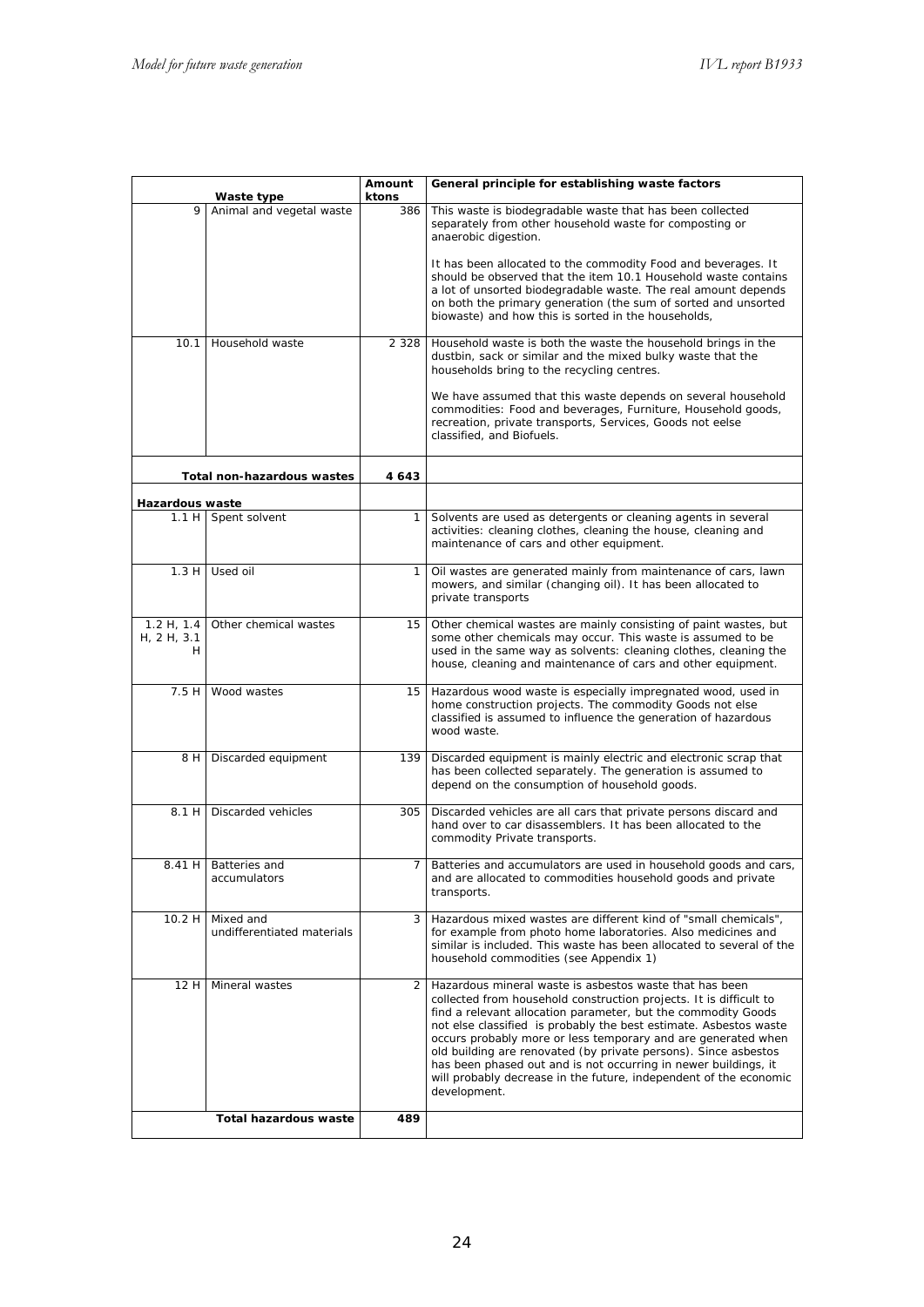## **3.2 Development of waste coefficients until 2030**

The assumed development over time of waste coefficients in the different EMEC scenarios is presented in Tables 8 and 9. The basis for these assumptions is presented below.

|                                                                                            | Reference<br>scenario | Scenario 1:<br>Global<br>sustainability | Scenario 2:<br>Global<br>markets | Scenario 3:<br>Regional<br>markets | Scenario 4:<br>European<br>sustainability |
|--------------------------------------------------------------------------------------------|-----------------------|-----------------------------------------|----------------------------------|------------------------------------|-------------------------------------------|
| Waste from households<br>$(y_m)$                                                           | $\Omega$              | $-2$                                    | $+1$                             | $+1$                               | $-2.5$                                    |
| Input-related waste<br>from industry and<br>services $(x_{k,com}$ and<br>$X_{i, energy}$ ) | $-1$                  | $-3$                                    | $-3$                             | $-1$                               | $-1.5$                                    |
| Staff-related waste from<br>industry and services<br>$(X_{i,stat})$                        | $\Omega$              | $-1$                                    | $+1$                             | $+1$                               | $-1$                                      |
| Depreciation-related<br>waste from industry and<br>services $(x_{deor})$                   | $-0.5$                | $-1$                                    | $-1$                             | $\Omega$                           | $\Omega$                                  |
| Output-related waste<br>from industry and<br>services $(x_{prod})$                         | 0                     | $\Omega$                                | $\mathbf 0$                      | $\Omega$                           | 0                                         |

Table 8. Assumed annual changes in waste coefficients (% per year until 2030)

Table 9. Assumed total changes in waste coefficients from 2006 to 2030

|                                                                                            | Reference<br>scenario | Scenario 1:<br>Global<br>sustainability | Scenario 2:<br>Global<br>markets | Scenario 3:<br>Regional<br>markets | Scenario 4:<br>European<br>sustainability |
|--------------------------------------------------------------------------------------------|-----------------------|-----------------------------------------|----------------------------------|------------------------------------|-------------------------------------------|
| Waste from households<br>$(y_m)$                                                           | $+0\%$                | $-38%$                                  | $+27%$                           | $+27%$                             | $-46%$                                    |
| Input-related waste<br>from industry and<br>services $(x_{k,com}$ and<br>$X_{i, energy}$ ) | $-21%$                | $-52%$                                  | $-52%$                           | $-21%$                             | $-30%$                                    |
| Staff-related waste from<br>industry and services<br>$(X_{i,stat})$                        | $+0\%$                | $-21%$                                  | $+27%$                           | $+27%$                             | $-21%$                                    |
| Depreciation-related<br>waste from industry and<br>services $(x_{deor})$                   | $-11%$                | $-21%$                                  | $-21%$                           | $+0\%$                             | $+0\%$                                    |
| Output-related waste<br>from industry and<br>services $(x_{\text{prod}})$                  | $+0\%$                | $+0\%$                                  | $+0\%$                           | $+0\%$                             | $+0\%$                                    |

### **3.2.1 Waste from households**

The coefficients of waste from households (*ym* in Section 2.3.2) are in EMEC given in terms of kg waste per SEK spent on different groups of consumption goods and services.

The total waste quantity from households has been roughly proportional to household spending and over the long run, and this means that the total waste coefficient of households has been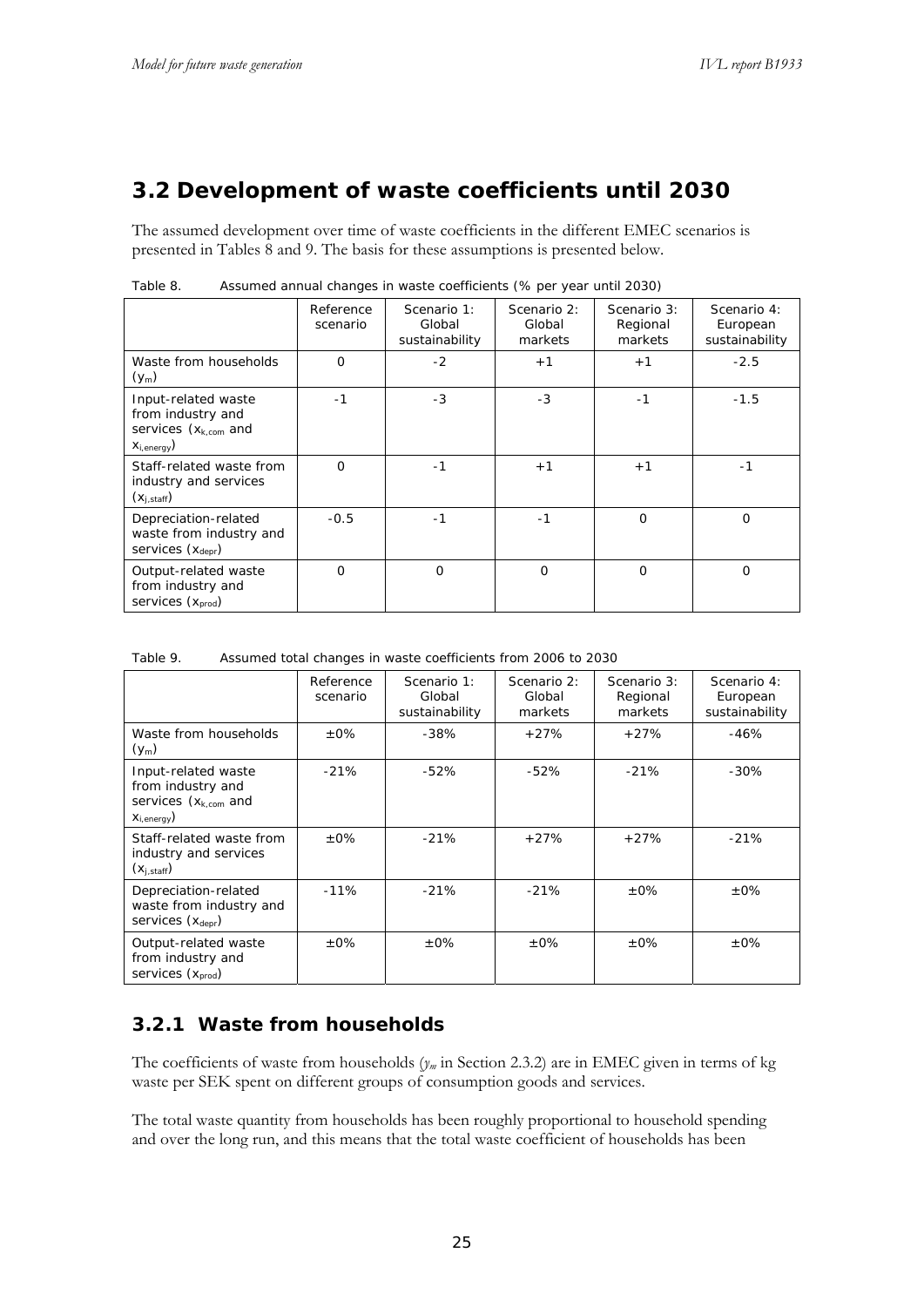roughly constant over time. OECD (2008) records a decoupling of municipal solid waste (MSW) quantities from economic growth after the year 2000: MSW grew by 2.5% per year from 1980 to 2000 in OECD, but by only 0.9% per year from 2000 to 2005, despite continued economic growth of over 2% per year. This indicates that the household waste coefficients have been reduced by 1- 1.5% per year since 2000. However, OECD (2008) states that the recorded decoupling does not necessarily reflect the real situation. The uncertainties in the recorded data are large, and recent trends in the drivers of MSW generation do not suggest such a decoupling.

In the reference scenario, we assume that the waste coefficients of households remain constant until 2030. We assume this is true not only for the overall waste coefficient, but also for each waste fraction and for each group of consumption goods. This is consistent with the long-term past development in Sweden, where the quantity of household waste has grown roughly in proportion to the private consumption and the overall economic growth.

In Scenario 1 (Global sustainability), free global trade is established and the technology development is rapid (see Section 2.4.1). The technological development can serve to further reducing the material content per item. Political instruments aiming at reducing environmental impacts and resource depletion are also likely to make materials more expensive, further reducing the material content of products. In addition, the consumption is directed more towards services, and second-hand trade increases. The environmental awareness of many households is high, which can also result in reduced quantities of food waste. All in all, most significant factors reduce the waste intensity of households in this scenario. Here we assume the coefficient to be reduced by 2% annually for all types of household waste, which means that it will be reduced by 38% from the year 2006 to 2030. This means that the quantity of household waste will grow only slowly despite a rapid growth in household spending.

In Scenario 2 (Global markets), free global trade is also established and the technology development is rapid. Political instruments do not make materials significantly more expensive, but the prices of raw materials increase much more rapidly compared to the reference scenario. Hence, technological development can still make the products leaner. The consumption is more directed towards physical high-tech products and the experience industry. The former results in scrapped goods, but the latter does not result in significant quantities of Swedish household waste. The Swedish economy is abundant and the environmental awareness is low, which means that kitchen waste is likely to increase. All in all, we assume that the waste coefficient of households increases by 1% annually, which means that the coefficient will increase by 27% from the year 2006 to 2030.

In Scenario 3 (Regional markets), trade is regional and technology development is slow. As a result, the products are more slowly improved. Again, the consumption is directed towards high-tech products and the experience industry. The economy is not as abundant, compared to Scenario 2, but the environmental awareness is still low. This means that kitchen waste is likely to increase somewhat. As a result, we assume the coefficient to increase by 1% annually for all types of household waste, which means that it will increase by 27% from the year 2006 to 2030.

In Scenario 4 (Sustainable Europe), trade is regional and technology development is slow. Hence, products are slowly improved. On the other hand, trade barriers and environmental policy instruments make products more expensive, particularly when they contain much material. The second-hand trade also increases. The economic growth is slow and the environmental awareness of many households is high, which means that the quantities of food waste can be expected to be significantly reduced. As a result, we assume that the waste coefficients of households are reduced by 2.5% annually, which means that they will be reduced by 46% from the year 2006 to 2030. This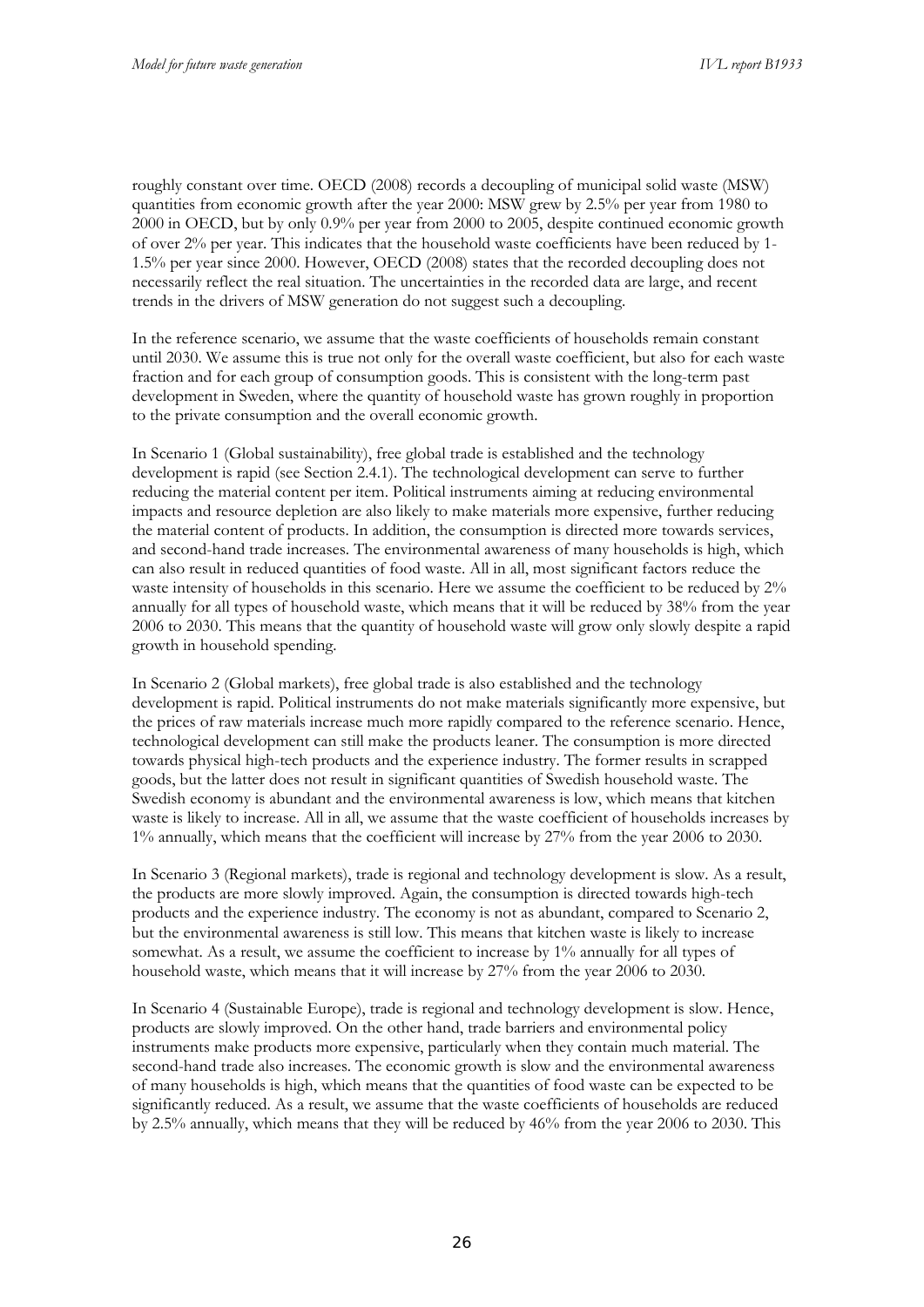corresponds roughly to the long-term increase in household waste, and means that the quantity of household waste will be nearly constant despite a continued growth in household spending.

As stated above, the reference scenario is consistent with the long-term past development in Sweden. Scenarios 2 and 3 are somewhat more pessimistic. Scenarios 1 and 4, on the other hand, include a somewhat greater decoupling of waste quantities from economic growth than that which is indicated by recent OECD statistics (OECD 2008). The development in Scenarios 1 and 4 also correspond roughly to the development in Scenario Civic Renewal in a recent study on household waste quantities in the UK: the food-related waste is reduced in absolute terms, while other household waste streams increase to make the total quantity approximately constant until the year 2030 (Brook Lyndhurst 2007).

## **3.2.2 Input-related waste from industry and services**

The input-related waste coefficients (*xk,com* and *xi,energy* in Section 2.3.1) depend on the price of the input materials and energy in the year 2006, and the ratio of these flows that becomes production scrap and ashes.

The demand for natural resources grows in the reference scenario. For this reason, the real price of material used in manufacturing industry is likely to increase. This will stimulate the industry to develop processes where less material becomes waste, which will reduce the input-related waste coefficient. In the reference scenario, the input-related waste coefficients are assumed to be reduced by 1% annually, which means a reduction by 21% from the year 2006 to 2030.

Our assumption is consistent with the historic development. Between 1993 and 2006, the quantity in fixed prices of input materials and energy to Swedish industry (excl. mining) grew faster than the total quantity of waste recorded in this part of the Swedish economy. The difference in growth rate is approximately 1% per year (SCB, 2001; SCB, 2008; Swedish EPA, 2008). It should be noted, however, that it is difficult to compare waste statistics from 1993 and 2006 because of large uncertainties in the data and because of differences in the methods used to estimate and collect data on waste quantities.

Scenario 1 includes more rapid technological development, compared to the reference scenario. In addition, the use of materials will be made more expensive by policy instruments aiming at reducing environmental impacts and resource depletion. Both of these factors serve to stimulate a more rapid reduction in the quantity of production scrap. For this reason, we assume the waste coefficients to be reduced by 3% annually, which means they will be reduced by 52% by 2030.

Scenario 2 also includes more rapid technological development, compared to the reference scenario. In addition, the real price of raw materials increases much more rapidly than in the reference scenario. On the other hand, there will be few and weak policy instruments that makes material use expensive. For this reason, we assume the waste coefficients to be reduced at the same rate as in Scenario 1: 3% annually, and 52% by 2030.

Scenario 3 has a slower technological development, compared to the reference scenario. In addition, there will be few and weak policy instruments that makes material use expensive. On the other hand, the real price of raw materials increases more rapidly than in the reference scenario. For this reason, we assume the waste coefficients to be reduced at the same rate as in the reference scenario: 1% annually, and 21% by 2030.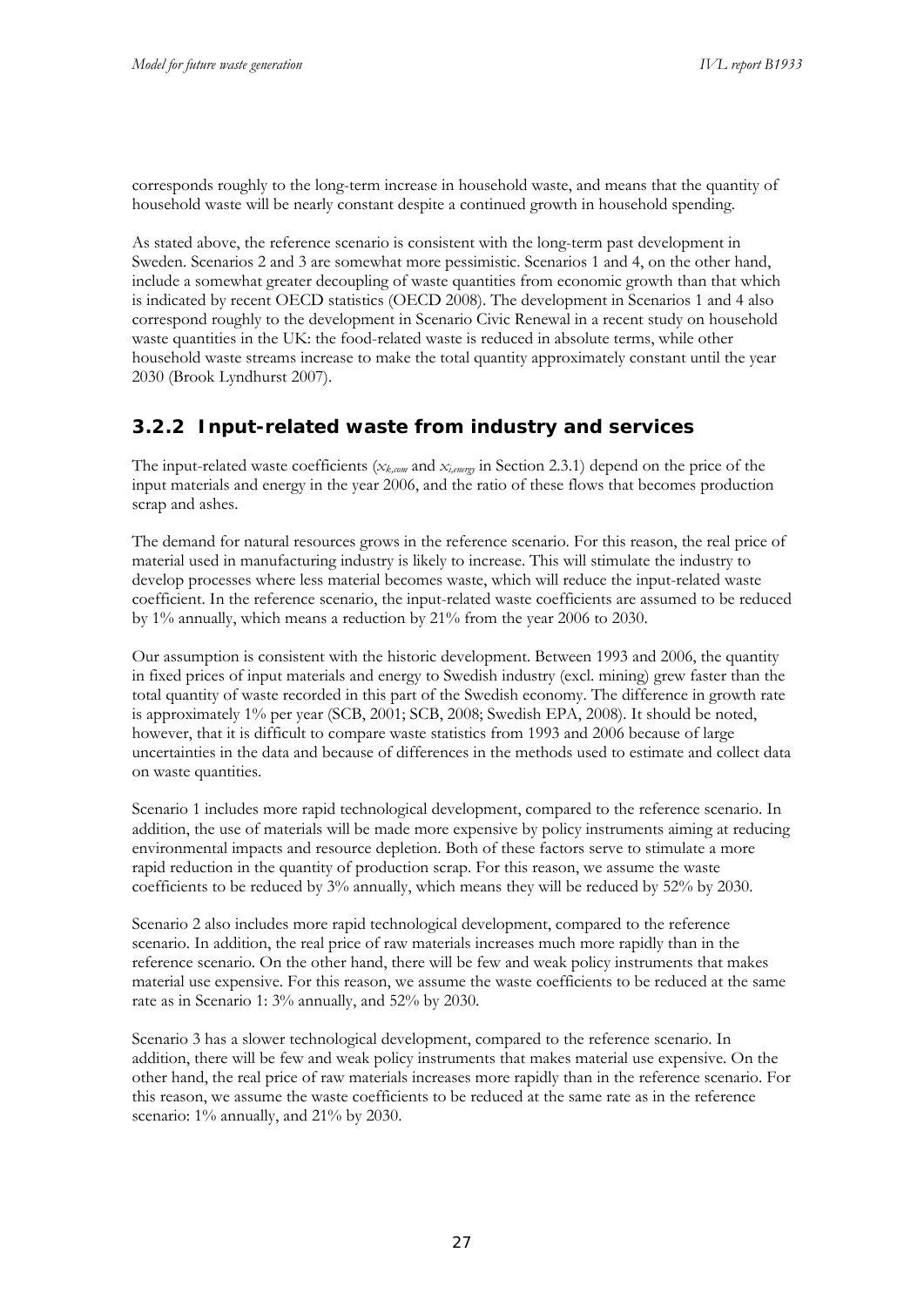Scenario 4 includes a slow technological development, but the use of materials will be made more expensive by policy instruments aiming at reducing environmental impacts and resource depletion. These factors work in opposite directions, compared to the reference scenario. We believe the increase in policy instruments will be the slightly stronger force. For this reason, we assume the waste coefficients to be reduced slightly more compared to the reference scenario: a reduction of 1.5% annually, and 30% by 2030.

## **3.2.3 Staff-related waste from industry and services**

Staff-related waste includes waste from the cantines etc. The waste coefficients  $(x_{i,stat})$  are measured in terms of kg waste per hour worked. In the reference scenario, current perceptions and procedures are basically unaltered. For this reason we assume these waste coefficients to be constant until 2030.

Scenarios 1 and 4: we assume the increased environmental awareness in these scenarios to result in a reduction in the waste coefficients by 1% annually, and 21% by 2030.

Scenarios 2 and 3: we assume the reduced environmental awareness in these scenarios to result in an increase in the waste coefficients by 1% annually, and 27% by 2030.

## **3.2.4 Depreciation-related waste from industry and services**

Waste that arises as a result of the depreciation of vehicles and equipment is in EMEC related to the capital costs. The waste coefficient (*xdepr*) is measured in terms of kg waste per SEK of capital depreciation in 2006 prices.

The depreciation waste coefficient could be affected by, for example, the technological development. This is likely to make vehicles and equipment more advanced. It can also result in miniaturisation of certain equipment and in light-weight vehicles. This would reduce the quantity of material and, hence, waste per item.

The reference scenario includes moderate technological development. We assume this to result in an annual reduction in the depreciation waste coefficient by 0.5%. Until the year 2030, it will be reduced by 11%.

Scenarios 1 and 2 includes more rapid technological development, compared to the reference scenario. For this reason, we assume the depreciation waste coefficient to be reduced by 1% annually, which means that it will be reduced by 21% until 2030.

Scenarios 3 and 4 has a slower technological development, compared to the reference scenario. We assume the depreciation waste coefficient to be constant in these scenarios.

## **3.2.5 Output-related waste from industry and services**

Here, the waste coefficient (*xprod*) essentially depends on the price in 2006 of the products produced and the quantity of waste generated per item.

The different scenarios all include technology development at various rates. This will allow for the production of more advanced products that, at least sometimes, generate more waste in production.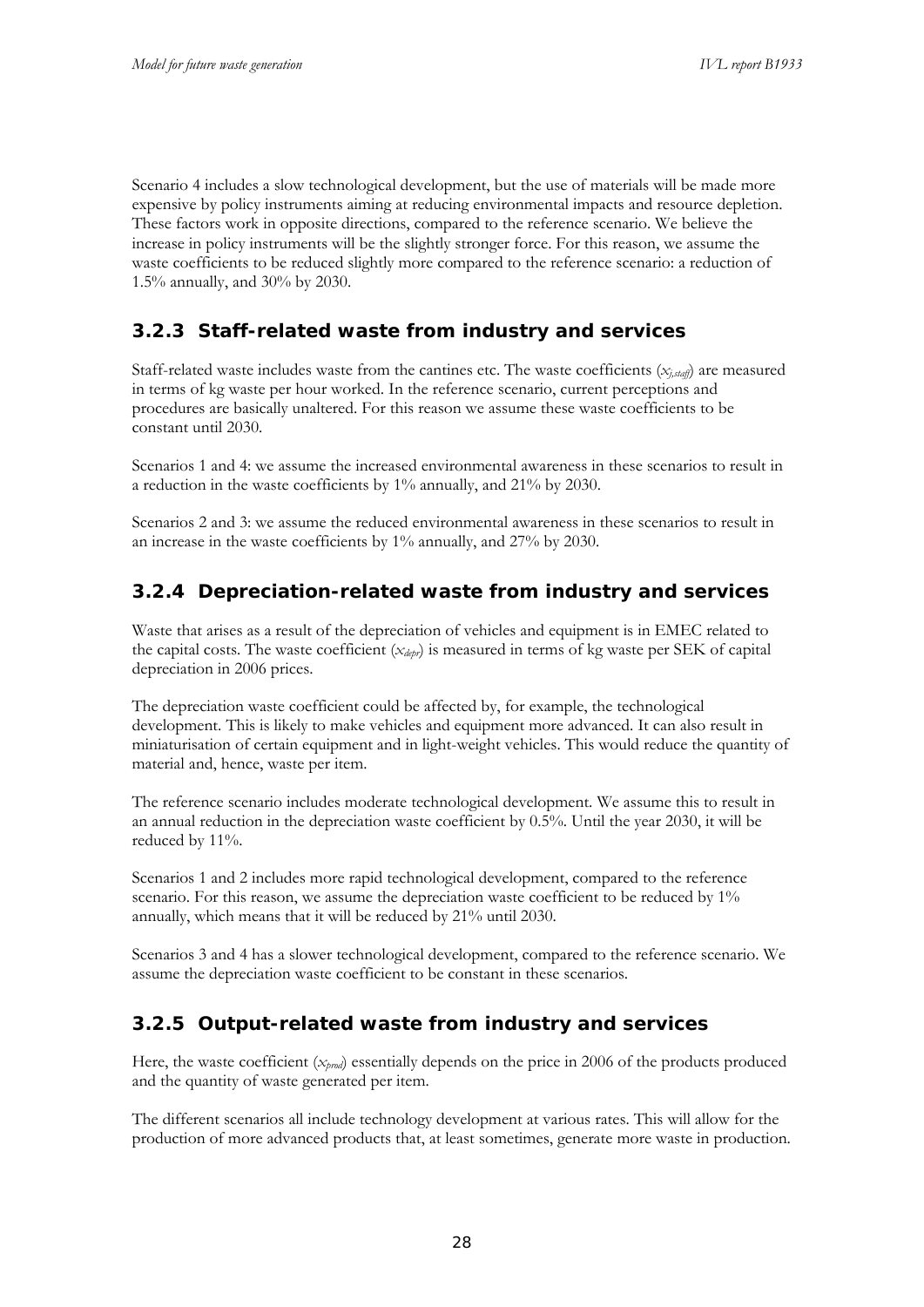On the other hand, part of the technological development will also be process improvements that reduce the quantity of waste per produced item.

We assume that these forces roughly balance out in the all scenarios, which means that the outputrelated waste coefficients of the manufacturing industry remains constant until 2030.

## **3.3 Aggregation and related uncertainties**

This top-down study addresses nearly all waste flows in the Swedish economy. As a consequence, both the economic sectors and the waste types are highly aggregated. Each sector in this study consists of several different sub-sectors that can have quite different waste characteristics. Each waste type in the study is also an aggregate of several other specific wastes.

This model presumes that each sector can regarded as homogenous. However, in the reality each sector in EMEC, and each sector in the waste statistics, consists of several sub-sectors. The food industry and wood industry is, for example, aggregated to the same sector in EMEC. As long as both sub-sectors are developed equally, the model should give appropriate predictions. However, if one sub-sector is developing and another is declining the model can give wrong predictions. To a large extent this is handled by how the waste is connected to different commodities. In the case of food industry and wood manufacture, and in several other cases, the larger waste flows are allocated to specified commodities. So is the case with Animal and vegetal waste and Wood wastes. If the food industry and wood industry develop in different directions, the predictions of these waste quantities will probably still be rather good. However, errors can occur in waste types that have been allocated to the staff or to the production.

## **3.4 Examples of waste prevention**

Waste prevention measures do not necessarily take place in the process where the waste is generated; instead, they often are implemented in up-streams processes. There can be several steps between the actual measure and the step where the waste is generated. Measures that significantly affect the waste quantities of downstreams processes might not even have an apparent connection to waste prevention when they are implemented. Here are some examples of different measures that can reduce the quantity of waste:

- Materials-related wastes (paper, plastics, metals, and also hazardous materials such as oils, solvents paints, etc) can often be reduced by better materials management. Packages and discarded equipment can also be referred to this category, as can a lot of wastes from construction. Often a commodity is purchased in excess, and the excess may have to be discarded. By better planning of purchases, and planning of the management of different materials, some reductions in the waste quantity should be possible.
- Ashes from energy production (classified as EWC-Stat 12.4 Combustion wastes) are closely connected to the consumption of fuels. Different fuels have different concentration of ashes. Oil has, for example, almost no ash while biofuel has about 1 weight-% (different for different biofuels). Firing oil instead of biofuel leads to a decreased amount of ash. However, in this case there are other environmental goals that are governing so this is probably not an option for waste prevention. However, there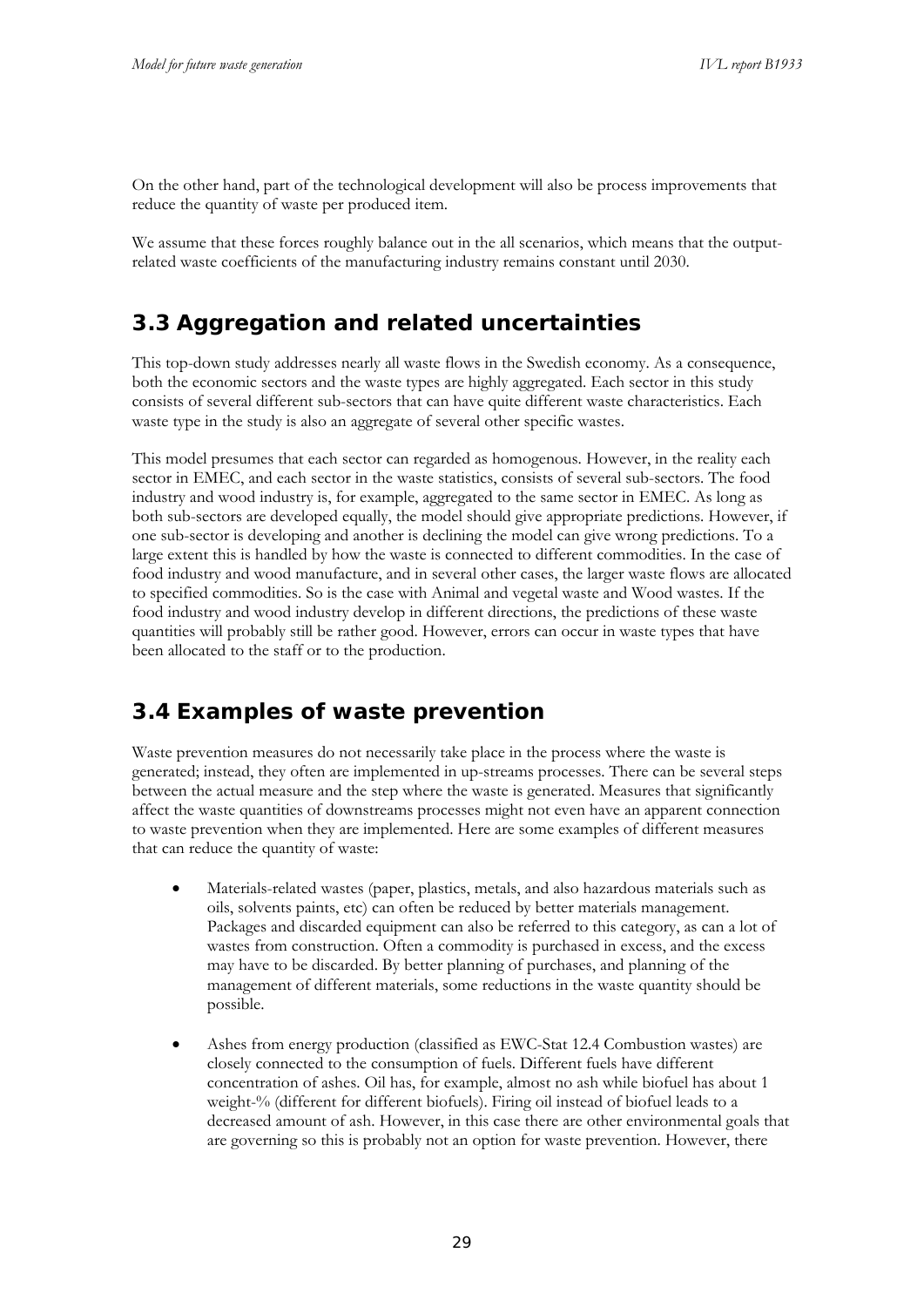are also possibilities to increase the efficiency of the thermal facilities (e.g., a heating plant or power plant). If the thermal efficiency is increased, less fuel will be consumed (per MJ produced energy) and, as a consequence, also the quantity of ash will decrease. Another possibility in an industrial manufacturing plant is to take different measures to recover energy from different waste energy streams. This can decrease the consumption of ordinary fuels, and thus reduce the quantity of ash.

- Slag from metal works is another waste classified as Combustion wastes. This waste consists of two major constituents: a) non-metallic compunds in the raw material and b) spent slag agents (e.g., lime). Neither is possible to avoid; in fact, between 1994 and 2004 the waste per ton produced steel increased about 15 %, because the production was changed into more high-quality steel which required more slag agents. However the waste amount per SEK (or  $\gamma$  or  $\epsilon$ ) did probably decrease
- Sludges are usually the result of other environmental protection measures, especially purification of contaminated wastewater. At a first glance it seems difficult to reduce these wastes. However, the wastewater is sometimes the result of different losses from production (in industrial sectors). If these losses can be reduced, the wastewater will be less contaminated and give rise to less amounts of sludge in the wastewater cleaning process. There is also a trend to re-route the biological fraction of household waste to the wastewater streams that could increase the waste from sludge. The purpose in this case is energy recovery from the sludge to produce bio-gas.
- Animal and vegetable waste flows from the food and beverage industry are typically some kind of material losses. Often it is materials of secondary quality, which is necessary to bleed out from the process because of quality requirements. A lot of this waste (about 53 % of the reported animal and vegetal waste) is recovered as animal feed today, and should be regarded as a by-product rather than a waste flow. Different waste prevention measures will probably be directed towards making by-products rather than decreasing the gross amount of losses.
- Food waste (included in the EWC-Stat 09. Animal and vegetal wastes) is also generated as a consequence of handling of food in shops, restaurants and homes. For the moment the Swedish EPA has brought this issue to focus, and it is under discussion. A lot of the food wastes are a result of bad "materials management" mentioned above.
- In the household sector, most of the waste is generated as a consequence of consumption of materials and equipment. An example of waste prevention is to change the consumption from material to services or to consume more material-lean products.

These examples show that there is a potential for waste prevention in industry and households. The examples also show that waste prevention may follow as a consequence of efforts to reach other aims, for example an increase in energy efficiency. Another strategy in waste prevention is to turn the waste into by-products, this is however not real waste prevention. Still another measure is improved material management.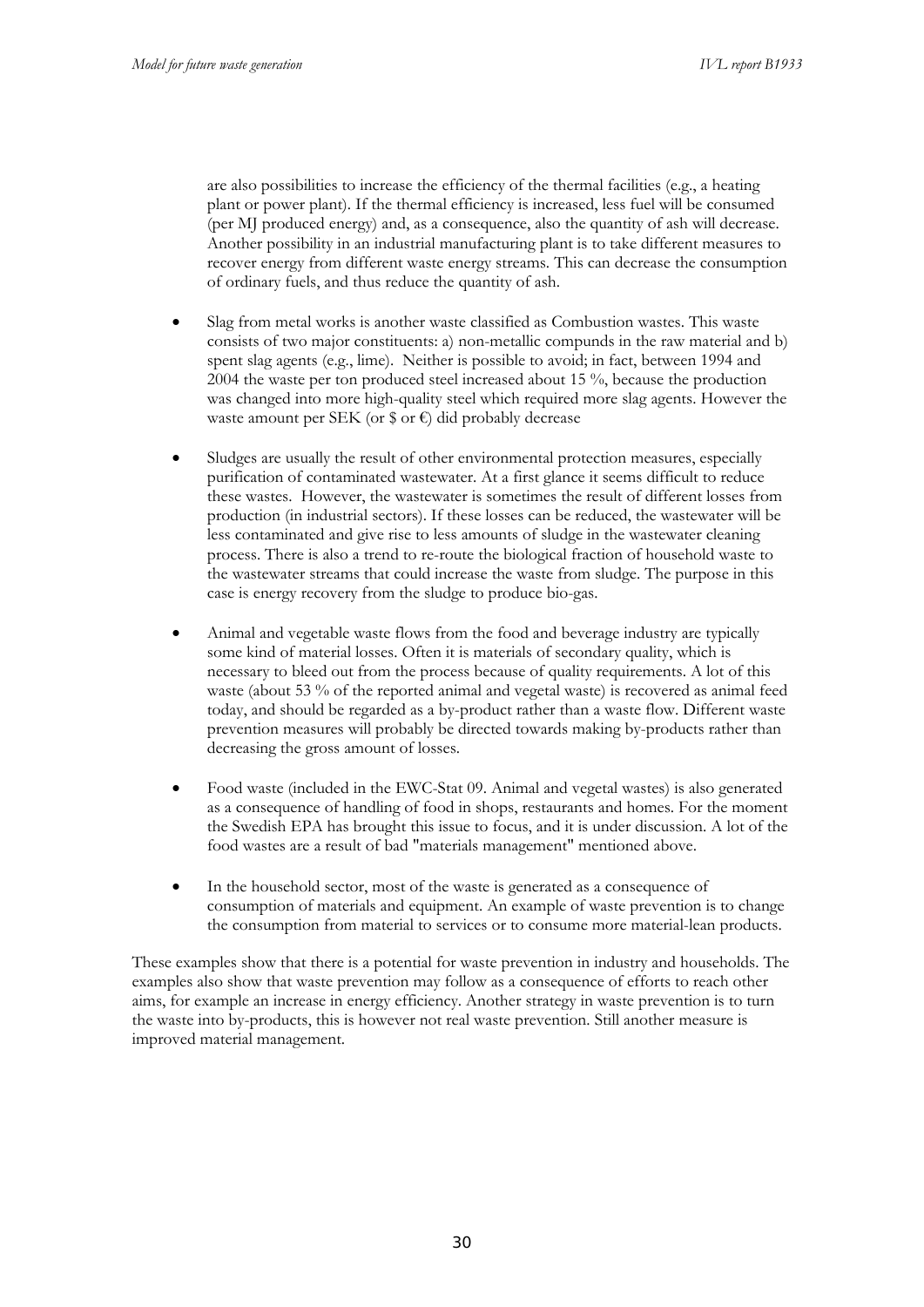# **4 References**

- Andersen FM, Fenhann J, Larsen H, Schleisner L. (1999) A Scenario Model for the Generation of Waste, Environmental Project No. 434, Köpenhamn: Miljöstyrelsen.
- Börjeson L, Höjer M, Dreborg K-H, Ekvall T, Finnveden G. (2006) Scenario types and scenario techniques: - Towards a user's guide to scenarios. Futures 38(7):723-739.
- Brook Lyndhurst (2007) Lifestyle Scenarios & Waste Composition: The Core Report. Department for Environment, Food and Rural Affairs, London. url: http://randd.defra.gov.uk/Document.aspx?Document=WR0104\_7293\_FRP.pdf
- Bruvoll A, Ibenholt K. (1997) Future waste generation, Forecasts on the basis of a macroeconomic model. Resources, Conservation and Recycling 19:137-149
- Dreborg K-H, Tyskeng S. (2008) Framtida förutsättningar för en hållbar avfallshantering Övergripande omvärldsscenarier samt referensscenario. TRITA-INFRA-FMS 2008:6. Division of Environmental Strategies Research, Royal Institute of Technology, Stockholm.
- EC (2000). COMMISSION DECISION of 3 May 2000 replacing Decision 94/3/EC establishing a list of wastes pursuant to Article 1(a) of Council Directive 75/442/EEC on waste and Council Decision 94/904/EC establishing a list of hazardous waste pursuant to Article 1(4) of Council Directive 91/689/EEC on hazardous waste
- EC (2002) Regulation (EC) No 2150/2002 of the European Parliament and of the Council of 25 November 2002 on waste statistics.
- EC (2004) COMMISSION REGULATION (EC) No 574/2004 of 23 February 2004 amending Annexes I and III to Regulation (EC) No 2150/2002 of the European Parliament and of the Council on waste statistics.
- EC (2008). Directive 2008/98/EC of the European Parliament and of the Council of 19 November 2008 on waste and repealing certain Directives
- Östblom G, Berg C. ( 2006) The EMEC model: Version 2.0. Working Paper No. 96 November 2006 Published by The National Institute of Economic Research. Stockholm 2006. http://www.konj.se/download/18.56b8d98510eec17014d80005668/WP96\_tryck.pdf
- SCB (2001) Statistiskt meddelande; Miljöräkenskaper 1993-1998. MI 53 SM 0101, Statistics Sweden, Stockholm.
- SCB (2008) Statistical Report NR 10 SM 0801, Statistics Sweden, Stockholm.
- Swedish EPA (2008a) Avfall i Sverige 2006. Report 5868 (In Swedish, with summary, figures, diagrams and tables in English). http://www.naturvardsverket.se/sv/Nedremeny/Webbokhandeln/ISBN/5800/978-91-620-5868-5/
- Swedish EPA (2008b) Quality Report for statistics on generation of waste and recovery and disposal of waste in Sweden 2006. Swedish Environmental Protection Agency Report 5842 http://www.naturvardsverket.se/sv/Nedre-meny/Bokhandel-och-bibliotek/
- Villeneuve J, Vaxelaire S, Lemière B, Weidema B, Schmidt J, Daxbeck H, Brandt B, Buschmann H. (2009) The FORWAST project: Design of future waste policies for a cleaner Europe. Abstracts WASCON 2009, Lyon June 3-5, 2009: 41-42.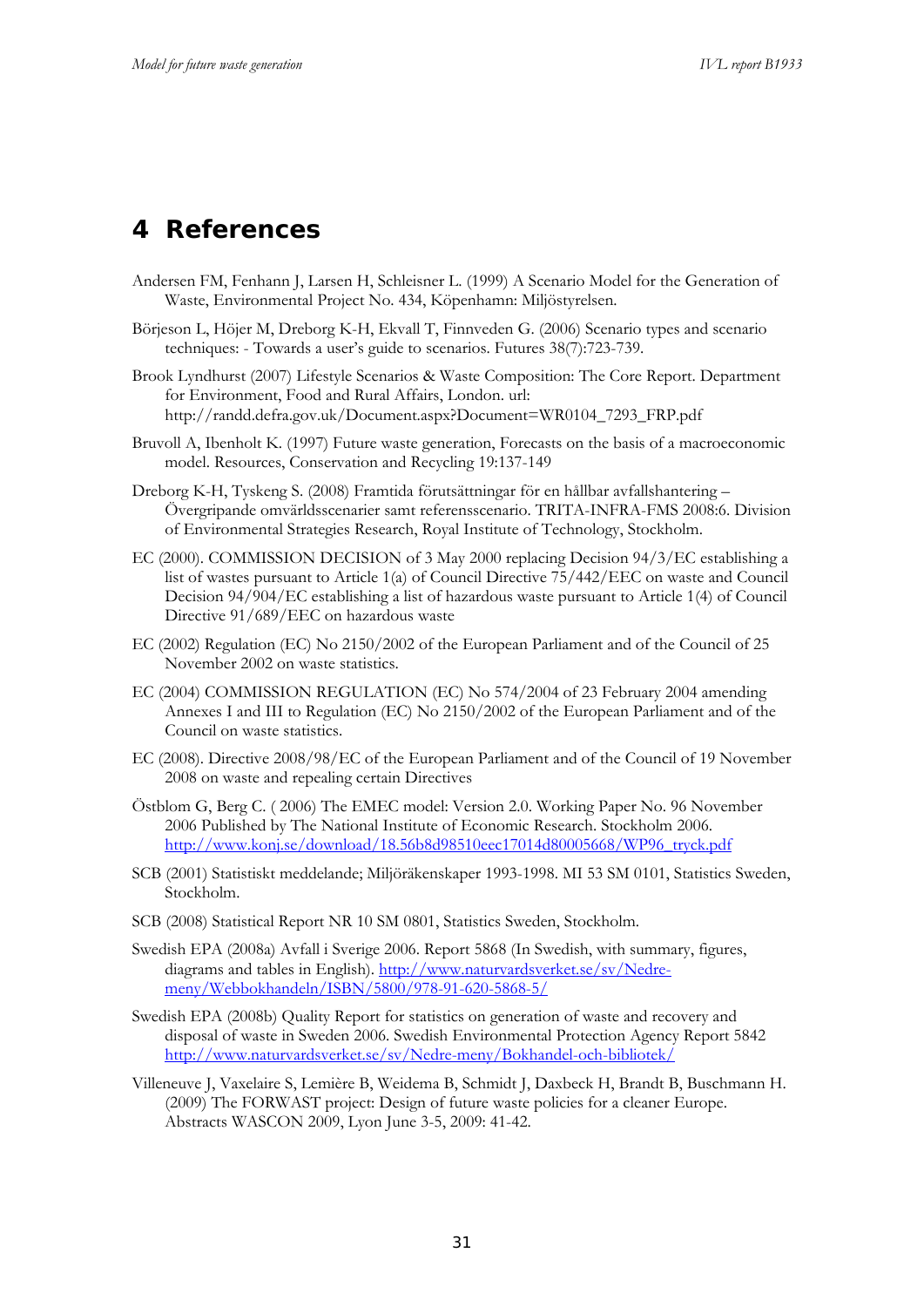# **Appendix 1. Presentation of waste coefficients**

#### **1. Agriculture and forestry**

The Swedish EPA (2008a) reports waste amounts according to Table 10. Manure that is used as fertiliser is not included, nor is straw and similar. Felling residues from forestry which are brought out of the forest and used as fuel (3 000 kton) is included in animal and vegetal wastes. The metallic waste that is reported is to a large extent tools, also some agriculture and forestry equipment can be included.

|                                      | Waste generation 2006 |
|--------------------------------------|-----------------------|
| Waste type                           | 1000 tons             |
|                                      |                       |
| Generation of hazardous waste        |                       |
| 01.3 Used oils                       | 3                     |
| 02 Chemical preparation wastes       | O                     |
| 03.1 Chemical deposits and residues  | $\Omega$              |
| 08 Discarded equipment               | $\Omega$              |
| 08.1 Discarded vehicles              | 13                    |
| 08.41 Batteries and accumulators     | 1                     |
| Sum                                  | 17                    |
|                                      |                       |
| Generation of non-hazardous          |                       |
| waste                                |                       |
| 06 Metallic wastes                   | 59                    |
| 07.2 Paper and cardboard wastes      | 3                     |
| 07.3 Rubber wastes                   | 7                     |
| 07.4 Plastic wastes                  | 18                    |
| 08 Discarded equipment               | 1                     |
| 08.41 Batteries and accumulators     | O                     |
| 09 Animal and vegetal wastes (excl.  |                       |
| 09.11 and 09.03)                     | 3 1 2 2               |
| 09.3 Animal faeces, urine and manure | 74                    |
| 10.1 Household and similar wastes    | 4                     |
| Sum                                  | 3 2 8 6               |
|                                      |                       |
| Total generation of waste            | 3 3 0 4               |

Table 10. Generation of waste in NACE 01- 02 Agriculture and forestry (Swedish EPA, 2008a)

Remarks

The figure 0 indicates that the waste type is generated, but have been rounded downwards to 0 (the actual quantity is less than 0.5 kton)

The proposed input to EMEC for the sector is shown in Table 11. We have not included 3 000 kton of 09 Animal and vegetal waste that is felling residues from forestry, which is a by-product and handled as a commodity in EMEC. Manure is also excluded from 09 Animal and vegetal wastes.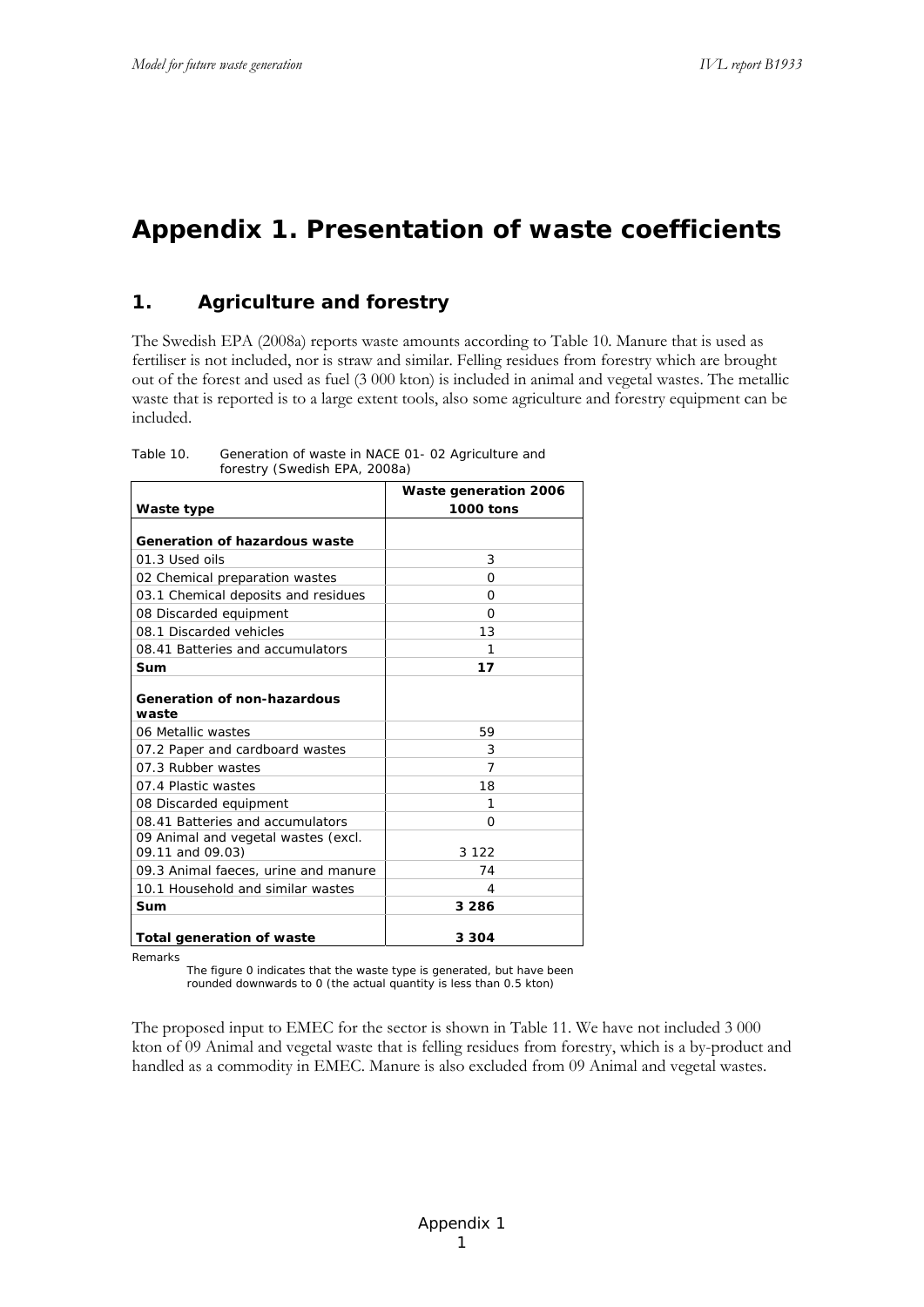|                            |                                 |                         | Proposed waste coefficients |                              |                                    |                           |                                  |                     |                           |                                  |
|----------------------------|---------------------------------|-------------------------|-----------------------------|------------------------------|------------------------------------|---------------------------|----------------------------------|---------------------|---------------------------|----------------------------------|
|                            | Waste type (EWC-Stat)           | Waste<br>amount<br>kton | (production)<br>$\omega$    | (Energy carrier)<br><u>م</u> | Specification of<br>energy carrier | (depreciation)<br>$\circ$ | Specification of<br>depreciation | (staff)<br>$\sigma$ | (commodities)<br>$\omega$ | Specification of<br>commodity    |
|                            | Non-hazardous waste             |                         |                             |                              |                                    |                           |                                  |                     |                           |                                  |
| 6                          | Metallic waste                  | 59                      |                             |                              |                                    |                           |                                  | 0.10                |                           | 0.90 14. Engineering<br>products |
| 07.2                       | Paper and cardboard<br>wastes   | $\overline{\mathbf{3}}$ |                             |                              |                                    |                           |                                  | 0.10                |                           | 0.90 9. Pulp and paper           |
| 07.3                       | Rubber wastes                   | $\overline{7}$          |                             |                              |                                    |                           |                                  |                     | 1.00                      | 11. Other chem.<br>prod          |
| 07.4                       | Plastic wastes                  | 18                      |                             |                              |                                    |                           |                                  | 0.00                | 1.00                      | 11. Other chem.<br>prod          |
| 8                          | Discarded equipment             | $\mathbf{1}$            |                             |                              |                                    | 0.70                      |                                  |                     | 0.30                      | 14. Engineering<br>products      |
| 08.41                      | Batteries and<br>accumulators   | $\mathbf{o}$            | 0.9<br>$\mathbf 0$          |                              |                                    |                           |                                  | 0.10                |                           |                                  |
| 10.1                       | Household and similar<br>wastes | 4                       |                             |                              |                                    |                           |                                  | 1.00                |                           |                                  |
|                            | Total                           | 92                      |                             |                              |                                    |                           |                                  |                     |                           |                                  |
| <b>Hazardous waste</b>     |                                 |                         |                             |                              |                                    |                           |                                  |                     |                           |                                  |
| 01.3                       | Used oils                       | 3                       | 0.9<br>5                    |                              |                                    |                           |                                  | 0.05                |                           |                                  |
| 01.2,<br>01.4, 02,<br>03.1 | Other chemical wastes           | O                       | 0.9<br>5                    |                              |                                    |                           |                                  | 0.05                |                           |                                  |
| 8                          | Discarded equipment             | $\Omega$                |                             |                              |                                    | 0.70                      |                                  |                     | 0.30                      | 14. Engineering<br>products      |
| 08.1                       | <b>Discarded vehicles</b>       | 13                      |                             |                              |                                    | 1.00                      |                                  |                     |                           |                                  |
| 08.41                      | Batteries and<br>accumulators   | $\mathbf{1}$            | 0.9<br>0                    |                              |                                    |                           |                                  | 0.10                |                           |                                  |
|                            | Total                           | 17                      |                             |                              |                                    |                           |                                  |                     |                           |                                  |

#### Table 11. NACE 01-02: Input to EMEC: NACE 01 – 02 Agriculture and forestry

This model assumes that the apportionment between Agriculture and Forestry is the same as today. If one of these sub-sectors develops more than the other, the model can make poor predictions of the future waste. That is also the case if there is another apportioning within the Agriculture or Forestry sector, e.g. change from edible crops to energy crops. However, the waste amounts from Agriculture and Forestry are relatively small compared to other sectors.

## **2. Fishing**

The Swedish EPA (2008a) reports waste amounts according to Table 12. Guttings and similar that are disposed in the sea is not included.

The input to EMEC is shown in Table 13.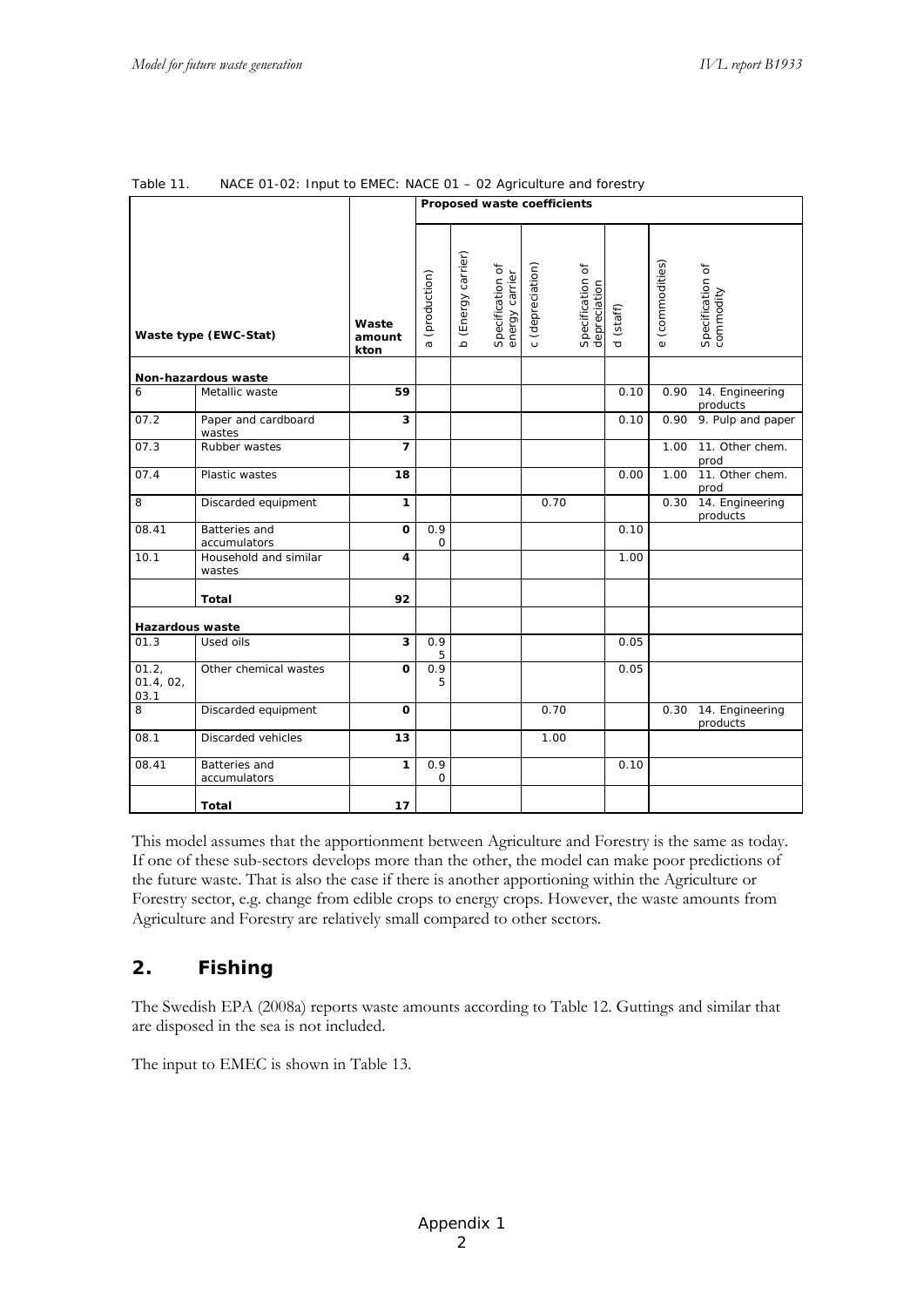| <b>Waste type</b>                                       | <b>Waste generation 2006</b><br><b>1000 tons</b> |
|---------------------------------------------------------|--------------------------------------------------|
| Generation of hazardous waste                           |                                                  |
| 01.3 Used oils                                          | 1                                                |
| 03.1 Chemical deposits and residues                     | O                                                |
| 08.1 Discarded vehicles                                 | 1                                                |
| 08.41 Batteries and accumulators                        | O                                                |
| Sum                                                     | 2                                                |
| <b>Generation of non-hazardous</b><br>waste             |                                                  |
| 06 Metallic wastes                                      | O                                                |
| 07.1 Glass wastes                                       | O                                                |
| 07.2 Paper and cardboard wastes                         | O                                                |
| 07.3 Rubber wastes                                      | O                                                |
| 07.4 Plastic wastes                                     | $\Omega$                                         |
| 08 Discarded equipment                                  | $\Omega$                                         |
| 09 Animal and vegetal wastes (excl.<br>09.11 and 09.03) | 1                                                |
| 10.1 Household and similar wastes                       | O                                                |
| 10.2 Mixed and undifferentiated<br>materials            | O                                                |
| 11 Common sludges excl. 11.3, wet<br>weight             | 27                                               |
| of which dry weight                                     | 7                                                |
| Sum                                                     | 29                                               |
| Total generation of waste                               | 31                                               |

| Table 12. | Generation of waste in NACE 05 Fishing |  |  |
|-----------|----------------------------------------|--|--|
|           |                                        |  |  |

Remarks

0 The figure 0 indicates that the waste type is generated, but have

been rounded downwards to 0 (the actual quantity is less than 0.5 kton)

#### Table 13. NACE B (NACE 05): Input to EMEC

|                   |                               |                         |                    | Proposed waste coefficients |                                         |                           |                                  |                     |                           |                                 |
|-------------------|-------------------------------|-------------------------|--------------------|-----------------------------|-----------------------------------------|---------------------------|----------------------------------|---------------------|---------------------------|---------------------------------|
|                   | Waste type (EWC-Stat)         | Waste<br>amount<br>kton | (production)<br>ω, | b (Energy<br>carrier)       | đ<br>carrier<br>Specification<br>energy | (depreciation)<br>$\circ$ | Specification of<br>depreciation | (staff)<br>$\sigma$ | (commodities)<br>$\omega$ | đ<br>Specification<br>commodity |
|                   | Non-hazardous waste           |                         |                    |                             |                                         |                           |                                  |                     |                           |                                 |
| 03.2,<br>11, 11.3 | Sludge (wet weight)           | 27                      | 1.00               |                             |                                         |                           |                                  |                     |                           |                                 |
| 6                 | Metallic wastes               | O                       |                    |                             |                                         |                           |                                  | 0.10                | 0.90                      | 14. Engineering<br>products     |
| 07.1              | Glass wastes                  | O                       |                    |                             |                                         |                           |                                  | 0.60                | 0.40                      | 14. Engineering<br>products     |
| 07.2              | Paper and cardboard<br>wastes | O                       |                    |                             |                                         |                           |                                  | 0.10                | 0.90                      | 9. Pulp and paper               |
| 07.3              | Rubber wastes                 | $\mathbf{o}$            |                    |                             |                                         |                           |                                  |                     | 1.00                      | 11. Other chem.<br>prod         |
| 07.4              | Plastic wastes                | O                       |                    |                             |                                         |                           |                                  | 0.10                | 0.90                      | 11. Other chem.<br>prod         |
| 08                | Discarded equipment           | $\Omega$                |                    |                             |                                         | 0.70                      |                                  |                     | 0.30                      | 14. Engineering<br>products     |
| 09                | Animal and vegetal wastes     | 1                       |                    |                             |                                         |                           |                                  |                     | 1.00                      | 2. Fish                         |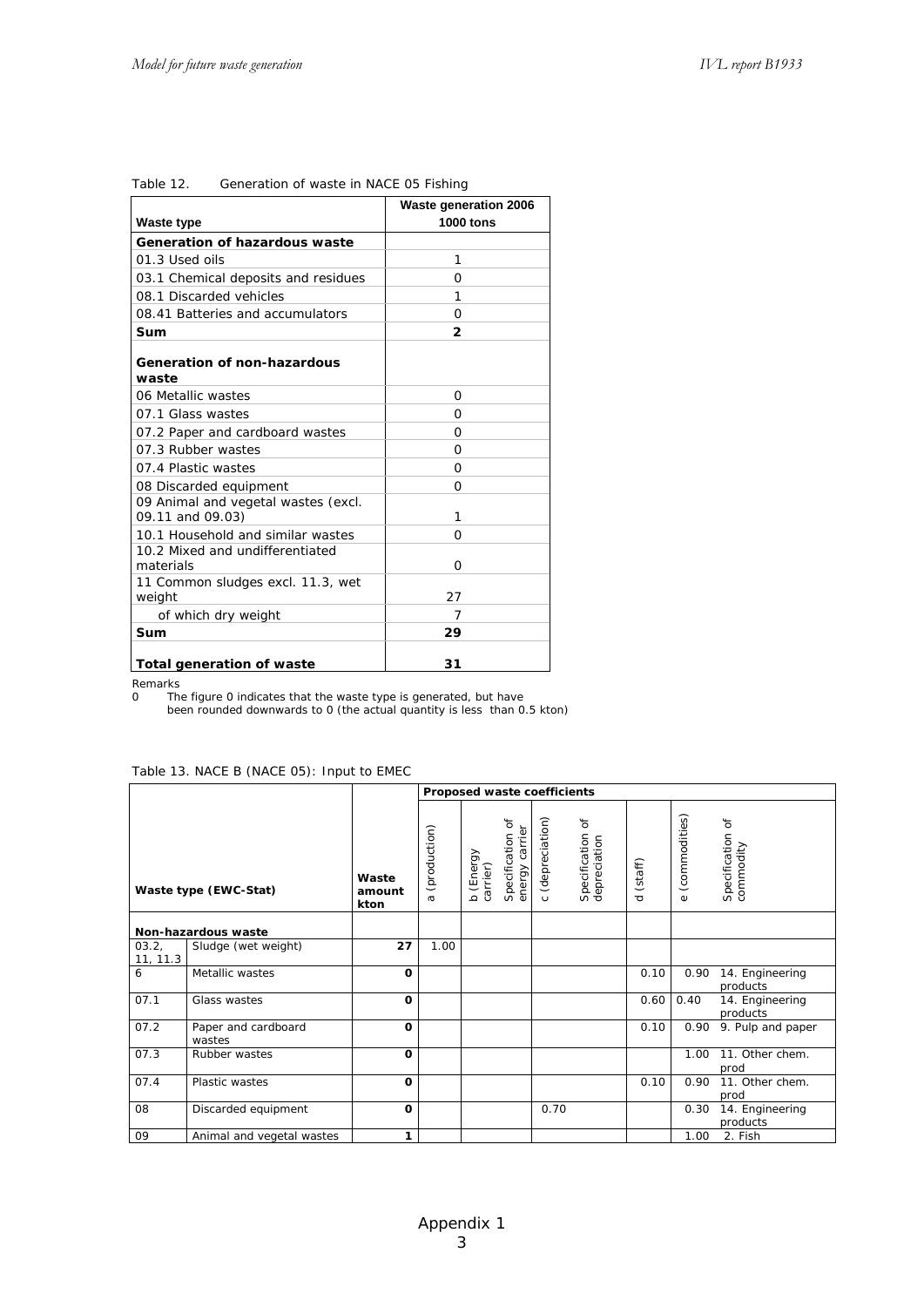| 10.1      | Household and similar      | 0            |  |      | 1.00 |          |                    |
|-----------|----------------------------|--------------|--|------|------|----------|--------------------|
|           | wastes                     |              |  |      |      |          |                    |
|           |                            |              |  |      |      |          |                    |
| 10.2      | Mixed and undifferentiated | 0            |  |      | 0.30 |          | 0.70 2. Fish       |
|           | materials                  |              |  |      |      |          |                    |
|           |                            | 28           |  |      |      |          |                    |
|           | Total                      |              |  |      |      |          |                    |
|           |                            |              |  |      |      |          |                    |
|           |                            |              |  |      |      |          |                    |
|           | <b>Hazardous wastes</b>    |              |  |      |      |          |                    |
| 01.3      | Used oils                  |              |  |      |      | 1.00     | 17. Petroleum      |
|           |                            |              |  |      |      |          | products           |
|           |                            |              |  |      |      |          |                    |
| 01.2,     | Other chemical wastes      | O            |  |      |      | $1.00 -$ | 11. Other chemical |
| 01.4, 02, |                            |              |  |      |      |          | products           |
| 03.1      |                            |              |  |      |      |          |                    |
| 08.1      | Discarded vehicles         |              |  | 1.00 |      |          |                    |
| 08.41     | Batteries and              | O            |  |      | 0.10 | 0.90     | 14. Engineering    |
|           |                            |              |  |      |      |          |                    |
|           | accumulators               |              |  |      |      |          | products           |
|           |                            |              |  |      |      |          |                    |
|           | <b>Total</b>               | $\mathbf{2}$ |  |      |      |          |                    |
|           |                            |              |  |      |      |          |                    |

The waste amounts in the sector are small, and in this case the sector is of small importance.

## **3. NACE 10 – 14 Mining and quarrying**

Swedish EPA (2008a) report waste quantities according to Table 14 . The input to EMEC is shown in Table 15.

The largest amount is the mineral waste from mining (62 Mton), which is about 50 % of all waste that is generated in Sweden. This waste has been excluded from the study.

|                                             | Waste generation<br>2006 |
|---------------------------------------------|--------------------------|
| Waste type                                  | 1000 tons                |
| Generation of hazardous waste               |                          |
| 01.1 Spent solvents                         | O                        |
| 01.2 Acid, alkaline or saline wastes        | <b>XXX</b>               |
| 01.3 Used oils                              | 2                        |
| 01.4 Spent chemical catalysts               | O                        |
| 02 Chemical preparation wastes              | O                        |
| 03.1 Chemical deposits and residues         | 1                        |
| 03.2 Industrial effluent sludges            | Ο                        |
| of which dry weight                         | Ο                        |
| 07.5 Wood wastes                            | 1                        |
| 08 Discarded equipment                      | O                        |
| 08.41 Batteries and accumulators            | O                        |
| 10.2 Mixed and undifferentiated materials   | O                        |
| 12 Mineral wastes excl. 12.4 and 12.6       | O                        |
| 12.4 Combustion wastes                      | <b>XXX</b>               |
| 12.6 Contaminated soils and dredging spoils | Ο                        |
| Sum                                         | 5                        |
|                                             |                          |
| Generation of non-hazardous waste           |                          |
| 02 Chemical preparation wastes              | O                        |
| 03.1 Chemical deposits and residues         |                          |
| 03.2 Industrial effluent sludges            | <b>XXX</b>               |
| of which dry weight                         | <b>XXX</b>               |

Table 14. Waste generation in NACE 10 – 14 Mining and quarrying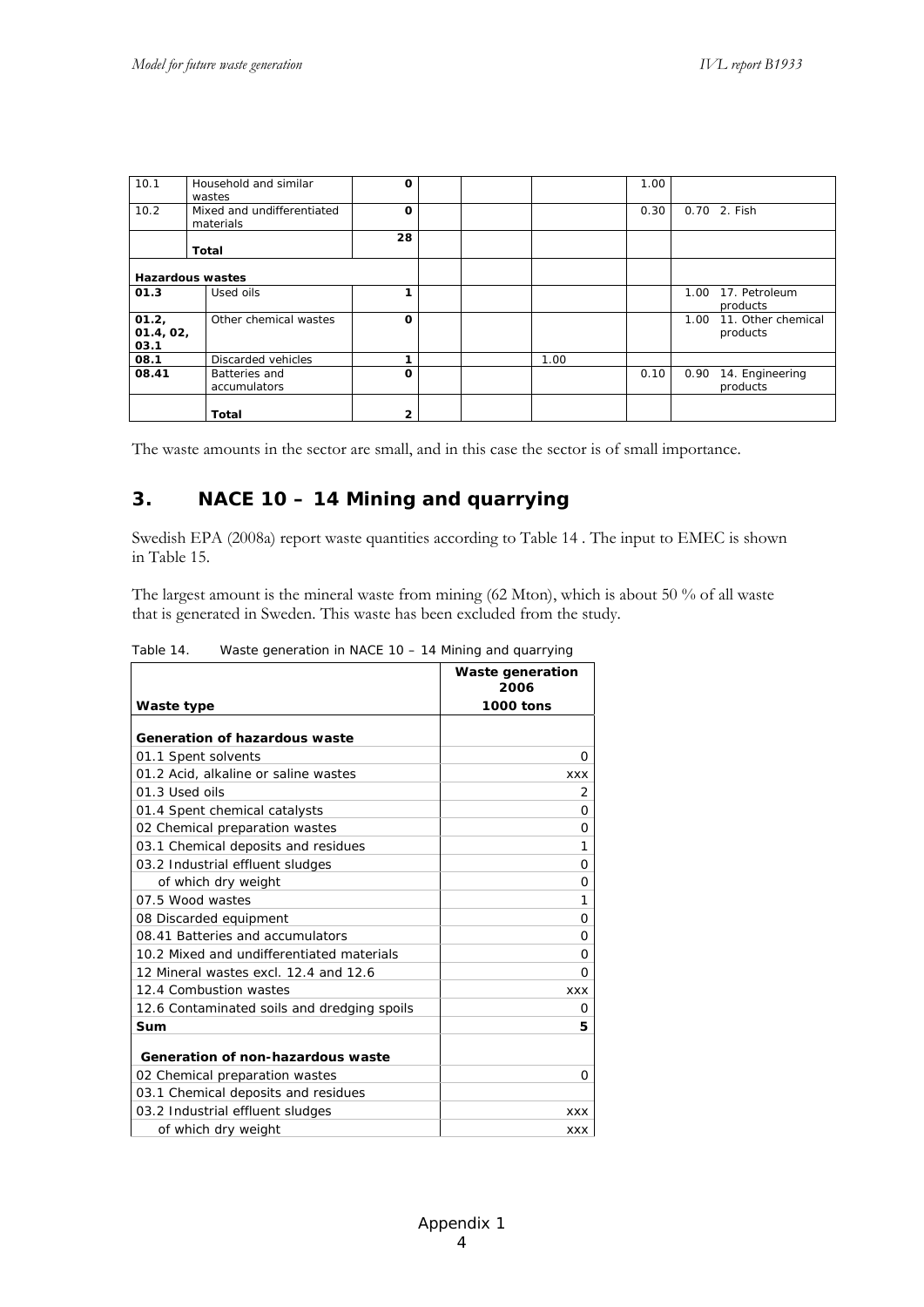|                                           | Waste generation<br>2006 |
|-------------------------------------------|--------------------------|
| Waste type                                | 1000 tons                |
| 06 Metallic wastes                        | 20                       |
| 07.1 Glass wastes                         | O                        |
| 07.2 Paper and cardboard wastes           | O                        |
| 07.3 Rubber wastes                        | O                        |
| 07.4 Plastic wastes                       | O                        |
| 07.5 Wood wastes                          | 1                        |
| 08 Discarded equipment                    | O                        |
| 08.1 Discarded vehicles                   | <b>XXX</b>               |
| 08.41 Batteries and accumulators          | O                        |
| 10.1 Household and similar wastes         | 1                        |
| 10.2 Mixed and undifferentiated materials | 4                        |
| 11 Common sludges excl. 11.3, wet weight  | 6                        |
| of which dry weight                       | 1                        |
| 12 Mineral wastes excl. 12.4 and 12.6     | 62 031                   |
| 12.4 Combustion wastes                    | <b>XXX</b>               |
| Sum                                       | 62 114                   |
| Total generation of waste                 | 62 119                   |

Remarks

0 The figure 0 indicates that the waste type is generated, but have been rounded downwards to 0 (the actual quantity is less than 0.5 kton)

xxx The figure cannot be presented due to confidentiality rules.

|                       |                                 |                | Proposed waste coefficients |                       |                                    |                  |                                    |                     |                           |                               |
|-----------------------|---------------------------------|----------------|-----------------------------|-----------------------|------------------------------------|------------------|------------------------------------|---------------------|---------------------------|-------------------------------|
| Waste type (EWC-Stat) |                                 | Amount<br>kton | (production)<br>$\sigma$    | b (Energy<br>carrier) | Specification of<br>energy carrier | c (depreciation) | ď<br>Specification<br>depreciation | (staff)<br>$\sigma$ | (commodities)<br>$\omega$ | Specification of<br>commodity |
|                       | Non-hazardous waste             |                |                             |                       |                                    |                  |                                    |                     |                           |                               |
| 03.2, 11,<br>11.3     | Sludge (wet weight)             | <b>XXX</b>     | 1.00                        |                       |                                    |                  |                                    |                     |                           |                               |
| 6                     | Metallic wastes                 | 20             |                             |                       |                                    |                  |                                    | 0.10                | 0.90                      | 14. Engineering<br>products   |
| 07.1                  | Glass wastes                    | $\Omega$       |                             |                       |                                    |                  |                                    |                     | 1.00                      | 14. Engineering<br>products   |
| 07.2                  | Paper and cardboard<br>wastes   | $\mathbf 0$    |                             |                       |                                    |                  |                                    | 0.10                | 0.90                      | 9. Pulp and paper             |
| 07.3                  | Rubber wastes                   | $\overline{0}$ |                             |                       |                                    |                  |                                    |                     | 1.00                      | 11. Other chem.<br>prod       |
| 07.4                  | Plastic wastes                  | $\mathbf 0$    |                             |                       |                                    |                  |                                    | 0.10                | 0.90                      | 11. Other chem.<br>prod       |
| 07.5                  | Wood wastes                     | $\mathbf{1}$   |                             |                       |                                    |                  |                                    |                     | 1.00                      | 14. Engineering<br>products   |
| 8                     | Discarded equipment             | $\Omega$       |                             |                       |                                    | 0.70             |                                    |                     | 0.30                      | 14. Engineering<br>products   |
| 08.1                  | Discarded vehicles              | <b>XXX</b>     |                             |                       |                                    | 1.00             |                                    |                     |                           | 14. Engineering<br>products   |
| 08.41                 | Batteries and<br>accumulators   | 0              |                             |                       |                                    |                  |                                    | 0.10                | 0.90                      | 14. Engineering<br>products   |
| 10.1                  | Household and similar<br>wastes | 1              |                             |                       |                                    |                  |                                    | 1.00                |                           |                               |

#### Table 15. Input to EMEC: NACE 10 – 14 Mining and quarrying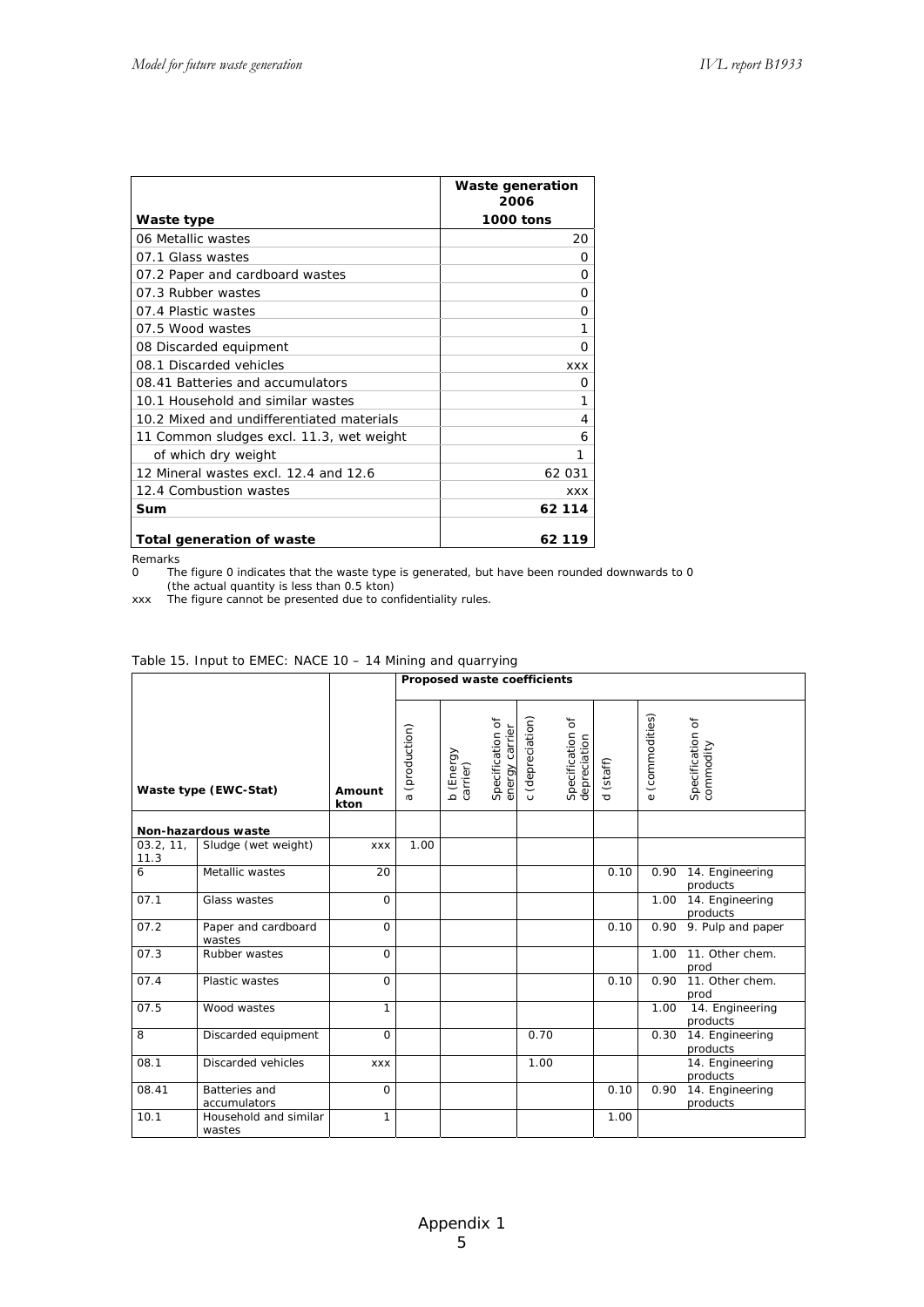| 10.2                       | Mixed and<br>undifferentiated<br>materials                                    | 4              |      |      |      | 0.30 | 0.70 | All                                      |
|----------------------------|-------------------------------------------------------------------------------|----------------|------|------|------|------|------|------------------------------------------|
| 12                         | Mineral wastes,<br>excluding 12.4 and<br>12.6 (and excluding<br>mining waste) | $\Omega$       |      |      |      |      |      | 1.00 Total consumption<br>of commodities |
| 12.4                       | Combustion wastes                                                             | <b>XXX</b>     |      | 1.00 |      |      |      |                                          |
|                            | <b>Total</b>                                                                  | 82             |      |      |      |      |      |                                          |
| <b>Hazardous wastes</b>    |                                                                               |                |      |      |      |      |      |                                          |
| 01.1                       | Spent solvents                                                                | $\mathbf 0$    |      |      |      |      | 1.00 | 11. Other chemical<br>products           |
| 01.3                       | Used oils                                                                     | $\overline{2}$ |      |      |      |      | 1.00 | 17. Petroleum<br>products                |
| 01.2,<br>01.4, 02,<br>03.1 | Other chemical<br>wastes                                                      | <b>XXX</b>     |      |      |      |      | 1.00 | 11. Other chemical<br>products           |
| 03.2                       | Sludges (wet weight)                                                          | $\mathbf 0$    | 1.00 |      |      |      |      |                                          |
| 07.5                       | Wood wastes                                                                   | 1              |      |      |      |      |      | 1.00 Total consumption<br>of commodities |
| 8                          | Discarded equipment                                                           | $\mathbf 0$    |      |      | 0.70 |      | 0.30 | 14. Engineering<br>products              |
| 08.41                      | Batteries and<br>accumulators                                                 | $\mathbf 0$    |      |      |      | 0.10 | 0.90 | 14. Engineering<br>products              |
| 10.2                       | Mixed and<br>undifferentiated<br>materials                                    | $\Omega$       |      |      |      |      | 1.00 | Total consumption<br>of commodities      |
| 12                         | Mineral wastes, excl.<br>12.4 and 12.6                                        | $\Omega$       | 1.00 |      |      |      |      |                                          |
| 12.4                       | Combustion wastes                                                             | <b>XXX</b>     |      | 1.00 |      |      |      |                                          |
|                            | <b>Total</b>                                                                  | 5              |      |      |      |      |      |                                          |

The sector has only small amounts when the mineral waste is excluded.

NACE 10 -14 includes several different activities. The major activities are mining of iron ores and copper ores. Also Extraction and agglomeration of peat and Operation of gravel and sand pits are included. If all these sub-sections are developed different, the model can give wrong predictions.

#### **4. Manufacture of food products, beverages and tobacco; Manufacture of textiles and textile products, and manufacture of leather and leather products; Manufacture of wood and wood products**

The NACE sectors 15 – 20 are in EMEC aggregated to one sector, while the statistics from Swedish EPA (2008a) is aggregated to three sectors. The waste amounts in these sectors according to Swedish EPA are shown in Table 16. The input to EMEC is shown in Table 17. In the input to EMEC the major part wood wastes from Manufacture from wood and wood products have been excluded, because they are by-products and are handled as a commodity in EMEC.

These three sectors are handles as one sector in EMEC. They have quit different waste characteristics, and different development in these three sectors may cause wrong predictions by the model. However, since the waste in most cases are connected to sector-specific commodities (e.g. 1. Agricultural products and 2. Fish), the errors will probably be of minor importance.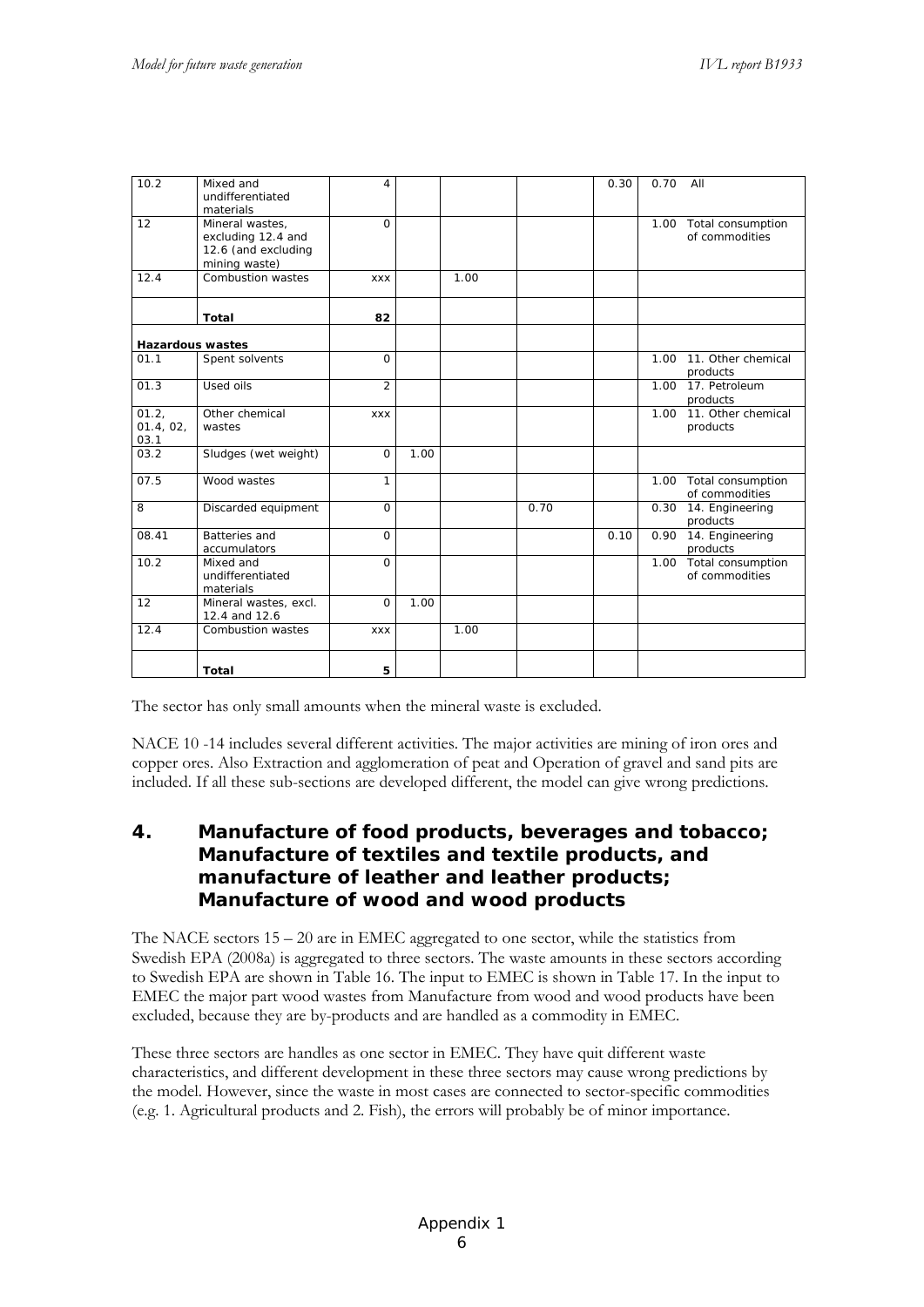|                                                         | <b>NACE 15 - 16</b><br>Food, | <b>NACE 17 - 19</b> |                    |
|---------------------------------------------------------|------------------------------|---------------------|--------------------|
|                                                         | beverage,                    | Textile,            | <b>NACE 20</b>     |
|                                                         | tobacco                      | leather             | Wood               |
|                                                         | Waste                        | Waste<br>generation | Waste              |
|                                                         | generation<br>2006           | 2006                | generation<br>2006 |
| Waste type                                              | 1000 tons                    | 1000 tons           | <b>1000 tons</b>   |
| Generation of hazardous waste                           |                              |                     |                    |
| 01.1 Spent solvents                                     | 0                            |                     | 0                  |
| 01.2 Acid, alkaline or saline wastes                    | 0                            |                     | 0                  |
| 01.3 Used oils                                          | $\Omega$                     | $\Omega$            | 1                  |
| 01.4 Spent chemical catalysts                           | <b>XXX</b>                   |                     | XXX                |
| 02 Chemical preparation wastes                          | 0                            | 0                   | 0                  |
| 03.1 Chemical deposits and residues                     | 0                            | 0                   | 1                  |
| 03.2 Industrial effluent sludges                        | 0                            |                     | 0                  |
| of which dry weight                                     | 0                            |                     | 0                  |
| 05 Health care and biological wastes                    | <b>XXX</b>                   |                     |                    |
| 07.1 Glass wastes                                       | <b>XXX</b>                   |                     |                    |
| 07.5 Wood wastes                                        |                              |                     | 0                  |
| 07.7 Waste containing PCB                               | 0                            |                     | $\mathbf 0$        |
| 08 Discarded equipment                                  | 0                            |                     | $\mathbf{O}$       |
| 08.1 Discarded vehicles                                 |                              |                     | <b>XXX</b>         |
| 08.41 Batteries and accumulators                        | 0                            |                     | 0                  |
| 10.2 Mixed and undifferentiated materials               | <b>XXX</b>                   |                     | 0                  |
| 12 Mineral wastes excl. 12.4 and 12.6                   | 0                            |                     | 0                  |
| 12.4 Combustion wastes                                  | 0                            |                     | 2                  |
| 12.6 Contaminated soils and dredging spoils             | 1                            |                     |                    |
| Sum                                                     | 2                            | O                   | 5                  |
|                                                         |                              |                     |                    |
| Generation of non-hazardous waste                       |                              |                     |                    |
| 01 Acid, alkaline or saline wastes                      |                              |                     | XXX                |
| 02 Chemical preparation wastes                          | XXX                          |                     | 11                 |
| 03.1 Chemical deposits and residues                     | XXX                          |                     | XXX                |
| 03.2 Industrial effluent sludges                        | 273                          | 1                   | 0                  |
| of which dry weight                                     | 62                           | 0                   | 0                  |
| 05 Health care and biological wastes                    | XXX                          |                     |                    |
| 06 Metallic wastes                                      | 7                            | 0                   | 8                  |
| 07.1 Glass wastes                                       | 6                            |                     | 3                  |
| 07.2 Paper and cardboard wastes                         | 20                           | 1                   | 1                  |
| 07.3 Rubber wastes                                      | 0                            |                     | 0                  |
| 07.4 Plastic wastes                                     | 9                            |                     | $\overline{2}$     |
| 07.5 Wood wastes                                        | $\overline{7}$               | 0                   | 17 780             |
| 07.6 Textile wastes                                     |                              | 19                  |                    |
| 08 Discarded equipment                                  | 0                            |                     | 0                  |
| 08.1 Discarded vehicles                                 | XXX                          |                     |                    |
| 08.41 Batteries and accumulators                        | 0                            |                     | 0                  |
| 09 Animal and vegetal wastes (excl. 09.11 and<br>09.03) | 456                          |                     |                    |
| 09.11 Animal wastes of food preparation and             |                              |                     |                    |
| products                                                | 145                          |                     |                    |

Table 16. Generated waste in NACE 15 – 16 (Manufacture of food products, beverages and tobacco), NACE 17-19 (Manufacture of textiles and textile products and manufacture of leather and leather products ) and NACE 20 (Manufacture of wood and wood products)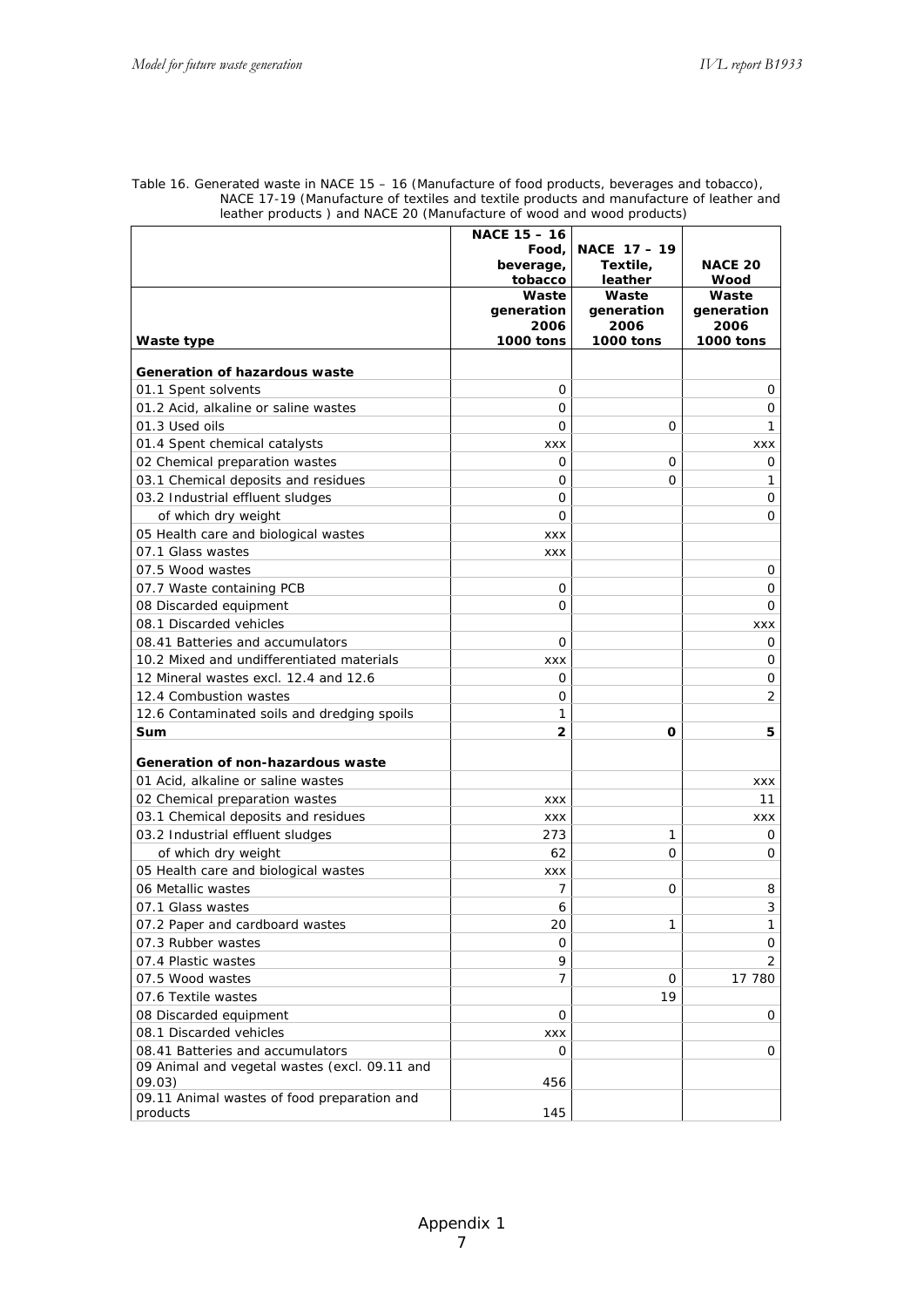| 09.3 Animal faeces, urine and manure      | 13    |    |       |
|-------------------------------------------|-------|----|-------|
| 10.1 Household and similar wastes         | 13    | 2  |       |
| 10.2 Mixed and undifferentiated materials | 41    | 9  |       |
| 11 Common sludges excl. 11.3, wet weight  | 108   |    |       |
| of which dry weight                       |       |    |       |
| 12 Mineral wastes excl. 12.4 and 12.6     | 189   |    |       |
| 12.4 Combustion wastes                    |       |    | 32    |
| Sum                                       | 1 288 | 32 | 17852 |
|                                           |       |    |       |
| Total generation of waste                 | 1 290 | 32 | 85    |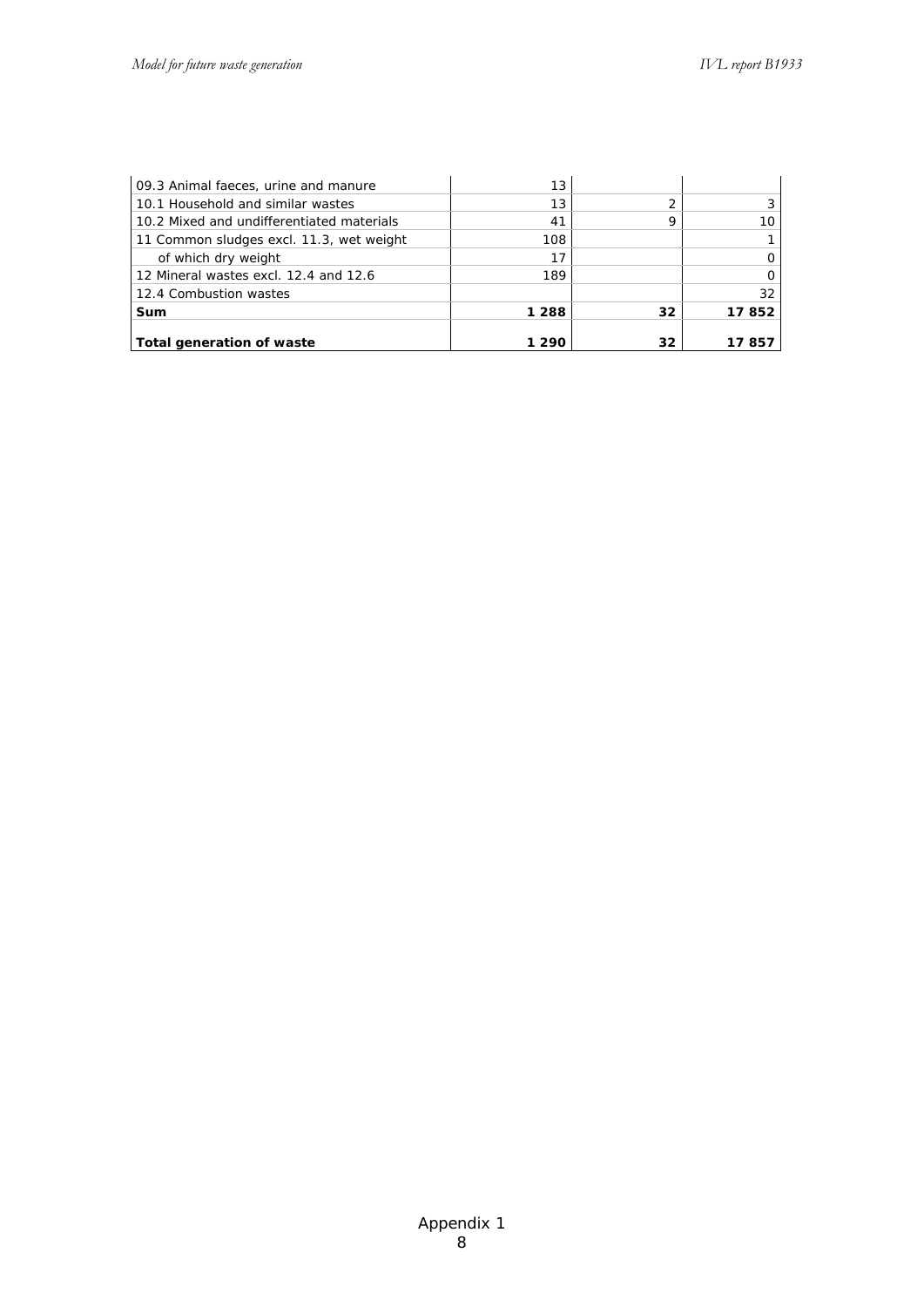|                            |                                             |                                                                                                          |                                                                                                                                       |                                                                                      | Specification of waste coefficients |                       |                                    |                  |                                  |           |                 |                               |
|----------------------------|---------------------------------------------|----------------------------------------------------------------------------------------------------------|---------------------------------------------------------------------------------------------------------------------------------------|--------------------------------------------------------------------------------------|-------------------------------------|-----------------------|------------------------------------|------------------|----------------------------------|-----------|-----------------|-------------------------------|
|                            | Waste type (EWC-Stat)                       | <b>NACE 15-16</b><br>Manufac-<br>ture of food<br>products<br>beverages<br>and tobacco<br>Amount,<br>kton | NACE 17-19 Manufac-<br>ture of textiles and<br>textile products and<br>manufacture of leather<br>and leather products<br>Amount, kton | <b>NACE 20</b><br><b>Manufacture of</b><br>wood and wood<br>products<br>Amount, kton | (production)<br>$\sigma$            | b (Energy<br>carrier) | Specification of<br>energy carrier | c (depreciation) | Specification of<br>depreciation | d (staff) | e (commodities) | Specification of<br>commodity |
|                            | Non-hazardous waste                         |                                                                                                          |                                                                                                                                       |                                                                                      |                                     |                       |                                    |                  |                                  |           |                 |                               |
| 01.2,<br>01.4, 02,<br>03.1 | Other chemical wastes                       | <b>XXX</b>                                                                                               |                                                                                                                                       | <b>XXX</b>                                                                           |                                     |                       |                                    |                  |                                  |           |                 | 1.00 11. Other chem. prod     |
| 03.2, 11,<br>11.3          | Sludge (wet weight)                         | 381                                                                                                      | 1                                                                                                                                     | $\mathbf{1}$                                                                         | 1.00                                |                       |                                    |                  |                                  |           |                 |                               |
| $6\phantom{.}6$            | Metallic wastes                             | $\overline{7}$                                                                                           | $\mathbf{o}$                                                                                                                          | 8                                                                                    |                                     |                       |                                    |                  |                                  |           |                 | 1.00 14. Engineering products |
| 07.1                       | Glass wastes                                | 6                                                                                                        |                                                                                                                                       | $\mathbf{3}$                                                                         |                                     |                       |                                    |                  |                                  |           | $0.10 \ 0.90$   | 14. Engineering products      |
| 07.2                       | Paper and cardboard<br>wastes               | 20                                                                                                       | 1                                                                                                                                     | $\mathbf{1}$                                                                         |                                     |                       |                                    |                  |                                  | 0.10      |                 | 0.90 9. Pulp and paper        |
| 07.3                       | Rubber wastes                               | $\mathbf{o}$                                                                                             |                                                                                                                                       | <b>XXX</b>                                                                           |                                     |                       |                                    |                  |                                  |           |                 | 1.00 11. Other chem. prod     |
| 07.4                       | Plastic wastes                              | 9                                                                                                        |                                                                                                                                       | $\overline{2}$                                                                       |                                     |                       |                                    |                  |                                  | 0.10      |                 | 0.90 11. Other chem. prod     |
| 07.5                       | Wood wastes                                 | $\overline{\mathbf{z}}$                                                                                  | 0                                                                                                                                     | 280                                                                                  |                                     |                       |                                    |                  |                                  |           |                 | 1.00 3. Timber                |
|                            | Wood wastes - by-products<br>(not included) |                                                                                                          |                                                                                                                                       | 17 500                                                                               |                                     |                       |                                    |                  |                                  |           |                 |                               |
| 07.6                       | Textile wastes                              |                                                                                                          | $\overline{19}$                                                                                                                       |                                                                                      |                                     |                       |                                    |                  |                                  |           |                 |                               |
| 8                          | Discarded equipment                         | $\mathbf o$                                                                                              |                                                                                                                                       | $\mathbf{o}$                                                                         |                                     |                       |                                    |                  | 0.70                             |           |                 | 0.30 14. Engineering products |
| 08.1                       | Discarded vehicles                          | <b>XXX</b>                                                                                               |                                                                                                                                       |                                                                                      |                                     |                       |                                    |                  | 1.00                             |           |                 |                               |
| 08.41                      | Batteries and accumulators                  | O                                                                                                        |                                                                                                                                       | $\mathbf{o}$                                                                         |                                     |                       |                                    |                  |                                  | 0.10      |                 | 0.90 14. Engineering products |

| Table 17 | Input to EMEC: NACE 15 - 16 (Manufacture of food products, beverages and tobacco), NACE 17-19 (Manufacture of textiles and textile products and |
|----------|-------------------------------------------------------------------------------------------------------------------------------------------------|
|          | manufacture of leather and leather products) and NACE 20 (Manufacture of wood and wood products)                                                |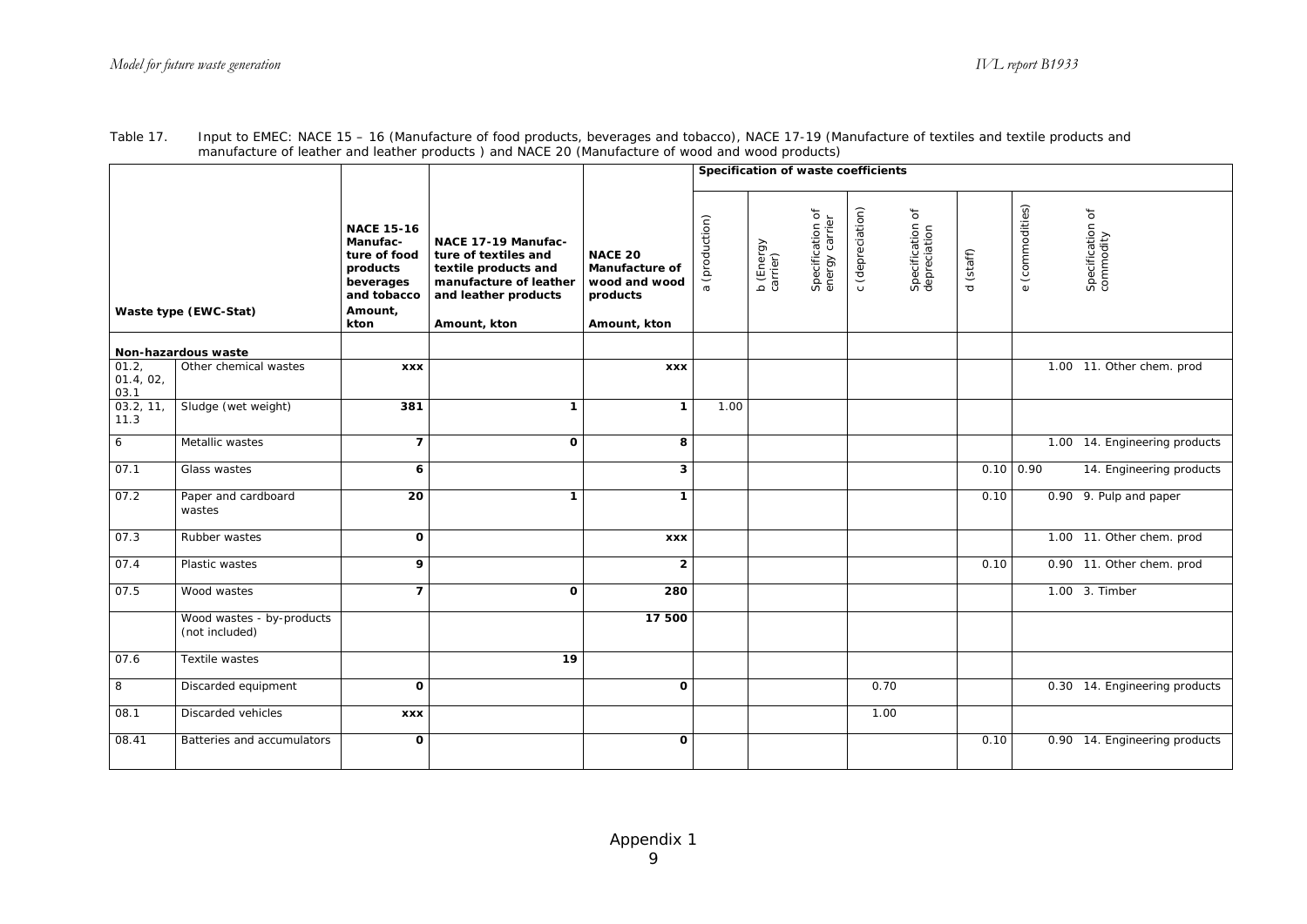| $\circ$                    | Animal and vegetal wastes                                           | 614                     |                |                |      |      |      |      |      | 1.00 1. Agricultural products $+$<br>2. Fish |
|----------------------------|---------------------------------------------------------------------|-------------------------|----------------|----------------|------|------|------|------|------|----------------------------------------------|
| 10.1                       | Household and similar<br>wastes                                     | 13                      | $\overline{2}$ | 3              |      |      |      | 1.00 |      |                                              |
| 10.2                       | Mixed and undifferentiated<br>materials                             | 41                      | 9              | 10             |      |      |      | 0.30 | 0.70 | Total consumption of<br>commodities          |
| 12                         | Mineral wastes, excluding<br>12.4 and 12.6                          | 189                     |                | 0              |      |      |      |      |      | 1.00 1. Agricultural products<br>$+2.$ Fish  |
| 12.4                       | Combustion wastes                                                   |                         |                | 32             |      | 1.00 |      |      |      |                                              |
|                            | <b>Total non-hazardous</b><br>waste<br>(excl. Wood by-<br>products) | 1 2 8 9                 | 32             | 17851<br>(351) |      |      |      |      |      |                                              |
| <b>Hazardous wastes</b>    |                                                                     |                         |                |                |      |      |      |      |      |                                              |
| 01.1                       | Spent solvents                                                      | $\mathbf{o}$            |                | 0              |      |      |      |      |      | 1.00 11. Other chemical<br>products          |
| 01.3                       | Used oils                                                           | $\mathbf 0$             | $\Omega$       | 1              |      |      |      |      |      | 1.00 17. Petroleum products                  |
| 01.2,<br>01.4, 02,<br>03.1 | Other chemical wastes                                               | <b>XXX</b>              | $\mathbf{o}$   | <b>XXX</b>     |      |      |      |      |      | 1.00 11. Other chemical<br>products          |
| 03.2                       | Sludges (wet weight)                                                | $\mathbf{o}$            |                | $\mathbf{o}$   | 1.00 |      |      |      |      |                                              |
| 07.5                       | Wood wastes                                                         |                         |                | 0              | 0.00 |      |      |      | 1.00 | Total consumption of<br>commodities          |
| $\,$ 8                     | Discarded equipment                                                 | $\mathbf{o}$            |                | O              |      |      | 0.70 |      |      | 0.30 14. Engineering products                |
| 08.1                       | Discarded vehicles                                                  |                         |                | <b>XXX</b>     |      |      | 1.00 |      |      | 14. Engineering products                     |
| 08.41                      | Batteries and accumulators                                          | O                       |                | 0              |      |      |      | 0.10 |      | 0.90 14. Engineering products                |
| 10.2                       | Mixed and undifferentiated<br>materials                             | <b>XXX</b>              |                | 0              | 0.00 |      |      |      | 1.00 | Total consumption of<br>commodities          |
| 12                         | Mineral wastes, excl. 12.4<br>and 12.6                              | O                       |                | 0              | 1.00 |      |      |      |      |                                              |
| 12.4                       | Combustion wastes                                                   | $\mathbf{o}$            |                | $\mathbf{2}$   |      | 1.00 |      |      |      |                                              |
|                            | <b>Total hazardous wastes</b>                                       | $\overline{\mathbf{c}}$ | $\mathbf 0$    | 5              |      |      |      |      |      |                                              |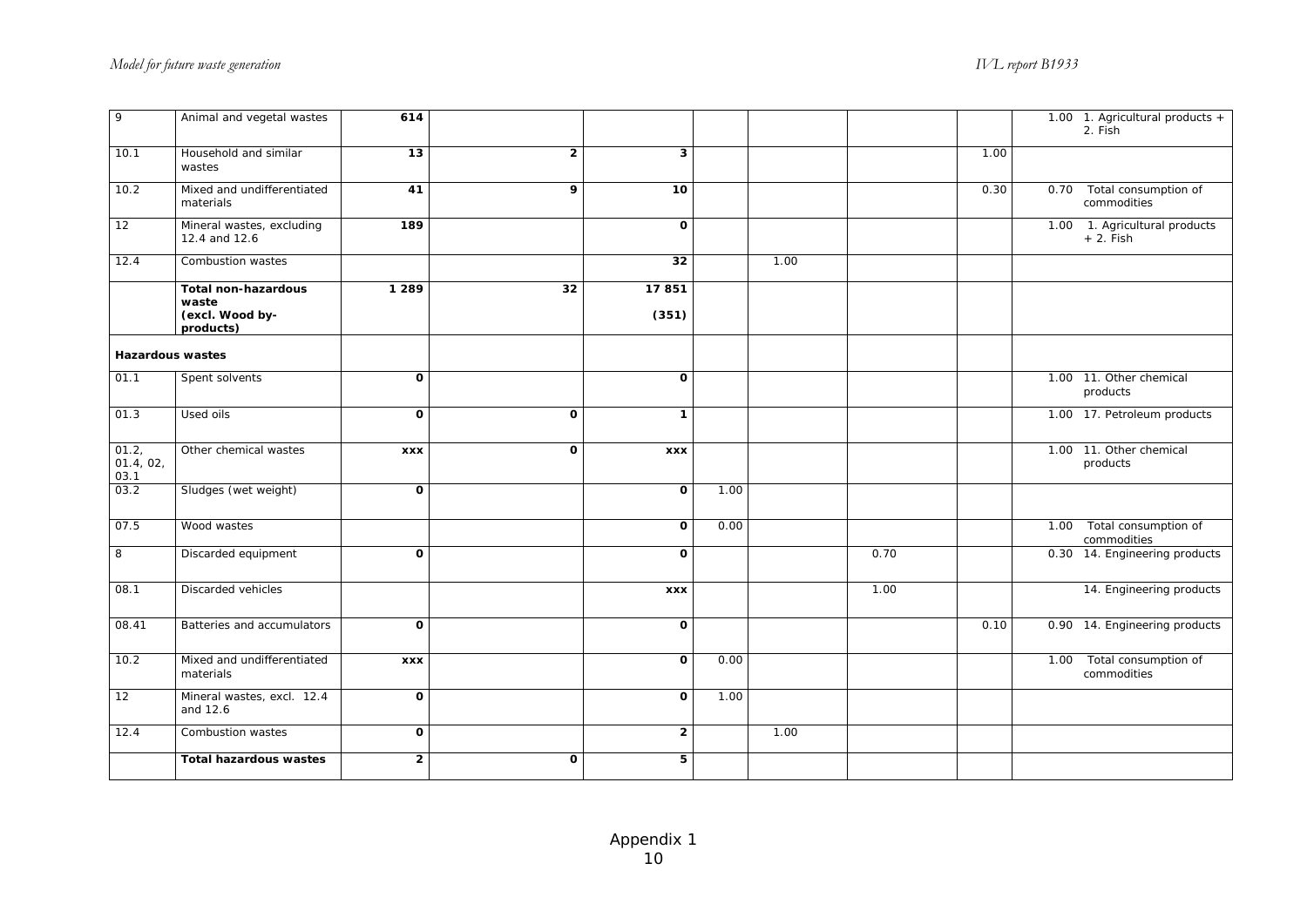#### **5. Manufacture of pulp, paper and paper products; publishing and printing**

Swedish EPA (2008a) reports the amounts according to Table 18. The input to EMEC is shown in Table 20. There are 4,1 Mton of wood wastes that is included in Swedish EPA, but has been excluded because they are considered as by-products.

| Table 19. | Generated wastes in NACE 21 – 22 Manufacture of pulp, paper and |
|-----------|-----------------------------------------------------------------|
|           | paper products; publishing and printing (Swedish EPA 2008a)     |

| Waste type                                           | Waste generation<br>2006<br><b>1000 tons</b> |
|------------------------------------------------------|----------------------------------------------|
|                                                      |                                              |
| Generation of hazardous waste                        |                                              |
| 01.1 Spent solvents                                  | XXX                                          |
| 01.2 Acid, alkaline or saline wastes                 | 1                                            |
| 01.3 Used oils                                       | 4                                            |
| 01.4 Spent chemical catalysts                        | 0                                            |
| 02 Chemical preparation wastes                       | 1                                            |
| 03.1 Chemical deposits and residues                  | 2                                            |
| 03.2 Industrial effluent sludges                     | XXX                                          |
| of which dry weight                                  | XXX                                          |
| 06 Metallic wastes                                   | 0                                            |
| 07.1 Glass wastes                                    | 0                                            |
| 07.5 Wood wastes                                     | XXX                                          |
| 08 Discarded equipment                               | 3                                            |
| 08.1 Discarded vehicles                              | XXX                                          |
| 08.41 Batteries and accumulators                     | 0                                            |
| 10.2 Mixed and undifferentiated materials            | 0                                            |
| 10.3 Sorting residues                                |                                              |
| 12 Mineral wastes excl. 12.4 and 12.6                | 0                                            |
| 12.4 Combustion wastes                               | XXX                                          |
| Sum                                                  | 14                                           |
| Generation of non-hazardous waste                    |                                              |
| 01.2 Acid, alkaline or saline wastes                 | 172                                          |
| 02 Chemical preparation wastes                       | 1                                            |
| 03.1 Chemical deposits and residues                  | 255                                          |
| 03.2 Industrial effluent sludges                     | 314                                          |
| of which dry weight                                  | 185                                          |
| 06 Metallic wastes                                   | 97                                           |
| 07.1 Glass wastes                                    | 0                                            |
| 07.2 Paper and cardboard wastes                      | 1 519                                        |
| 07.3 Rubber wastes                                   | 0                                            |
| 07.4 Plastic wastes                                  | 58                                           |
| 07.5 Wood wastes                                     | 4 102                                        |
| 07.6 Textile wastes                                  | XXX                                          |
| 08 Discarded equipment                               | 2                                            |
| 08.41 Batteries and accumulators                     | 0                                            |
| 09 Animal and vegetal wastes (excl. 09.11 and 09.03) | 0                                            |
| 09.11 Animal wastes of food preparation and products | XXX                                          |
| 10.1 Household and similar wastes                    | 5                                            |
| 10.2 Mixed and undifferentiated materials            | 25                                           |
| 10.3 Sorting residues                                | 92                                           |
| 11 Common sludges excl. 11.3, wet weight             | 902                                          |
| of which dry weight                                  | 128                                          |
| 11.3 Dredging spoils                                 |                                              |
|                                                      |                                              |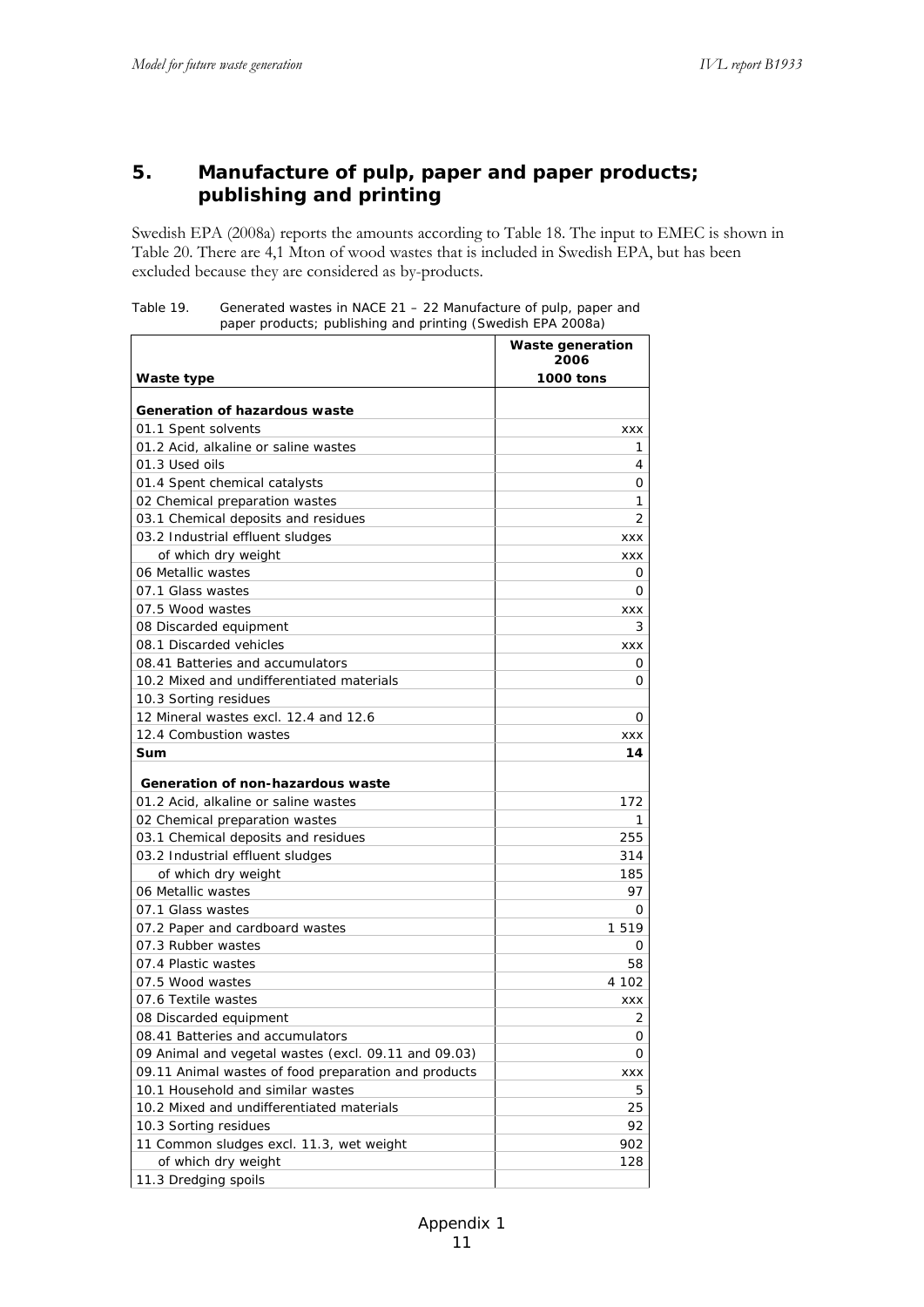| Total generation of waste               | 7877 |
|-----------------------------------------|------|
| Sum                                     | 7863 |
| 12.4 Combustion wastes                  | 319  |
| l 12 Mineral wastes excl. 12.4 and 12.6 | XXX  |
| of which dry weight                     |      |

Remarks

0 The figure 0 indicates that the waste type is generated, but have been rounded downwards to 0

(the actual quantity is less than 0.5 kton)

xxx The figure cannot be presented due to confidentiality rules.

#### Table 20. Input to EMEC: NACE 21 – 22 Manufacture of pulp, paper and paper products; publishing and printing

|                            |                                               |              |                          |                       | Proposed waste factors                  |                  |                       |                    |                           |                                             |
|----------------------------|-----------------------------------------------|--------------|--------------------------|-----------------------|-----------------------------------------|------------------|-----------------------|--------------------|---------------------------|---------------------------------------------|
|                            | Waste type (EWC-Stat)                         |              | (production)<br>$\sigma$ | b (Energy<br>carrier) | ð<br>Specification of<br>energy carrier | c (depreciation) | ৳<br>Specification of | (stat)<br>$\sigma$ | (commodities)<br>$\omega$ | $\rm 5$<br>Specification commodity          |
|                            | Non-hazardous waste                           |              |                          |                       |                                         |                  |                       |                    |                           |                                             |
| 01.2,<br>01.4, 02,<br>03.1 | Other chemical<br>wastes                      | 428          |                          |                       |                                         |                  |                       |                    | 1.00                      | 11. Other chem. prod                        |
| 03.2, 11,<br>11.3          | Sludge (wet<br>weight)                        | 1216         | 1.00                     |                       |                                         |                  |                       |                    |                           |                                             |
| 6                          | Metallic wastes                               | 97           |                          |                       |                                         |                  |                       |                    | 1.00                      | 14. Engineering<br>products                 |
| 07.1                       | Glass wastes                                  | $\mathbf{o}$ |                          |                       |                                         |                  |                       | 0.10               | 0.90                      | Total consumption of<br>commodities         |
| 07.2                       | Paper and<br>cardboard wastes                 | 1519         |                          |                       |                                         |                  |                       |                    |                           | 1.00 9. Pulp and paper                      |
| 07.3                       | Rubber wastes                                 | $\Omega$     |                          |                       |                                         |                  |                       |                    |                           | 1.00 11. Other chem. prod                   |
| 07.4                       | Plastic wastes                                | 58           |                          |                       |                                         |                  |                       | 0.10               |                           | 0.90 11. Other chem. prod                   |
| 07.5                       | Wood wastes                                   | $\mathbf{2}$ |                          |                       |                                         |                  |                       |                    |                           | 1.00 3. Timber                              |
|                            | Wood wastes -<br>by-products                  | 4 100        |                          |                       |                                         |                  |                       |                    |                           |                                             |
| 8                          | Discarded<br>equipment                        | $\mathbf{2}$ |                          |                       |                                         | 0.70             |                       |                    | 0.30                      | 14. Engineering<br>products                 |
| 08.1                       | Discarded<br>vehicles                         |              |                          |                       |                                         | 1.00             |                       |                    |                           |                                             |
| 08.41                      | Batteries and<br>accumulators                 | O            |                          |                       |                                         |                  |                       | 0.10               | 0.90                      | 14. Engineering<br>products                 |
| 9                          | Animal and<br>vegetal wastes                  | <b>XXX</b>   |                          |                       |                                         |                  |                       |                    | 1.00                      | Total consumption of<br>commodities         |
| 10.1                       | Household and<br>similar wastes               | 5            |                          |                       |                                         |                  |                       | 1.00               |                           |                                             |
| 10.2                       | Mixed and<br>undifferentiated<br>materials    | 25           |                          |                       |                                         |                  |                       | 0.30               |                           | 0.70 Total consumption of<br>commodities II |
| 10.3                       | Sorting residues                              | 92           | 1.00                     |                       |                                         |                  |                       |                    |                           |                                             |
| 12                         | Mineral wastes,<br>excluding 12.4<br>and 12.6 | <b>XXX</b>   |                          |                       |                                         |                  |                       |                    | 1.00                      | Total consumption of<br>commodities I       |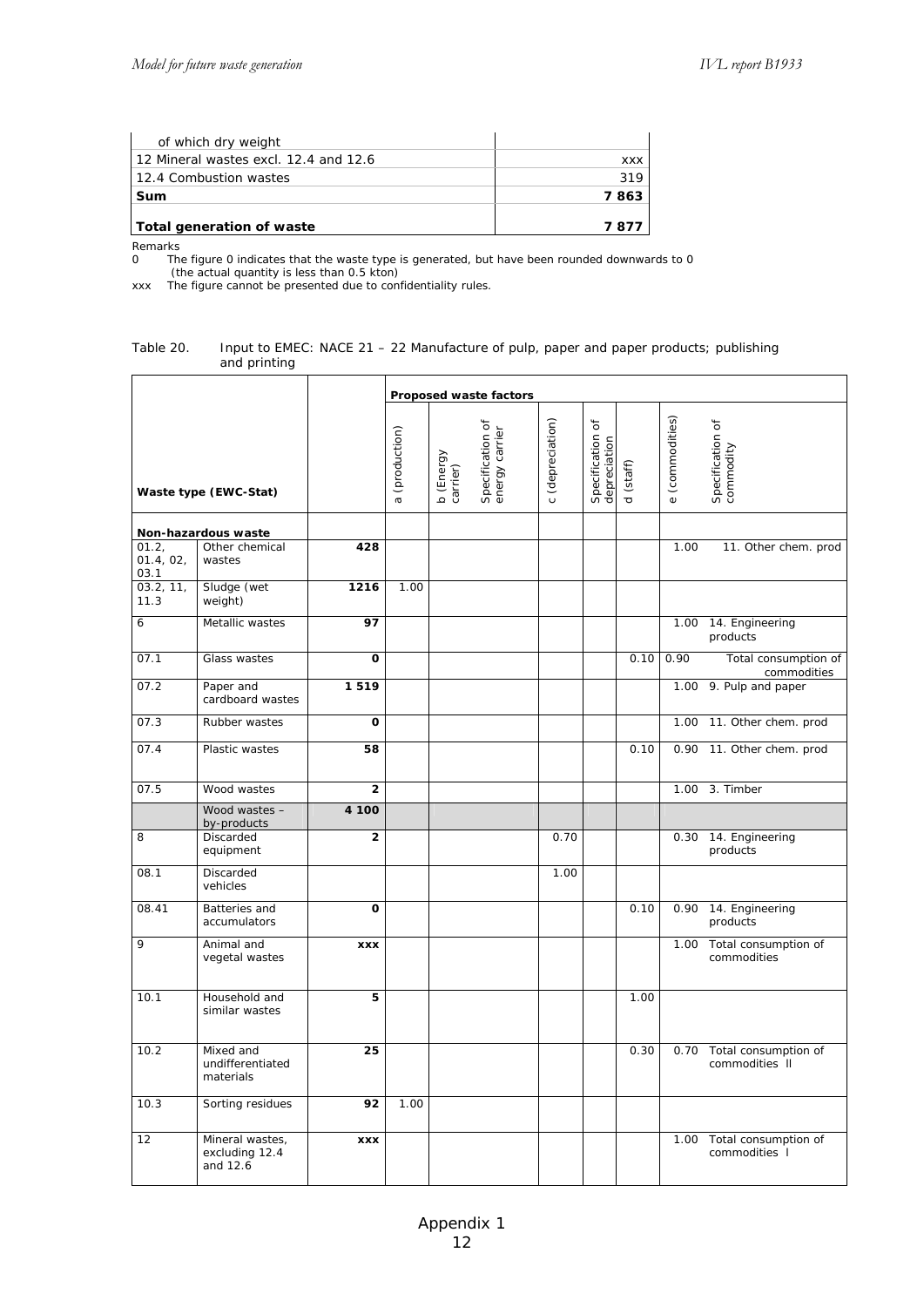| 12.4                       | Combustion<br>wastes                                                     | 319            |      | 1.00 | Energy<br>carriers:<br>Biofuel  |      |      |      |                                          |
|----------------------------|--------------------------------------------------------------------------|----------------|------|------|---------------------------------|------|------|------|------------------------------------------|
|                            | <b>TOTAL non-</b><br>hazardous<br>wastes<br>(excl. wood by-<br>products) | 7863<br>(3763) |      |      |                                 |      |      |      |                                          |
| <b>Hazardous wastes</b>    |                                                                          |                |      |      |                                 |      |      |      |                                          |
| 01.1                       | Spent solvents                                                           | <b>XXX</b>     |      |      |                                 |      |      | 1.00 | 11. Other chemical<br>products           |
| 01.3                       | Used oils                                                                | 4              |      |      |                                 |      |      |      | 1.00 17. Petroleum products              |
| 01.2,<br>01.4, 02,<br>03.1 | Other chemical<br>wastes                                                 | 4              |      |      |                                 |      |      | 1.00 | 11. Other chemical<br>products           |
| 03.2                       | Sludges (wet<br>weight)                                                  | <b>XXX</b>     | 1.00 |      |                                 |      |      |      |                                          |
| 07.5                       | Wood wastes                                                              | <b>XXX</b>     |      |      |                                 |      |      |      | 1.00 Total consumption of<br>commodities |
| 8                          | Discarded<br>equipment                                                   | 3              |      |      |                                 | 0.70 |      | 0.30 | 14. Engineering<br>products              |
| 08.1                       | Discarded<br>vehicles                                                    | <b>XXX</b>     |      |      |                                 | 1.00 |      |      |                                          |
| 08.41                      | <b>Batteries</b> and<br>accumulators                                     | $\mathbf 0$    |      |      |                                 |      | 0.10 | 0.90 | 14. Engineering<br>products              |
| 10.2                       | Mixed and<br>undifferentiated<br>materials                               | $\Omega$       |      |      |                                 |      |      | 1.00 | Total consumption of<br>commodities      |
| 12                         | Mineral wastes,<br>excl. 12.4 and<br>12.6                                | $\Omega$       | 1.00 |      |                                 |      |      |      |                                          |
| 12.4                       | Combustion<br>wastes                                                     | <b>XXX</b>     |      | 1.00 | Energy<br>carriers:<br>Bio-fuel |      |      |      |                                          |
|                            | <b>Total hazardous</b><br>wastes                                         | 14             |      |      |                                 |      |      |      |                                          |

Manufacture of pulp and paper is of major economic interest in Sweden. The sector also generates major amounts of waste. However, pulp and paper is not a homogenous sector. From a waste perspective there are several sub-sectors that have different waste characteristics, for example Manufacture of mechanical or semi-chemical pulp, Manufacture of sulphate pulp, Manufacture of sulphite pulp and manufacture of secondary pulp. The model presumes that all sub-sectors are developed equally.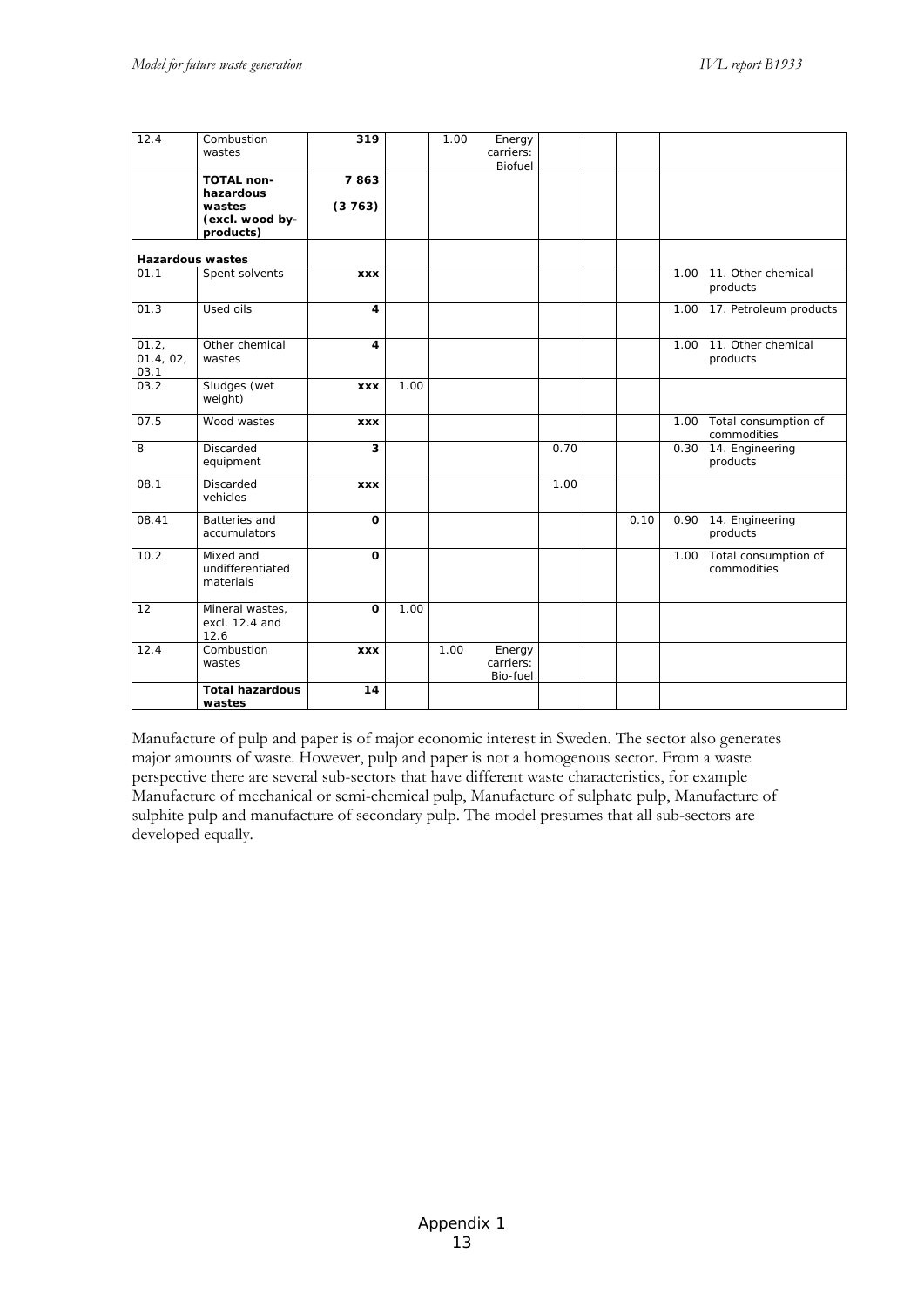#### **6. Manufacture of coke, refined petroleum products and nuclear fuel**

Swedish EPA (2008a) reports the amounts according to Table 21. The input to EMEC is shown in Table 22 .

| Table 21. | Generated wastes in NACE 23 Manufacturing of coke, |
|-----------|----------------------------------------------------|
|           | refined petroleum products and nuclear fuel.       |

| Waste type                                                      | Waste generation 2006<br>1000 tons |
|-----------------------------------------------------------------|------------------------------------|
|                                                                 |                                    |
| Generation of hazardous waste                                   |                                    |
| 01.1 Spent solvents                                             | 0                                  |
| 01.2 Acid, alkaline or saline wastes                            | <b>XXX</b>                         |
| 01.3 Used oils                                                  | 1                                  |
| 01.4 Spent chemical catalysts                                   | XXX                                |
| 02 Chemical preparation wastes                                  | Ο                                  |
| 03.1 Chemical deposits and residues                             | 21                                 |
| 03.2 Industrial effluent sludges                                | 1                                  |
| of which dry weight                                             | Ο                                  |
| 05 Health care and biological wastes                            | Ο                                  |
| 08 Discarded equipment                                          | Ο                                  |
| 08.41 Batteries and accumulators                                | Ο                                  |
| 12 Mineral wastes excl. 12.4 and 12.6                           | 1                                  |
| Sum                                                             | 25                                 |
|                                                                 |                                    |
| Generation of non-hazardous waste                               |                                    |
| 02 Chemical preparation wastes                                  | <b>XXX</b>                         |
| 03.2 Industrial effluent sludges                                | XXX                                |
| of which dry weight                                             | <b>XXX</b>                         |
| 05 Health care and biological wastes                            | 0                                  |
| 06 Metallic wastes                                              | 1                                  |
| 07.1 Glass wastes                                               | Ο                                  |
| 07.2 Paper and cardboard wastes                                 | Ο                                  |
| 07.4 Plastic wastes                                             | 0                                  |
| 07.5 Wood wastes                                                | Ο                                  |
| 07.6 Textile wastes                                             | Ο                                  |
| 08 Discarded equipment                                          | 0                                  |
| 08.41 Batteries and accumulators                                | O                                  |
| 09 Animal and vegetal wastes (excl.                             |                                    |
| 09.11 and 09.03)                                                | 0                                  |
| 10.1 Household and similar wastes                               | Ο                                  |
| 10.2 Mixed and undifferentiated<br>materials                    |                                    |
|                                                                 | <b>XXX</b>                         |
| 12 Mineral wastes excl. 12.4 and 12.6<br>12.4 Combustion wastes | 2<br>12                            |
| Sum                                                             | 12                                 |
|                                                                 |                                    |
| <b>Total generation of waste</b>                                | 37                                 |

Remarks<br>0 The

The figure 0 indicates that the waste type is generated, but have been rounded downwards to 0 (the actual quantity is less than 0.5 kton)

xxx The figure cannot be presented due to confidentiality rules.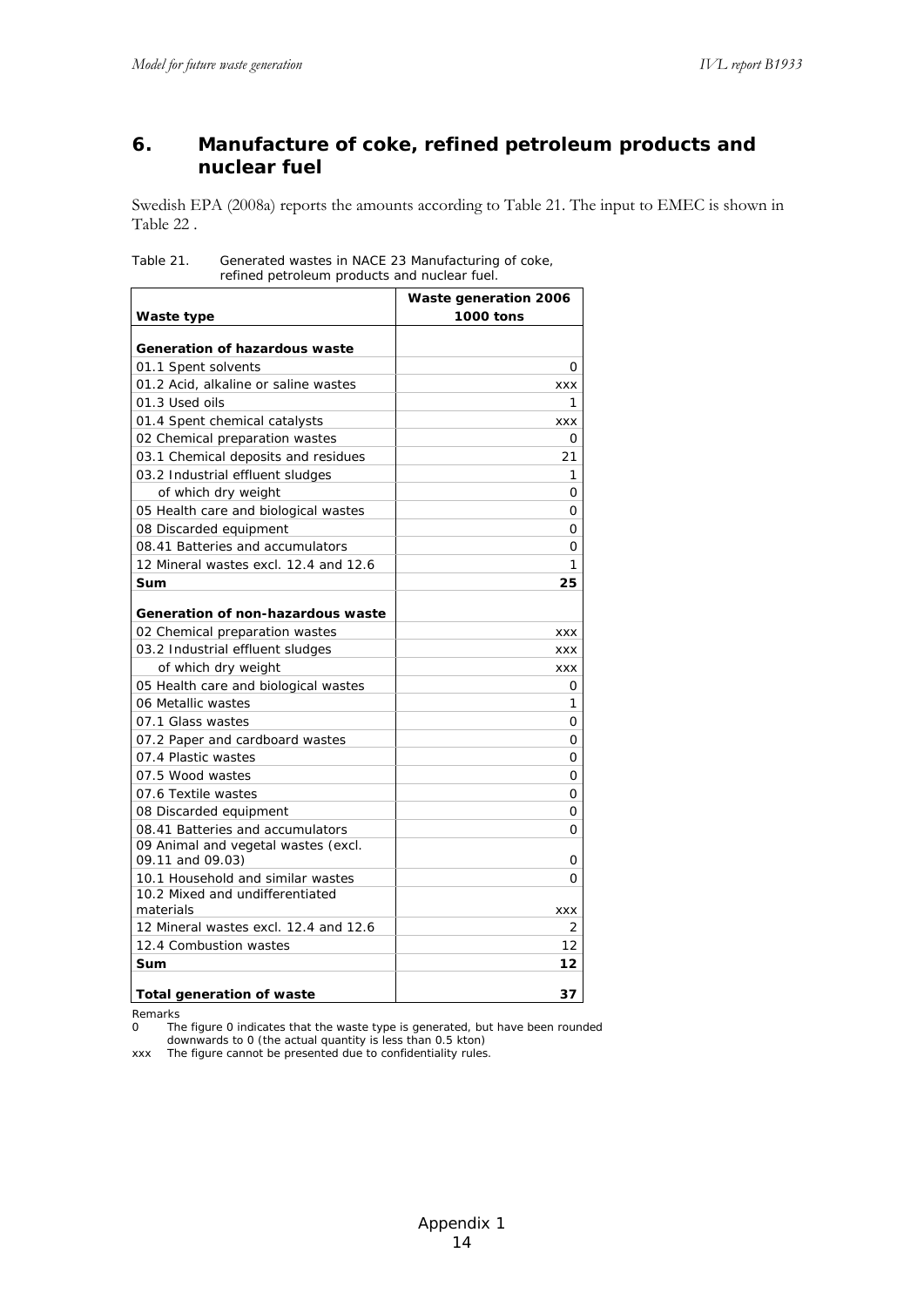| Table 22. Input to EMEC: NACE 23 Manufacturing of coke, refined petroleum products and nuclear fuel |  |
|-----------------------------------------------------------------------------------------------------|--|
|-----------------------------------------------------------------------------------------------------|--|

|                            |                                                 |                 |                | Proposed waste factors |                                    |                           |                                      |                     |                           |                                          |
|----------------------------|-------------------------------------------------|-----------------|----------------|------------------------|------------------------------------|---------------------------|--------------------------------------|---------------------|---------------------------|------------------------------------------|
|                            | Waste type (EWC-Stat)                           | Amount,<br>kton | a (production) | b (Energy<br>carrier)  | Specification of<br>energy carrier | (depreciation)<br>$\circ$ | đ<br>Specification c<br>depreciation | (staff)<br>$\sigma$ | (commodities)<br>$\omega$ | Specification of<br>commodity            |
|                            |                                                 |                 |                |                        |                                    |                           |                                      |                     |                           |                                          |
| 01.2,<br>01.4, 02,<br>03.1 | Non-hazardous waste<br>Other chemical<br>wastes | XXX             |                |                        |                                    |                           |                                      |                     | 1.00                      | 11. Other chem. prod                     |
| 03.2, 11,<br>11.3          | Sludge (wet weight)                             | <b>XXX</b>      | 1.00           |                        |                                    |                           |                                      |                     |                           |                                          |
| 6                          | Metallic wastes                                 | 1               |                |                        |                                    |                           |                                      |                     |                           | 1.00 14. Engineering<br>products         |
| 07.1                       | Glass wastes                                    | 0               |                |                        |                                    |                           |                                      | 0.10                | 0.90                      |                                          |
| 07.2                       | Paper and cardboard<br>wastes                   | O               |                |                        |                                    |                           |                                      | 0.10                |                           | 0.90 9. Pulp and paper                   |
| 07.4                       | Plastic wastes                                  | O               |                |                        |                                    |                           |                                      | 0.10                |                           | 0.90 11. Other chem. prod                |
| 07.5                       | Wood wastes                                     | O               |                |                        |                                    |                           |                                      |                     | 1.00                      |                                          |
| 8                          | Discarded equipment                             | O               |                |                        |                                    | 0.70                      |                                      |                     |                           | 0.30 14. Engineering<br>products         |
| 9                          | Animal and vegetal<br>wastes                    | O               |                |                        |                                    |                           |                                      |                     |                           | 1.00 Total consumption of<br>commodities |
| 10.1                       | Household and similar<br>wastes                 | O               |                |                        |                                    |                           |                                      | 1.00                |                           |                                          |
| 10.2                       | Mixed and<br>undifferentiated<br>materials      | $\mathbf{2}$    |                |                        |                                    |                           |                                      | 0.30                |                           | 0.70 Total consumption of<br>commodities |
| 10.3                       | Sorting residues                                | $\mathbf{o}$    | x              |                        |                                    |                           |                                      | X                   | x                         |                                          |
| 12                         | Mineral wastes,<br>excluding 12.4 and<br>12.6   | $\overline{2}$  | 0.00           |                        |                                    |                           |                                      |                     | 1.00                      | Total consumption of<br>commodities      |
|                            | Total non-<br>hazardous wastes                  | 11              |                |                        |                                    |                           |                                      |                     |                           |                                          |
| <b>Hazardous wastes</b>    |                                                 |                 |                |                        |                                    |                           |                                      |                     |                           |                                          |
| 01.1                       | Spent solvents                                  | <b>XXX</b>      |                |                        |                                    |                           |                                      |                     |                           | 1.00 11. Other chemical<br>products      |
| 01.3                       | Used oils                                       | 1               |                |                        |                                    |                           |                                      |                     |                           | 1.00 17. Petroleum<br>products           |
| 01.2,<br>01.4, 02,<br>03.1 | Other chemical<br>wastes                        | XXX             |                |                        |                                    |                           |                                      |                     |                           | 1.00 11. Other chemical<br>products      |
| 03.2                       | Sludges (wet weight)                            | 1               | 1.00           |                        |                                    |                           |                                      |                     |                           |                                          |
| 8                          | Discarded equipment                             | O               |                |                        |                                    | 0.70                      |                                      |                     |                           | 0.30 14. Engineering<br>products         |
| 08.41                      | Batteries and<br>accumulators                   | o               |                |                        |                                    |                           |                                      | 0.10                |                           | 0.90 14. Engineering<br>products         |
| 10.2                       | Mixed and<br>undifferentiated<br>materials      | O               |                |                        |                                    |                           |                                      |                     |                           | 1.00 Total consumption of<br>commodities |
| 12                         | Mineral wastes, excl.<br>12.4 and 12.6          | O               | 1.00           |                        |                                    |                           |                                      |                     |                           |                                          |
|                            | <b>Total hazardous</b><br>wastes                | 25              |                |                        |                                    |                           |                                      |                     |                           |                                          |
|                            |                                                 |                 |                |                        |                                    |                           |                                      |                     |                           |                                          |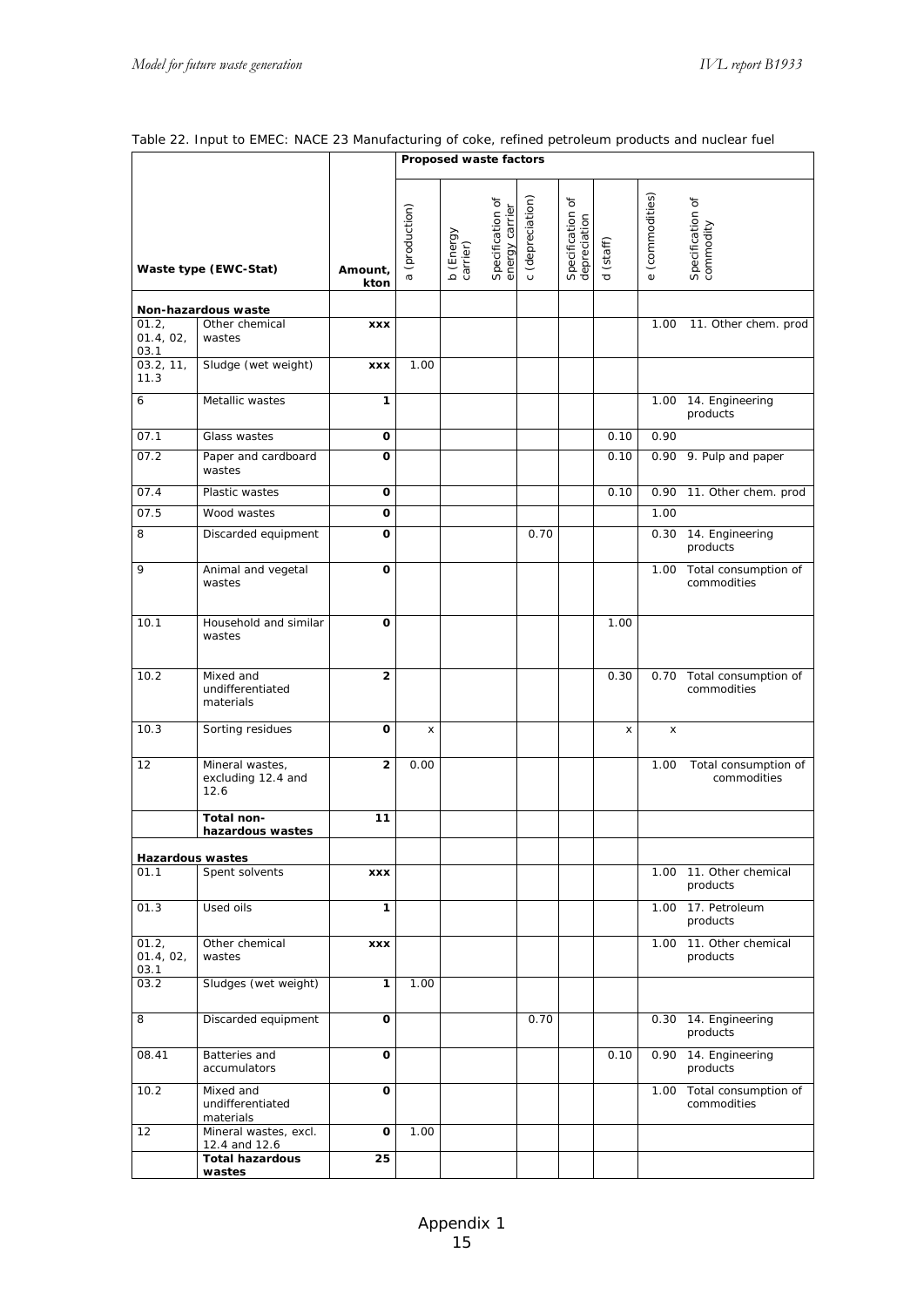This sector is dominated by the refineries. It is relatively small amounts of wastes that are generated.

#### **7. Manufacture of chemicals and chemical products and manufacture of rubber and plastic products**

Swedish EPA (2008a) reports the amounts according to Table 23. The input to EMEC is shown in Table 24.

About 50 % of the plastic waste reported in Swedish EPA (2008b) in this sector has been estimated to be by-products.

| simcars and cricmical products and manufacture<br>rubber and plastic products (Swedish EPA, 2008a) |                                          |
|----------------------------------------------------------------------------------------------------|------------------------------------------|
| <b>Waste type</b>                                                                                  | Waste<br>generation<br>2006<br>1000 tons |
| Generation of hazardous waste                                                                      |                                          |
| 01.1 Spent solvents                                                                                | 33                                       |
| 01.2 Acid, alkaline or saline wastes                                                               | 2                                        |
| 01.3 Used oils                                                                                     | 5                                        |
| 01.4 Spent chemical catalysts                                                                      | XXX                                      |
| 02 Chemical preparation wastes                                                                     | 8                                        |
| 03.1 Chemical deposits and residues                                                                | 13                                       |
| 03.2 Industrial effluent sludges                                                                   | 34                                       |
|                                                                                                    | 1                                        |
| of which dry weight                                                                                |                                          |
| 05 Health care and biological wastes                                                               | 0<br>1                                   |
| 06 Metallic wastes                                                                                 |                                          |
| 07.1 Glass wastes                                                                                  | 0                                        |
| 07.5 Wood wastes                                                                                   | 0                                        |
| 07.7 Waste containing PCB                                                                          | XXX                                      |
| 08 Discarded equipment                                                                             | 0                                        |
| 08.41 Batteries and accumulators                                                                   | 0                                        |
| 10.2 Mixed and undifferentiated materials                                                          | 2                                        |
| 12 Mineral wastes excl. 12.4 and 12.6                                                              | 0                                        |
| 12.4 Combustion wastes                                                                             | XXX                                      |
| 12.6 Contaminated soils and dredging spoils                                                        | 10                                       |
| 13. Solidified, stabilised and vitrified wastes                                                    |                                          |
| Sum                                                                                                | 111                                      |
| Generation of non-hazardous waste                                                                  |                                          |
| 01.2 Acid, alkaline or saline wastes                                                               | 3                                        |
| 01.4 Spent chemical catalysts                                                                      | XXX                                      |
| 02 Chemical preparation wastes                                                                     | 16                                       |
| 03.1 Chemical deposits and residues                                                                | 41                                       |
| 03.2 Industrial effluent sludges                                                                   | 53                                       |
| of which dry weight                                                                                | 9                                        |
| 05 Health care and biological wastes                                                               | XXX                                      |
| 06 Metallic wastes                                                                                 | 12                                       |
| 07.1 Glass wastes                                                                                  | 0                                        |
| 07.2 Paper and cardboard wastes                                                                    | 11                                       |
| 07.3 Rubber wastes                                                                                 |                                          |
| 07.4 Plastic wastes                                                                                | 5                                        |
| 07.5 Wood wastes                                                                                   | 32                                       |
|                                                                                                    | 10                                       |
| 07.6 Textile wastes                                                                                |                                          |
| 08 Discarded equipment                                                                             | 0                                        |

Table 23. Generated wastes in NACE 24 – 25 Manufacturing of chemicals and chemical products and manufacture of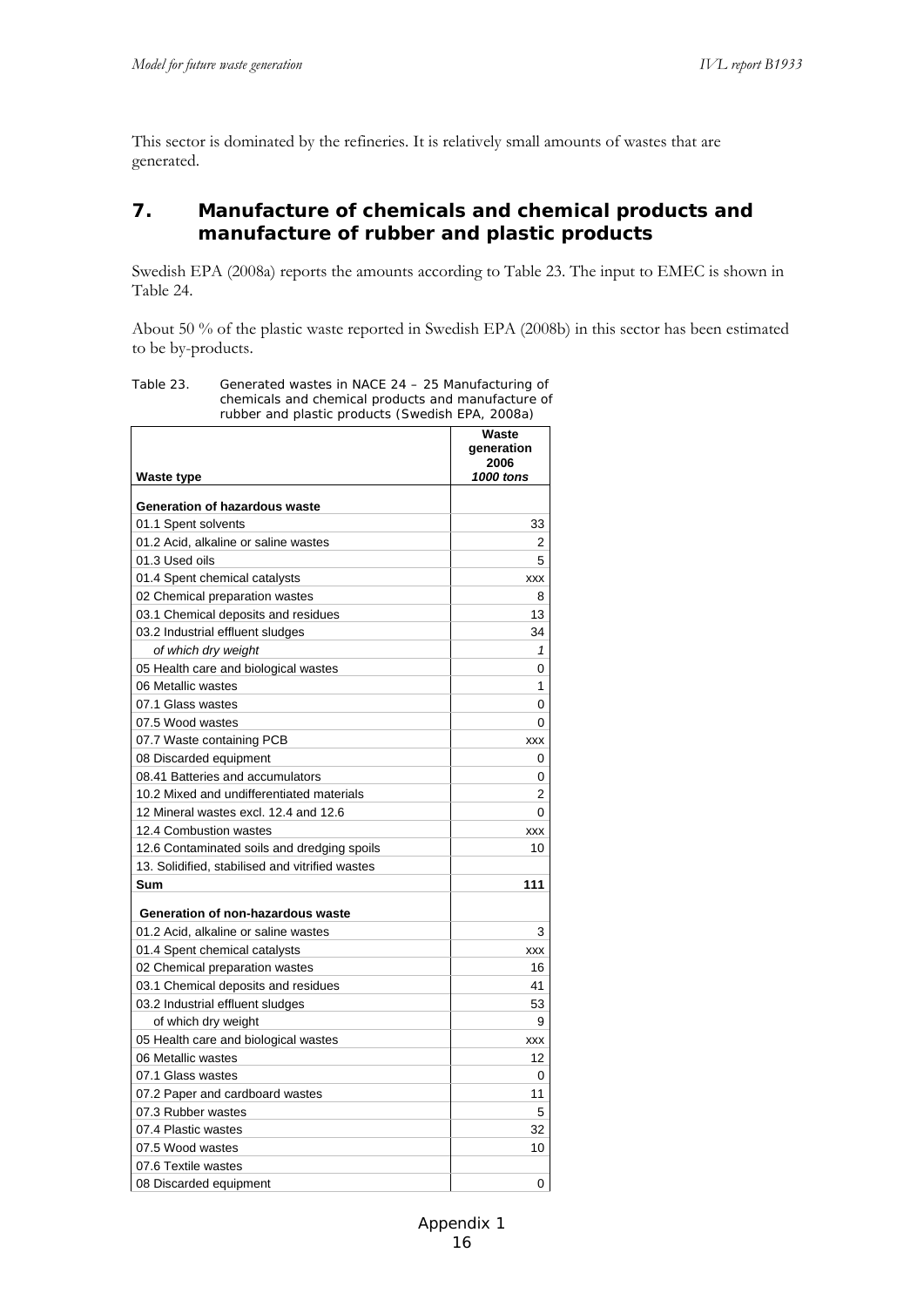| 08.41 Batteries and accumulators                     |            |
|------------------------------------------------------|------------|
| 09 Animal and vegetal wastes (excl. 09.11 and 09.03) |            |
| 09.11 Animal wastes of food preparation and products |            |
| 10.1 Household and similar wastes                    | 3          |
| 10.2 Mixed and undifferentiated materials            | 44         |
| 11 Common sludges excl. 11.3, wet weight             | 15         |
| of which dry weight                                  | 3          |
| 12 Mineral wastes excl. 12.4 and 12.6                | 28         |
| 12.4 Combustion wastes                               | <b>XXX</b> |
| Sum                                                  | 280        |
| Total generation of waste                            | 390        |

Remarks<br>0 Th

0 The figure 0 indicates that the waste type is generated, but have been rounded

 downwards to 0 (the actual quantity is less than 0.5 kton) xxx The figure cannot be presented due to confidentiality rules.

|                         |                                               |                 |                |                    | Proposed waste coefficients                 |                  |                                  |             |                 |                                          |
|-------------------------|-----------------------------------------------|-----------------|----------------|--------------------|---------------------------------------------|------------------|----------------------------------|-------------|-----------------|------------------------------------------|
| Waste type (EWC-Stat)   |                                               | Amount,<br>kton | a (production) | b (Energy carrier) | Specification of<br>energy carrier          | c (depreciation) | Specification of<br>depreciation | $d$ (staff) | e (commodities) | Specification of<br>commodity            |
| Non-hazardous waste     |                                               |                 |                |                    |                                             |                  |                                  |             |                 |                                          |
| 01.2, 01.4,<br>02, 03.1 | Other chemical wastes                         | <b>XXX</b>      |                |                    |                                             |                  |                                  |             | 1.00            | 11. Other chem. prod                     |
| 03.2, 11,<br>11.3       | Sludge (wet weight)                           | 68              | 1.00           |                    |                                             |                  |                                  |             | 0.00            | 11. Other chem. prod                     |
| 6                       | Metallic wastes                               | 12              |                |                    |                                             |                  |                                  |             | 1.00            | 14. Engineering<br>products              |
| 07.1                    | Glass wastes                                  | $\mathbf{0}$    |                |                    |                                             |                  |                                  | 0.10        |                 | 0.90 Total consumption of<br>commodities |
| 07.2                    | Paper and cardboard<br>wastes                 | 11              |                |                    |                                             |                  |                                  | 0.10        |                 | 0.90 9. Pulp and paper                   |
| 07.3                    | Rubber wastes                                 | 5               |                |                    |                                             |                  |                                  |             |                 | 1.00 11. Other chem. prod                |
| 07.4                    | Plastic wastes                                | $\overline{16}$ |                |                    |                                             |                  |                                  | 0.10        |                 | 0.90 11. Other chem. prod                |
|                         | Plastic wastes by-<br>products                | 16              |                |                    |                                             |                  |                                  |             |                 |                                          |
| 07.5                    | Wood wastes                                   | 10              | 0.00           |                    |                                             |                  |                                  |             |                 | 1.00 Total consumption of<br>commodities |
| 8                       | Discarded equipment                           | 0               |                |                    |                                             | 0.70             |                                  |             | 0.30            | 14. Engineering<br>products              |
| 08.41                   | Batteries and<br>accumulators                 | 0               |                |                    |                                             |                  |                                  | 0.10        | 0.90            | 14. Engineering<br>products              |
| 9                       | Animal and vegetal<br>wastes                  | 1               |                |                    |                                             |                  |                                  |             | 1.00            | Total consumption of<br>commodities      |
| 10.1                    | Household and similar<br>wastes               | 3               |                |                    |                                             |                  |                                  | 1.00        |                 |                                          |
| 10.2                    | Mixed and<br>undifferentiated<br>materials    | 44              | 0.00           |                    |                                             |                  |                                  | 0.30        |                 | 0.70 Total consumption of<br>commodities |
| 12                      | Mineral wastes,<br>excluding 12.4 and<br>12.6 | 28              |                |                    |                                             |                  |                                  |             |                 | 1.00 Total consumption of<br>commodities |
| 12.4                    | <b>Combustion wastes</b>                      | <b>XXX</b>      |                | 1.00               | $Coal + bio-$<br>fuels $+$ oth-<br>er fuels |                  |                                  |             |                 |                                          |
|                         | Total non-hazardous<br>wastes                 | 278             |                |                    |                                             |                  |                                  |             |                 |                                          |

#### Table 24. Input to EMEC: NACE 24-25 Manufacture of chemicals and chemical products and manufacture of rubber and plastic products (Swedish EPA, 2008a)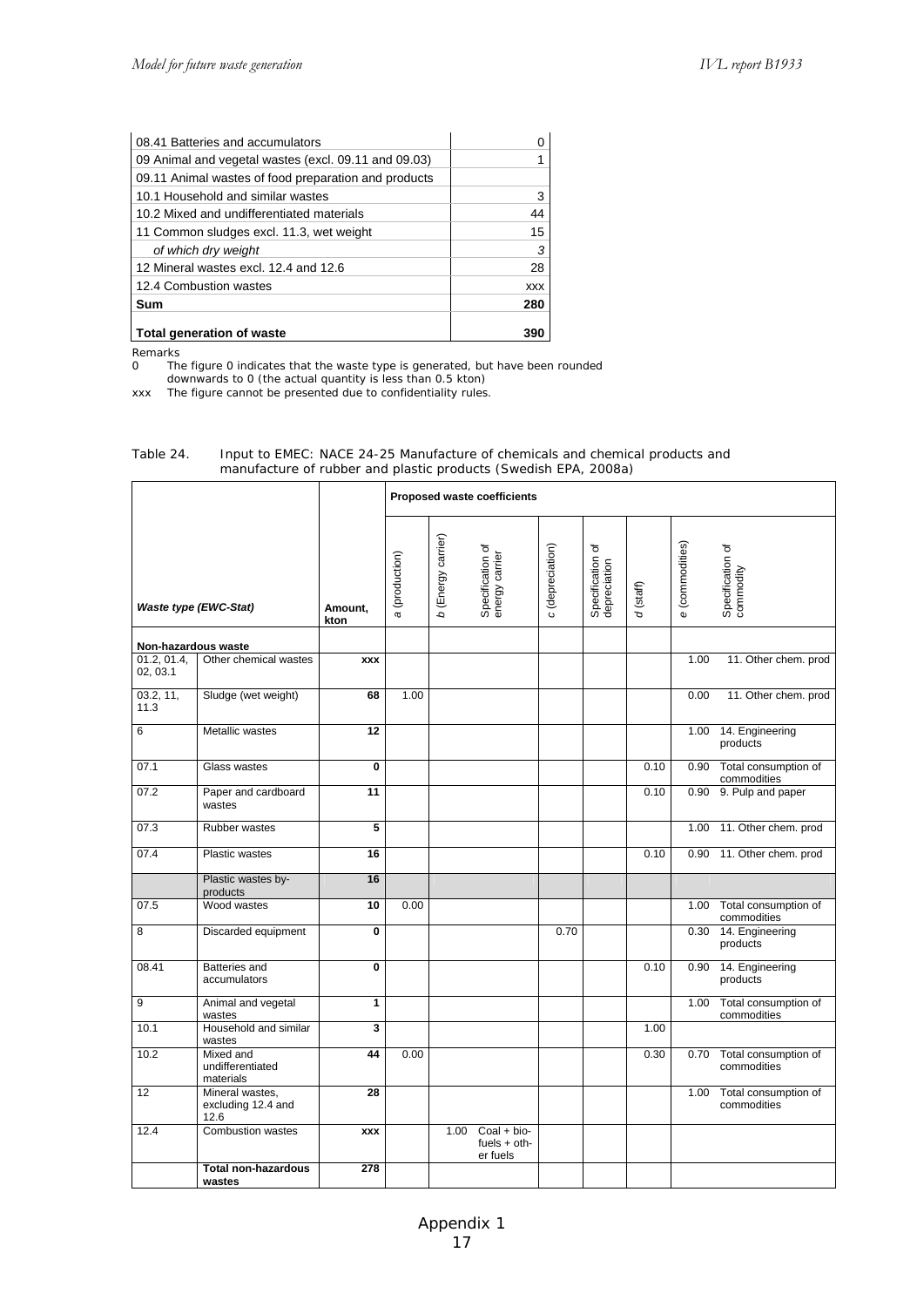| <b>Hazardous wastes</b> |                                            |                |      |      |                                             |      |      |      |                                     |
|-------------------------|--------------------------------------------|----------------|------|------|---------------------------------------------|------|------|------|-------------------------------------|
| 01.1                    | Spent solvents                             | 33             |      |      |                                             |      |      | 1.00 | 11. Other chemical<br>products      |
| 01.3                    | Used oils                                  | 5              |      |      |                                             |      |      | 1.00 | 17. Petroleum<br>products           |
| 01.2, 01.4,<br>02, 03.1 | Other chemical wastes                      | <b>XXX</b>     |      |      |                                             |      |      | 1.00 | 11. Other chemical<br>products      |
| 03.2                    | Sludges (wet weight)                       | 34             | 1.00 |      |                                             |      |      |      |                                     |
| 07.5                    | Wood wastes                                | 0              | 0.00 |      |                                             |      |      | 1.00 | Total consumption of<br>commodities |
| 8                       | Discarded equipment                        | 1              |      |      |                                             | 0.70 |      | 0.30 | 14. Engineering<br>products         |
| 08.1                    | Discarded vehicles                         |                |      |      |                                             | 1.00 |      |      | 14. Engineering<br>products         |
| 08.41                   | Batteries and<br>accumulators              | 0              |      |      |                                             |      | 0.10 | 0.90 | 14. Engineering<br>products         |
| 10.2                    | Mixed and<br>undifferentiated<br>materials | $\overline{2}$ |      |      |                                             |      |      | 1.00 | Total consumption of<br>commodities |
| $\overline{12}$         | Mineral wastes, excl.<br>12.4 and 12.6     | $\Omega$       | 1.00 |      |                                             |      |      |      |                                     |
| 12.4                    | <b>Combustion wastes</b>                   | <b>XXX</b>     |      | 1.00 | $Coal + bio-$<br>$fuels + ot-$<br>her fuels |      |      |      |                                     |
|                         | <b>Total hazardous</b><br>wastes           | 99             |      |      |                                             |      |      |      |                                     |

This sector consists of several different sub-sectors which have different waste characteristics: paint manufacture, pharmaceutical industry, basic chemical industry, plastic industry and rubber industry. Neither EMEC nor the waste statistics make any differences of these sub-sectors. If different subsectors have different development the model can make wrong predictions.

## **8. Manufacture of other non-metallic mineral products**

Swedish EPA (2008a) reports the amounts according to Table 25. The input to EMEC is shown in Table 26.

| Waste type                                     | <b>Waste generation 2006</b><br>1000 tons |
|------------------------------------------------|-------------------------------------------|
| Generation of hazardous waste                  |                                           |
| 01.1 Spent solvents                            | 0                                         |
| 01.2 Acid, alkaline or saline wastes           | 1                                         |
| 01.3 Used oils                                 | 1                                         |
| 02 Chemical preparation wastes                 | 1                                         |
| 03.1 Chemical deposits and residues            | 1                                         |
| 03.2 Industrial effluent sludges               | <b>XXX</b>                                |
| of which dry weight                            | <b>XXX</b>                                |
| 07.1 Glass wastes                              | <b>XXX</b>                                |
| 07.7 Waste containing PCB                      | <b>XXX</b>                                |
| 08 Discarded equipment                         | 0                                         |
| 08.41 Batteries and accumulators               | 0                                         |
| 10.2 Mixed and undifferentiated materials      | <b>XXX</b>                                |
| 12 Mineral wastes excl. 12.4 and 12.6          | 0                                         |
| 12.4 Combustion wastes                         | 1                                         |
| 12.6 Contaminated soils and dredging<br>spoils | <b>XXX</b>                                |
| Sum                                            | 5                                         |

Table 25. Generated wastes in NACE 26 Manufacture of other non-metallic mineral products (Swedish EPA, 2008a)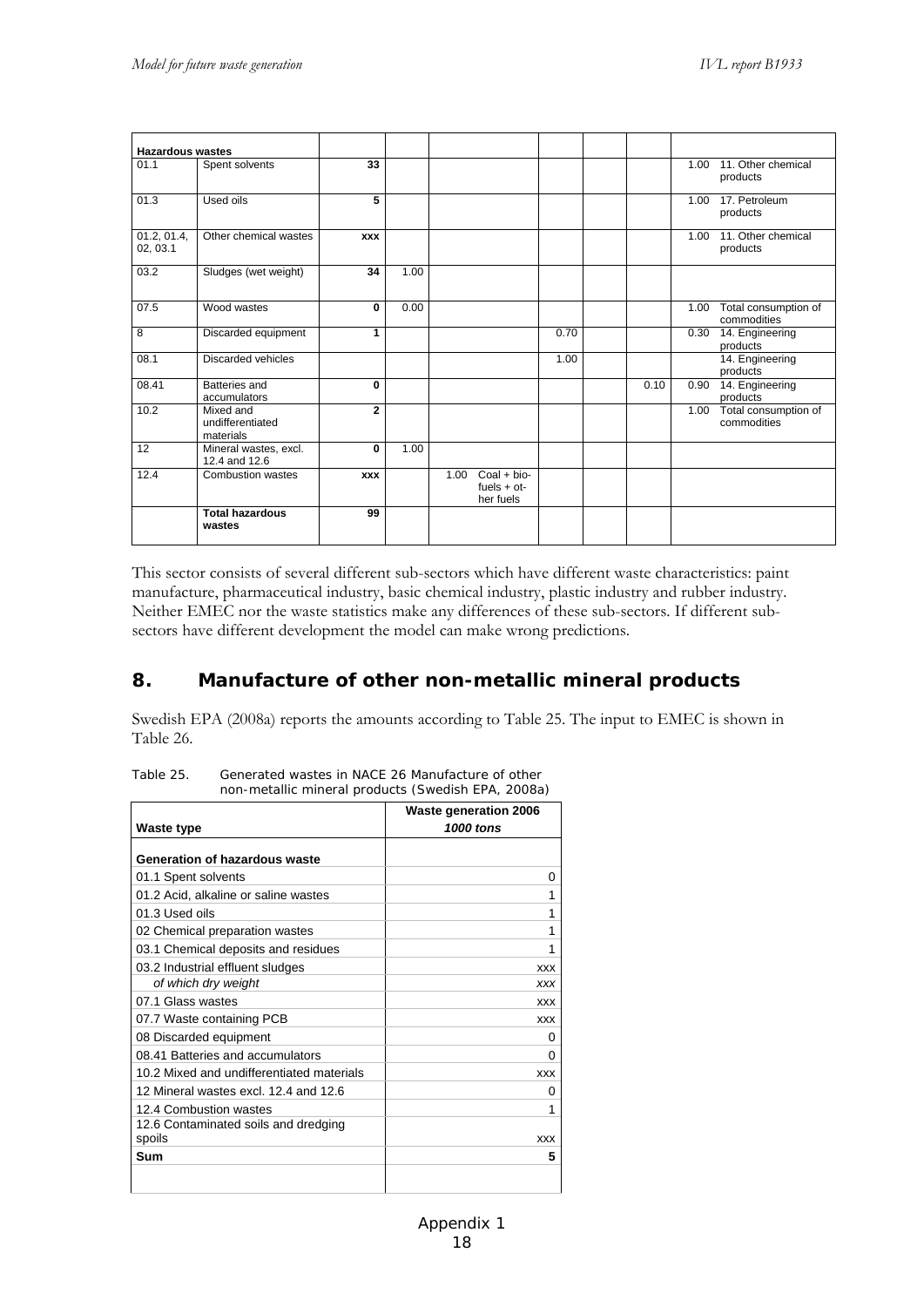| Generation of non-hazardous waste         |            |
|-------------------------------------------|------------|
| 01.2 Acid, alkaline or saline wastes      |            |
| 02 Chemical preparation wastes            | 0          |
| 03.1 Chemical deposits and residues       | <b>XXX</b> |
| 03.2 Industrial effluent sludges          | 8          |
| of which dry weight                       | 4          |
| 06 Metallic wastes                        | 6          |
| 07.1 Glass wastes                         | 39         |
| 07.2 Paper and cardboard wastes           | 4          |
| 07.3 Rubber wastes                        | <b>XXX</b> |
| 07.4 Plastic wastes                       | 2          |
| 07.5 Wood wastes                          | 8          |
| 07.6 Textile wastes                       |            |
| 08 Discarded equipment                    | 0          |
| 08.41 Batteries and accumulators          | <b>XXX</b> |
| 10.1 Household and similar wastes         | 2          |
| 10.2 Mixed and undifferentiated materials | 7          |
| 11 Common sludges excl. 11.3, wet weight  | 4          |
| of which dry weight                       | 1          |
| 12 Mineral wastes excl. 12.4 and 12.6     | 118        |
| 12.4 Combustion wastes                    | 44         |
| Sum                                       | 244        |
| <b>Total generation of waste</b>          | 248        |

Remarks

0 The figure 0 indicates that the waste type is generated, but have been rounded downwards to 0 (the actual quantity is less than 0.5 kton)

xxx The figure cannot be presented due to confidentiality rules.

|                            |                                      |                 |                |                                 | Proposed waste coefficients        |                           |                     |                           |                                     |
|----------------------------|--------------------------------------|-----------------|----------------|---------------------------------|------------------------------------|---------------------------|---------------------|---------------------------|-------------------------------------|
|                            | Waste type (EWC-Stat)                | Amount,<br>kton | a (production) | (Energy<br>b (Energ<br>carrier) | Specification of<br>energy carrier | (depreciation)<br>$\circ$ | (staff)<br>$\sigma$ | (commodities)<br>$\omega$ | Specification of<br>commodity       |
|                            | Non-hazardous waste                  |                 |                |                                 |                                    |                           |                     |                           |                                     |
| 01.2,<br>01.4, 02,<br>03.1 | Other chemical waste                 | <b>XXX</b>      |                |                                 |                                    |                           |                     | 1.00                      | 11. Other chem. prod                |
| 03.2, 11,<br>11.3          | Sludges (wet weight)                 | 12              | 1.00           |                                 |                                    |                           |                     |                           |                                     |
| 6                          | Metallic wastes                      | 6               |                |                                 |                                    |                           |                     | 1.00                      | 14. Engineering<br>products         |
| 07.1                       | Glass wastes                         | 39              |                |                                 |                                    |                           | 0.10                | 0.90                      | Total consumption of<br>commodities |
| 07.2                       | Paper- and cardboard<br>wastes       | 4               |                |                                 |                                    |                           | 0.10                | 0.90                      | $\overline{9}$ . Pulp and paper     |
| 07.3                       | Rubber wastes                        | <b>XXX</b>      |                |                                 |                                    |                           |                     | 1.00                      | 11. Other chem. prod                |
| 07.4                       | Plastic wastes                       | $\overline{2}$  |                |                                 |                                    |                           | 0.10                | 0.90                      | 11. Other chem. prod                |
| 07.5                       | Wood wastes                          | 8               |                |                                 |                                    |                           |                     | 1.00                      | Total consumption of<br>commodities |
| 8                          | Discarded equipment                  | $\mathbf{o}$    |                |                                 |                                    | 0.7<br>$\Omega$           |                     | 0.30                      | 14. Engineering<br>products         |
| 08.41                      | <b>Batteries</b> and<br>accumulators | <b>XXX</b>      |                |                                 |                                    |                           | 0.10                | 0.90                      | 14. Engineering<br>products         |
| 10.1                       | Household waste and                  | $\overline{2}$  |                |                                 |                                    |                           | 1.00                |                           |                                     |

#### Table 26. Input to EMEC: NACE 26 Manufacture of other non-metallic mineral products.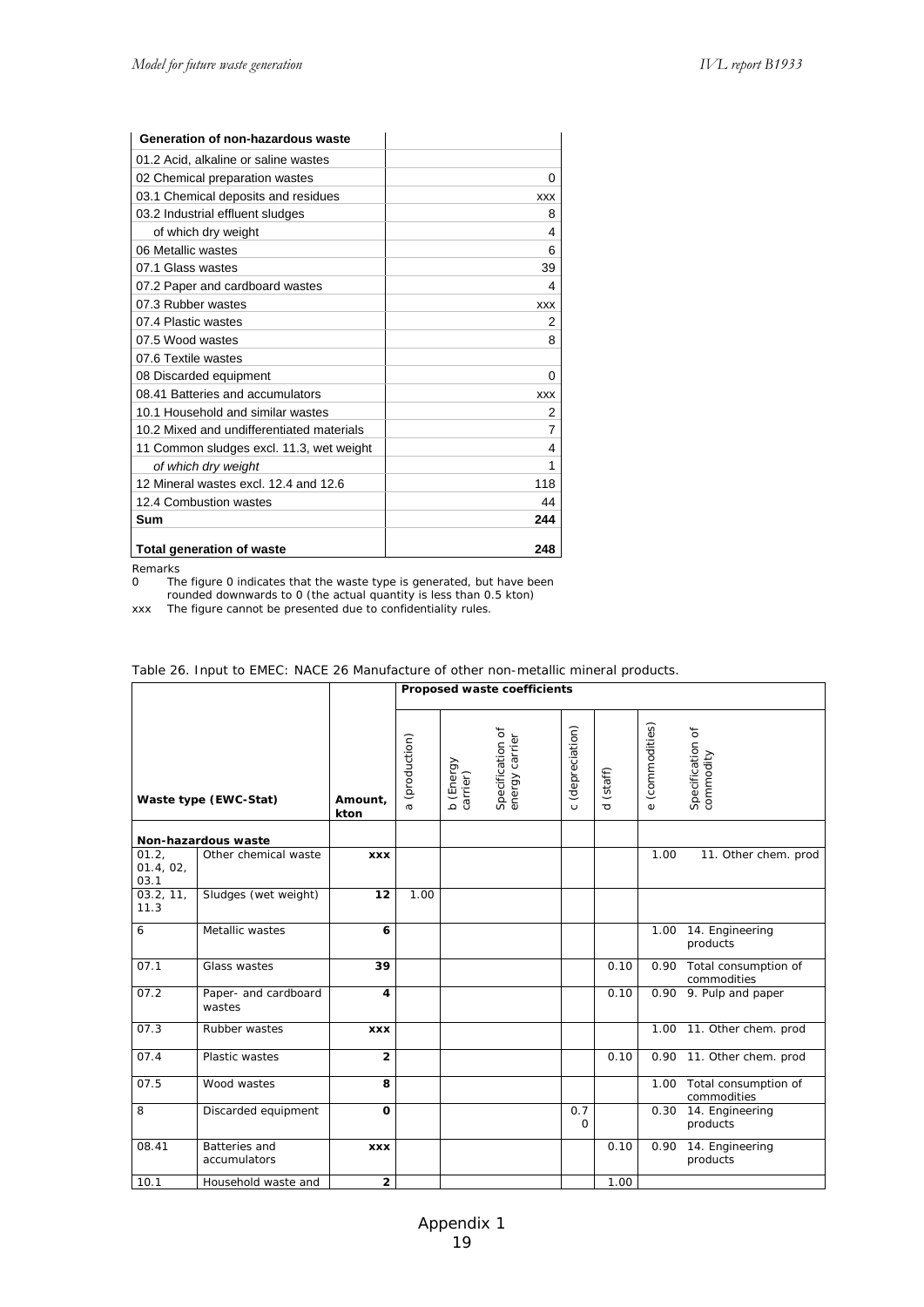|                            | similar                                    |                          |      |      |                                           |                 |      |      |                                          |
|----------------------------|--------------------------------------------|--------------------------|------|------|-------------------------------------------|-----------------|------|------|------------------------------------------|
| 10.2                       | Mixed and<br>undifferentiated<br>materials | $\overline{\phantom{a}}$ |      |      |                                           |                 | 0.30 | 0.70 | Total consumption of<br>commodities      |
| 12                         | Mineral waste, excl.<br>12.4 and 12.6      | 118                      | 0.00 |      |                                           |                 |      |      | 1.00 Total consumption of<br>commodities |
| 12.4                       | Waste from<br>combustion                   | 44                       |      | 1.00 | $Coal + bio-$<br>fuels $+$<br>other fuels |                 |      |      |                                          |
|                            | Total non-<br>hazardous wastes             | 244                      |      |      |                                           |                 |      |      |                                          |
| <b>Hazardous waste</b>     |                                            |                          |      |      |                                           |                 |      |      |                                          |
| 01.1                       | Spent solvents                             | $\Omega$                 |      |      |                                           |                 |      | 1.00 | 11. Other chemical<br>products           |
| 01.3                       | Used oils                                  | 1                        |      |      |                                           |                 |      |      | 1.00 17. Petroleum products              |
| 01.2,<br>01.4, 02,<br>03.1 | Other chemical<br>wastes                   | 3                        |      |      |                                           |                 |      | 1.00 | 11. Other chemical<br>products           |
| 03.2                       | Sludges (wet weight)                       | <b>XXX</b>               | 1.00 |      |                                           |                 |      |      |                                          |
| 8                          | Discarded equipment                        | $\Omega$                 |      |      |                                           | 0.7<br>$\Omega$ |      |      | 0.30 14. Engineering<br>products         |
| 08.41                      | <b>Batteries</b> and<br>accumulators       | $\Omega$                 |      |      |                                           |                 | 0.10 | 0.90 | 14. Engineering<br>products              |
| 10.2                       | Mixed and<br>undifferentiated<br>materials | <b>XXX</b>               |      |      |                                           |                 |      | 1.00 | Total consumption of<br>commodities      |
| 12                         | Mineral wastes, excl<br>12.4 and 12.6      | $\Omega$                 | 1.00 |      |                                           |                 |      |      |                                          |
| 12.4                       | Wastes from<br>combustion                  | 1                        |      | 1.00 | $Coal + bio-$<br>fuels $+$<br>other fuels |                 |      |      |                                          |
|                            | <b>Total hazardous</b><br>wastes           | 5                        |      |      |                                           |                 |      |      |                                          |

#### **9. Manufacture of basic metals and fabricated metal products**

Swedish EPA (2008a) reports the amounts according to Table 27. The input to EMEC is shown in Table 28.

About 50 % of the reported amount of metallic waste from this sector has been assumed to be byproducts and not waste (bi-products is included in the commodities in EMEC).

|                                      | <b>Waste generation 2006</b> |
|--------------------------------------|------------------------------|
| Waste type                           | 1000 tons                    |
| Generation of hazardous waste        |                              |
| 01.1 Spent solvents                  |                              |
| 01.2 Acid, alkaline or saline wastes | 74                           |
| 01.3 Used oils                       | 44                           |
| 01.4 Spent chemical catalysts        | <b>XXX</b>                   |
| 02 Chemical preparation wastes       | 3                            |
| 03.1 Chemical deposits and residues  | <b>XXX</b>                   |
| 03.2 Industrial effluent sludges     | 64                           |
| of which dry weight                  | 16                           |
| 06 Metallic wastes                   | 9                            |
| 07.5 Wood wastes                     | $\Omega$                     |
| 07.7 Waste containing PCB            |                              |
| 08 Discarded equipment               | 0                            |
| 08.1 Discarded vehicles              |                              |

Table 27. Generated wastes in NACE 27 – 28 Manufacture of basic metals and fabricated metal products (Swedish EPA, 2008a)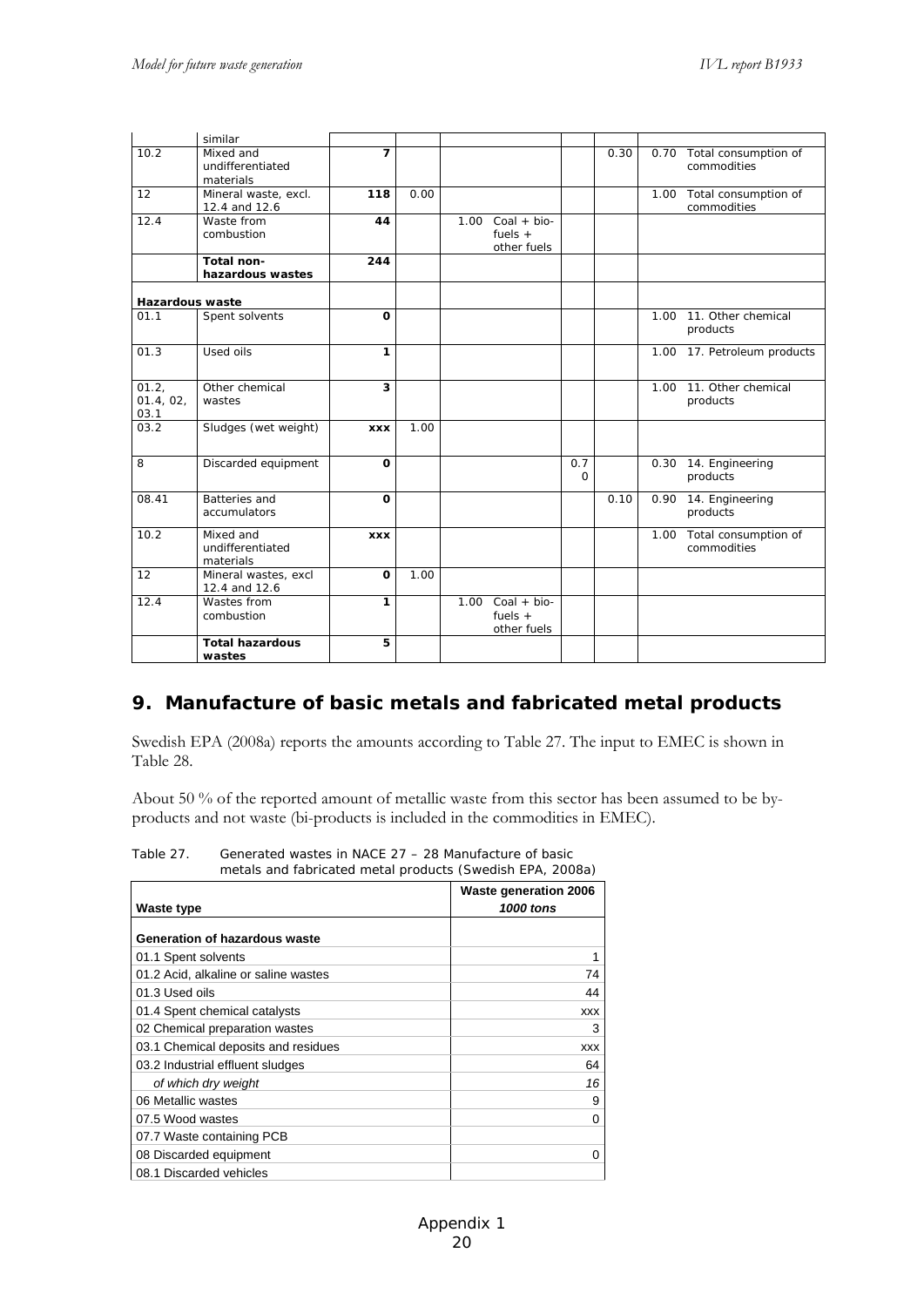| 08.41 Batteries and accumulators                     | 0          |
|------------------------------------------------------|------------|
| 10.2 Mixed and undifferentiated materials            | 1          |
| 10.3 Sorting residues                                |            |
| 12 Mineral wastes excl. 12.4 and 12.6                | 9          |
| 12.4 Combustion wastes                               | 88         |
| 12.6 Contaminated soils and dredging spoils          |            |
| Sum                                                  | 342        |
| Generation of non-hazardous waste                    |            |
| 01.2 Acid, alkaline or saline wastes                 | 1          |
| 02 Chemical preparation wastes                       | 6          |
| 03.1 Chemical deposits and residues                  | 114        |
| 03.2 Industrial effluent sludges                     | 44         |
| of which dry weight                                  | 5          |
| 06 Metallic wastes                                   | 606        |
| 07.1 Glass wastes                                    | 0          |
| 07.2 Paper and cardboard wastes                      | 19         |
| 07.3 Rubber wastes                                   | 0          |
| 07.4 Plastic wastes                                  | 2          |
| 07.5 Wood wastes                                     | 23         |
| 07.6 Textile wastes                                  | 0          |
| 08 Discarded equipment                               | 0          |
| 08.41 Batteries and accumulators                     | 0          |
| 09 Animal and vegetal wastes (excl. 09.11 and 09.03) | 0          |
| 09.11 Animal wastes of food preparation and products |            |
| 10.1 Household and similar wastes                    | 8          |
| 10.2 Mixed and undifferentiated materials            | <b>XXX</b> |
| 10.3 Sorting residues                                | <b>XXX</b> |
| 11 Common sludges excl. 11.3, wet weight             | 0          |
| of which dry weight                                  | 0          |
| 12 Mineral wastes excl. 12.4 and 12.6                | 109        |
| 12.4 Combustion wastes                               | 1701       |
| 13. Solidified, stabilised and vitrified wastes      | 0          |
| Sum                                                  | 2671       |
| <b>Total generation of waste</b>                     | 3013       |

Remarks

0 The figure 0 indicates that the waste type is generated, but have been rounded downwards to 0 (the actual quantity is less than 0.5 kton)

xxx The figure cannot be presented due to confidentiality rules.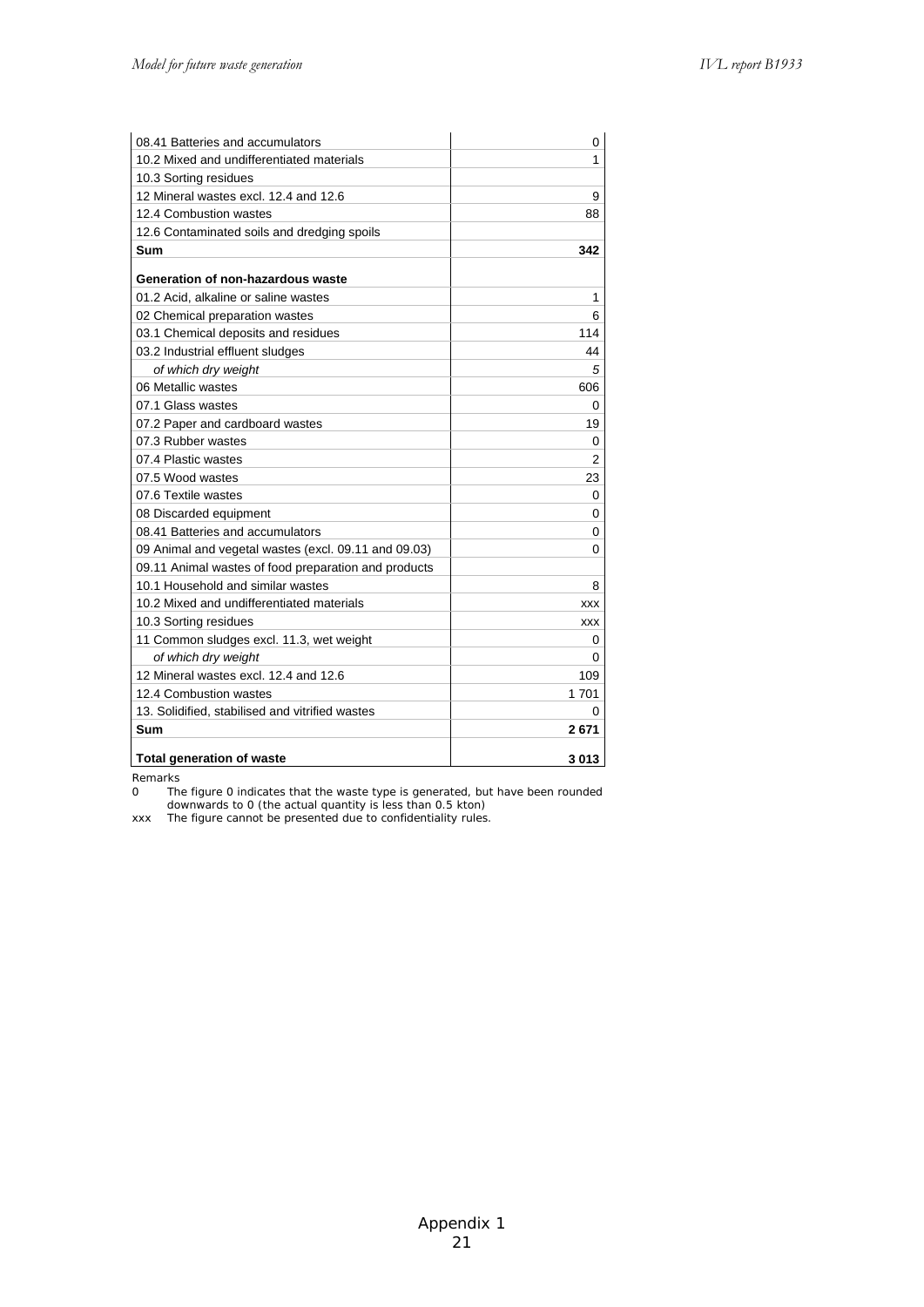#### Table 28. Input to EMEC: NACE 27 – 28 Manufacture of basic metals and fabricated metal products

|                            |                                               |                          | Proposed waste coefficients |                                                             |                           |                     |                         |                                            |  |
|----------------------------|-----------------------------------------------|--------------------------|-----------------------------|-------------------------------------------------------------|---------------------------|---------------------|-------------------------|--------------------------------------------|--|
|                            | Waste type (EWC-Stat)                         | Waste<br>amount,<br>kton | a (production)              | Specification of<br>energy carrier<br>b (Energy<br>carrier) | (depreciation)<br>$\circ$ | (staff)<br>$\sigma$ | (commodities)<br>$\Phi$ | Specification of<br>commodity              |  |
|                            | Non-hazardous waste                           |                          |                             |                                                             |                           |                     |                         |                                            |  |
| 01.2,<br>01.4, 02,<br>03.1 | Other chemical<br>wastes                      | 121                      |                             |                                                             |                           |                     | 1.00                    | 11. Other chem. prod                       |  |
| 03.2, 11,<br>11.3          | Sludge (wet weight)                           | 44                       | 1.00                        |                                                             |                           |                     | 0.00                    | 5. Metal ores                              |  |
| 6                          | Metallic wastes                               | 306                      | 0.05                        |                                                             |                           |                     |                         | 0.95 14. Engineering<br>products           |  |
|                            | Metallic wastes - by-<br>products             | 300                      |                             |                                                             |                           |                     |                         |                                            |  |
| 07.1                       | Glass wastes                                  | O                        |                             |                                                             |                           | 0.10                |                         | 0.9 Total consumption of                   |  |
| 07.2                       | Paper and cardboard<br>wastes                 | 19                       |                             |                                                             |                           | 0.10                |                         | commodities<br>0.90 9. Pulp and paper      |  |
| 07.3                       | Rubber wastes                                 | O                        |                             |                                                             |                           |                     |                         | 1.00 11. Other chem. prod                  |  |
| 07.4                       | Plastic wastes                                | $\overline{2}$           |                             |                                                             |                           | 0.10                |                         | 0.90 11. Other chem. prod                  |  |
| 07.5                       | Wood wastes                                   | 23                       |                             |                                                             |                           |                     |                         | 1.00 Total consumption of<br>commodities   |  |
| 8                          | Discarded equipment                           | O                        |                             |                                                             | 0.70                      |                     |                         | 0.30 14. Engineering<br>products           |  |
| 08.41                      | Batteries and<br>accumulators                 | $\mathbf 0$              |                             |                                                             |                           | 0.10                | 0.90                    | 14. Engineering<br>products                |  |
| 9                          | Animal and vegetal<br>wastes                  | O                        |                             |                                                             |                           |                     | 1.00                    | Total consumption of<br>commodities        |  |
| 10.1                       | Household and similar<br>wastes               | 8                        |                             |                                                             |                           | 1.00                |                         |                                            |  |
| 10.2                       | Mixed and<br>undifferentiated<br>materials    | <b>XXX</b>               |                             |                                                             |                           | 0.30                |                         | 0.70 Total consumption of<br>commodities I |  |
| 10.3                       | Sorting residues                              | <b>XXX</b>               |                             |                                                             |                           |                     |                         |                                            |  |
| 12                         | Mineral wastes,<br>excluding 12.4 and<br>12.6 | 109                      |                             |                                                             |                           |                     |                         | 1.00 Total consumption of<br>commodities   |  |
| 12.4                       | Combustion wastes                             | 1701                     |                             | 1.00 Coal +<br>other<br>fuels                               |                           |                     |                         |                                            |  |
|                            | Total non-<br>hazardous wastes                | 2670                     |                             |                                                             |                           |                     |                         |                                            |  |
| <b>Hazardous wastes</b>    |                                               |                          |                             |                                                             |                           |                     |                         |                                            |  |
| 01.1                       | Spent solvents                                | 1                        |                             |                                                             |                           |                     | 1.00                    | 11. Other chemical<br>products             |  |
| 01.3                       | Used oils                                     | 44                       |                             |                                                             |                           |                     |                         | 1.00 17. Petroleum products                |  |
| 01.2.<br>01.4, 02,<br>03.1 | Other chemical<br>wastes                      | <b>XXX</b>               |                             |                                                             |                           |                     | 1.00                    | 11. Other chemical<br>products             |  |
| 03.2                       | Sludges (wet weight)                          | 64                       | 1.00                        |                                                             |                           |                     |                         |                                            |  |
| 07.5                       | Wood wastes                                   | O                        |                             |                                                             |                           |                     |                         | 1.00 Total consumption of<br>commodities   |  |
| 8                          | Discarded equipment                           | O                        |                             |                                                             | 0.70                      |                     |                         | 0.30 14. Engineering<br>products           |  |
| 08.1                       | Discarded vehicles                            |                          |                             |                                                             | 1.00                      |                     |                         | 14. Engineering<br>products                |  |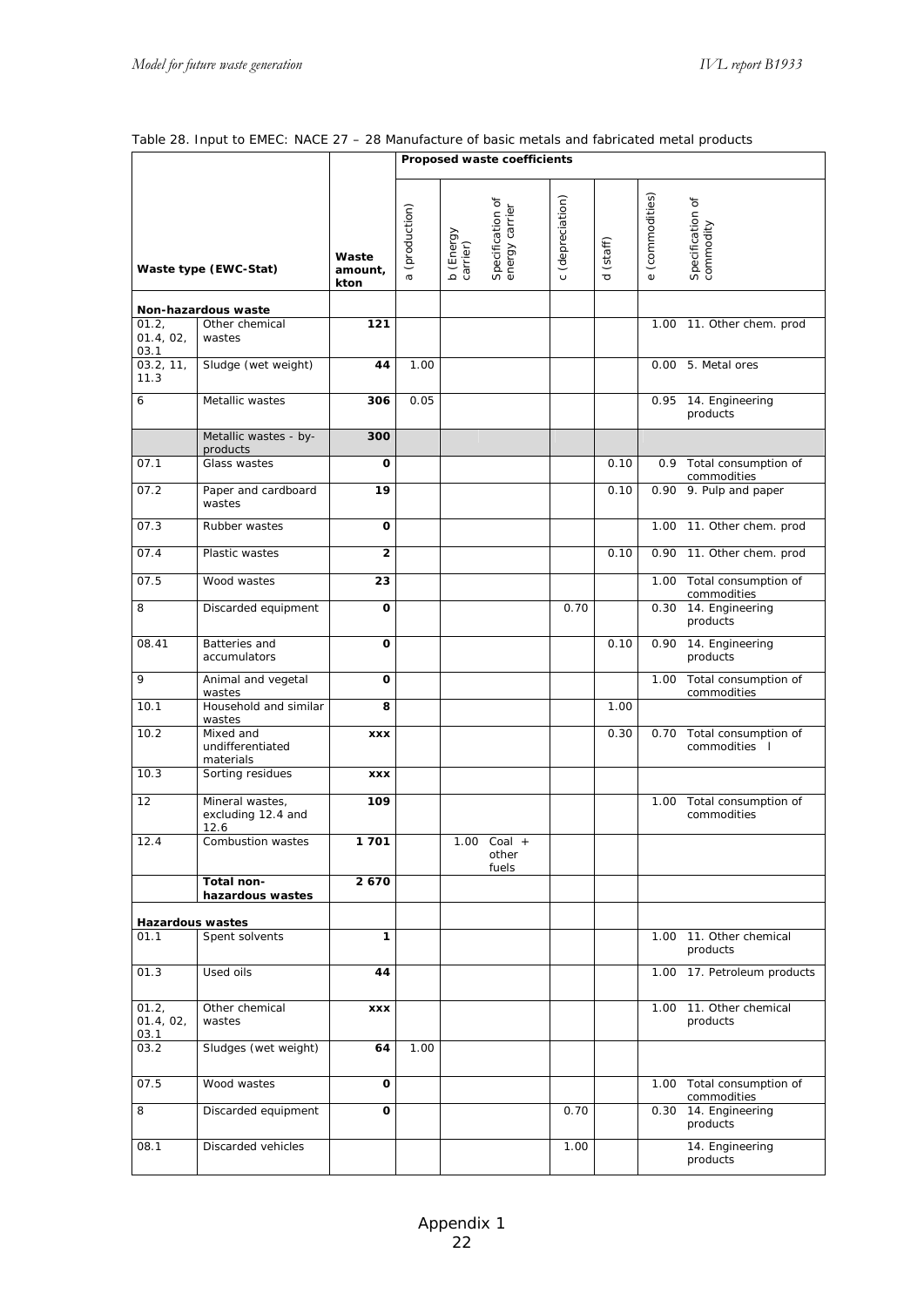| 08.41 | Batteries and<br>accumulators              | O          |      |                                    | 0.10 |      | 0.90 14. Engineering<br>products    |
|-------|--------------------------------------------|------------|------|------------------------------------|------|------|-------------------------------------|
| 10.2  | Mixed and<br>undifferentiated<br>materials | <b>XXX</b> |      |                                    |      | 1.00 | Total consumption of<br>commodities |
| 12    | Mineral wastes, excl.<br>12.4 and 12.6     | 9          | 1.00 |                                    |      |      |                                     |
| 12.4  | Combustion wastes                          | 88         |      | $Coal +$<br>1.00<br>other<br>fuels |      |      |                                     |
|       | <b>Total hazardous</b><br>wastes           | 333        |      |                                    |      |      |                                     |

### **10. Manufacture of machinery and equipment, manufacture of electrical and optical equipment, and manufacture of transport equipment**

Swedish EPA (2008a) reports the amounts according toTable 29. The input to EMEC is shown in Table 30.

About 50 % of the reported amount of metallic waste has been assumed to be by-products and not waste (by-products is included in the commodities in EMEC).

| Table 29. | Generated wastes in NACE 29 – 35 Manufacture of machinery and equipment, Manufacture    |
|-----------|-----------------------------------------------------------------------------------------|
|           | of electrical and optical equipment, and Manufacture of transport equipment and NACE 36 |
|           | Manufacture n.e.c. (Swedish EPA, 2008a)                                                 |

| <b>Waste type</b>                               | <b>NACE 29-35</b><br><b>Waste generation</b><br>2006<br><b>1000 tons</b> | <b>NACE 36</b><br><b>Waste generation</b><br>2006<br>1000 tons |
|-------------------------------------------------|--------------------------------------------------------------------------|----------------------------------------------------------------|
| Generation of hazardous waste                   |                                                                          |                                                                |
| 01.1 Spent solvents                             | 1                                                                        | 1                                                              |
| 01.2 Acid, alkaline or saline wastes            | 6                                                                        |                                                                |
| 01.3 Used oils                                  | 27                                                                       | 1                                                              |
| 01.4 Spent chemical catalysts                   |                                                                          |                                                                |
| 02 Chemical preparation wastes                  | 8                                                                        | 1                                                              |
| 03.1 Chemical deposits and residues             | 8                                                                        | 1                                                              |
| 03.2 Industrial effluent sludges                | 9                                                                        | 1                                                              |
| of which dry weight                             | $\overline{c}$                                                           |                                                                |
| 06 Metallic wastes                              | 1                                                                        |                                                                |
| 07.1 Glass wastes                               | $\Omega$                                                                 |                                                                |
| 07.5 Wood wastes                                | $\Omega$                                                                 |                                                                |
| 07.7 Waste containing PCB                       | 0                                                                        |                                                                |
| 08 Discarded equipment                          | 1                                                                        | $\Omega$                                                       |
| 08.1 Discarded vehicles                         | $\Omega$                                                                 |                                                                |
| 08.41 Batteries and accumulators                | $\Omega$                                                                 | $\Omega$                                                       |
| 10.2 Mixed and undifferentiated materials       | 0                                                                        |                                                                |
| 12 Mineral wastes excl. 12.4 and 12.6           | 1                                                                        |                                                                |
| 12.4 Combustion wastes                          | 0                                                                        |                                                                |
| 12.6 Contaminated soils and dredging spoils     | 1                                                                        |                                                                |
| 13. Solidified, stabilised and vitrified wastes |                                                                          |                                                                |
| Sum                                             | 64                                                                       | 3                                                              |
| Generation of non-hazardous waste               |                                                                          |                                                                |
| 01.2 Acid, alkaline or saline wastes            | 3                                                                        |                                                                |
| 01.4 Spent chemical catalysts                   | <b>XXX</b>                                                               |                                                                |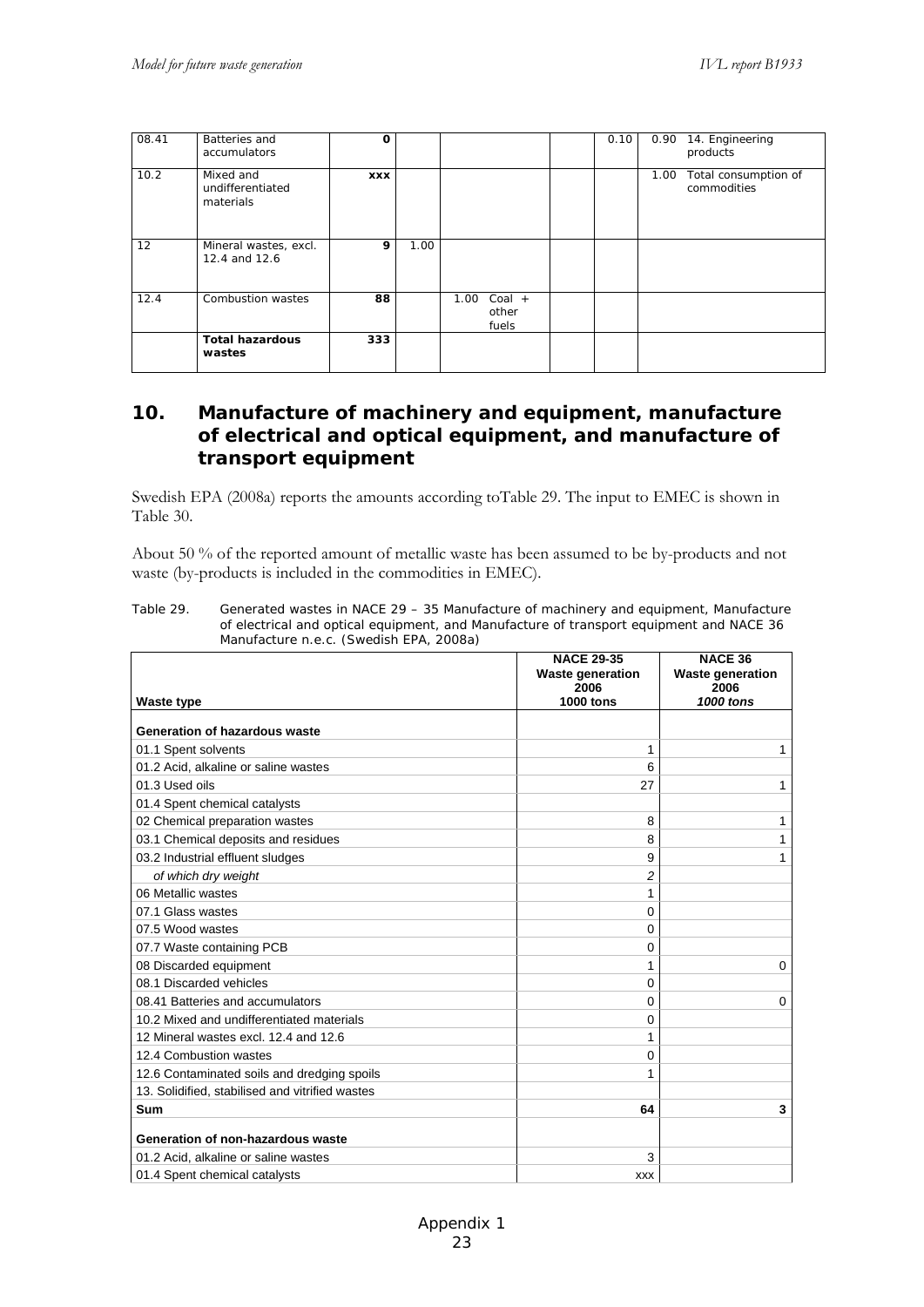| 02 Chemical preparation wastes                       | 1          | 1              |
|------------------------------------------------------|------------|----------------|
| 03.1 Chemical deposits and residues                  | 1          | 1              |
| 03.2 Industrial effluent sludges                     | 1          | 1              |
| of which dry weight                                  | 0          | 0              |
| 05 Health care and biological wastes                 | <b>XXX</b> |                |
| 06 Metallic wastes                                   | 589        | 10             |
| 07.1 Glass wastes                                    |            |                |
| 07.2 Paper and cardboard wastes                      | 20         | 1              |
| 07.3 Rubber wastes                                   | <b>XXX</b> | 1              |
| 07.4 Plastic wastes                                  |            | 5              |
| 07.5 Wood wastes                                     | 30         | 5              |
| 07.6 Textile wastes                                  |            | 1              |
| 08 Discarded equipment                               | 1          | 0              |
| 08.41 Batteries and accumulators                     | 0          |                |
| 09 Animal and vegetal wastes (excl. 09.11 and 09.03) | <b>XXX</b> |                |
| 10.1 Household and similar wastes                    | 10         | $\overline{2}$ |
| 10.2 Mixed and undifferentiated materials            | 52         | 56             |
| 10.3 Sorting residues                                | <b>XXX</b> |                |
| 11 Common sludges excl. 11.3, wet weight             | 0          |                |
| of which dry weight                                  | 0          |                |
| 11.3 Dredging spoils                                 |            |                |
| of which dry weight                                  |            |                |
| 12 Mineral wastes excl. 12.4 and 12.6                | 135        | 1              |
| 12.4 Combustion wastes                               | 16         |                |
| 13. Solidified, stabilised and vitrified wastes      | 0          |                |
| Sum                                                  | 867        | 85             |
| <b>Total generation of waste</b>                     | 930        | 88             |

Remarks<br>0 The 0 The figure 0 indicates that the waste type is generated, but have been rounded downwards to 0 (the actual quantity is less than 0.5 kton)

xxx The figure cannot be presented due to confidentiality rules.

#### Table 30. Input to EMEC: NACE 29 – 35 Manufacture of machinery and equipment, Manufacture of electrical and optical equipment, and Manufacture of transport equipment and NACE 36 Manufacture n.e.c.

|                            |                                   |                                        |                                  | Proposed waste coefficients |                       |                                    |                           |                     |                           |                                        |
|----------------------------|-----------------------------------|----------------------------------------|----------------------------------|-----------------------------|-----------------------|------------------------------------|---------------------------|---------------------|---------------------------|----------------------------------------|
|                            | Waste type (EWC-Stat)             | <b>NACE</b><br>29-35<br>Amount<br>kton | <b>NACE 36</b><br>Amount<br>kton | (production)<br>$\sigma$    | b (Energy<br>carrier) | Specification of<br>energy carrier | (depreciation)<br>$\circ$ | (staff)<br>$\sigma$ | (commodities)<br>$\omega$ | Specification of<br>commodity          |
|                            | Non-hazardous waste               |                                        |                                  |                             |                       |                                    |                           |                     |                           |                                        |
| 01.2,<br>01.4, 02,<br>03.1 | Other chemical<br>wastes          | <b>XXX</b>                             | 1                                |                             |                       |                                    |                           |                     | 1.00                      | 11. Other<br>chem. prod                |
| 03.2, 11,<br>11.3          | Sludge (wet weight)               | 1                                      | 1                                | 1.00                        |                       |                                    |                           |                     |                           |                                        |
| 6                          | Metallic wastes                   | 295                                    | 10                               |                             |                       |                                    |                           |                     | 1.00                      | 14. Engineering<br>products            |
|                            | Metallic wastes - by-<br>products | 294                                    |                                  |                             |                       |                                    |                           |                     |                           |                                        |
| 07.1                       | Glass wastes                      | 1                                      | 1                                |                             |                       |                                    |                           | 0.10                | 0.9                       | Total<br>consumption of<br>commodities |
| 07.2                       | Paper and cardboard<br>wastes     | 20                                     | 1                                |                             |                       |                                    |                           | 0.10                | 0.90                      | 9. Pulp and<br>paper                   |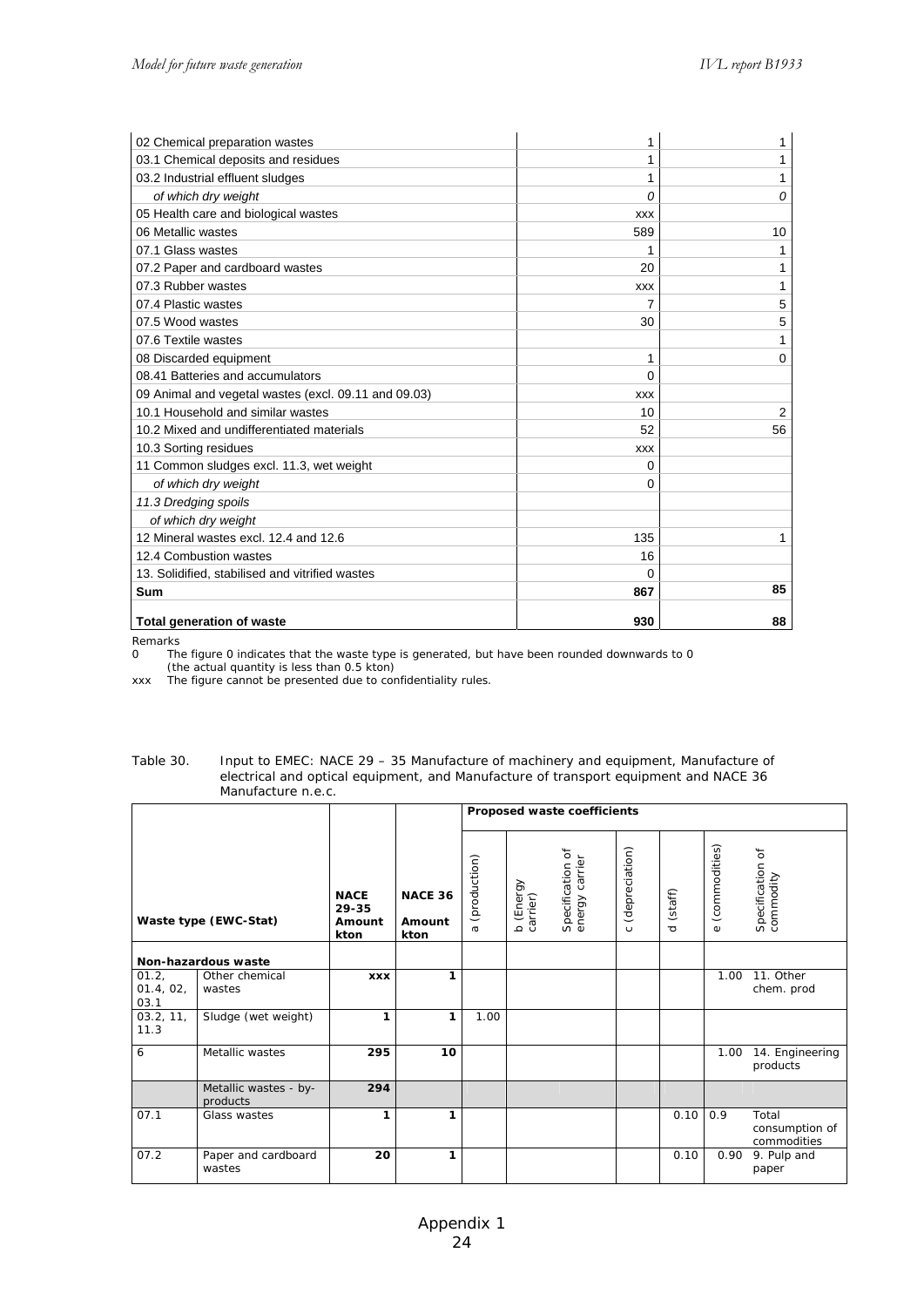| 07.3                       | Rubber wastes                                 | <b>XXX</b>   | 1            |      |      |                         |      |      | 1.00 | 11. Other                              |
|----------------------------|-----------------------------------------------|--------------|--------------|------|------|-------------------------|------|------|------|----------------------------------------|
| 07.4                       | Plastic wastes                                | 7            | 5            |      |      |                         |      | 0.10 | 0.90 | chem. prod<br>11. Other                |
|                            |                                               |              |              |      |      |                         |      |      |      | chem. prod                             |
| 07.5                       | Wood wastes                                   | 30           | 5            |      |      |                         |      |      | 1.00 | Total<br>consumption of                |
|                            |                                               |              |              |      |      |                         |      |      |      | commodities                            |
| 07.6                       | Textile wastes                                |              | 1            | 1.00 |      |                         |      |      |      |                                        |
| 8                          | Discarded equipment                           | 1            | O            |      |      |                         | 0.70 |      | 0.30 | 14. Engineering<br>products            |
| 08.1                       | Discarded vehicles                            |              |              |      |      |                         | 1.00 |      |      |                                        |
| 08.41                      | Batteries and<br>accumulators                 | o            |              |      |      |                         |      | 0.10 | 0.90 | 14. Engineering<br>products            |
| 9                          | Animal and vegetal<br>wastes                  | <b>XXX</b>   |              |      |      |                         |      |      | 1.00 | Total<br>consumption of<br>commodities |
| 10.1                       | Household and similar<br>wastes               | 10           | $\mathbf 2$  |      |      |                         |      | 1.00 |      |                                        |
| 10.2                       | Mixed and<br>undifferentiated<br>materials    | 52           | 56           |      |      |                         |      | 0.30 | 0.70 | Total<br>consumption of<br>commodities |
| 10.3                       | Sorting residues                              | <b>XXX</b>   |              | 1.00 |      |                         |      |      |      |                                        |
| 12                         | Mineral wastes,<br>excluding 12.4 and<br>12.6 | 135          | 1            |      |      |                         |      |      | 1.00 | Total<br>consumption of<br>commodities |
| 12.4                       | Combustion wastes                             | 16           |              |      | 1.00 |                         |      |      |      |                                        |
|                            | Total non-<br>hazardous wastes                | 867          | 85           |      |      |                         |      |      |      |                                        |
| <b>Hazardous wastes</b>    |                                               |              |              |      |      |                         |      |      |      |                                        |
| 01.1                       | Spent solvents                                | 1            | 1            |      |      |                         |      |      | 1.00 | 11. Other<br>chemical<br>products      |
| 01.3                       | Used oils                                     | 27           | 1            |      |      |                         |      |      | 1.00 | 17. Petroleum<br>products              |
| 01.2,<br>01.4, 02,<br>03.1 | Other chemical<br>wastes                      | 22           | $\mathbf{1}$ |      |      |                         |      |      | 1.00 | 11. Other<br>chemical<br>products      |
| 03.2                       | Sludges (wet weight)                          | 9            | 1            | 1.00 |      |                         |      |      |      |                                        |
| 6                          | Metallic waste                                | 1            |              |      |      |                         |      |      | 1.00 | Total<br>consumption of<br>commodities |
| 07.1                       | Glass wastes                                  | O            |              | 1.00 |      |                         |      |      |      |                                        |
| 07.5                       | Wood wastes                                   | $\mathbf{o}$ |              |      |      |                         |      |      |      |                                        |
| 8                          | Discarded equipment                           | 1            |              |      |      |                         | 0.70 |      |      | 0.30 14. Engineering<br>products       |
| 08.1                       | Discarded vehicles                            | O            | O            |      |      |                         | 1.00 |      |      |                                        |
| 08.41                      | Batteries and<br>accumulators                 | $\mathbf{o}$ |              |      |      |                         |      | 0.10 |      | 0.90 14. Engineering<br>products       |
| 10.2                       | Mixed and<br>undifferentiated<br>materials    | $\mathbf 0$  | O            | 1.00 |      |                         |      |      |      |                                        |
| 12                         | Mineral wastes, excl.<br>12.4 and 12.6        | 1            |              | 1.00 |      |                         |      |      |      |                                        |
| 12.4                       | Combustion wastes                             | O            |              |      | 1.00 | Coal +<br>other<br>fuel |      |      |      |                                        |
|                            | <b>Total hazardous</b><br>wastes              | 63           |              |      |      |                         |      |      |      |                                        |

This sector consists of several different sub-sectors with quite different characteristics. If different sub-sectors develop differently, there is a risk that the model will make wrong predictions.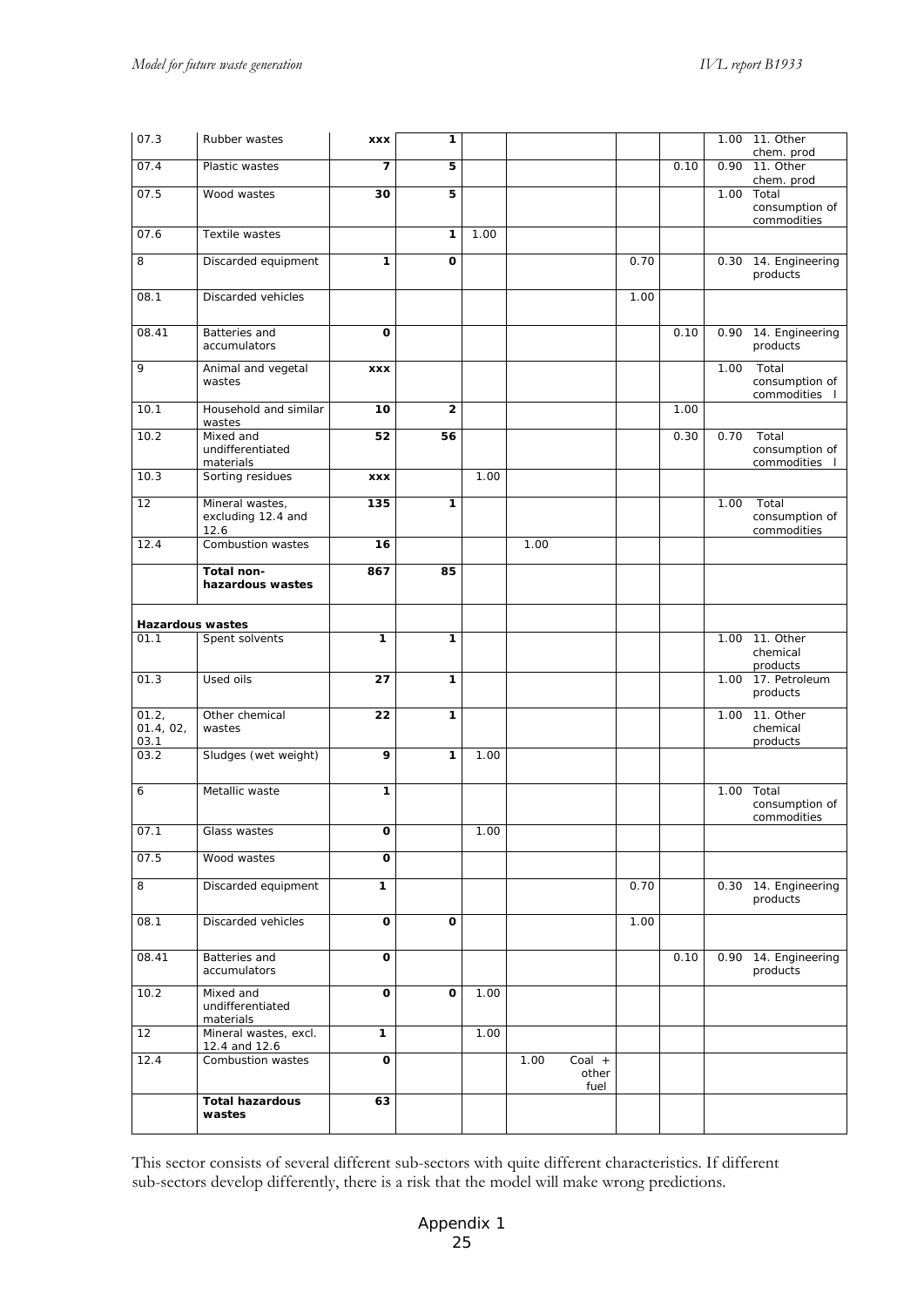## **12. Electricity, gas and water supply**

Swedish EPA (2008a) reports the amounts according to Table 31. The input to EMEC is shown in Table 32.

Sludge from tap water production has been excluded from the input to EMEC.

Table 31. Generated wastes in NACE 40 – 41 Electricity, gas and water supply

|                                                      | <b>Waste generation 2006</b> |
|------------------------------------------------------|------------------------------|
| Waste type                                           | 1000 tons                    |
| Generation of hazardous waste                        |                              |
| 01.1 Spent solvents                                  | 0                            |
| 01.2 Acid, alkaline or saline wastes                 | <b>XXX</b>                   |
| 01.3 Used oils                                       | 2                            |
| 02 Chemical preparation wastes                       | XXX                          |
| 03.1 Chemical deposits and residues                  | 0                            |
| 03.2 Industrial effluent sludges                     | 1                            |
| of which dry weight                                  | 0                            |
| 05 Health care and biological wastes                 | 0                            |
| 06 Metallic wastes                                   | 0                            |
| 07.1 Glass wastes                                    | XXX                          |
| 07.5 Wood wastes                                     | 5                            |
| 07.7 Waste containing PCB                            | 0                            |
| 08 Discarded equipment                               | 2                            |
| 08.1 Discarded vehicles                              | 0                            |
| 08.41 Batteries and accumulators                     | 0                            |
| 10.2 Mixed and undifferentiated materials            | 1                            |
| 12 Mineral wastes excl. 12.4 and 12.6                | 4                            |
| 12.4 Combustion wastes                               | 168                          |
| 12.6 Contaminated soils and dredging spoils          | 8                            |
| 13. Solidified, stabilised and vitrified wastes      |                              |
| Sum                                                  | 191                          |
|                                                      |                              |
| Generation of non-hazardous waste                    |                              |
| 01.2 Acid, alkaline or saline wastes                 | 0                            |
| 01.4 Spent chemical catalysts                        | 0                            |
| 02 Chemical preparation wastes                       | 0                            |
| 03.1 Chemical deposits and residues                  | 0                            |
| 03.2 Industrial effluent sludges                     | 2                            |
| of which dry weight                                  | 0                            |
| 05 Health care and biological wastes                 | <b>XXX</b>                   |
| 06 Metallic wastes                                   | 47                           |
| 07.1 Glass wastes                                    | 0                            |
| 07.2 Paper and cardboard wastes                      | 2                            |
| 07.3 Rubber wastes                                   | XXX                          |
| 07.4 Plastic wastes                                  | 0                            |
| 07.5 Wood wastes                                     | 1                            |
| 07.6 Textile wastes                                  | XXX                          |
| 08 Discarded equipment                               | 1                            |
| 08.1 Discarded vehicles                              | 0                            |
| 08.41 Batteries and accumulators                     | 0                            |
| 09 Animal and vegetal wastes (excl. 09.11 and 09.03) | 0                            |
| 10.1 Household and similar wastes                    | $\overline{\mathbf{c}}$      |
| 10.2 Mixed and undifferentiated materials            | 9                            |
| 10.3 Sorting residues                                | 1                            |
| 11 Common sludges excl. 11.3, wet weight             | 1 067                        |
| of which dry weight                                  | 9                            |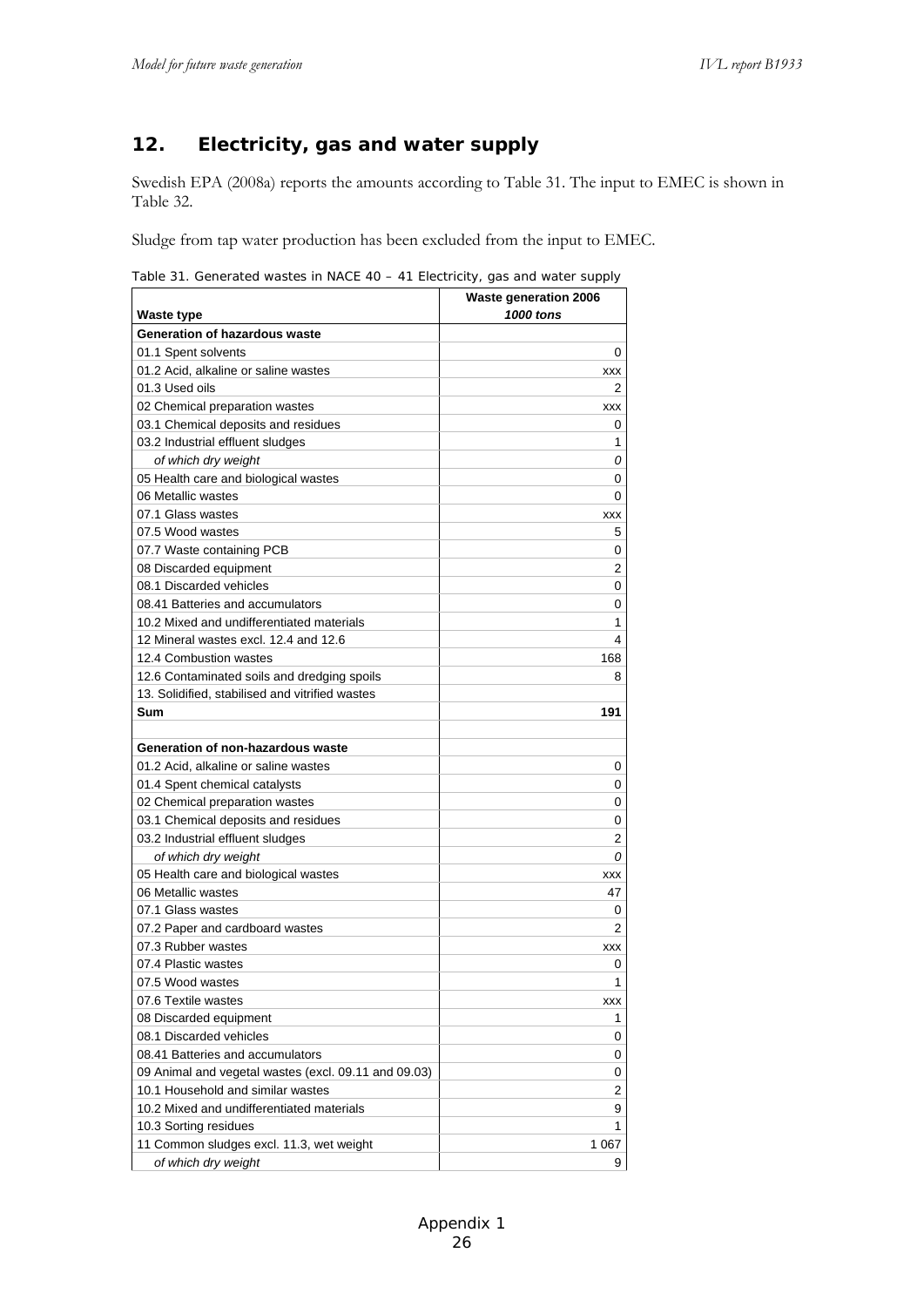| 11.3 Dredging spoils                            |         |
|-------------------------------------------------|---------|
| of which dry weight                             |         |
| 12 Mineral wastes excl. 12.4 and 12.6           |         |
| 12.4 Combustion wastes                          | 1007    |
| 13. Solidified, stabilised and vitrified wastes | 40      |
| Sum                                             | 2 1 8 8 |
| Total generation of waste                       | 2 370   |

Remarks<br>0 The

0 The figure 0 indicates that the waste type is generated, but have been rounded downwards to 0 (the actual quantity is less than 0.5 kton)

xxx The figure cannot be presented due to confidentiality rules.

#### Table 32. Input to EMEC: NACE 40 – 41 Electricity, gas and water supply

|                            |                                                                     |                         | Proposed waste coefficients |                       |                                    |                  |           |                           |                                     |
|----------------------------|---------------------------------------------------------------------|-------------------------|-----------------------------|-----------------------|------------------------------------|------------------|-----------|---------------------------|-------------------------------------|
| Waste type (EWC-Stat)      |                                                                     | Amount<br>kton          | a (production)              | b (Energy<br>carrier) | Specification of<br>energy carrier | c (depreciation) | d (staff) | (commodities)<br>$\omega$ | Specification of<br>commodity       |
|                            | Non-hazardous<br>waste                                              |                         |                             |                       |                                    |                  |           |                           |                                     |
| 01.2,<br>01.4, 02,<br>03.1 | Other chemical<br>wastes                                            | 1                       |                             |                       |                                    |                  |           | 1.00                      | 11. Other chem.<br>prod             |
| 03.2, 11,<br>11.3          | Sludge (wet weight)                                                 | 3                       | 1.00                        |                       |                                    |                  |           |                           |                                     |
| 11                         | Sludge from tap<br>water production<br>(excluded from the<br>study) | 1067                    |                             |                       |                                    |                  |           |                           |                                     |
| 6                          | Metallic wastes                                                     | 47                      |                             |                       |                                    |                  |           | 1.00                      | 14. Engineering<br>products         |
| 07.1                       | Glass wastes                                                        | O                       |                             |                       |                                    |                  | 0.10      | 0.9                       | Total consumption<br>of commodities |
| 07.2                       | Paper and cardboard<br>wastes                                       | $\overline{2}$          |                             |                       |                                    |                  | 0.10      | 0.90                      | 9. Pulp and paper                   |
| 07.3                       | Rubber wastes                                                       | <b>XXX</b>              |                             |                       |                                    |                  |           | 1.00                      | 11. Other chem.<br>prod             |
| 07.4                       | Plastic wastes                                                      | O                       |                             |                       |                                    |                  | 0.10      | 0.90                      | 11. Other chem.<br>prod             |
| 07.5                       | Wood wastes                                                         | 1                       |                             |                       |                                    |                  |           | 1.00                      | Total consumption<br>of commodities |
| 07.6                       | <b>Textile wastes</b>                                               | <b>XXX</b>              |                             |                       |                                    |                  |           |                           |                                     |
| 8                          | Discarded equipment                                                 | 1                       |                             |                       |                                    | 0.70             |           | 0.30                      | 14. Engineering<br>products         |
| 08.1                       | Discarded vehicles                                                  | O                       |                             |                       |                                    | 1.00             |           |                           |                                     |
| 08.41                      | Batteries and<br>accumulators                                       | O                       |                             |                       |                                    |                  | 0.10      | 0.90                      | 14. Engineering<br>products         |
| 9                          | Animal and vegetal<br>wastes                                        | O                       |                             |                       |                                    |                  |           | 1.00                      | Total consumption<br>of commodities |
| 10.1                       | Household and similar<br>wastes                                     | $\overline{\mathbf{c}}$ |                             |                       |                                    |                  | 1.00      |                           |                                     |
| 10.2                       | Mixed and<br>undifferentiated<br>materials                          | 9                       |                             |                       |                                    |                  | 0.30      | 0.70                      | Total consumption<br>of commodities |
| 10.3                       | Sorting residues                                                    | 1                       | 1.00                        |                       |                                    |                  |           |                           |                                     |
| 12                         | Mineral wastes,<br>excluding 12.4 and<br>12.6                       | 6                       | 0.00                        |                       |                                    |                  |           | 1.00                      | Total consumption<br>of commodities |
| 12.4                       | Combustion wastes                                                   | 408                     |                             | 1.00                  | Other                              |                  |           |                           |                                     |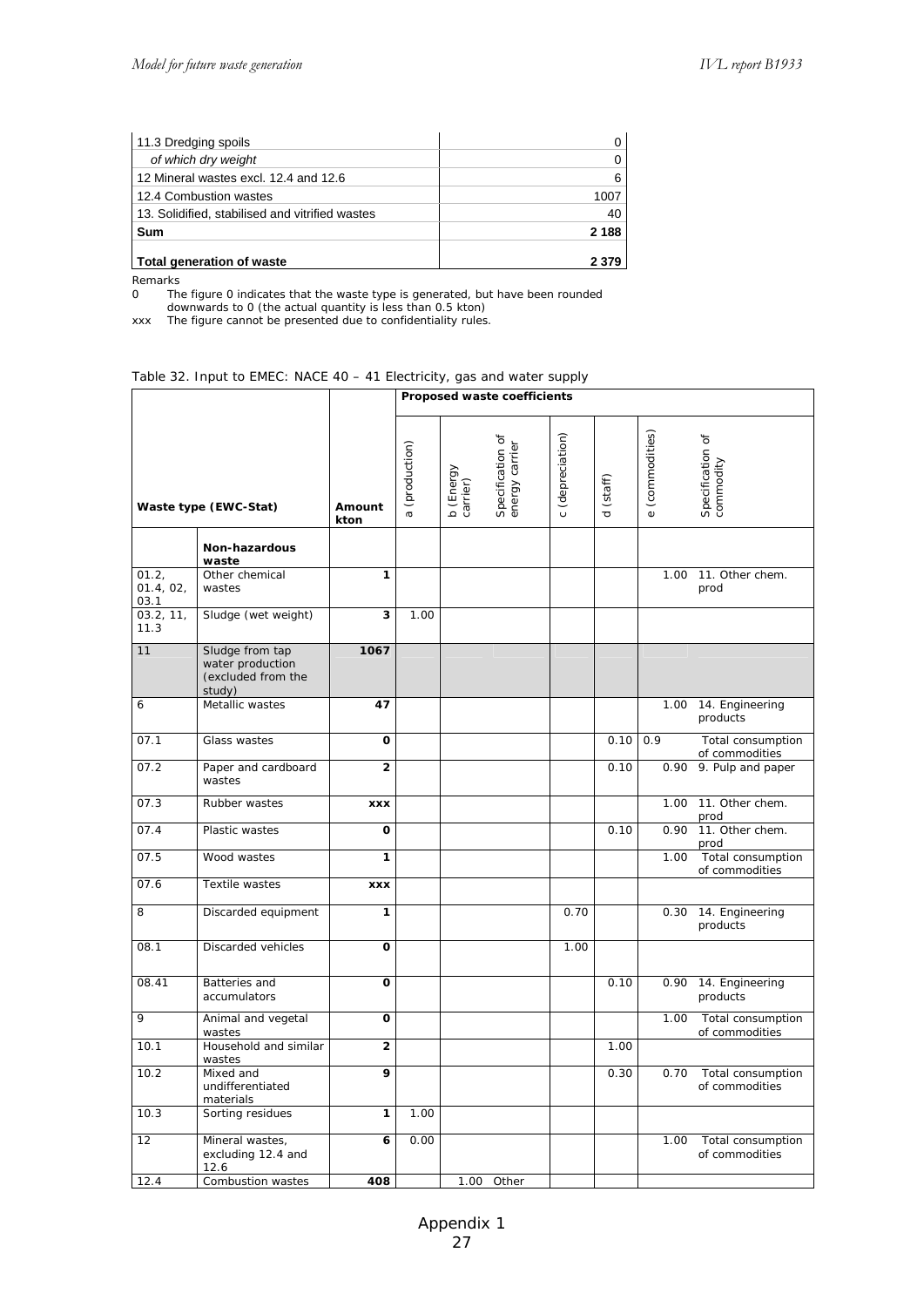|                            |                                            |                |      | fuels<br>(wastes)               |      |      |      |                                          |
|----------------------------|--------------------------------------------|----------------|------|---------------------------------|------|------|------|------------------------------------------|
|                            | Total non-<br>hazardous wastes             | 1548           |      |                                 |      |      |      |                                          |
| <b>Hazardous wastes</b>    |                                            |                |      |                                 |      |      |      |                                          |
| 01.1                       | Spent solvents                             | <b>XXX</b>     |      |                                 |      |      | 1.00 | 11. Other chemical<br>products           |
| 01.3                       | Used oils                                  | $\overline{2}$ |      |                                 |      |      |      | 1.00 17. Petroleum<br>products           |
| 01.2,<br>01.4, 02,<br>03.1 | Other chemical<br>wastes                   | 0.6            |      |                                 |      |      | 1.00 | 11. Other chemical<br>products           |
| 03.2                       | Sludges (wet weight)                       | <b>XXX</b>     | 1.00 |                                 |      |      |      |                                          |
| 07.5                       | Wood wastes                                | 5              | 0.00 |                                 |      |      | 1.00 | Total consumption<br>of commodities      |
| 8                          | Discarded equipment                        | $\overline{2}$ |      |                                 | 0.70 |      | 0.30 | 14. Engineering<br>products              |
| 08.1                       | Discarded vehicles                         | $\Omega$       |      |                                 | 1.00 |      |      | 14. Engineering<br>products              |
| 08.41                      | <b>Batteries and</b><br>accumulators       | O              |      |                                 |      | 0.10 | 0.90 | 14. Engineering<br>products              |
| 10.2                       | Mixed and<br>undifferentiated<br>materials | 1              | 0.00 |                                 |      |      |      | 1.00 Total consumption<br>of commodities |
| 10.3                       | Sorting residues                           |                | 1.00 |                                 |      |      |      |                                          |
| 12                         | Mineral wastes, excl.<br>12.4 and 12.6     | 4              | 1.00 |                                 |      |      |      |                                          |
| 12.4                       | Combustion wastes                          | O              |      | 1.00 Other<br>fuels<br>(wastes) |      |      |      |                                          |
|                            | <b>Total hazardous</b><br>wastes           | 191            |      |                                 |      |      |      |                                          |

Combustion wastes from waste incineration are excluded because this is calculated for in NatWaste.

## **13. Construction**

Swedish EPA (2008a) reports the amounts according to Table 33. The input to EMEC is shown in Table 34.

Clean materials from excavaitng have been reported as waste in the Swedish EPA (2008a) (included in mineral waste), but we have excluded this waste in the input to EMEC.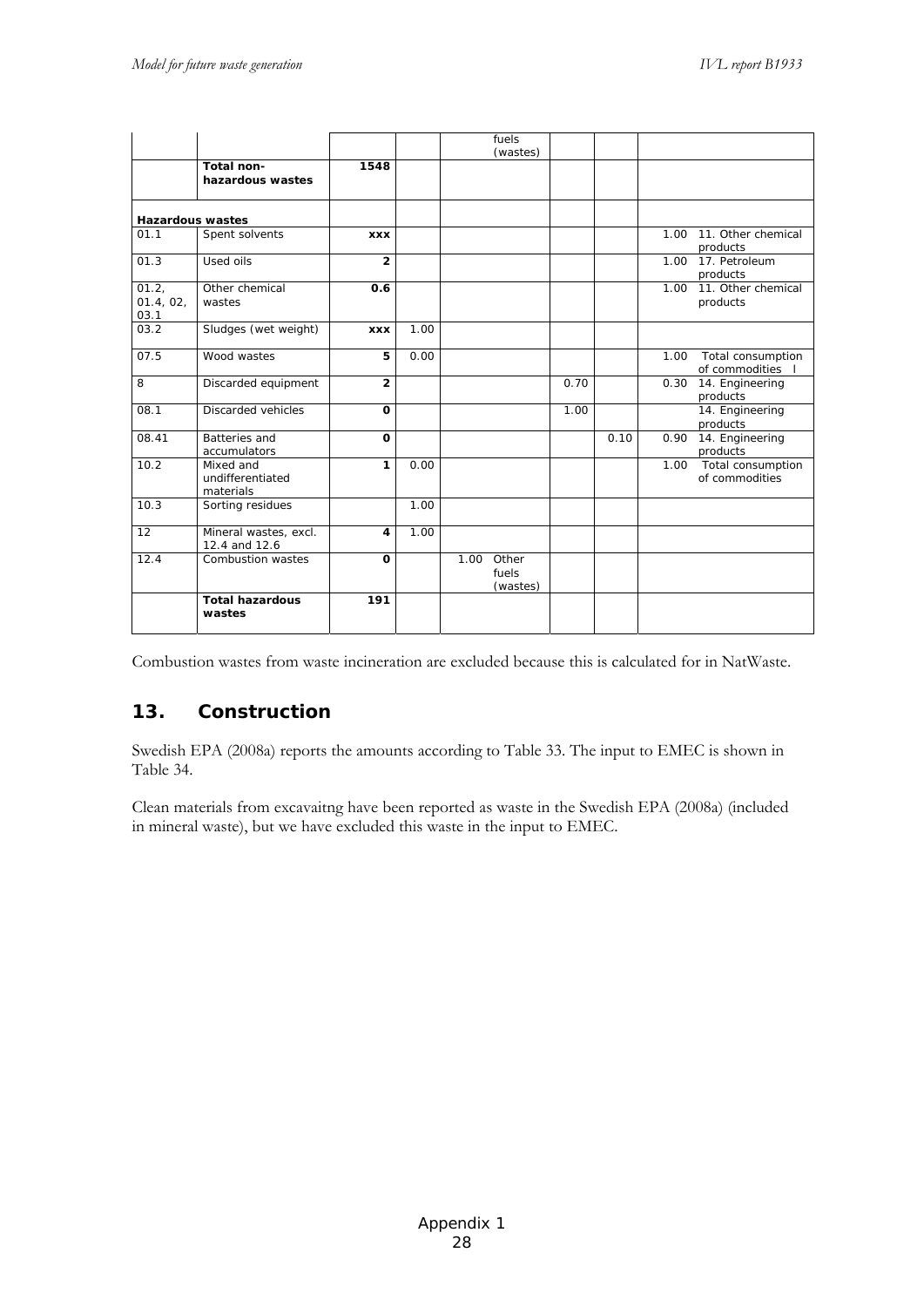|                                             | Waste<br>generation 2006 |              |
|---------------------------------------------|--------------------------|--------------|
| Waste type                                  | 1000 tons                | Uncertainty* |
| Generation of hazardous waste               |                          |              |
| 01.1 Spent solvents                         | 0                        | F            |
| 01.2 Acid, alkaline or saline wastes        | 1                        | F            |
| 01.3 Used oils                              | 7                        | F            |
| 02 Chemical preparation wastes              | 5                        | F            |
| 03.1 Chemical deposits and residues         | 14                       | F            |
| 03.2 Industrial effluent sludges            | 1                        | F            |
| of which dry weight                         | 0                        | F            |
| 06 Metallic wastes                          | 0                        | F            |
| 07.5 Wood wastes                            | 0                        | F            |
| 07.7 Waste containing PCB                   | 0                        | F            |
| 08 Discarded equipment                      | 2                        | F            |
| 08.41 Batteries and accumulators            | 1                        | F            |
| 10.2 Mixed and undifferentiated materials   | 0                        | F            |
| 12 Mineral wastes excl. 12.4 and 12.6       | 464                      | F            |
| 12.6 Contaminated soils and dredging spoils | 398                      | F            |
| Sum                                         | 894                      | Е            |
| Generation of non-hazardous waste           |                          |              |
| 02 Chemical preparation wastes              | 0                        | F            |
| 03.1 Chemical deposits and residues         | 0                        | F            |
| 03.2 Industrial effluent sludges            | 0                        | F            |
| of which dry weight                         | 0                        | F            |
| 06 Metallic wastes                          | 196                      | F            |
| 07.1 Glass wastes                           | 1                        | F            |
| 07.2 Paper and cardboard wastes             | 9                        | F            |
| 07.3 Rubber wastes                          | 0                        | F            |
| 07.4 Plastic wastes                         | 0                        | F            |
| 07.5 Wood wastes                            | 8                        | F            |
| 08 Discarded equipment                      | 1                        | F            |
| 08.41 Batteries and accumulators            | 0                        | F            |
| 09 Animal and vegetal wastes (excl. 09.11   |                          |              |
| and 09.03)                                  | 0                        | F            |
| 10.1 Household and similar wastes           | 20                       | Е            |
| 10.2 Mixed and undifferentiated materials   | 1 1 1 0                  | F            |
| 11 Common sludges excl. 11.3, wet weight    | 0                        | F            |
| of which dry weight                         | 0                        | F            |
| 11.3 Dredging spoils                        | 277                      | F            |
| of which dry weight                         | 21                       | F            |
| 12 Mineral wastes excl. 12.4 and 12.6       | 6 5 6 7                  | F            |
| Sum                                         | 8 189                    | E            |
| <b>Total generation of waste</b>            | 9 083                    |              |
| Remarks                                     |                          |              |

Table 33. Generated wastes in NACE 45 Construction

0 The figure 0 indicates that the waste type is generated, but have been rounded downwards to 0 (the actual quantity is less than 0.5 kton)

The waste amounts in Swedish EPA (2008a) is connected with unceratinties. Most figures are based on extrapolation from a specific region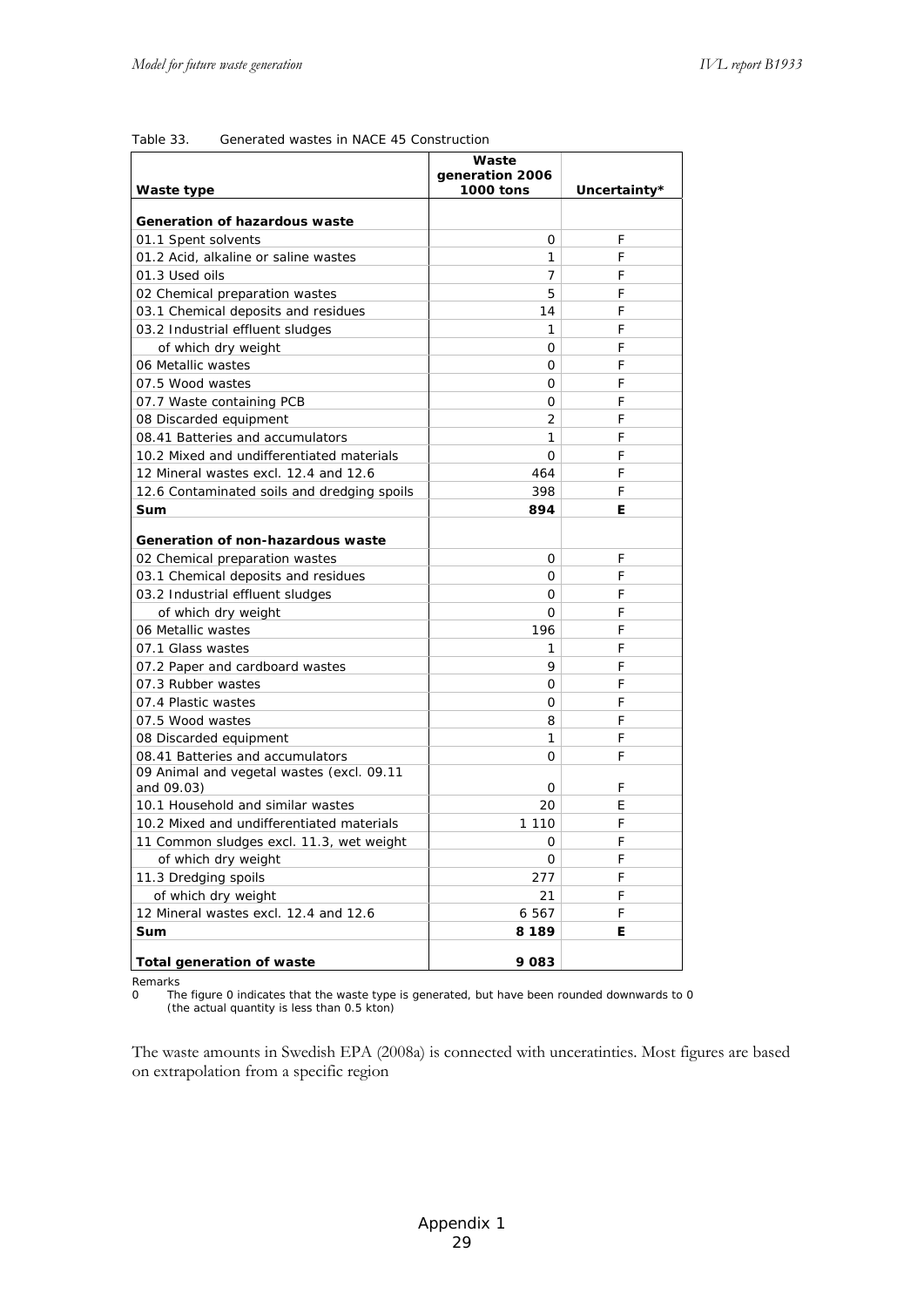| Table 34. |  |  | Input to EMEC: NACE 45 Construction |
|-----------|--|--|-------------------------------------|
|           |  |  |                                     |

|                            |                                                   |                |                | Proposed waste coefficients               |                                             |                     |                           |                                          |
|----------------------------|---------------------------------------------------|----------------|----------------|-------------------------------------------|---------------------------------------------|---------------------|---------------------------|------------------------------------------|
|                            | Waste type (EWC-Stat)                             | Amount<br>kton | a (production) | Specification of<br>b (Energy<br>carrier) | (depreciation)<br>energy carrier<br>$\circ$ | (staff)<br>$\sigma$ | (commodities)<br>$\omega$ | Specification of<br>commodity            |
|                            | Non-hazardous waste                               |                |                |                                           |                                             |                     |                           |                                          |
| 01.2,<br>01.4, 02,<br>03.1 | Other chemical wastes                             | O              |                |                                           |                                             |                     |                           | 1.00 11. Other chem. prod                |
| 03.2.11.<br>11.3           | Sludge (wet weight),<br>including dredging spoils | 0              | 1.00           |                                           |                                             |                     |                           |                                          |
| 6                          | Metallic wastes                                   | 196            |                |                                           |                                             |                     |                           | 1.00 14. Engineering products            |
| 07.1                       | Glass wastes                                      | 1              |                |                                           |                                             | 0.10                |                           | 0.9 Total consumption of<br>commodities  |
| 07.2                       | Paper and cardboard<br>wastes                     | 9              |                |                                           |                                             | 0.10                |                           | 0.90 9. Pulp and paper                   |
| 07.3                       | Rubber wastes                                     | O              |                |                                           |                                             |                     | 1.00                      | 11. Other chem. prod                     |
| 07.4                       | Plastic wastes                                    | 0              |                |                                           |                                             | 0.10                |                           | 0.90 11. Other chem. prod                |
| 07.5                       | Wood wastes                                       | 8              |                |                                           |                                             |                     |                           | 1.00 Total consumption of<br>commodities |
| 8                          | Discarded equipment                               | 1              |                |                                           | 0.70                                        |                     |                           | 0.30 14. Engineering products            |
| 08.41                      | Batteries and<br>accumulators                     | O              |                |                                           |                                             | 0.10                |                           | 0.90 14. Engineering products            |
| 9                          | Animal and vegetal<br>wastes                      | O              |                |                                           |                                             |                     |                           | 1.00 Total consumption of<br>commodities |
| 10.1                       | Household and similar<br>wastes                   | 20             |                |                                           |                                             | 1.00                |                           |                                          |
| 10.2                       | Mixed and<br>undifferentiated<br>materials        | 1 1 1 0        |                |                                           |                                             | 0.30                |                           | 0.70 Total consumption of<br>commodities |
| 12                         | Mineral wastes, excluding<br>12.4 and 12.6        | 1 2 4 2        |                |                                           |                                             |                     |                           | 1.00 Total consumption of<br>commodities |
| 12                         | <b>Excavating soils</b>                           | 4659           |                |                                           |                                             |                     |                           |                                          |
|                            | <b>Total non-hazardous</b><br>wastes              | 7 2 4 6        |                |                                           |                                             |                     |                           |                                          |
| <b>Hazardous wastes</b>    |                                                   |                |                |                                           |                                             |                     |                           |                                          |
| 01.1                       | Spent solvents                                    | o              |                |                                           |                                             |                     | 1.00                      | 11. Other chemical<br>products           |
| 01.3                       | Used oils                                         | 7              |                |                                           |                                             |                     | 1.00                      | 17. Petroleum products                   |
| 01.2,<br>01.4, 02,<br>03.1 | Other chemical wastes                             | 20             |                |                                           |                                             |                     |                           | 1.00 11. Other chemical<br>products      |
| 03.2                       | Sludges (wet weight)                              | 1              | 1.00           |                                           |                                             |                     |                           |                                          |
| 07.5                       | Wood wastes                                       | 0              |                |                                           |                                             |                     |                           | 1.00 Total consumption of<br>commodities |
| 08                         | Discarded equipment                               | $\overline{2}$ |                |                                           | 0.70                                        |                     | 0.30                      | 14. Engineering products                 |
| 08.41                      | Batteries and<br>accumulators                     | 0.5            |                |                                           |                                             | 0.10                |                           | 0.90 14. Engineering products            |
| 10.2                       | Mixed and<br>undifferentiated<br>materials        | 0.1            |                |                                           |                                             |                     | 1.00                      | Total consumption of<br>commodities      |
| 12                         | Mineral waste, excl. 12.4<br>and 12.6             | 464            | 1.00           |                                           |                                             |                     |                           |                                          |
|                            | <b>Total hazardous</b><br>wastes                  | 496            |                |                                           |                                             |                     |                           |                                          |

Dredged spoils are excluded.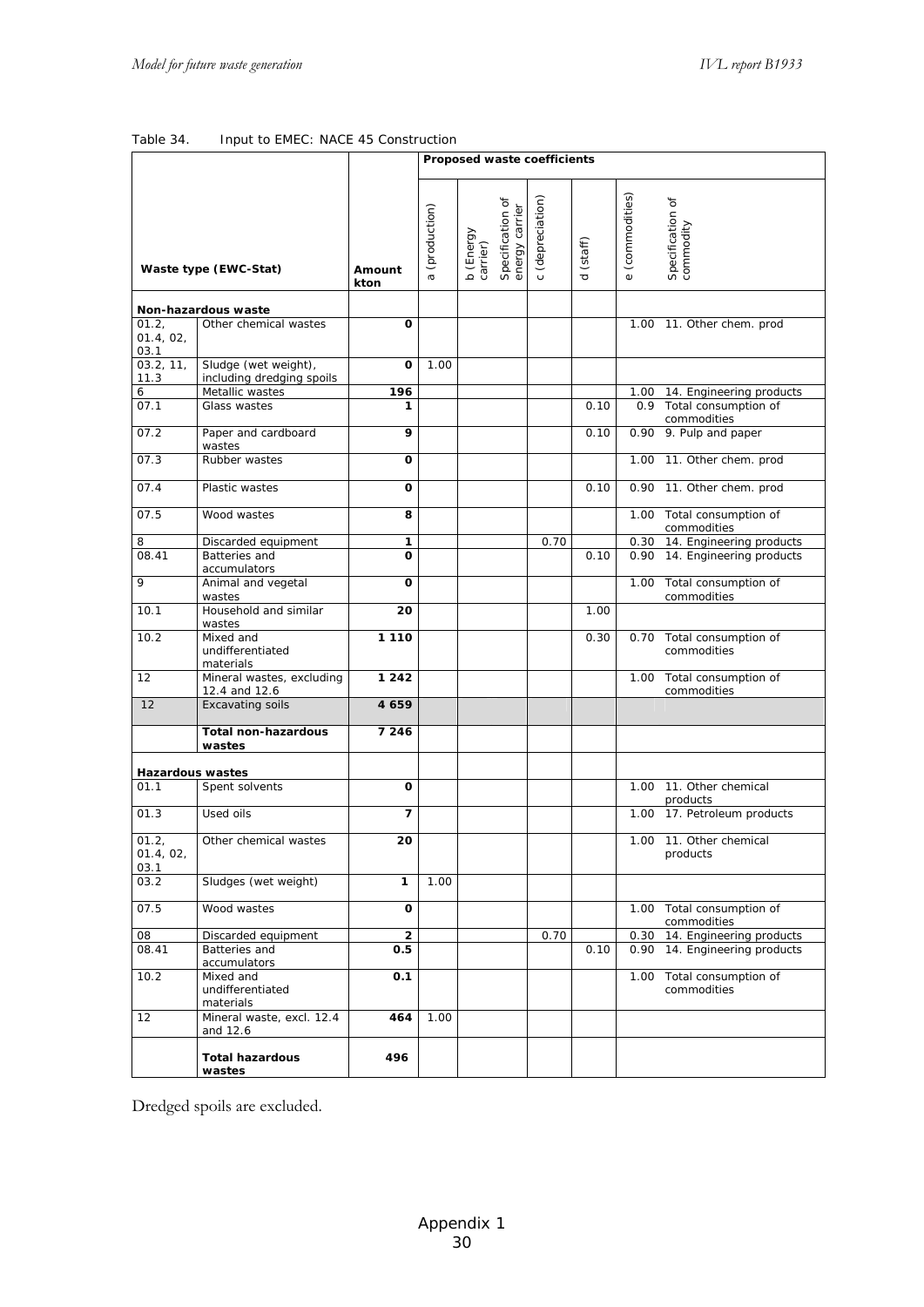## **14. Services**

Swedish EPA (2008a) reports the amounts according to Table 35. The input to EMEC is shown in Table 36. Sewage sludges have not been included in the input to EMEC. It follows the population more than the economics.

| Waste type                                           | Waste generation 2006<br><b>1000 tons</b> |
|------------------------------------------------------|-------------------------------------------|
| <b>Generation of hazardous waste</b>                 |                                           |
| 01.1 Spent solvents                                  | 1                                         |
| 01.2 Acid, alkaline or saline wastes                 | 3                                         |
| 01.3 Used oils                                       | 22                                        |
| 02 Chemical preparation wastes                       | 7                                         |
| 03.1 Chemical deposits and residues                  | 122                                       |
| 03.2 Industrial effluent sludges                     | 25                                        |
| of which dry weight                                  | 5                                         |
| 05 Health care and biological wastes                 | 3                                         |
| 06 Metallic wastes                                   | 0                                         |
| 07.5 Wood wastes                                     | 2                                         |
| 07.7 Waste containing PCB                            | 0                                         |
| 08 Discarded equipment                               | 5                                         |
| 08.1 Discarded vehicles                              | 152                                       |
| 08.41 Batteries and accumulators                     | 27                                        |
| 10.2 Mixed and undifferentiated materials            | 2                                         |
| 12 Mineral wastes excl. 12.4 and 12.6                | 1                                         |
| 12.4 Combustion wastes                               | 0                                         |
| 12.6 Contaminated soils and dredging spoils          | 4                                         |
| 13. Solidified, stabilised and vitrified wastes      |                                           |
| Sum                                                  | 377                                       |
|                                                      |                                           |
| Generation of non-hazardous waste                    |                                           |
| 02 Chemical preparation wastes                       | 0                                         |
| 05 Health care and biological wastes                 | 8                                         |
| 06 Metallic wastes                                   | 3                                         |
| 07.1 Glass wastes                                    | 2                                         |
| 07.2 Paper and cardboard wastes                      | 181                                       |
| 07.3 Rubber wastes                                   | 0                                         |
| 07.4 Plastic wastes                                  | 1                                         |
| 07.5 Wood wastes                                     | 2                                         |
| 08 Discarded equipment                               | 0                                         |
| 08.41 Batteries and accumulators                     | 0                                         |
| 09 Animal and vegetal wastes (excl. 09.11 and 09.03) | 429                                       |
| 09.11 Animal wastes of food preparation and products | 0                                         |
| 09.3 Animal faeces, urine and manure                 | 3                                         |
| 10.1 Household and similar wastes                    | 254                                       |
| 10.2 Mixed and undifferentiated materials            | 272                                       |
| 10.3 Sorting residues                                | 0                                         |
| 11 Common sludges excl. 11.3, wet weight             | 15                                        |
| of which dry weight                                  | 4                                         |
| 12 Mineral wastes excl. 12.4 and 12.6                | 0                                         |
| 12.4 Combustion wastes                               | 0                                         |
| Sum                                                  | 1 1 7 1                                   |
| <b>Total generation of waste</b>                     | 1547                                      |

Table 35**.** Waste generation in NACE 50 – 93 (excl. 51.57 and 90) Services

Remarks

0 The figure 0 indicates that the waste type is generated, but have been rounded downwards to 0 (the actual quantity is less than 0.5 kton)

The waste generation in the sector were not invented in 2004.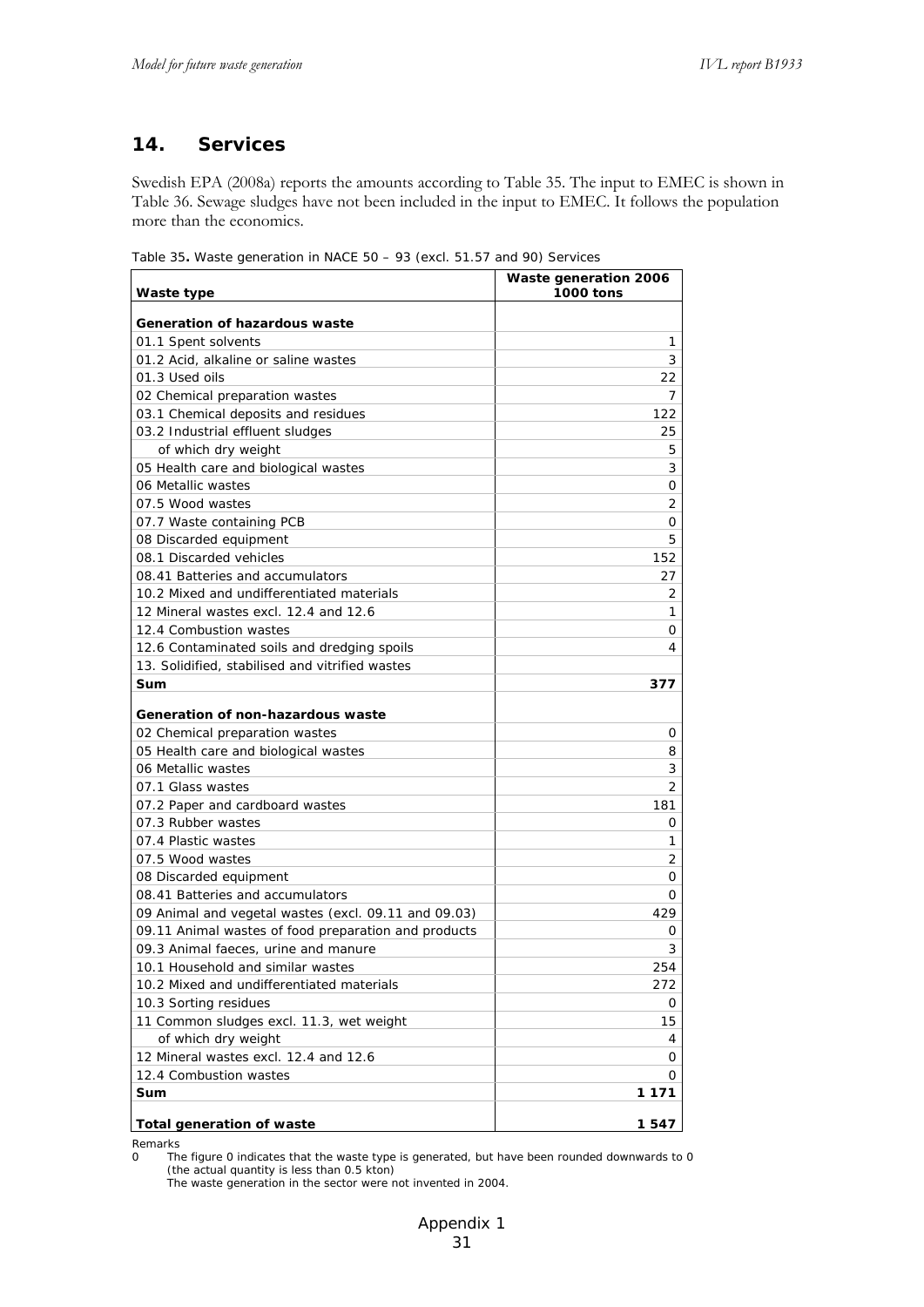Table 36. Input to EMEC: NACE 50 – 93 Services

|                           |                                              |                                                                                                                                                                                                                                                                                                                                                                     | Waste amounts in different sectors within NACE 50 - 93 Service sector |                |                                                                                      |                                              | Proposed waste coefficients |                                                                             |                  |                     |                 |                               |      |                                     |  |  |  |
|---------------------------|----------------------------------------------|---------------------------------------------------------------------------------------------------------------------------------------------------------------------------------------------------------------------------------------------------------------------------------------------------------------------------------------------------------------------|-----------------------------------------------------------------------|----------------|--------------------------------------------------------------------------------------|----------------------------------------------|-----------------------------|-----------------------------------------------------------------------------|------------------|---------------------|-----------------|-------------------------------|------|-------------------------------------|--|--|--|
| <b>EWC-Stat-code</b>      |                                              | <b>NACE 75</b><br>Public<br>administ<br>ration<br>NACE 61<br>and<br>Water<br>defence:<br><b>NACE 85</b><br><b>Total</b><br><b>NACE 50-</b><br>Health<br>transport<br>compuls<br>and $62$<br>93 (excl.<br>and<br><b>NACE</b><br>ory<br>90.01<br>51.57 and<br>Air<br>social<br>social<br>security<br>90)<br>transport<br>work<br>kton<br>kton<br>kton<br>kton<br>kton |                                                                       | Sewage         | <b>NACE 90.03</b><br>Sanitation,<br>remediation<br>and similar<br>activities<br>kton | Other<br>sectors<br>in NACE<br>50-93<br>kton | (production)<br>$\sigma$    | Specification of energy<br>carrier<br>(Energy carrier)<br>$\mathbf{\Omega}$ | c (depreciation) | (staff)<br>$\sigma$ | e (commodities) | Specification of<br>commodity |      |                                     |  |  |  |
|                           | Non-hazardous waste                          |                                                                                                                                                                                                                                                                                                                                                                     |                                                                       |                |                                                                                      |                                              |                             |                                                                             |                  |                     |                 |                               |      |                                     |  |  |  |
| 01.2<br>01.4, 02,<br>03.1 | Other chemical<br>wastes                     | $\Omega$                                                                                                                                                                                                                                                                                                                                                            |                                                                       |                | $\mathsf{O}$                                                                         |                                              |                             |                                                                             | 1.00             |                     |                 |                               |      |                                     |  |  |  |
| 03.2, 11,<br>11.3         | Sludge (wet weight)                          | $\mathbf{o}$                                                                                                                                                                                                                                                                                                                                                        | $\mathbf 0$                                                           | $\mathsf{O}$   |                                                                                      | $\mathsf{O}$                                 | $\mathsf{O}$                | $\circ$                                                                     | 0.80             |                     |                 | 0.20                          |      | 11. Other chem. prod                |  |  |  |
| 11                        | Sludge from<br>municipal sewage<br>treatment |                                                                                                                                                                                                                                                                                                                                                                     |                                                                       |                |                                                                                      | 840                                          |                             |                                                                             |                  |                     |                 |                               |      |                                     |  |  |  |
| 6                         | Metallic wastes                              | 3                                                                                                                                                                                                                                                                                                                                                                   | $\mathbf 0$                                                           | $\overline{2}$ | $\mathbf{1}$                                                                         |                                              |                             | $\Omega$                                                                    | 0.90             |                     |                 | 0.10                          |      |                                     |  |  |  |
| 07.1                      | Glass wastes                                 | $\overline{2}$                                                                                                                                                                                                                                                                                                                                                      | $\circ$                                                               | $\mathbf 0$    | $\mathbf{1}$                                                                         |                                              |                             |                                                                             | 0.90             |                     |                 | 0.10                          |      |                                     |  |  |  |
| 07.2                      | Paper and cardboard<br>wastes                | 181                                                                                                                                                                                                                                                                                                                                                                 | $\overline{2}$                                                        | $\overline{4}$ | 8                                                                                    |                                              |                             | 167                                                                         | 0.90             |                     |                 | 0.10                          |      |                                     |  |  |  |
| 07.3                      | Rubber wastes                                | $\mathbf{o}$                                                                                                                                                                                                                                                                                                                                                        | $\mathsf{O}$                                                          |                |                                                                                      |                                              |                             |                                                                             | 0.90             |                     |                 | 0.10                          |      |                                     |  |  |  |
| 07.4                      | Plastic wastes                               | $\mathbf{1}$                                                                                                                                                                                                                                                                                                                                                        | $\mathsf{O}$                                                          | $\mathbf 0$    | $\mathsf{O}$                                                                         |                                              |                             | $\mathbf 0$                                                                 | 0.90             |                     |                 | 0.10                          |      |                                     |  |  |  |
| 07.5                      | Wood wastes                                  | $\overline{2}$                                                                                                                                                                                                                                                                                                                                                      | $\Omega$                                                              | $\mathbf{1}$   | $\Omega$                                                                             |                                              |                             | $\Omega$                                                                    | 0.90             |                     |                 | 0.10                          |      |                                     |  |  |  |
| 07.6                      | Textile wastes                               |                                                                                                                                                                                                                                                                                                                                                                     |                                                                       |                |                                                                                      |                                              |                             |                                                                             |                  |                     |                 |                               |      |                                     |  |  |  |
| 8                         | Discarded equipment                          | $\Omega$                                                                                                                                                                                                                                                                                                                                                            | $\mathbf 0$                                                           |                | $\mathsf{O}$                                                                         |                                              |                             |                                                                             |                  |                     | 0.70            |                               | 0.30 | Total consumption of<br>commodities |  |  |  |
| 08.1                      | <b>Discarded vehicles</b>                    |                                                                                                                                                                                                                                                                                                                                                                     |                                                                       |                |                                                                                      |                                              |                             |                                                                             |                  |                     | 1.00            |                               |      | 14. Engineering<br>products         |  |  |  |
| 08.41                     | Batteries and<br>accumulators                | 0                                                                                                                                                                                                                                                                                                                                                                   |                                                                       |                | $\mathsf{O}$                                                                         |                                              |                             |                                                                             |                  |                     |                 | 0.10                          |      | 0.90 14. Engineering<br>products    |  |  |  |
| $\overline{9}$            | Animal and vegetal<br>wastes                 | 86                                                                                                                                                                                                                                                                                                                                                                  | $\mathbf 0$                                                           | 3              | 3                                                                                    |                                              | 53                          | 27                                                                          | 0.00             |                     |                 | 0.40                          |      | 0.60 14. Engineering<br>products    |  |  |  |
| 10.1                      | Household and similar<br>wastes              | 442                                                                                                                                                                                                                                                                                                                                                                 | 6                                                                     |                | 24                                                                                   |                                              | 14                          | 398                                                                         | 0.40             |                     |                 | 0.60                          |      | 32. Services                        |  |  |  |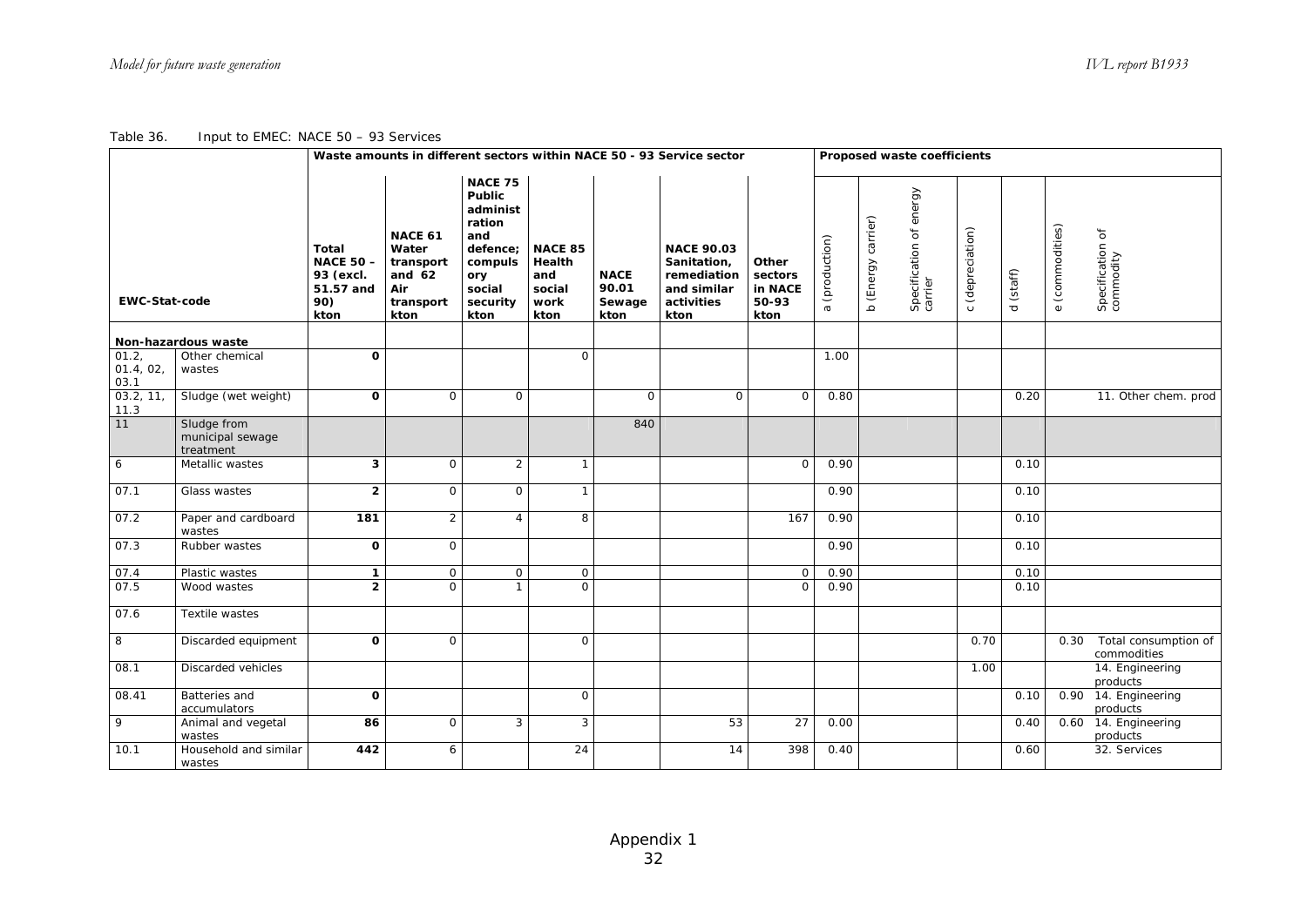| 10.2                      | Mixed and<br>undifferentiated<br>materials    | 272             | 261          | $\overline{7}$ | $\overline{4}$ |              | $\Omega$ | $\Omega$       | 0.00 |      | 0.40 |      | 0.60 32. Services                        |
|---------------------------|-----------------------------------------------|-----------------|--------------|----------------|----------------|--------------|----------|----------------|------|------|------|------|------------------------------------------|
| 10.3                      | Sorting residues                              | $\mathbf{o}$    |              | $\Omega$       | $\Omega$       |              |          |                | 1.00 |      |      |      | 32. Services                             |
| 12                        | Mineral wastes,<br>excluding 12.4 and<br>12.6 | 247             | $\Omega$     |                | $\mathbf{O}$   |              | 247      |                | 0.00 |      |      | 1.00 | Total consumption of<br>commodities      |
| 12.4                      | Combustion wastes                             | $\Omega$        |              | $\mathbf 0$    |                |              |          | $\Omega$       | 0.00 |      |      | 1.00 | Total consumption of<br>commodities      |
|                           | Total non-<br>hazardous wastes                | 1236            | 269          | 17             | 41             | $\mathbf{o}$ | 314      | 592            |      |      |      |      |                                          |
| <b>Hazardous wastes</b>   |                                               |                 |              |                |                |              |          |                |      |      |      |      |                                          |
| 01.1                      | Spent solvents                                | $\mathbf{1}$    | $\mathsf{O}$ | $\mathsf{O}$   | $\mathbf{O}$   |              |          | 0.8            | 0.10 |      | 0.20 |      | 0.70 Total consumption of<br>commodities |
| 01.3                      | Used oils                                     | 22              | 0.3          | 0.5            | $\mathbf{O}$   |              |          | 21.2           | 0.10 |      | 0.20 |      | 0.70 11. Other chemical<br>products      |
| 01.2<br>01.4, 02,<br>03.1 | Other chemical<br>wastes                      | 132             | 34,1         | 2,5            | 0.6            |              |          | 94,8           | 0.10 |      | 0.20 |      | 0.70 17. Petroleum<br>products           |
| 03.2                      | Sludges (wet weight)                          | 25              | $\mathbf{O}$ | $\mathsf{O}$   |                |              |          | 24,9           | 1.00 |      |      |      | 0.00 11. Other chemical<br>products      |
| 07.5                      | Wood wastes                                   | $\overline{2}$  |              | $\mathsf{O}$   | $\mathbf{O}$   |              |          | $\overline{2}$ | 0.00 |      | 0.70 | 0.30 | Total consumption of<br>commodities      |
| 8                         | Discarded equipment                           | 5               | $\Omega$     | 0.3            | 1,2            |              |          | 3              | 0.00 | 0.70 |      | 0.30 | Total consumption of<br>commodities      |
| 08.1                      | Discarded vehicles                            | 152             |              |                |                |              |          | 151.6          | 0.00 | 1.00 | 0.00 |      | 0.00 14. Engineering<br>products         |
| 08.41                     | Batteries and<br>accumulators                 | $\overline{27}$ | $\circ$      | 0.3            | 0.1            |              |          | 26,7           | 0.10 |      | 0.70 |      | 0.20 14. Engineering<br>products         |
| 10.2                      | Mixed and<br>undifferentiated<br>materials    | $\overline{2}$  | 1,3          | 0              | 0.2            |              |          | 0.7            | 0.00 |      | 0.40 |      | 0.60 14. Engineering<br>products         |
| 10.3                      | Sorting residues                              | $\mathbf{o}$    |              |                |                |              |          |                | 1.00 |      |      |      |                                          |
| 12                        | Mineral wastes, excl.<br>12.4 and 12.6        | $\overline{2}$  | $\mathsf{O}$ | $\Omega$       | $\Omega$       |              |          | 1.4            | 1.00 |      |      |      |                                          |
| 12.4                      | Combustion wastes                             | $\Omega$        |              |                |                |              |          | 0.1            | 0.00 |      |      | 1.00 | Total consumption of<br>commodities      |
|                           | <b>Total hazardous</b><br>wastes              | 369             |              |                |                |              |          |                |      |      |      |      |                                          |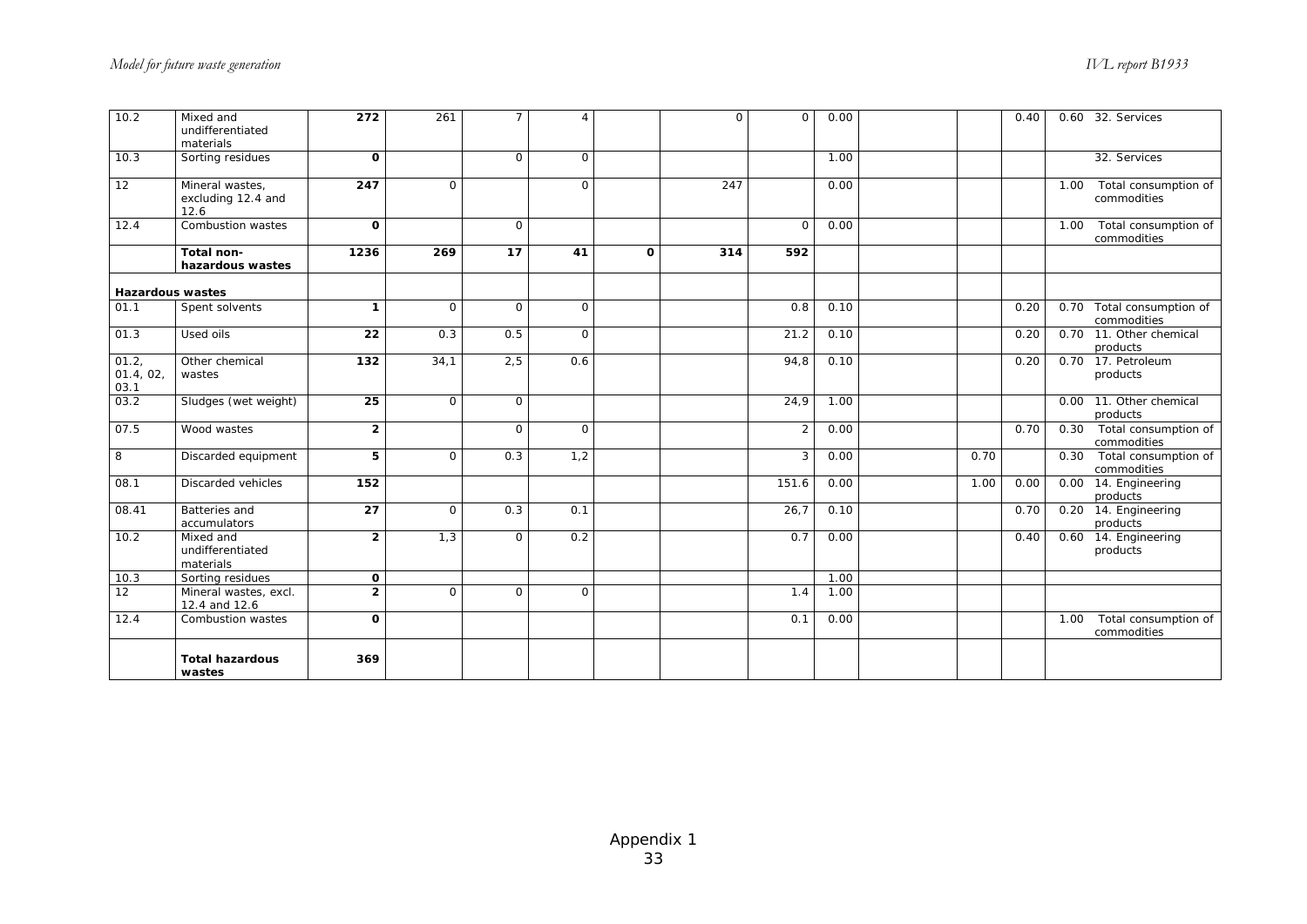The service sector includes several different sub-sectors with different characteristics. If different sub-sectors are developed differently the model can make wrong predictions.

The statistics from Swedish EPA includes for 09 – Animal and vegetable wastes organic wastes from grocery stores, resturants etc that are actually not sorted out today. To be able to show the potential we have allocated them to 10.1 – Household waste instead.

#### **15. Wastes generated in households**

Swedish EPA (2008a) reports the amounts according to Table 37. The input to EMEC is shown in Table 38.

Sludges from households are sludges from septic tanks and similar onsite wastewater treatment equipment. The amount is mostly depending on how many estates that are connected to the municipal sewage system, and does not depends on neither the population nor the economic development. It has been excluded from the input to EMEC.

| <b>Waste type</b>                                    | Waste<br>generation 2006<br>1000 tons |
|------------------------------------------------------|---------------------------------------|
|                                                      |                                       |
| Generation of hazardous waste                        |                                       |
| 01.1 Spent solvents                                  | 1                                     |
| 01.2 Acid, alkaline or saline wastes                 | 1                                     |
| 01.3 Used oils                                       | 3                                     |
| 02 Chemical preparation wastes                       | 14                                    |
| 07.5 Wood wastes                                     | 15                                    |
| 08 Discarded equipment                               | 139                                   |
| 08.1 Discarded vehicles                              | 305                                   |
| 08.41 Batteries and accumulators                     | 7                                     |
| 10.2 Mixed and undifferentiated materials            | 3                                     |
| 12 Mineral wastes excl. 12.4 and 12.6                | 2                                     |
| Sum                                                  | 489                                   |
| Generation of non-hazardous waste                    |                                       |
| 02 Chemical preparation wastes                       | 1                                     |
| 06 Metallic wastes                                   | 165                                   |
| 07.1 Glass wastes                                    | 266                                   |
| 07.2 Paper and cardboard wastes                      | 537                                   |
| 07.3 Rubber wastes                                   | 31                                    |
| 07.4 Plastic wastes                                  | 48                                    |
| 08.41 Batteries and accumulators                     | 1                                     |
| 09 Animal and vegetal wastes (excl. 09.11 and 09.03) | 386                                   |
| 10.1 Household and similar wastes                    | 2328                                  |
| 11 Common sludges excl. 11.3, wet weight             | 879                                   |
| of which dry weight                                  | 88                                    |
| Sum                                                  | 4643                                  |
| <b>Total generation of waste</b>                     | 5 132                                 |

Table 37. Generated wastes in households (Swedish EPA 2008a)

Remarks<br>0 Th

The figure 0 indicates that the waste type is generated, but have been rounded downwards to 0 (the actual quantity is less than 0.5 kton)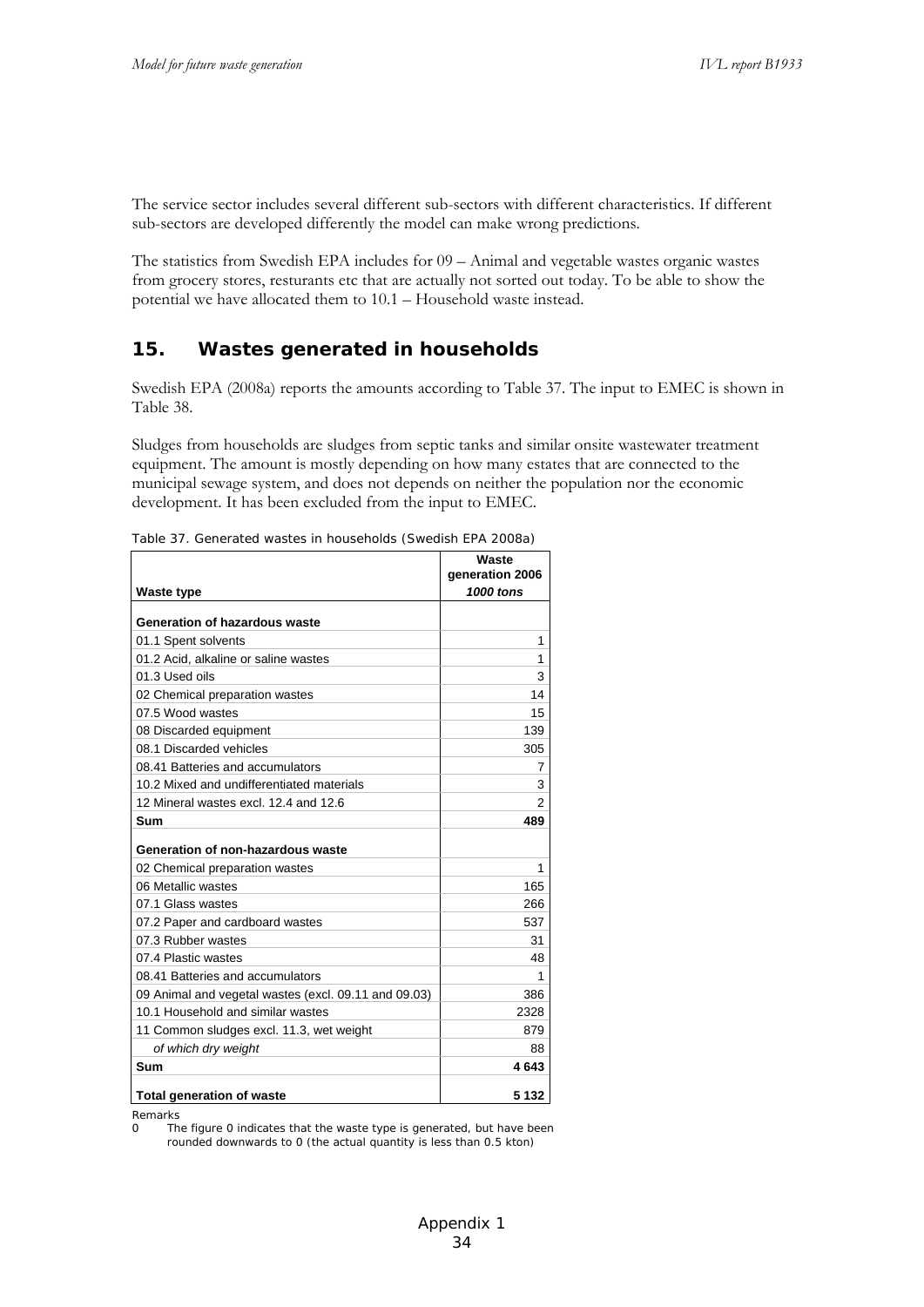#### Table 38. Input to EMEC: Household

|                       |                                            |                         | Proposed waste coefficients |                          |                |                 |                |            |                    |                 |                 |                          |                          |                         |                         |                         |                        |                        |               |                 |             |     |                 |                     |                                 |                                |                 |                 |               |
|-----------------------|--------------------------------------------|-------------------------|-----------------------------|--------------------------|----------------|-----------------|----------------|------------|--------------------|-----------------|-----------------|--------------------------|--------------------------|-------------------------|-------------------------|-------------------------|------------------------|------------------------|---------------|-----------------|-------------|-----|-----------------|---------------------|---------------------------------|--------------------------------|-----------------|-----------------|---------------|
|                       |                                            |                         | C1                          | C2                       | C <sub>3</sub> | C4              | C <sub>5</sub> | C6         | C7                 | C8              | C11             | C9                       | C12                      | C10                     | C13                     | C14                     | C15                    | C16                    | C17           | C18             | C19         | C20 | C <sub>21</sub> | C22                 | C <sub>23</sub>                 | C <sub>24</sub>                | C <sub>25</sub> | C <sub>26</sub> | $rac{C}{TOT}$ |
|                       | Waste type (EWC-Stat)                      | <b>Amounts</b><br>ktons | Food and beverages          | and footwear<br>Clothing | Furniture etc  | Household goods | Gross rents    | Recreation | Private transports | Road work trips | Rail work trips | Road short leisure trips | Rail short leisure trips | Road long leisure trips | Rail long leisure trips | Sea short leisure trips | Sea long leisure trips | Air long leisure trips | Services      | n.e.c.<br>Goods | Electricity | Gas | Fuels           | Gasoline work trips | Gasoline short leisure<br>trips | Gasoline long leisure<br>trips | Biofuels        | Purchased heat  | TOTAL         |
|                       | Hazardous waste                            |                         |                             |                          |                |                 |                |            |                    |                 |                 |                          |                          |                         |                         |                         |                        |                        |               |                 |             |     |                 |                     |                                 |                                |                 |                 |               |
|                       | 1.1 Spent solvents                         | $\mathbf{1}$            |                             |                          |                |                 |                |            |                    |                 |                 |                          |                          |                         |                         |                         |                        |                        |               |                 |             |     |                 |                     |                                 |                                |                 |                 |               |
|                       | 1.3 Used oils                              | 3                       |                             | 0.14                     |                | 0.14            |                | 0.14       |                    |                 |                 |                          |                          |                         |                         |                         |                        |                        |               | 0.14            |             |     |                 | 0.14                | 0.14                            | 0.14                           |                 |                 |               |
| 1.2<br>1.4, 2,<br>3.1 | Other chemicals                            | 15                      |                             |                          |                |                 |                |            |                    |                 |                 |                          |                          |                         |                         |                         |                        |                        |               |                 |             |     |                 | 0.33                | 0.33                            | 0.33                           |                 |                 |               |
| 8.5                   | Wood wastes                                | 15                      |                             | 0.14                     |                | 0.14            |                | 0.14       |                    |                 |                 |                          |                          |                         |                         |                         |                        |                        |               | 0.14            |             |     |                 | 0.14                | 0.14                            | 0.14                           |                 |                 |               |
| 8                     | Discarded<br>equipment                     | 139                     |                             |                          |                | 1.00            |                |            |                    |                 |                 |                          |                          |                         |                         |                         |                        |                        |               | 1.00            |             |     |                 |                     |                                 |                                |                 |                 |               |
| 8.1                   | Discarded vehicles                         | 305                     |                             |                          |                |                 |                |            | 1.00               |                 |                 |                          |                          |                         |                         |                         |                        |                        |               |                 |             |     |                 |                     |                                 |                                |                 |                 |               |
| 8.41                  | Batteries and<br>accumulators              | $\overline{7}$          |                             |                          |                | 1.00            |                |            |                    |                 |                 |                          |                          |                         |                         |                         |                        |                        |               |                 |             |     |                 |                     |                                 |                                |                 |                 |               |
| 10.2                  | Mixed and<br>undifferentiated<br>materials | 3                       |                             | 0.14                     |                | 0.14            |                | 0.14       |                    |                 |                 |                          |                          |                         |                         |                         |                        |                        |               | 0.14            |             |     |                 | 0.14                | 0.14                            | 0.14                           |                 |                 |               |
|                       | Non-hazardous waste                        |                         |                             |                          |                |                 |                |            |                    |                 |                 |                          |                          |                         |                         |                         |                        |                        |               |                 |             |     |                 |                     |                                 |                                |                 |                 |               |
| 02                    | Chemical<br>preparation wastes             | $\mathbf{1}$            |                             |                          |                |                 | 0.5            |            |                    |                 |                 |                          |                          |                         |                         |                         |                        |                        |               | 0.5             |             |     |                 |                     |                                 |                                |                 |                 |               |
| 3.2,<br>11            | Sludge                                     | 879                     |                             |                          |                |                 |                |            |                    |                 |                 |                          |                          |                         |                         |                         |                        |                        |               |                 |             |     |                 |                     |                                 |                                |                 |                 |               |
| 6                     | Metallic wastes                            | 165                     | 0.33                        |                          |                | 0.33            |                |            |                    |                 |                 |                          |                          |                         |                         |                         |                        |                        |               | 0.33            |             |     |                 |                     |                                 |                                |                 |                 |               |
| 7.1                   | Glass wastes                               | 266                     | 0.5                         |                          |                | 0.5             |                |            |                    |                 |                 |                          |                          |                         |                         |                         |                        |                        |               |                 |             |     |                 |                     |                                 |                                |                 |                 |               |
| 7.2                   | Paper wastes                               | 537                     | 0.5                         |                          |                | 0.5             |                |            |                    |                 |                 |                          |                          |                         |                         |                         |                        |                        |               |                 |             |     |                 |                     |                                 |                                |                 |                 |               |
| 7.3                   | Rubber wastes                              | 31                      |                             |                          |                |                 |                |            | 1.00               |                 |                 |                          |                          |                         |                         |                         |                        |                        |               |                 |             |     |                 |                     |                                 |                                |                 |                 |               |
| 7.4                   | Plastic wastes                             | 39                      | 0.5                         |                          |                | 0.5             |                |            |                    |                 |                 |                          |                          |                         |                         |                         |                        |                        |               |                 |             |     |                 |                     |                                 |                                |                 |                 |               |
| 8.41                  | Batteries and<br>accumulators              | $\mathbf{1}$            |                             |                          |                | 1.0             |                |            |                    |                 |                 |                          |                          |                         |                         |                         |                        |                        |               |                 |             |     |                 |                     |                                 |                                |                 |                 |               |
|                       | Animal and vegetal<br>wastes               | 456                     | 1.0                         |                          |                |                 |                |            |                    |                 |                 |                          |                          |                         |                         |                         |                        |                        |               |                 |             |     |                 |                     |                                 |                                |                 |                 |               |
| 10.1                  | Household wastes                           | 2 3 2 8                 | 0.125                       |                          | 0.125          | 0.125           |                | 0.125      | 0.12<br>5          |                 |                 |                          |                          |                         |                         |                         |                        |                        | $0.125$ 0.125 |                 |             |     |                 |                     |                                 |                                | 0.125           |                 |               |